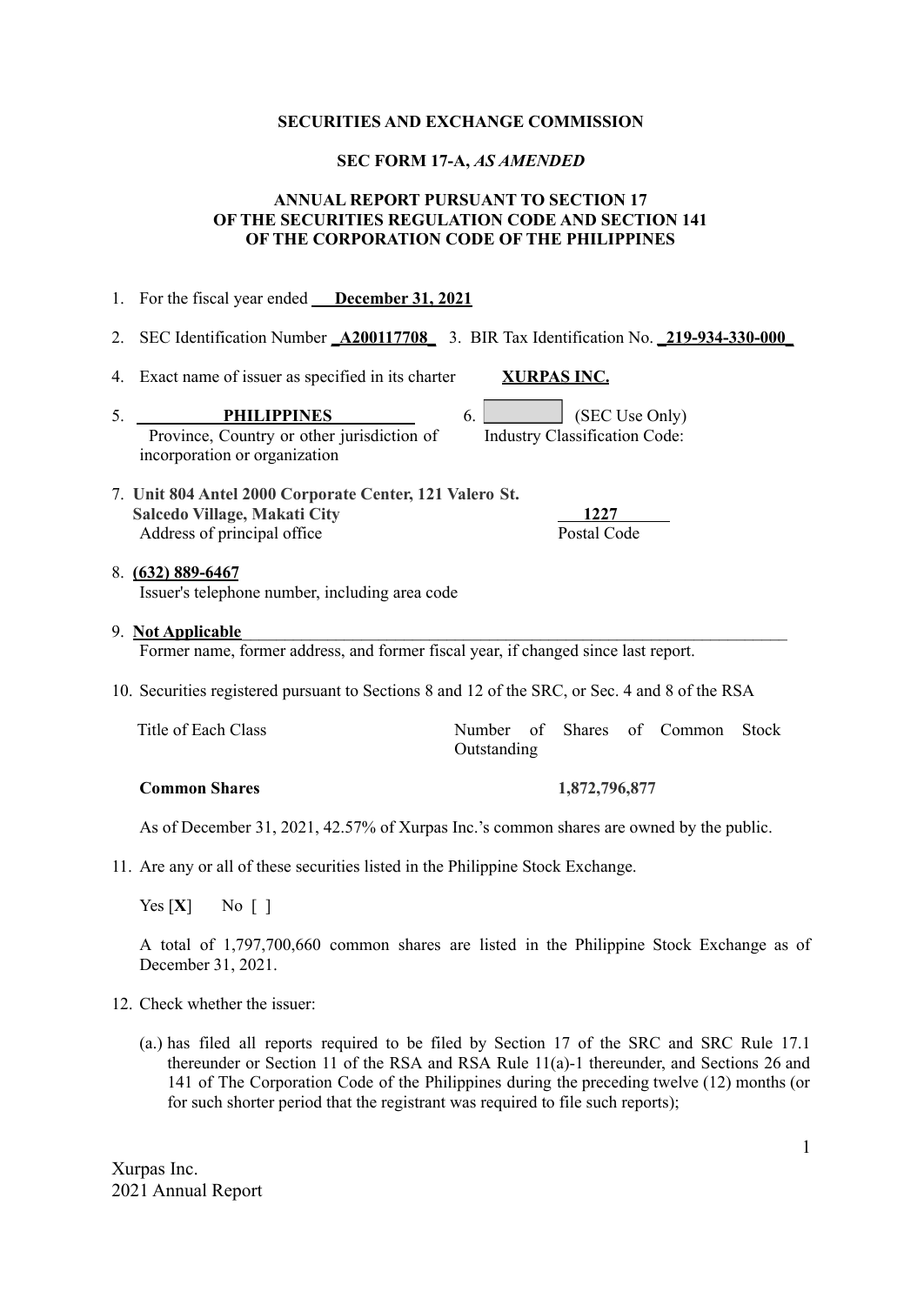Yes  $[X]$  No [ ]

(b.) has been subject to such filing requirements for the past ninety (90) days.

Yes  $[X]$  No  $[$ ]

13. Aggregate market value of the voting stock held by non-affiliates as of December 31, 2021 amounted to ₱438,447,646. The price used for this computation is the closing price as of September 18, 2020 which is at  $\overline{P}0.55$ .

### **APPLICABLE ONLY TO ISSUERS INVOLVED IN INSOLVENCY/SUSPENSION OF PAYMENTS PROCEEDINGS DURING THE PRECEDING FIVE YEARS:**

- 14. Check whether the issuer has filed all documents and reports required to be filed by Section 17 of the Code subsequent to the distribution of securities under a plan confirmed by a court or the Commission.
	- Yes  $[X]$  No [ ]

### **DOCUMENTS INCORPORATED BY REFERENCE**

15. If any of the following documents are incorporated by reference, briefly describe them and identify the part of SEC Form 17-A into which the document is incorporated:

- (a) Any annual report to security holders;
- (b) Any information statement filed pursuant to SRC Rule 20;
- (c) Any prospectus filed pursuant to SRC Rule 8.1.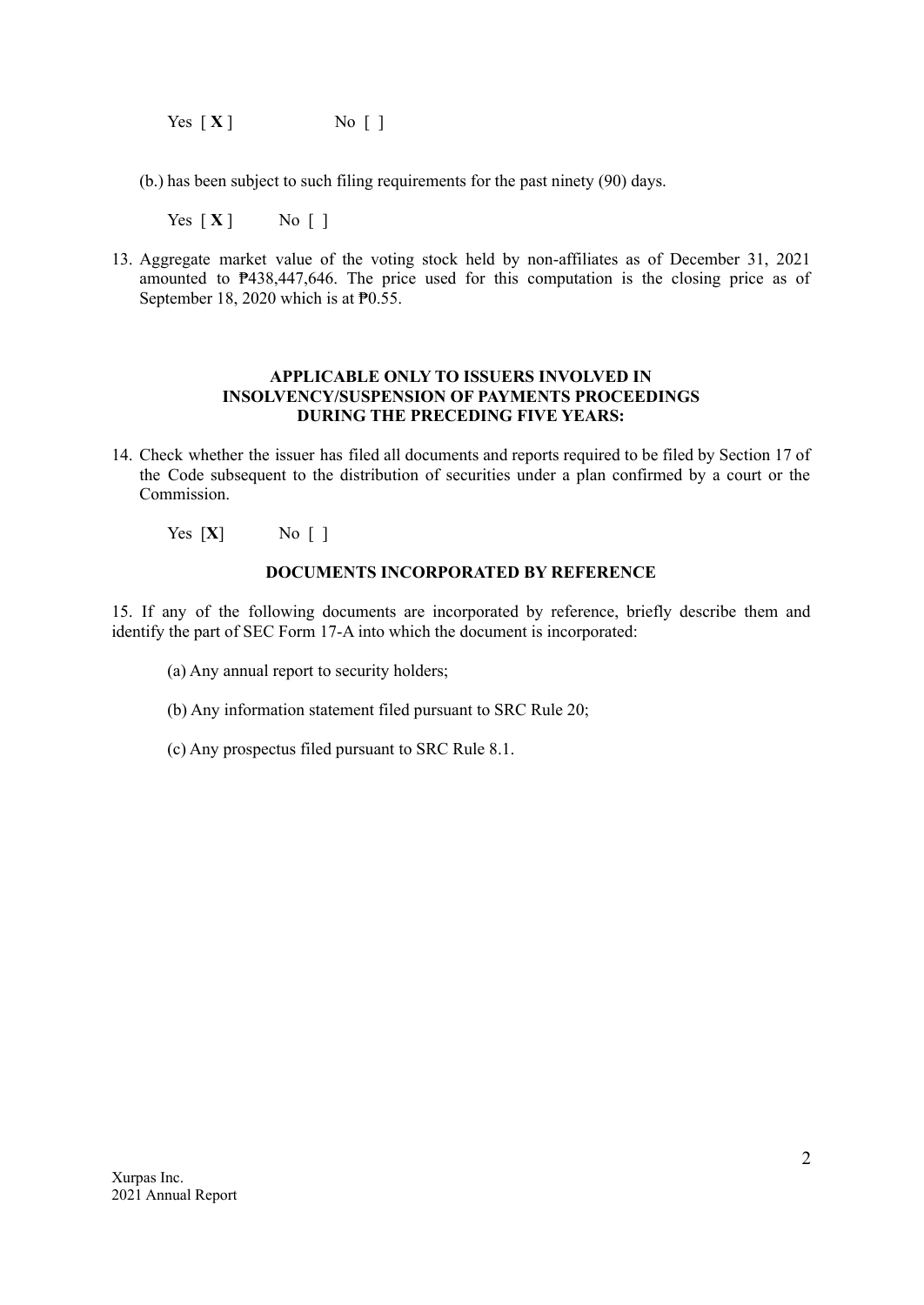# **TABLE OF CONTENTS**

# **PART I BUSINESS AND GENERAL INFORMATION**

- Item 1 Business
- Item 2 Properties
- Item 3 Legal Proceedings
- Item 4 Submission of Matters to a Vote of Security Holders

### **PART II OPERATIONALAND FINANCIAL INFORMATION**

- Item 5 Market for Registrant's Common Equity and Related Stockholder Matters
- Item 6 Management's Discussion and Analysis or Plan of Operations
- Item 7 Financial Statements and Supplementary Schedules
- Item 8 Changes in and Disagreements with Accountants on Accounting and Financial **Disclosures**

# **PART III CONTROLAND COMPENSATION INFORMATION**

- Item 9 Directors and Executive Officers of the Registrant
- Item 10 Executive Compensation
- Item 11 Security Ownership of Certain Beneficial Owners and Management
- Item 12 Certain Relationships and Related Transactions

### **PART IV CORPORATE GOVERNANCE**

Item 13 Corporate Governance

### **PART V EXHIBITS AND SCHEDULES**

Item 14 Exhibits Reports on SEC Form 17-C (Current Report)

# **INDEX TO FINANCIAL STATEMENTS AND SUPPLEMENTARY SCHEDULES**

# **INDEX TO EXHIBITS**

**SIGNATURES**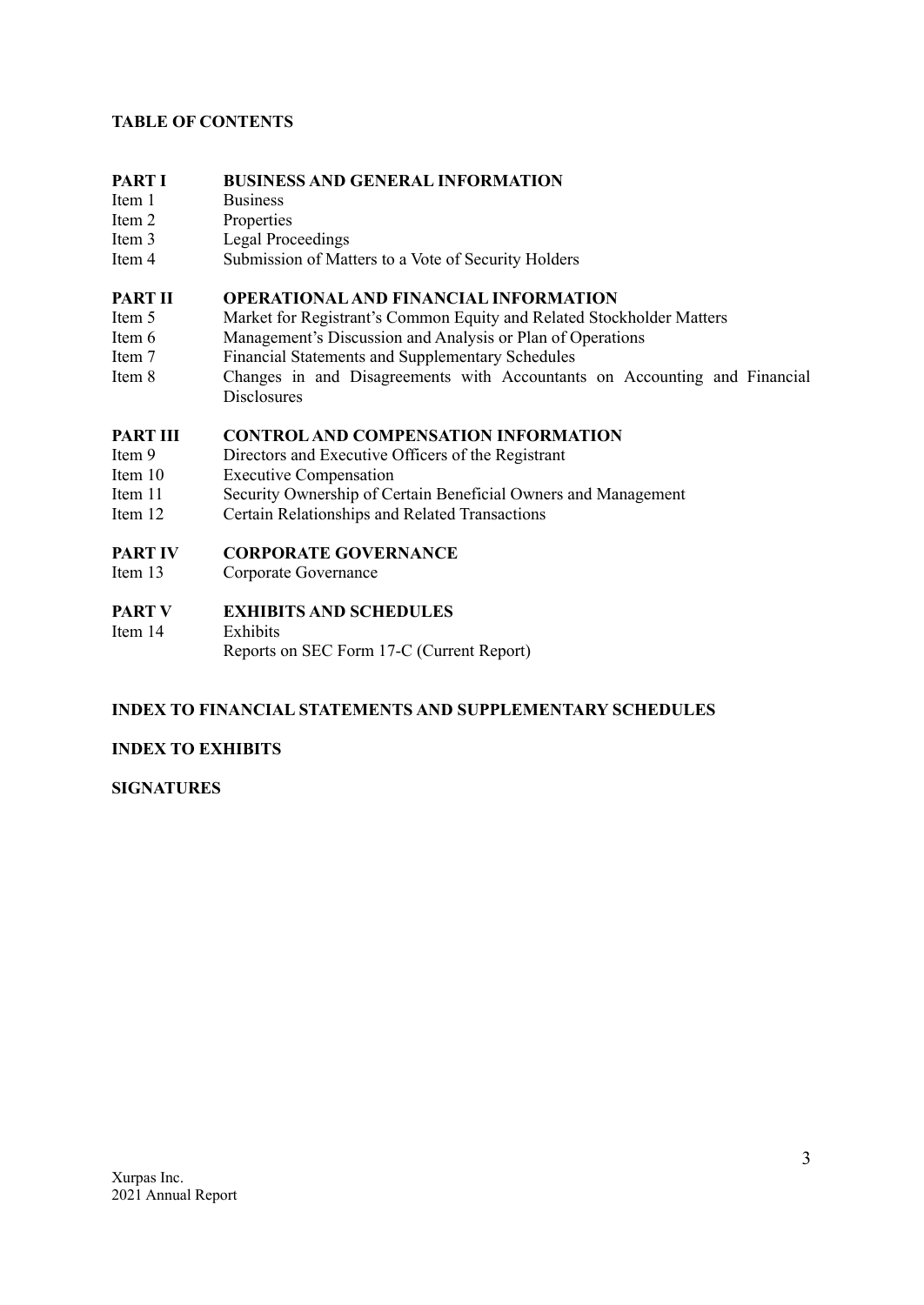### **PART I - BUSINESS AND GENERAL INFORMATION**

### **ITEM 1. Business**

Xurpas Inc. ("**Xurpas**" or the "**Company**") is a technology company specializing in the creation and development of digital products and services, as well as the creation, development, and management of proprietary platforms for its clients. Xurpas provides mobile marketing integrated in these consumer digital products and platforms for the consumption of mobile users. The Company is also engaged in platform development and customization, system integration, mobile platform consultancy services, management of off-the-shelf application and social media related services. This includes information technology (IT) staff augmentation and various enterprise solutions-based services to telephone companies (Telcos) and other companies for network and applications development.

The Company's main business units comprise of: 1) Mobile consumer products and services; 2) Enterprise solutions; and 3) Other services (HR technology services). *See Products and Services for a detailed discussion.*

### *Listing with the Philippine Stock Exchange*

On November 12, 2014, the Philippine Stock Exchange ("PSE") approved the initial public offering of the Company and offer of 344,000,000 common shares at an offer price of ₱3.97 per share. On December 2, 2014, the common shares of Xurpas were listed in the PSE.

After its initial public offering, Xurpas acquired several companies to expand its portfolio of mobile technology products and services, enterprise services, and invest in companies that will aid in the distribution of the aforementioned products and services.

On April 26, 2016, Xurpas conducted an overnight placement with partial top up ("**Overnight Top Up Placement**") wherein three substantial shareholders sold an aggregate of 155,400,000 common shares and accordingly, subscribed to 77,700,000 common shares ("**Subscription Shares**") from the Company's authorized capital stock. The Company raised an aggregate of ₱1.2 billion gross proceeds from issuance of the Subscription Shares, which was intended to support its growth strategy and fund its capital expenditure program. The Subscription Shares were listed with the PSE in 2016.

### *Acquisitions and Investments*

**Altitude Games Pte. Ltd.** The Company purchased 21.78% ownership in Altitude Games Pte. Ltd. in 2014, a Singaporean IT company engaged in computer game development and publishing. In 2020, Altitude accepted game development projects outsourced to it by certain offshore game publishers and launched games using blockchain. As of date, Xurpas'stake in Altitude is 21.17%.

**Storm Technologies Inc.** In February 2015, the Company acquired a 51% controlling stake in Storm Flex Systems, Inc. (currently registered as Storm Technologies Inc., referred herein as "**Storm**"), to enable Xurpas to expand beyond telecommunication networks and into corporations through offering human resource ("HR") technology solutions. As of date, Xurpas owns 51.31% controlling stake in Storm.

**Seer Technologies Inc.** Xurpas acquired a 70% controlling stake in Seer Technologies Inc. ("**Seer**"), a company engaged in software consultancy, design, development and managed services focused on mobile, cloud and data technologies. Seer has been operationally absorbed by the Parent Company.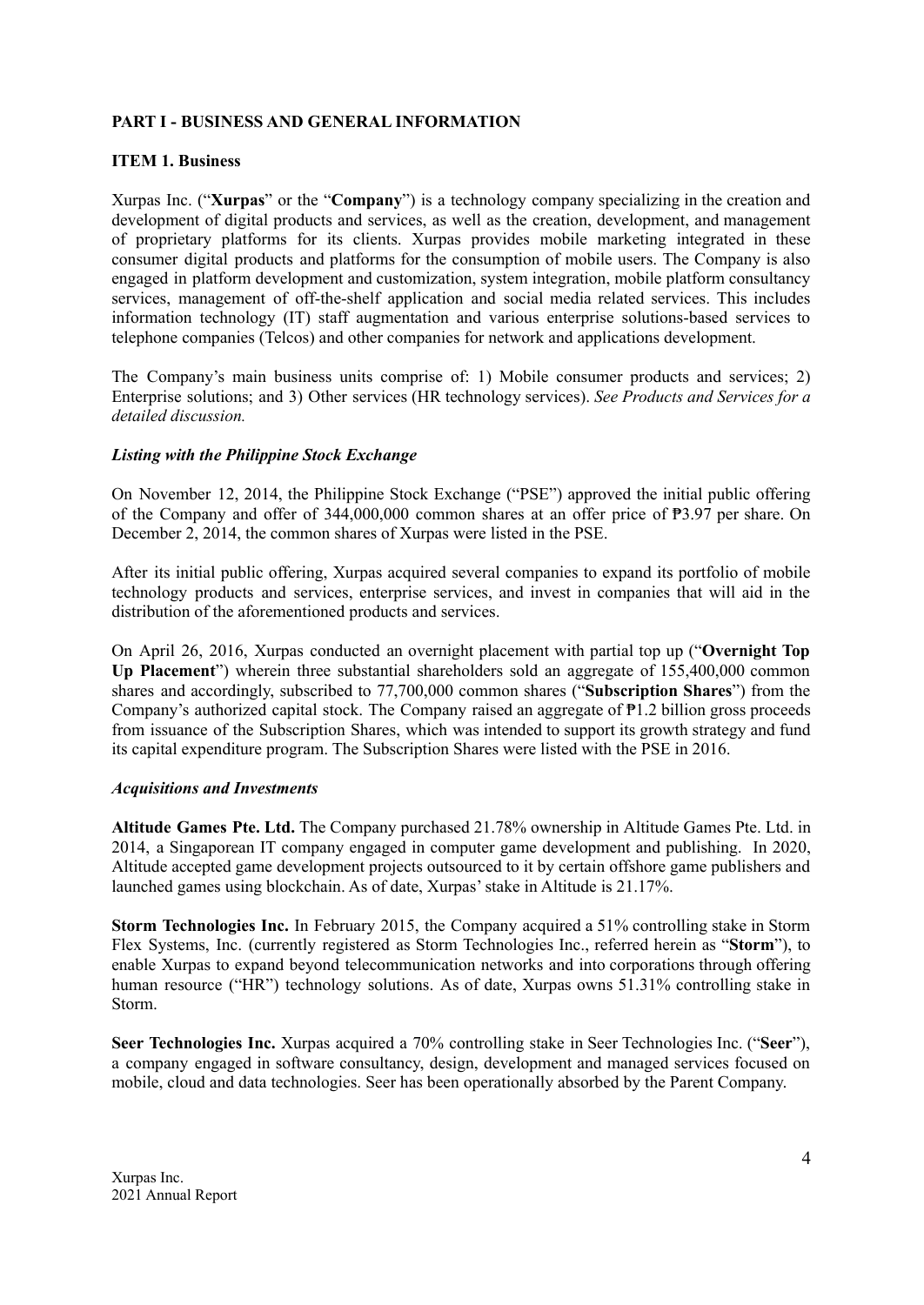**Xurpas Enterprise Inc**. Xurpas also registered Xurpas Enterprise with the Philippine Securities and Exchange Commission in March 2016. Xurpas Enterprise was created to primarily engage in the business of software development including designing, upgrading, and marketing all kinds of information technology systems to corporate clients. It also engages in enterprise solutions, IT staff augmentation, outsourcing and managed services.

**PT Sembilan Digital Investama** On March 26, 2015, Xurpas acquired 49% shareholdings in PT Sembilan Digital Investama ("SDI"). The acquisition gave the Parent Company access to PT Ninelives Interactive ("Ninelives"), a mobile content and distribution company in Indonesia, which SDI owns. In 2020, clients included Hooq and Viu.

**MatchMe Pte. Ltd.** On March 30, 2015, the Parent Company acquired 1,000,000 ordinary shares of MatchMe, an international game development company based in Singapore, for a total consideration amounting to ₱61.60 million. In 2018, MatchMe issued 1,547,729 ordinary shares worth US\$0.079 per share or a total of \$122,944. The Parent Company subscribed to 467,820 ordinary shares for a total of US\$37,161 or 1,977,018 resulting in an increase in percentage ownership from 28.59% to 29.10%. MatchMe was not able to level-up its operations in 2019 and has eventually resulted in it becoming dormant.

**Micro Benefits Limited.** The Company also acquired 23.53% ownership in Micro Benefits Limited ("**Micro** Benefits"), a company registered in Hong Kong in March 2016. Micro Benefits is engaged in the business of providing HR benefits to Chinese workers through its operating company, Micro Benefits Financial Consulting (Suzhou) Co. Ltd, China. It developed a mobile application called CompanyIQ, which focuses on four key areas to improve employee engagement and business operations: Worker Voice, Digital Learning, Employee Portal, and Business Intelligence.

**Art of Click Pte. Ltd.** On October 6, 2016, Xurpas acquired 100% stake in Art of Click Pte. Ltd ("AOC"), a company registered under the laws of Singapore and engaged in the business of mobile media advertising that offers a marketing platform for advertisers. On March 30, 2020, the BOD of the Parent Company approved the suspension of business operations of AOC.

**Xeleb Technologies Inc. and Xeleb Inc.** develops digital products and services, with a particular focus on celebrity-branded and themed mobile Casual Games and Content for consumers. With the decline in the Company's mobile consumer business, the Company has announced in 2019 that it intends to dissolve the said entities.

The Company has also sold the following entities:

- **CTX Technologies Inc.**The Company incorporated CTX Technologies Inc. in 2018. In 2020, the Company's board of directors approved the sale of CTX to one of its principal shareholders, Mr. Fernando Jude F. Garcia.
- **Yondu Inc.** In September 2015, the Company acquired a 51% controlling stake in Yondu Inc. ("Yondu"), originally a Globe Telecom wholly-owned subsidiary which is presently engaged in the development and creation of wireless products and services accessible through telephones or other forms of communication devices and media networks. Xurpas sold its 51% interest in Yondu in September 2019.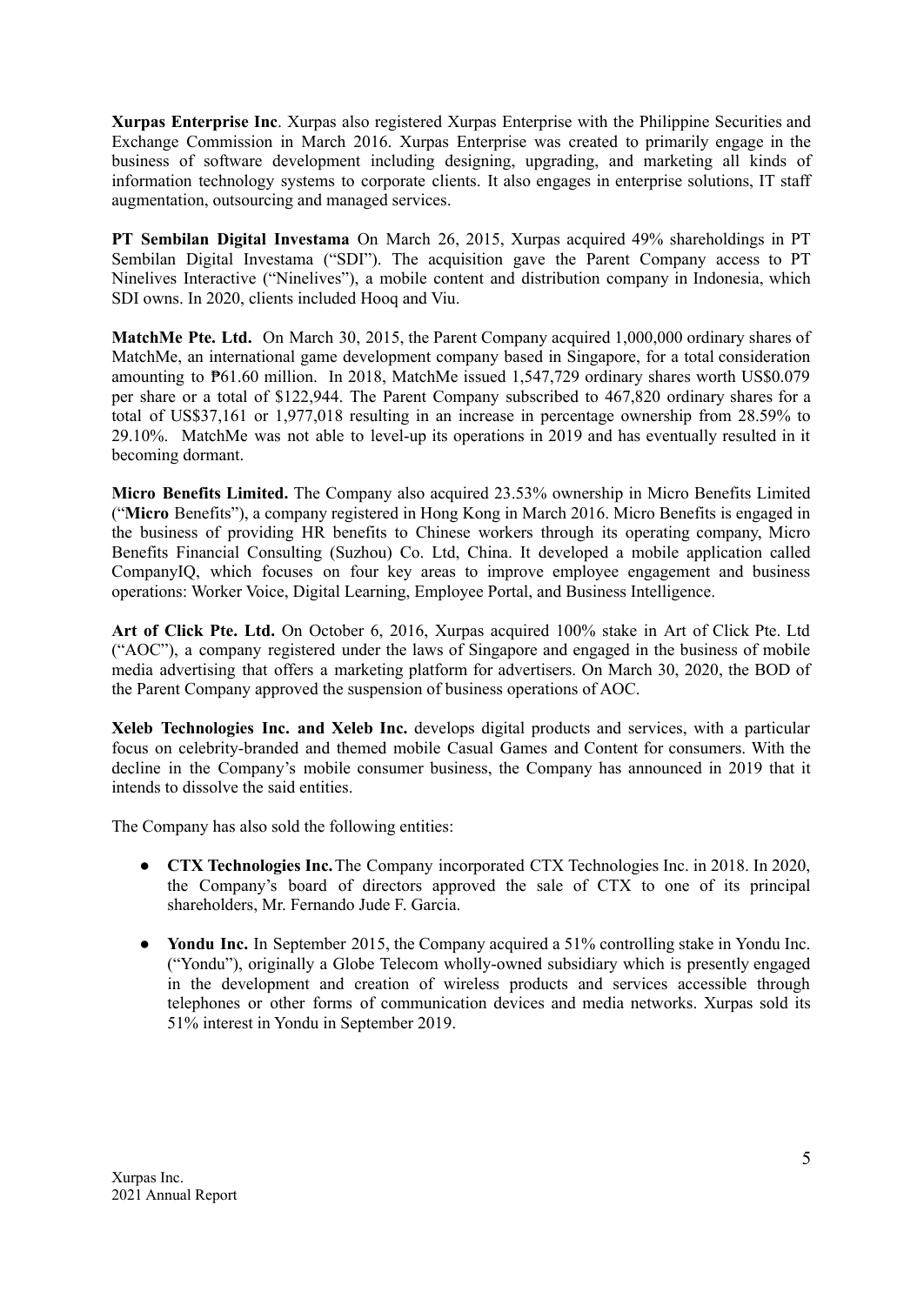The list of companies in which Xurpas has a voting interest as of December 31, 2021 and 2020 are as follows:

|                                                               |               | <b>Percentage of Voting Interest</b> |
|---------------------------------------------------------------|---------------|--------------------------------------|
|                                                               | 2021          | 2020                                 |
| Xeleb Technologies Inc. (formerly Fluxion, Inc.) <sup>1</sup> | 100.00%       | 100.00%                              |
| Storm Technologies, Inc. (formerly Storm Flex Systems, Inc.)  | 51.31%        | 51.31%                               |
| Seer Technologies Inc.                                        | 70.00%        | 70.00%                               |
| Xurpas Enterprise Inc.                                        | 100.00%       | 100.00%                              |
| Art of Click Pte. Ltd.                                        | 100.00%       | 100.00%                              |
| PT Sembilan Digital Investama                                 | 49.00%        | 49.00%                               |
| MatchMe Pte. Ltd.                                             | <b>29.10%</b> | 29.10%                               |
| Micro Benefits limited                                        | 23.53%        | 23.53%                               |
| Altitude Games Pte. Ltd                                       | 21.17%        | 21.17%                               |
| Altitude Games Inc.                                           | 21.17%        | 21.17%                               |
| Zowdow, Inc. (formerly Quick.ly Inc.)                         | $3.56\%$      | 3.56%                                |
| ODX Pte. Ltd.                                                 | 100.00%       | 100.00%                              |

# **PRODUCTS AND SERVICES**

# **Mobile Consumer Services**

Mobile Consumer Services includes airtime management, content development and management, and marketing and advertising solutions. The Company creates and develops mobile consumer content and other value-added services for mobile phone subscribers such as online casual games, info-on-demand services (e.g., news, social and other entertainment information), chat and messaging applications (e.g., mobile stickers), ringtones, licensed or unlicensed content such as music, videos, as well as mobile marketing and advertising solutions.

# *Content Provider Agreements with Telcos*

As of December 31, 2021, the Company is a party to content provider agreements with two (2) of the Philippines leading Telcos, namely, Smart Communications, Inc. and Globe Telecom Inc. Under these arrangements, the Company is primarily responsible for conceptualizing, designing, sourcing, generating, and maintaining (including, where necessary, de-bugging) mobile consumer content and services that its client Telco may avail of for distribution to or access, subscription or use by its mobile phone subscribers. On the other hand, the client Telco shall be responsible for all costs incurred in maintaining and operating its telecommunications network, as well as the billing and collection of the fees prescribed by the Telco for access, subscription or use of the mobile consumer content and services paid for by the Telco's mobile phone subscribers.

Access or subscription fees payable for access or subscription to the Company's mobile consumer content are paid exclusively through a mobile subscriber's outstanding mobile airtime credits, and payment of such fees is made by a subscriber by crediting a short code (which is a specific network access code assigned by the Telco to the Company) with the corresponding amount of mobile airtime credit. For instance, a mobile subscriber who wishes to subscribe to a news service offered by the Company, subscription to which is available for a price of ₱2.50, will need to send an instruction by SMS to the Telco through the short code (in the form of brief text commands) to debit his or her

<sup>1</sup> *Xeleb Technologies Inc. is in the process of dissolution.*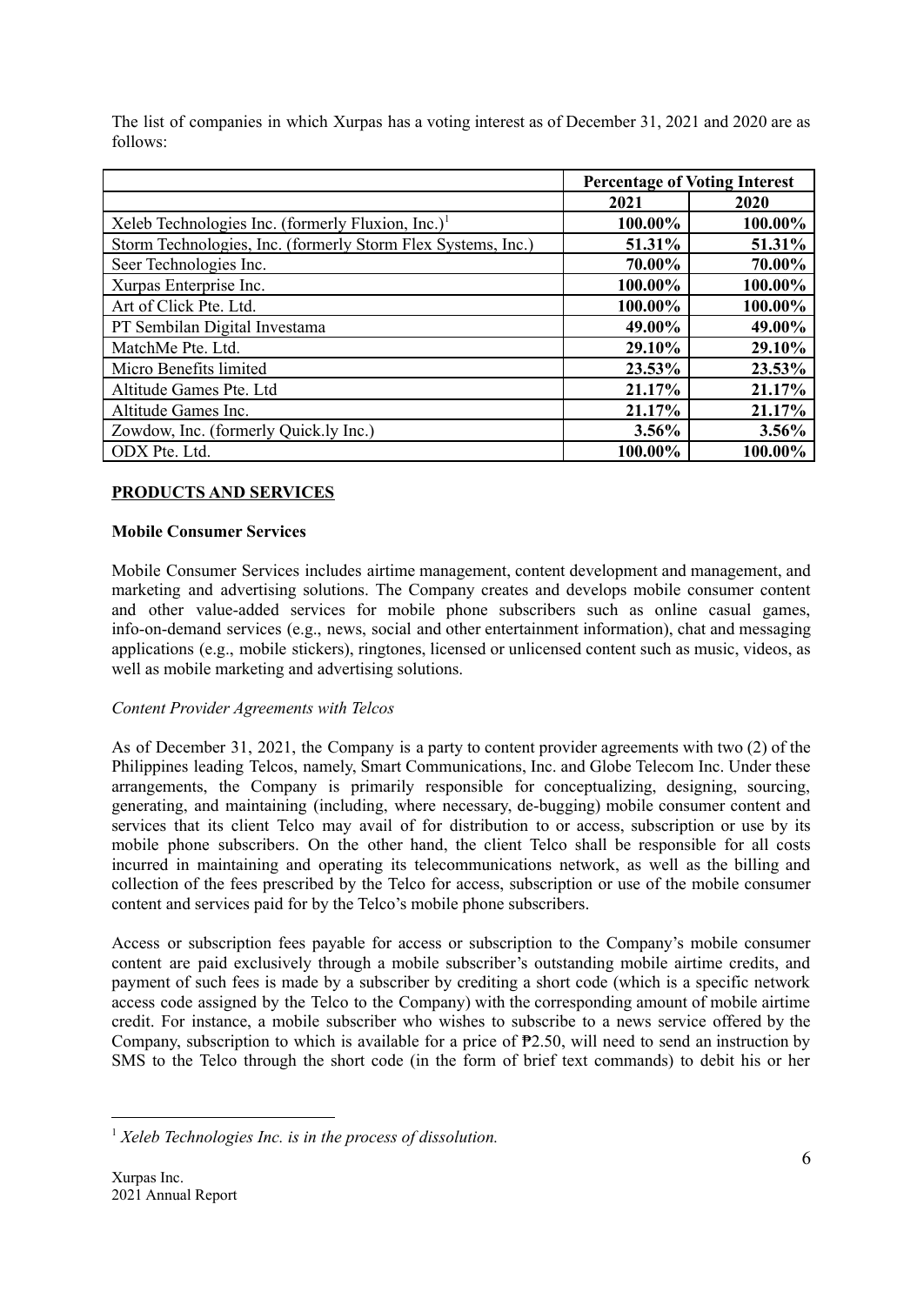outstanding mobile airtime credit with the amount of ₱2.50. All access or subscription fees paid (or deemed paid) by the mobile subscriber are received and collected by the Telco.

In consideration for providing mobile consumer content and services (or access to such content, as for example, licensed content such as music or videos) to the client Telco, the Company receives a share in the revenues derived by the Telco from the fees paid by its mobile phone subscribers to the Telco to access, subscribe to or use such mobile consumer content and services. This share may vary depending on the type of content or service provided by the Company, but is typically equivalent to at least 50% of such access, subscription or usage fees, and is distributed to the Company by the Telco on a monthly basis.

In 2018, Globe Telecom Inc. implemented new policies which directly affected all of its VAS providers, including the Company. The said new policies caused a significant decline in the Company's mobile consumer services revenue.

For the year ended December 31, 2021, the Group's total revenue and net income from its mobile consumer products business before intersegment adjustments were ₱40.55 million and ₱11.01 million, respectively, while total revenue and net loss before intersegment adjustments from its mobile consumer products business for the year ended December 31, 2020 amounted ₱22.00 million and ₱9.81 million, respectively.

### **Enterprise Services**

The Company develops, on its own or in close collaboration with other technology companies, mobile platform solutions for the benefit of clients such as Telcos, government agencies, and other top-tiered companies. These products, which are tailored to a client's particular requirements and are used by millions of mobile subscribers at any given time, comprise the Company's enterprise services segment and include mission-critical applications such as customized call/SMS/data bundles, peer-to-peer mobile airtime credit transfers and various forms of mobile commerce.

The Company, together with its subsidiaries, develops and customizes information technology platforms, provides system integration, mobile platform consultancy, manages off-the-shelf application and social media-related services.

Enterprise Services also includes information technology staff augmentation and various enterprise solutions-based services to Telcos and other companies for network and applications development.

For the year ended December 31, 2021, the Company's total revenue and net loss from its enterprise business before intersegment adjustments were  $P153.62$  million and  $P27.61$  million, respectively, while total revenue and net income before intersegment adjustments from its enterprise business were ₱249.55 million and ₱35.76 million, respectively, for the year ended December 31, 2020.

### **Other Services**

The Company, through its subsidiary Storm, provides HR technology solutions to its clients. Storm developed a proprietary online platform which allows employees of any company that has signed with Storm to exchange his or her current employee benefits and transform them into products and services such as mobile phones, gadgets, or financial training services, called 'StormFlex.' Storm also offers the same service for employees who are rewarded with points for accomplishing set milestones or objectives by their employer. The Company's subsidiary designs, develops, and customizes the HR technology platforms and streamlines the logistical requirements for product and service fulfillment.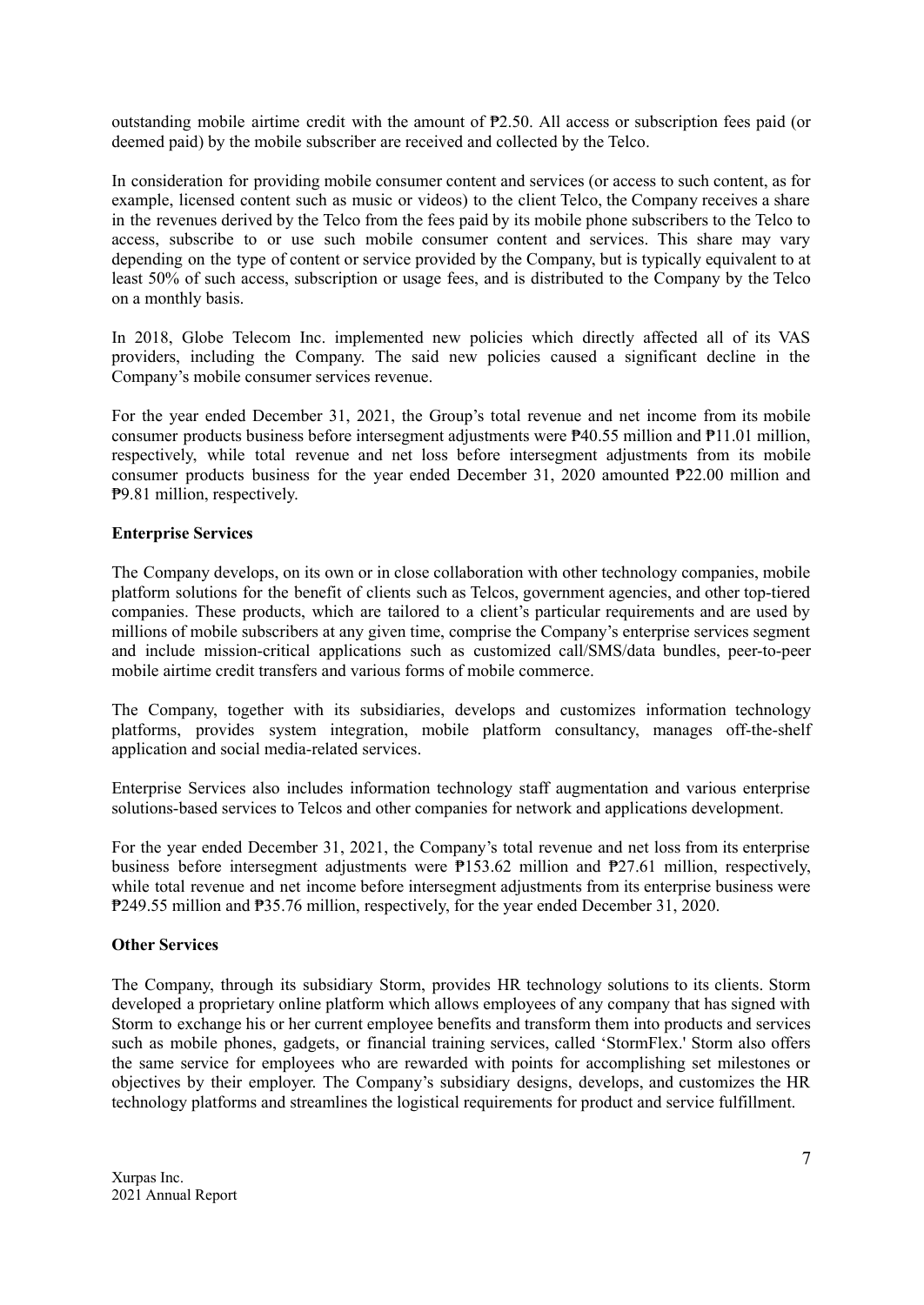For the year ended December 31, 2021, the Company's total revenue and net loss from its other services before intersegment adjustments were  $P51.91$  million and  $P20.85$  million, respectively. While for the year ended December 31, 2020, the Company's total revenue and net loss before intersegment adjustments from its other services were ₱73.30 million and ₱11.26 million respectively.

### **Blockchain Technology**

In 2018, the Company announced the incorporation of its wholly owned subsidiary, ODX Pte. Ltd. ("ODX"), an entity registered in Singapore, that will allow consumers in emerging markets to access the internet for free, through sponsored data packages. ODX pre-sold tokens and the proceeds from the said sale, amounting to US\$4,999,960 will be used to start building the ODX infrastructure and for business development. The Company announced that some of its subsidiaries/affiliates also launched blockchain technology projects. In 2019, ODX started the distribution of tokens to all its investors, pre-sale purchasers, and advisors (collectively the "Token Holders"). In 2021, there was maintenance work done on the platform.

### **COMPETITION**

For its enterprise development business, the Company considers Stratpoint, Pointwest, Yondu, Asticom and Novare, as its main competitors, providing outsourced web and mobile applications development services, cloud services for their clients, and staff augmentation. For Business Solutions, the Company competes with Oracle Netsuite, Odoo, Acumatica for Enterprise Resource Planning and Sprout Solutions and Salarium for Payroll Systems.

For the Company's other services, which refers to the flexible benefits and performance benefits business of Storm, the main competitors are Takatack Rewards, Towers Watson, Mercer, Venteny, Kudos Canada, Globoforce, and My Checkpoints.

For its mobile consumer content development business, the Company competes with Yondu.

### **KEY RISKS**

### **Stiff Competition and fast-paced evolution of the IT industry**

The Company operates in a highly competitive environment given the numerous existing and new technology companies that have the capacity to provide the same services with competitive pricing. Likewise, the speed at which technology evolves to cater the demand of individuals and businesses for technological advancements poses risks such as costly upgrades of systems and obsolescence of some services. Nevertheless, the Company mitigates these through establishing good relationships with its customers by providing quality services. The Company is continually identifying new, upgradable, and cost-effective solutions for its offered services. Accordingly, the Company invests in its employees' training to ensure that the Company is able to adapt with new technology.

### **High Customer Concentration**

The Company has been working towards improving its business and financial growth for the past years. The Company's 46% of revenues can be attributed to 3 of its major clients in 2021. As part of its growth strategy, the Company has been looking for new opportunities that would allow them to further diversify its business. In fact, for 2021, there is a  $36\%$  increase in the number of clients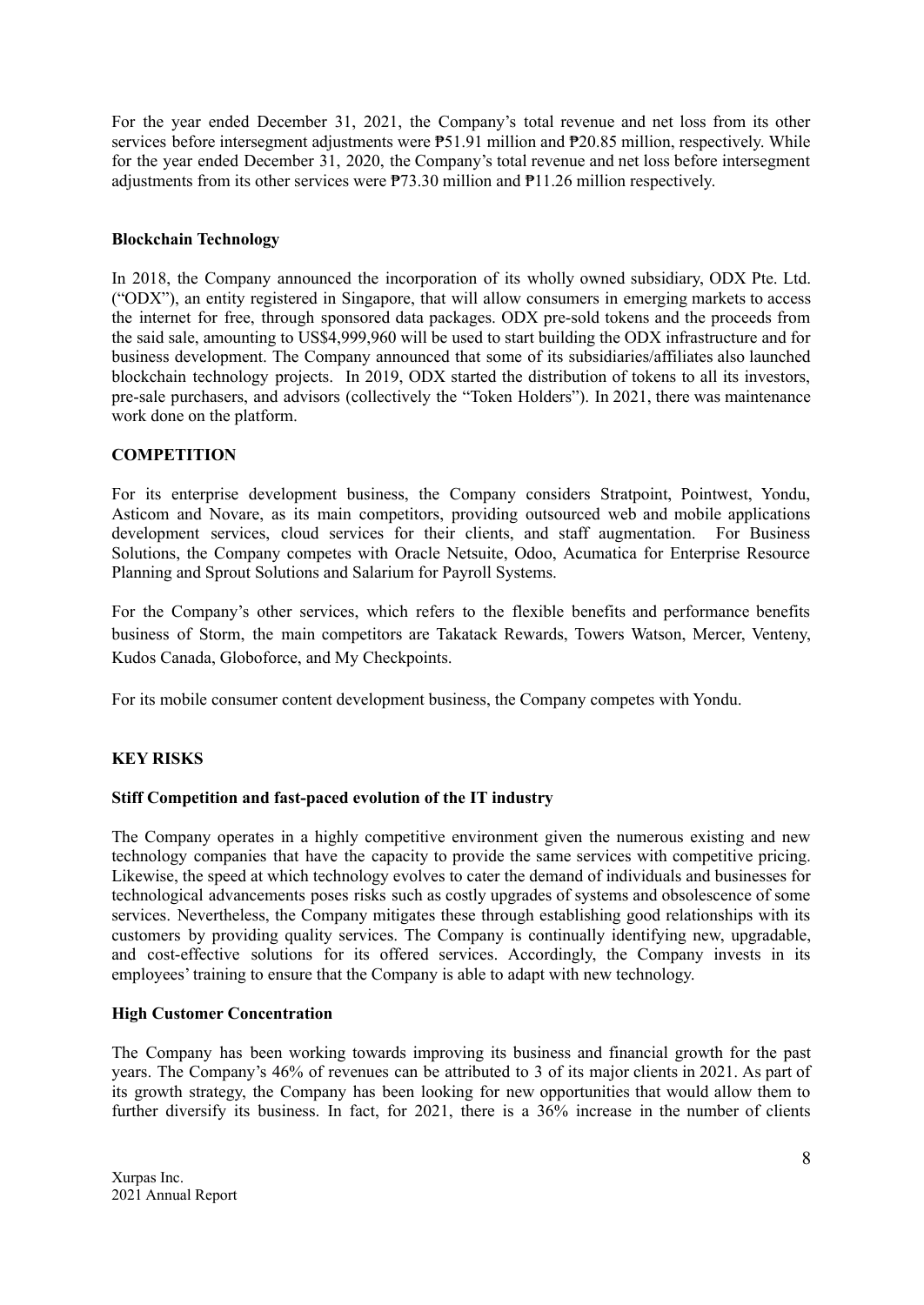compared in 2020. At the same time, the Company still intends to continue to develop its current relationships with its long-term customers.

### **Ability to maximize and adapt to new technologies**

The Company has disclosed that its acquisition and investment in various technology entities is aimed at creating platforms that offer a marketplace of technology products that consumers can choose from. The Company has equipped itself with various technologies to create the necessary platforms it can offer to the consumers. The Company's success will depend on its ability to maximize the potentials of these acquired technologies. Moreover, since the technology industry continues to develop at a robust pace, the Company will need to consider as part of its growth strategy that these technologies will need to be consistently updated, enhanced or developed to minimize risk on these becoming obsolete or impractical.

### **Short Term Agreement with Telcos**

The Company derives a small portion of its revenues from its share of the fees paid by mobile phone subscribers of its client Telcos to access, subscribe to or to use mobile consumer content and services created or developed by the Company pursuant to its content provider agreements with such Telcos. The Company's existing content provider agreements with its client Telcos are generally short-term in nature, with terms ranging from one to five years. In each case, there is no guarantee that such agreements will be renewed upon expiration thereof. Nevertheless, to mitigate reliance on its existing content provider agreements with such Telcos, the Company has acquired/invested in a foreign entity to expand its mobile operator client base to Telcos or other mobile operators outside the Philippines.

### **Reliance on third party transmission and distribution infrastructure**

As a mobile telecommunications value-added services provider, the Company relies on the transmission, switching and local distribution facilities of Telcos to which it provides mobile digital content and services. The Telcos own, operate and maintain these transmissions, switching and local distribution facilities and the Company itself does not have any right to participate or intervene in the operation or maintenance thereof. In 2018, the Company's business was severely affected when Globe Telecom, Inc. implemented new and stricter opt-in guidelines for customers who sign up for VAS subscription. The Company's revenue from its mobile consumer services significantly declined as a result of this. The Company has disclosed that it is strengthening and enhancing its enterprise services in light of the ongoing challenges in its mobile consumer segment.

### **Ability to adapt due to changes attributed to Covid-19**

The Coronavirus-19 (COVID19) disease caused lockdown and/or restrictions in movement in 2020. The Company had to consider the safety of its employees and their families. The Company saw a reduction or turnover in its support staff as a result of the mobility restrictions during the pandemic. To mitigate the risks caused by the pandemic, the Company implemented work from home arrangements, maximized available online software, and relied on digital marketing. The Company had to implement changes in the marketing and delivery of its services to comply with the movement restrictions imposed by the Government. The complete shift to cloud and/or online software due to COVID-19 also increased the Company's risk on data privacy. The Company reviewed its data privacy policy and implemented new policies to ensure that data are protected notwithstanding the shift to remote work.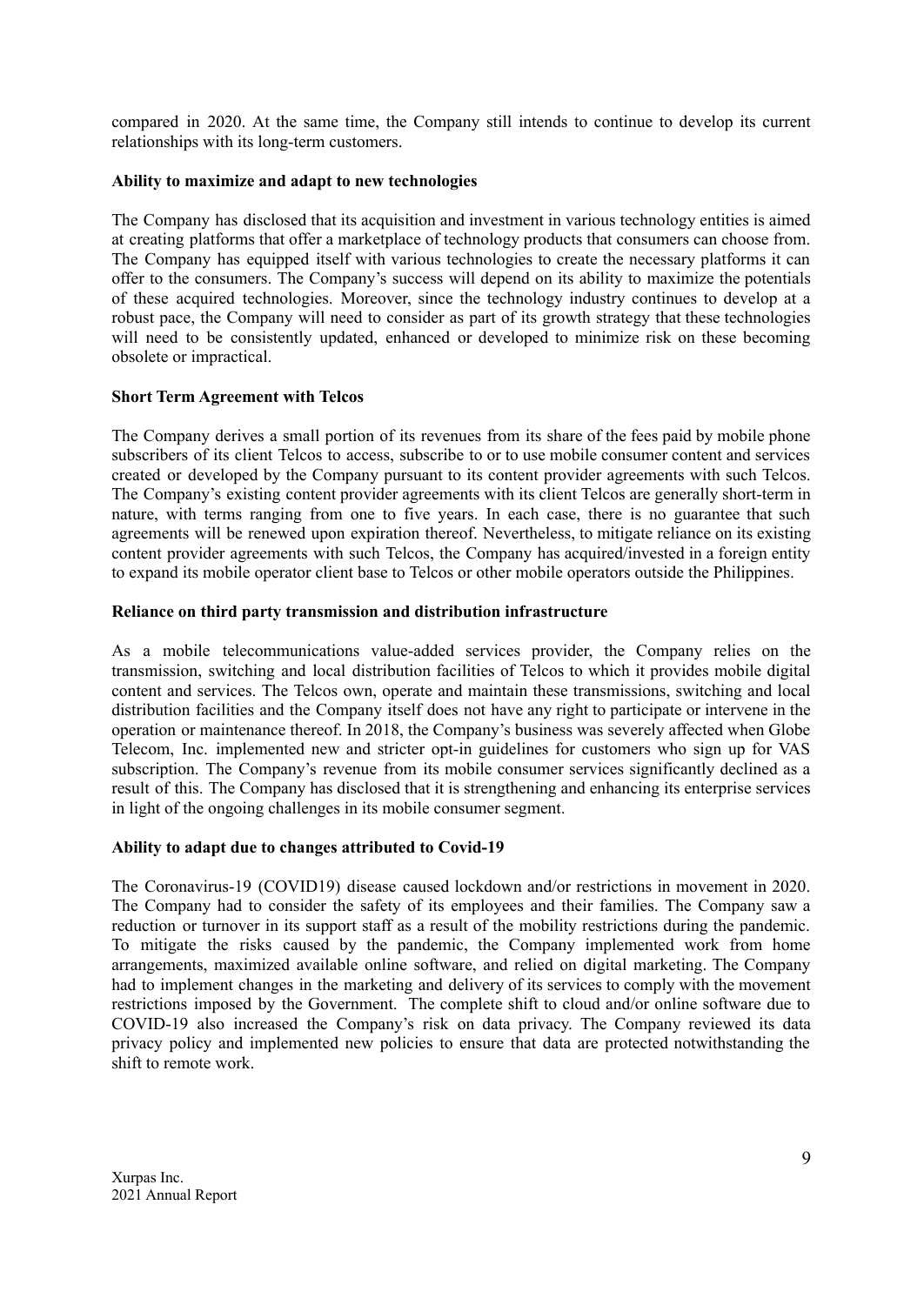### **Concentrated Ownership offers a potential risk for conflict of interest**

The Company is substantially owned and/or controlled by the three (3) founders, Messrs. Nico Jose S. Nolledo, Fernando Jude F. Garcia and Raymond Gerard S. Racaza, wherein they own approximately 57.30% of the issued and outstanding shares of the Company. The Company has been working towards diversification. In fact, the Company has implemented the following to ensure that related party transactions, if any, are made at arm's length:

- Out of the eight (8) board seats, only four (4) board seats are occupied by the controlling shareholders (or their affiliates). Moreover, most of these directors are appointed as non-executive directors, which accordingly lessens the risk for conflict of interest.
- The Company's President is also an independent party, not affiliated with the said principal shareholders.
- The Company has also appointed three (3) independent directors.
- The Company has been strengthening its Related Party Transactions Policy.
- The Company also has an Audit, Related Party Transactions and Corporate Governance Committees that evaluates related party transactions, as may be applicable.

# **TRANSACTIONS WITH RELATED PARTIES**

The Company has likewise secured loans from its key shareholders. See Note 19 of the Company's consolidated financial statements for transactions as of December 31, 2021.

On February 20, 2019, the board of directors approved the execution of a loan agreement wherein the key shareholders of the Company agreed to extend an aggregate of ₱150 million loan to be used to fund enterprise projects and for general corporate purposes.

In 2020, the Board of the Company also approved the sale of CTX Technologies Inc. to a director of Xurpas, Mr. Fernando Jude F. Garcia.

In 2022, the Company's founder, Mr. Nico Jose S. Nolledo subscribed to new Xurpas Shares at a subscription price of Fifty-Five Centavos (₱0.55) per share, or an aggregate of ₱100 million.

# **INTELLECTUAL PROPERTY**

As the Company creates, develops and maintains substantially all of its mobile consumer content, the Company owns and holds exclusive rights to its entire product portfolio, excluding mobile consumer content in the form of licensed content such as music, videos and other content of a similar nature, which it licenses through third party licensors.

### **Platforms**

Key intellectual property of the Company includes the Griffin SMS Gateway program, which is a proprietary platform developed by the Company through which the Company deploys mobile applications through any telecommunications network protocol. The Griffin SMS Gateway program is built on a modular architecture and is written in Java, an industry standard programming language that allows the program to be deployed using most common operating systems, with the following key features:

• The Griffin SMS Gateway allows the Company to connect to any of its client Telco's SMS center, which represents the heart of any Telco's wireless network handling all SMS operations, such as routing, forwarding and storing SMS messages, using popular protocols.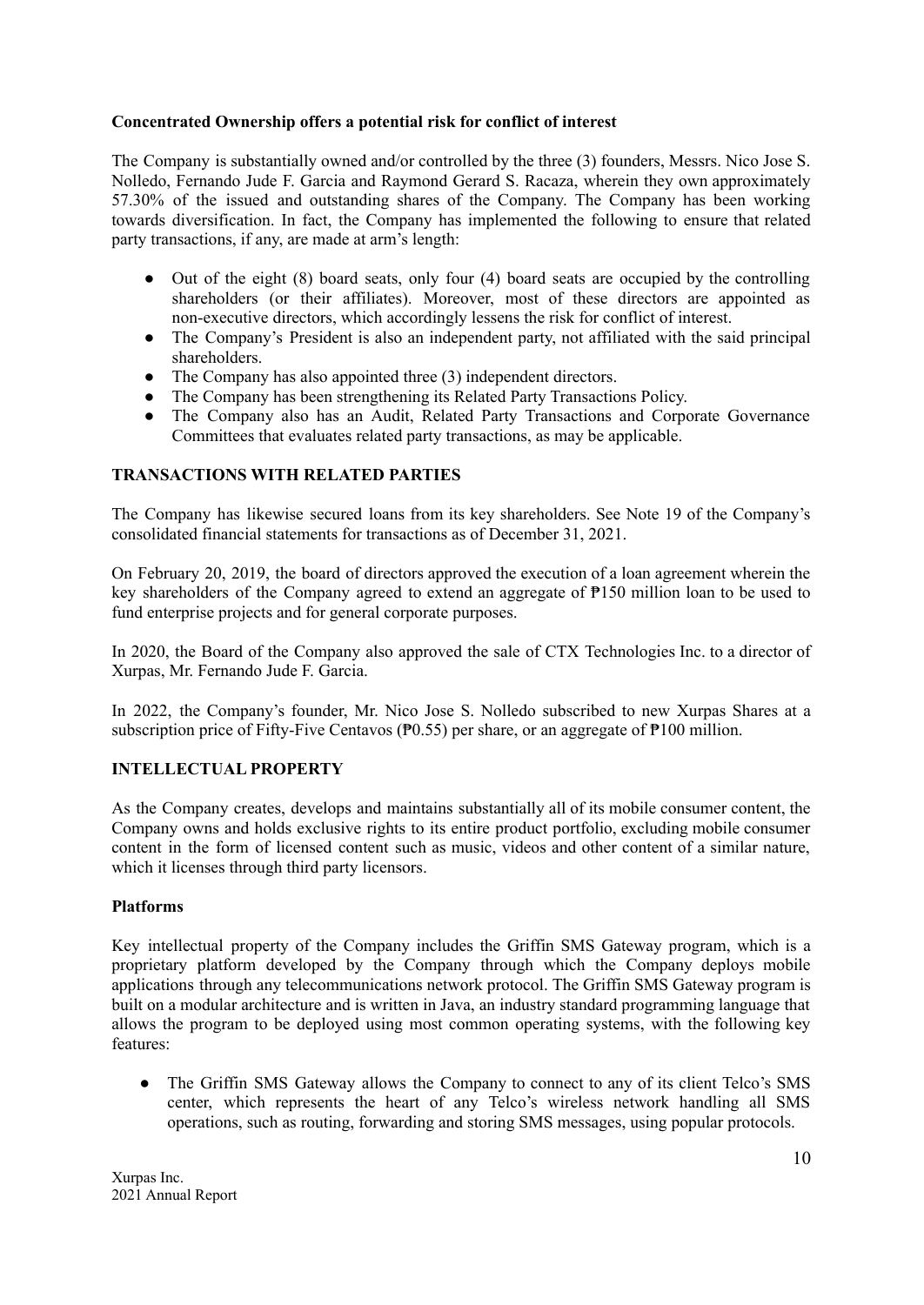- The Griffin SMS Gateway contains a "Multi-Function Middleware" feature that allows the Company to interface with its client Telco's "Intelligent Network", which is the network that allows a Telco to offer value-added services to its mobile subscribers on top of its standard services (voice and call services) through UCIP or Diameter, MMSCs via MM7, or billing systems via proprietary SOAP-XML or other proprietary HTTP-based protocols.
- The Java API of the Griffin SMS Gateway allows the Company's application developers to write code that can easily be integrated or deployed across multiple carriers that may have different systems.

# **Trademarks**

The Company likewise owns exclusive rights to its corporate name, as well as various brand names and marks that are used for its operations. Provided below is the summary of all marks registered in the name of the Company or any of its subsidiaries:

| Holder                     | <b>Mark</b>        | <b>Registration</b><br><b>Number</b> | <b>Date Filed</b>       | <b>Date Registered</b>  |  |
|----------------------------|--------------------|--------------------------------------|-------------------------|-------------------------|--|
| Xurpas Inc.                | Xurpas             | 420017004618                         | May 8, 2007             | August 27, 2007         |  |
| Xurpas Inc.                | <b>SELFIE.PH</b>   | 42014009255                          | July 25, 2014           | June 25, 2015           |  |
| Xurpas Inc.                | <b>GRAB-A-GOLD</b> | 42014009260                          | July 25, 2014           | December<br>11,<br>2014 |  |
| Xurpas Inc.                | <b>FLUXION</b>     | 42014009259                          | July 25, 2014           | 11,<br>December<br>2014 |  |
| Xurpas Inc.                | PLAYSMART          | 42014009254                          | July 25, 2014           | December<br>11,<br>2014 |  |
| Xurpas Inc.                | #SELFIE            | 42014009257                          | July 25, 2014           | December<br>11,<br>2014 |  |
| Xurpas Inc.                | #TBT               | 42014009258                          | July 25, 2014           | 11,<br>December<br>2014 |  |
| Xurpas Inc.                | <b>SWAG</b>        | 42014009261                          | July 25, 2014           | February 12, 2015       |  |
| Xurpas Inc.                | #FOODPORN          | 42014009256                          | July 25, 2014           | December<br>11,<br>2014 |  |
| Xurpas Inc.                | Xurpas             | 42007004775                          | May 11, 2007            | October 8, 2007         |  |
| Xurpas Inc.                | Balikbayan Box It  | 42017017366                          | October<br>26,<br>2017  | April 12, 2018          |  |
| Xurpas Inc.                | Xuper Tsikot       | 42017017362                          | October<br>26,<br>2017  | March 29, 2018          |  |
| Xurpas Inc.                | Supernova Escape   | 42017017365                          | 26,<br>October<br>2017  | March 29, 2018          |  |
| Xurpas Inc.                | Beast Mode On      | 42017017363                          | October<br>26,<br>2017  | March 29, 2018          |  |
| Xurpas Inc.                | Kumander Kuting    | 42017017364                          | October<br>26,<br>2017  | March 29, 2018          |  |
| Xurpas Inc.                | <b>ODX</b>         | 42018008396                          | May 21, 2018            | May 12, 2019            |  |
| Xurpas Inc.                | X                  | 42018008395                          | May 21, 2018            | May 12, 2019            |  |
| Xurpas Inc.                | Makefree           | 42018022480                          | 19,<br>December<br>2018 | December 8, 2019        |  |
| Xeleb<br>Technologies Inc. | Xeleb              | 42015005359                          | May 19, 2015            | October 19, 2015        |  |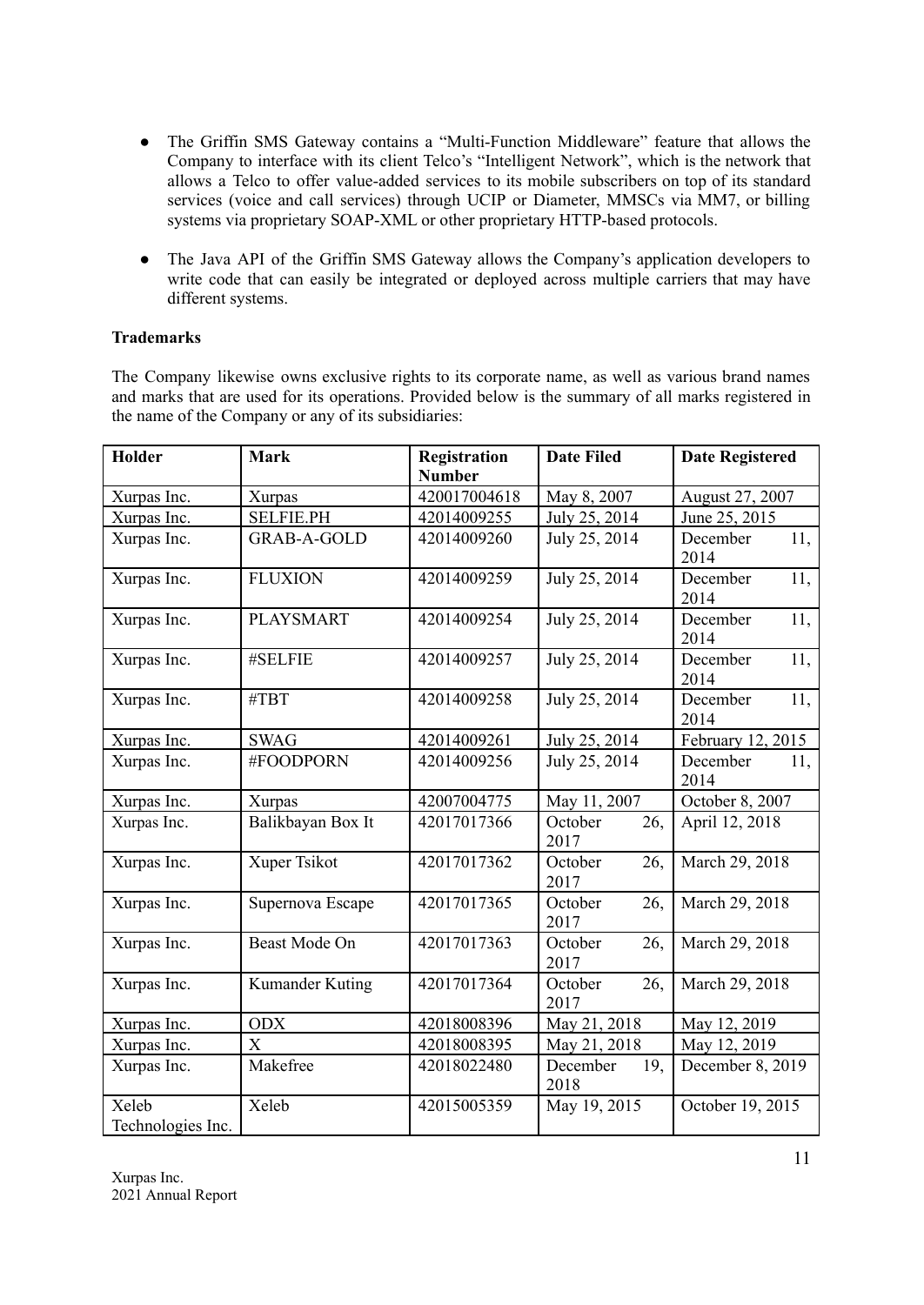| Xeleb             | Xeleb Technologies     | 42017003700 | March 14, 2017   | August 31, 2017   |
|-------------------|------------------------|-------------|------------------|-------------------|
| Technologies Inc. |                        |             |                  |                   |
| Xeleb             | Popster                | 42017003704 | March 14, 2017   | June 29, 2017     |
| Technologies Inc. |                        |             |                  |                   |
| Xeleb             | Jejemonster            | 42017003703 | March 14, 2017   | June 29, 2017     |
| Technologies Inc. |                        |             |                  |                   |
| Xeleb             | Jologs                 | 42017003699 | March 14, 2017   | June 29, 2017     |
| Technologies Inc. |                        |             |                  |                   |
| Xeleb             | Jejemon                | 42017003702 | March 14, 2017   | June 29, 2017     |
| Technologies Inc. |                        |             |                  |                   |
| Xeleb             | Super Belle            | 42017000346 | January 11, 2017 | May 4, 2017       |
| Technologies Inc. |                        |             |                  |                   |
| Xeleb             | Trivia<br>Time<br>with | 42016004316 | April 25, 2016   | December<br>22,   |
| Technologies Inc. | Kuya Kim               |             |                  | 2016              |
| Xeleb             | Xeleb Live             | 42018003222 | February<br>21,  | September 6, 2018 |
| Technologies Inc. |                        |             | 2018             |                   |
| Xeleb             | Xeleb Live             | 42018003220 | February<br>21,  | September 6, 2018 |
| Technologies Inc. |                        |             | 2018             |                   |
| Xeleb             | Xeleb Live             | 42018003224 | February<br>21,  | September 6, 2018 |
| Technologies Inc. |                        |             | 2018             |                   |
| Xeleb             | Xeleb Live             | 42018003225 | February<br>21,  | September 6, 2018 |
| Technologies Inc. |                        |             | 2018             |                   |
| Xeleb             | No Verbal Elements     | 42018003219 | February<br>21,  | September 6, 2018 |
| Technologies Inc. |                        |             | 2018             |                   |
| Xeleb             | Adventures of Kuya     | 42017018334 | November<br>10,  | May 24, 2018      |
| Technologies Inc. | Kim                    |             | 2017             |                   |
| Xeleb             | Kulit<br>Anne<br>ni    | 4201717358  | October<br>26,   | March 29, 2018    |
| Technologies Inc. | Mogwai                 |             | 2017             |                   |
| Xeleb             | Train Ubusan           | 42017017360 | October<br>26,   | March 29, 2018    |
| Technologies Inc. |                        |             | 2017             |                   |
| Xeleb             | Erwan Youchop          | 42017017359 | October<br>26,   | March 29, 2018    |
| Technologies Inc. |                        |             | 2017             |                   |
| Xeleb             | Anne-Galing            | 42015005360 | May 19, 2015     | November<br>19,   |
| Technologies Inc. |                        |             |                  | 2015              |

# **REGULATION AND KEY LICENSES**

The Company's mobile consumer business which refers to the development and delivery of mobile consumer content to its client Telcos, is considered as a form of value-added services regulated by the NTC under the Public Telecommunications Policy Act and related implementing regulations issued by the NTC.

While a value-added services provider (unlike other entities regulated under the Public Telecommunications Policy Act) is not required to obtain a franchise to operate, the NTC requires that any such provider obtain and maintain a Value-Added Services (VAS) License, which shall expressly indicate the value-added services that such provider is authorized to provide. Under existing regulations, the following services may be rendered by a holder of a VAS License:

- Content and Program Service
- Messaging services
- Electronic Gaming, except gambling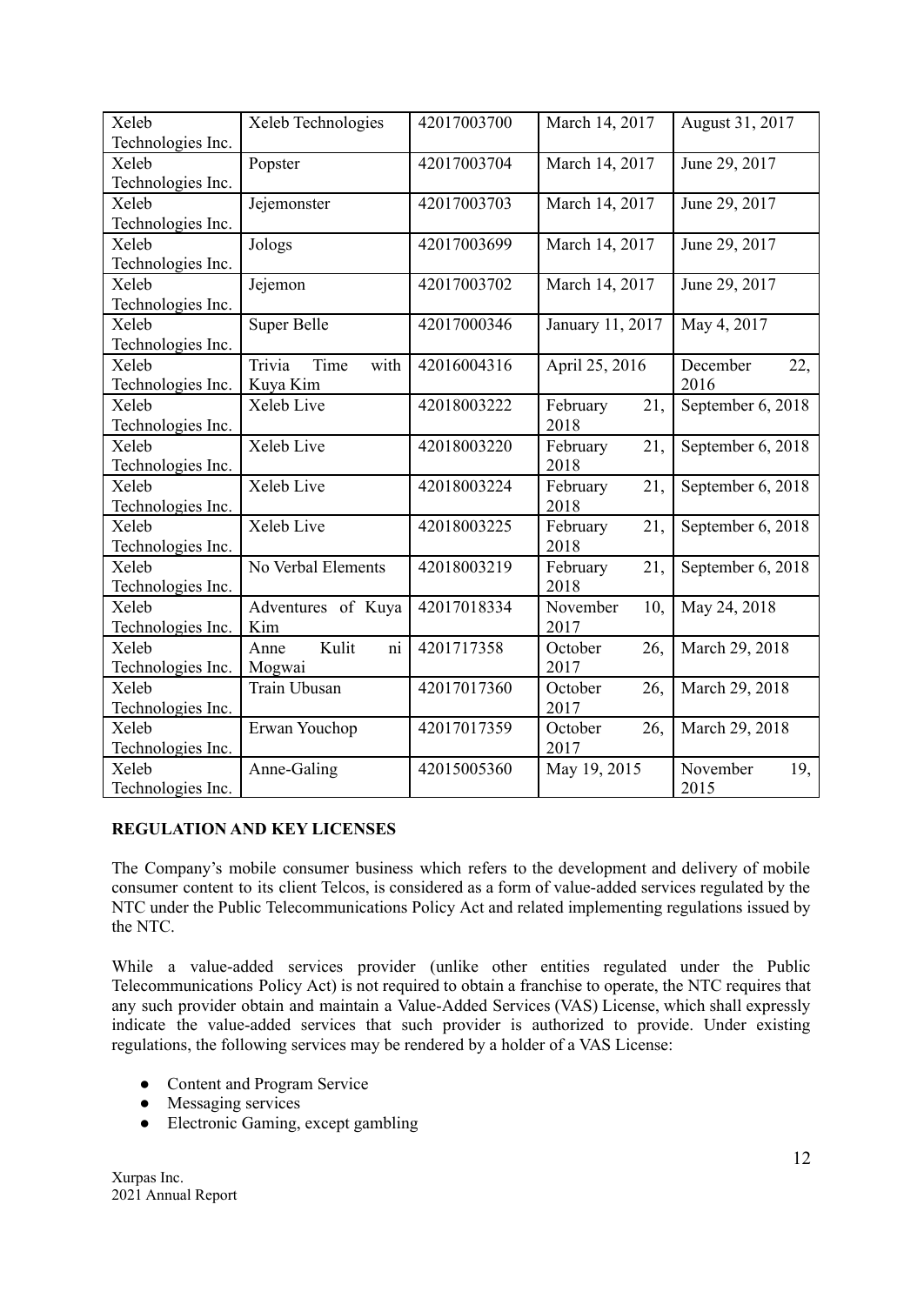The Company holds a VAS License issued by the NTC valid until January 3, 2026, pursuant to which the Company is authorized to engage in all of the foregoing value-added services.

### **EMPLOYEES**

The Company believes that its relationship with its employees is generally good and, since the start of its operations, the Company has not experienced a work stoppage as a result of any labor or labor-related disagreements. None of the Company's employees belong to a union. The Company has implemented cost-cutting measures to manage its day-to-day operations considering the challenges encountered by its mobile consumer services segment.

The table below sets forth the breakdown of the Company's labor complement, grouped according to function, as of December 31, 2021:

| Executives                                              |    |
|---------------------------------------------------------|----|
| Accounting, Finance, Human Resources and Administrative |    |
| Marketing                                               |    |
| <b>Technical Staff</b>                                  | 47 |
|                                                         |    |
| Total                                                   | 63 |
|                                                         |    |

The Company has adopted a rewards and recognition policy that is competitive with industry standards in the Philippines. Salaries and benefits are reviewed periodically and adjusted to retain current employees and attract new talents. Tied to these is a performance management system that calls for the alignment of individual key results, competencies, and development plans with the Company's overall business targets and strategy. Performance is reviewed periodically and employees are rewarded based on the attainment of pre-defined objectives. The Company also maintains programs for its employees' professional, technical and personal development.

# **COMPLIANCE WITH ENVIRONMENTAL LAWS**

The Company ensures that it complies with existing environmental laws and regulations, as may be applicable.

### **PLANS AND PROSPECTS**

Xurpas continues to strengthen its enterprise services business, focusing on the following: IT staff augmentation, growing its services under business solutions and seizing the opportunities brought by Web 3.0.

1. IT Staff Augmentation: Since the demand remains strong for IT staff augmentation, evidenced by the continuing increase in revenue for 2021, the Company will build and augment its current business by vigorously seeking new clients while at the same time maintaining and growing its business relationships with its existing long-term clients. The Company believes that the increased requirements of both private companies and public entities for digital transformation, especially in a post COVID environment, creates multiple opportunities for its enterprise business.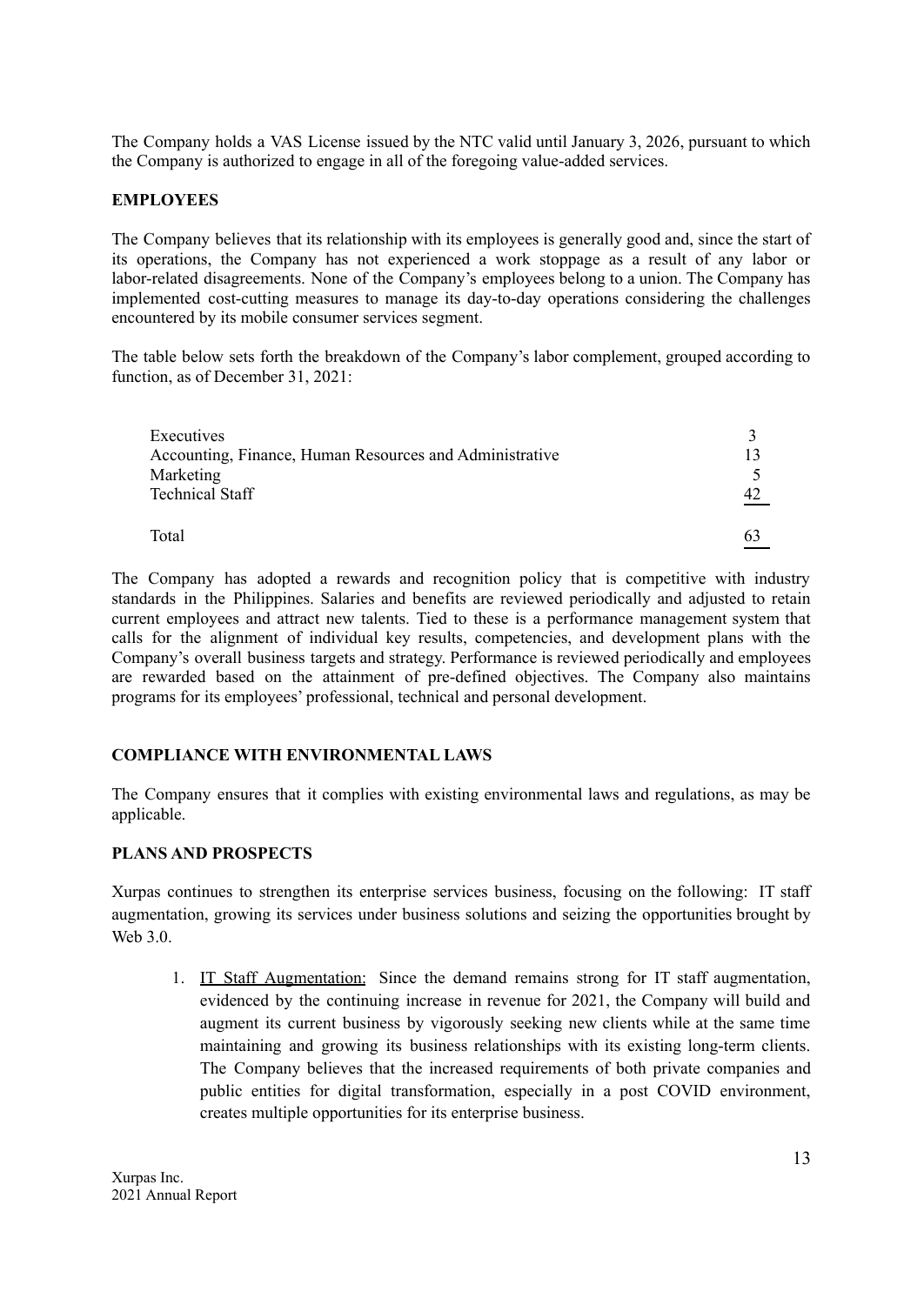- 2. Digital Business Solutions: Xurpas also plans to expand its digital business solutions service and product offering, catering to the large untapped SME market. Xurpas will help these companies enable their digital transformations by providing tools and solutions to address their business needs in financial, production/manufacturing, people, marketing, sales, and customer management. These products will provide similar functionalities and benefits as global brands used by multinationals and large local companies, but will be offered at a significantly lower-cost, to accommodate the budgets of local SMEs. These SMEs comprise a large percentage of the market. Xurpas shall implement this with a curated technology platform and an ecosystem of partners.
- 3. Web 3.0: This is the third generation of web services and the next stage in the evolution of the internet. Web 3.0 will largely be built on three new layers of emerging technologies – edge computing infrastructure (superfast 5G data speeds), decentralised data infrastructure (data formats and software that are open, coupled with the advancements in blockchain technology) and Artificial Intelligence or AI driven services (expanding capabilities of AI and machine learning or ML). Xurpas shall leverage its existing global network going into Web 3.0 and shall tap the massive opportunity it offers for staff augmentation and custom development work.

### **ITEM 2. Properties**

### **LEASED PROPERTIES**

Xurpas and its subsidiaries do not hold any real property of material value. Xurpas is leasing its office space at Unit 804 Antel 2000 Corporate Center, 121 Valero St., Salcedo Village, Brgy. Bel-Air, Makati City with an area of 127.67 square meters. The lease contract has a term of two (2) years which commenced on March 1, 2021 and expires on February 28, 2023 and may be renewed upon the terms and conditions mutually agreed by both parties with an escalation rate of 4.00% per year. The applicable rate per month is ₱86,816. Subsequent to the execution of the Lease Contract, Milestone Petroleum Marketing Corporation, Inc. sold the Office Space to Red Round Abacus Inc. and executed a Deed of Assignment of Lease constituting Red Round Abacus Inc. as the Company's current Lessor.

The Company also previously held an office at 7th Floor, Cambridge Centre Building, 108 Tordesillas St., Salcedo Village, Makati City, Philippines with an area of 507 square meters. On March 31, 2020, the lease contract was renewed for a period of one (1) year which terminated on March 31, 2021. The applicable rate per month is ₱0.33 million.

Xurpas' subsidiaries have their respective operating lease agreements for their office spaces (please refer to Note 18 of the accompanying Notes to consolidated financial statements for details). The lease contracts are for periods ranging from 1 to 2 years and may be renewed under the terms and conditions mutually agreed upon by the subsidiaries and the lessors.

### **OTHER PROPERTIES**

As of December 31, 2021, the Group has transportation equipment, office equipment, IT equipment, furniture and fixtures and leasehold improvements with a net book value of ₱4.66 million that are situated in the leased offices held by the Group.

Xurpas also owns intangible assets amounting to ₱88.51 million as of December 31, 2021. These include goodwill, developed softwares and cryptocurrencies.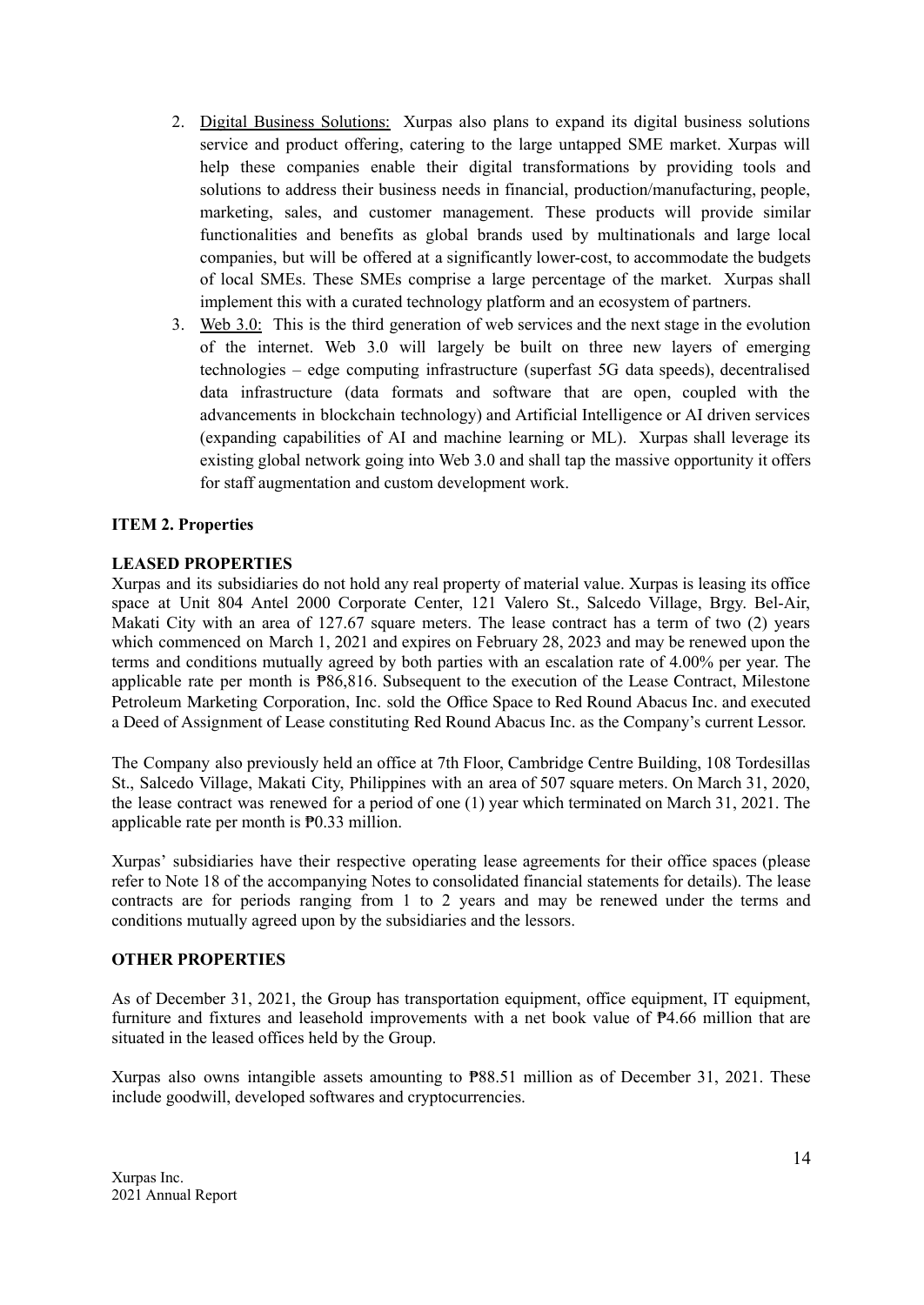Xurpas will acquire and/or lease additional property and equipment for its operations when deemed necessary. The cost of such acquisitions will depend on negotiations with vendors and lessors. Xurpas plans to finance such acquisitions from internally generated funds.

There was no property and equipment pledged as collateral as at December 31, 2021.

# **ITEM 3. Legal Proceedings**

There are no material pending legal proceedings (including any bankruptcy, receivership or similar proceedings) to which the Company or any of its subsidiaries is a party or to which any of their material assets are subject.

In 2017, Art of Click ("AoC") and Pocketmath entered into an agreement ("the IO Agreement") for the performance of advertising campaigns amounting to USD4.77 million. Pocketmath failed to pay the invoices as they fell due. Thus, on 18 February 2020, AoC was compelled to issue and serve Statutory Demand to Pocketmath for the outstanding invoices as well as accrued late payment interest, amounting to USD7,873,834.99. Pocketmath likewise failed to pay its liability as reflected in the Statutory Demand. Thereafter, AoC initiated a winding-up proceeding against Pocketmath in the Singapore High Court. After several proceedings, the parties entered into a Settlement Agreement dated 1 July 2020. Pursuant to the Settlement Agreement, Pocketmath paid AoC through Xurpas Inc. USD400,000.00 divided into four equal installments, with the final amount received in September 2020.

On February 8, 2020, AMA Computer University Inc. filed a case at the Quezon City RTC Branch 84 against Seer Technologies Inc for breach of contract and damages. The plaintiff argued that Seer did not perform the services according to the agreement entered by the 2 parties. On March 6, 2020, the case was settled. At the same time, the court ordered the release of hold on the bond amounting to ₱5.04 million.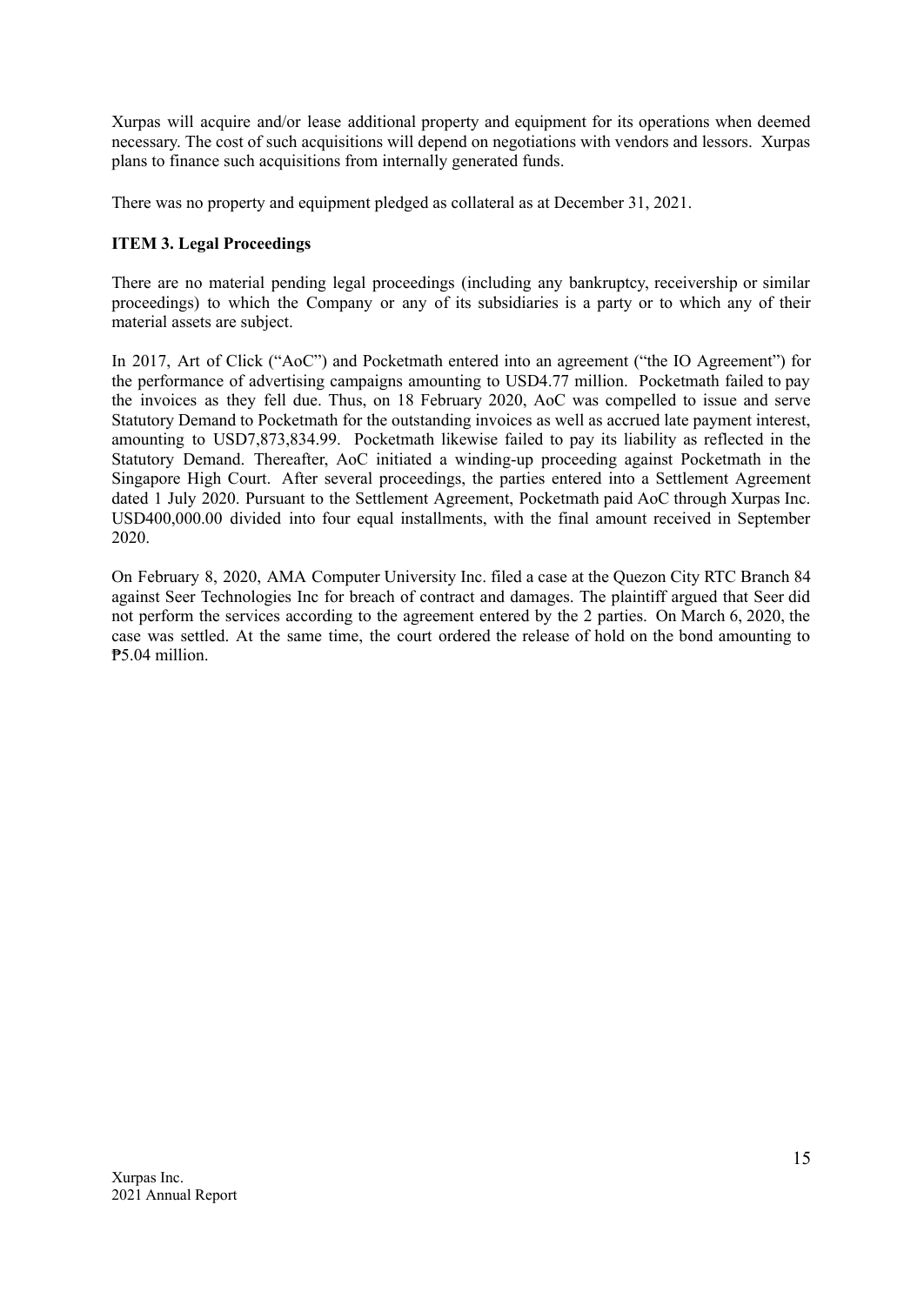### **ITEM 4. Submission of Matters to a Vote of Security Holders**

Xurpas Inc. held a Special Stockholders' Meeting on August 11, 2021 wherein the following matters were acted upon:

|                    | <b>Agenda 1: Approval of Minutes of Previous Meeting</b> |                                                                                                                                 |  |
|--------------------|----------------------------------------------------------|---------------------------------------------------------------------------------------------------------------------------------|--|
| Approved by        |                                                          | 99.97% of those present in the meeting                                                                                          |  |
| <b>Resolution:</b> | 2020."                                                   | "RESOLVED, that the stockholders of Xurpas Inc. approve the<br>minutes of the Annual Stockholders' Meeting held on November 27, |  |

**Agenda 2: Approval of the Annual Report and 2020 Audited Financial Statements** Approved by 99.97% of those present in the meeting *Resolution:*

> **RESOLVED**, that the stockholders of **XURPAS INC.** (the "**Corporation**") note the Corporation's Annual Report and to approve the Consolidated Audited Financial Statements of the Corporation as of December 31, 2020, as audited by SyCip Gorres Velayo & Co."

| <b>Agenda 3: Election of Directors and Independent Directors</b> |                    |  |  |  |
|------------------------------------------------------------------|--------------------|--|--|--|
| <b>Names</b>                                                     | <b>Approved by</b> |  |  |  |
| Nico Jose S. Nolledo                                             | 99.97%             |  |  |  |
| Alexander D. Corpuz                                              | 99.98%             |  |  |  |
| Fernando Jude F. Garcia                                          | 99.98%             |  |  |  |
| Wilfredo O. Racaza                                               | 99.97%             |  |  |  |
| Atty. Mercedita S. Nolledo                                       | 99.97%             |  |  |  |
| Jonathan Gerard A. Gurango                                       | 99.98%             |  |  |  |
| Bartolome S. Silayan Jr.                                         | 99.98%             |  |  |  |
| Imelda C. Tiongson                                               | 99.98%             |  |  |  |
| - - -                                                            |                    |  |  |  |

### *Resolution:*

"**RESOLVED,** to elect the following as directors of the Corporation to serve as such beginning today until their successors are elected and qualified:

Nico Jose S. Nolledo Alexander D. Corpuz Fernando Jude F. Garcia Wilfredo O. Racaza Mercedita S. Nolledo Jonathan Gerard A. Gurango (Independent Director) Bartolome S. Silayan, Jr. (Independent Director) Imelda C. Tiongson (Independent Director)"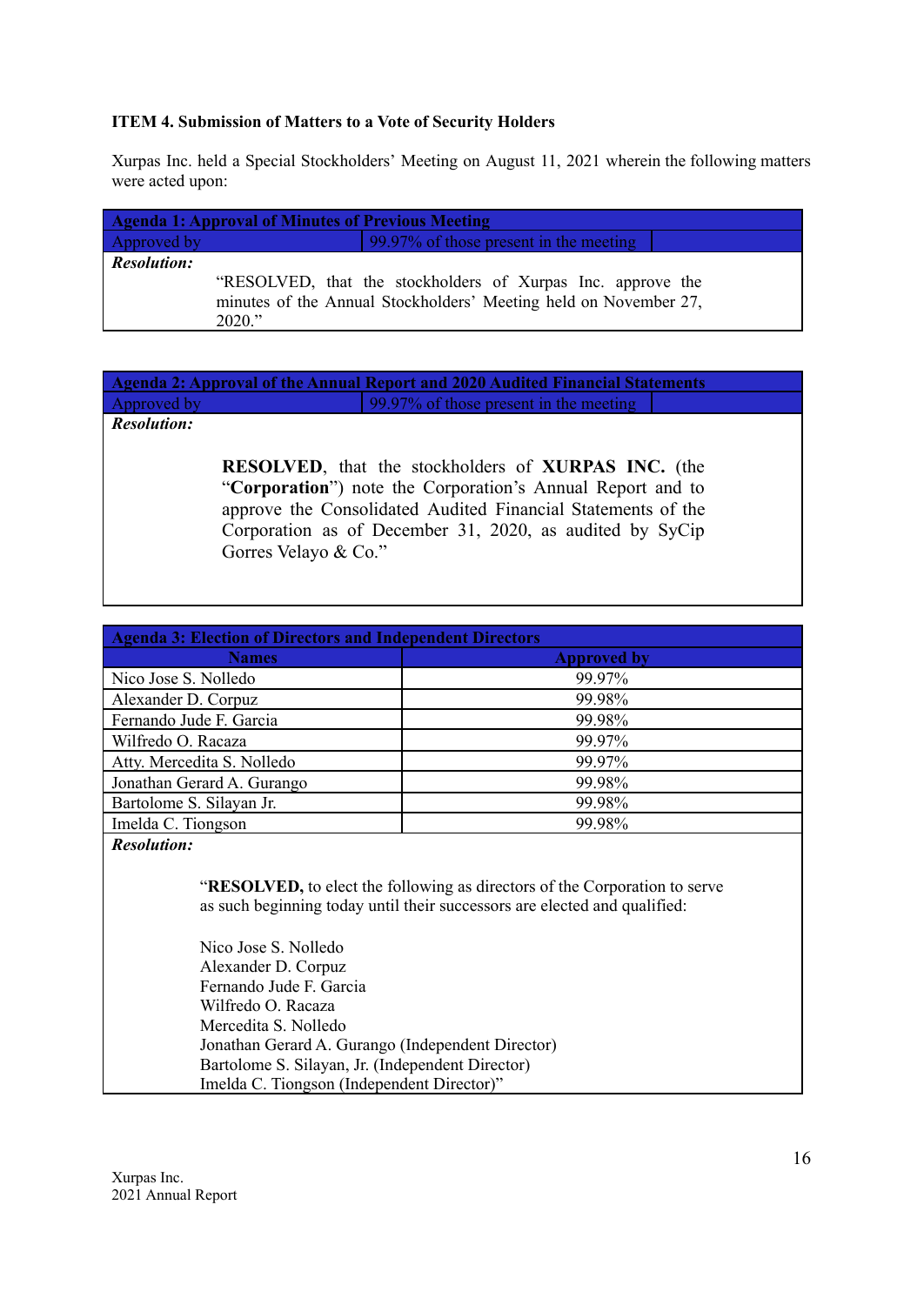**Agenda 4: Appointment of External Auditor** Approved by 99.98% of those present in the meeting

*Resolution:*

"**RESOLVED**, as endorsed by the Board of Directors, to approve the reappointment of SyCip Gorres Velayo & Co. as the Corporation's External Auditor for the year 2021."

**Agenda 5: Ratification of Previous Acts of the Directors and Management** Approved by 99.97% of those present in the meeting

*Resolution:*

"**RESOLVED**, that the stockholders of the Corporation ratify all actions of the Directors and Management from October 9, 2020 to June 16, 2021."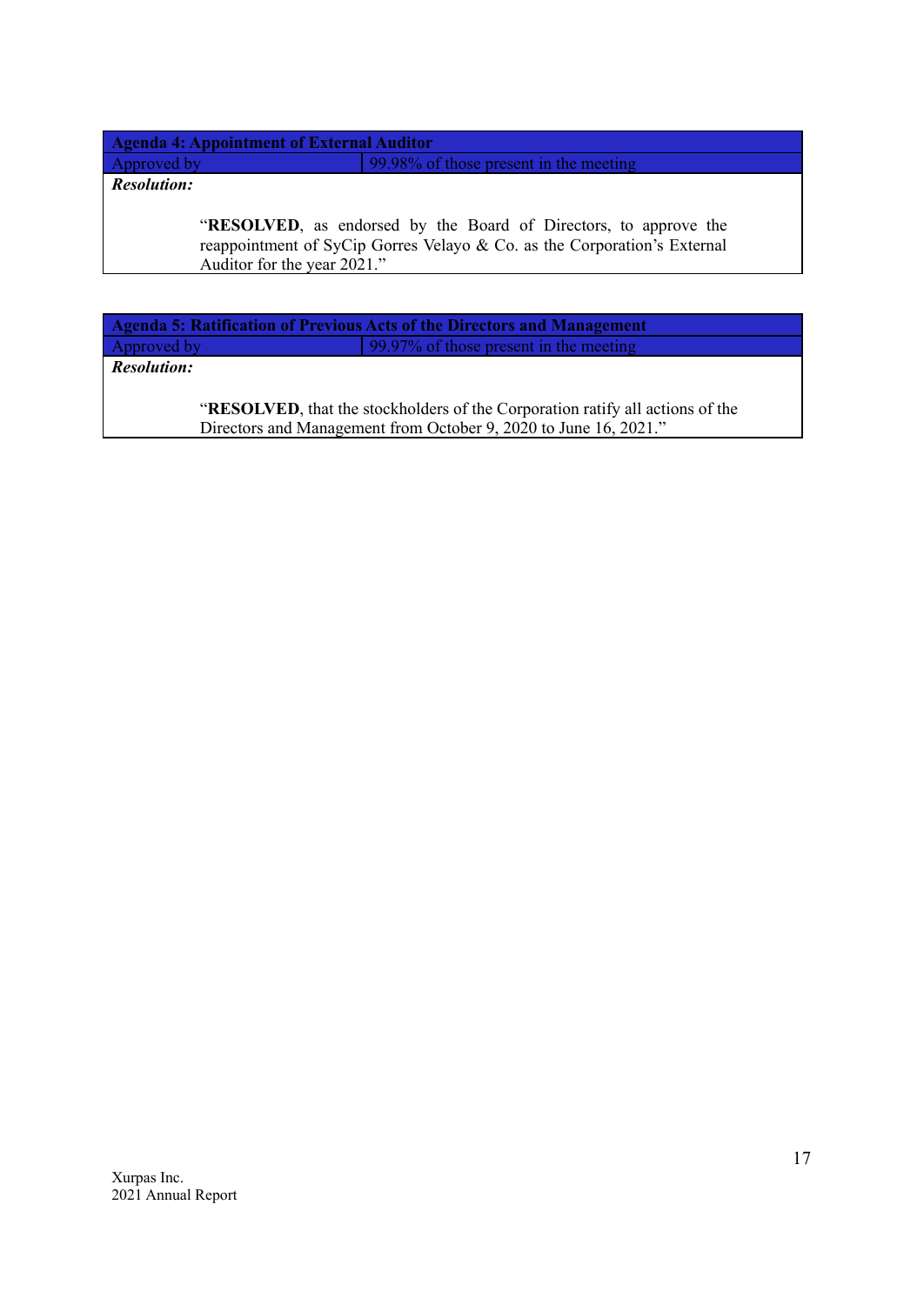### **PART II - OPERATIONALAND FINANCIAL INFORMATION**

### **ITEM 5. Market for Registrant's Common Equity and Related Stockholder Matters**

### **Market Information**

Principal market where the registrant's common equity is traded.

Xurpas' common shares were listed with the Philippine Stock Exchange, Inc. on December 2, 2014. The high and low stock prices for 2017, 2018, 2019 and the first three (3) quarters of 2020 are indicated below:

|                         | <b>High</b> | Low  |
|-------------------------|-------------|------|
| 2022                    |             |      |
| 1 <sup>st</sup> Quarter | 0.57        | 0.30 |
| 2020                    |             |      |
| 3rd Quarter             | 0.55        | 0.50 |
| 2 <sup>nd</sup> Quarter | 1.37        | 0.40 |
| 1 <sup>st</sup> Quarter | 0.95        | 0.40 |
| 2019                    |             |      |
| 4 <sup>th</sup> Quarter | 1.16        | 0.75 |
| $3^{rd}$ Quarter        | 1.22        | 0.87 |
| 2 <sup>nd</sup> Quarter | 1.37        | 0.91 |
| 1 <sup>st</sup> Quarter | 2.33        | 1.09 |
| 2018                    |             |      |
| 4 <sup>th</sup> Quarter | 2.39        | 1.04 |
| $3rd$ Quarter           | 3.72        | 2.02 |
| $2nd$ Quarter           | 3.92        | 2.80 |
| $1st$ Quarter           | 5.93        | 3.10 |
| 2017                    |             |      |
| 4 <sup>th</sup> Quarter | 5.94        | 3.10 |
| $3rd$ Quarter           | 9.07        | 5.20 |
| $2nd$ Quarter           | 10.84       | 7.40 |
| $1st$ Quarter           | 10.50       | 7.09 |

The market capitalization of the Company's common shares as of end-2021, based on the closing price of P0.55/share, was approximately P1.03 billion, which is similar to the end-2020 figures taking into account that the Company's trading suspension with the Philippine Stock Exchange continued until January 2022.<sup>2</sup>

The price information of Xurpas' common shares as of the close of the latest practicable trading date, May 12, 2022, is at  $\frac{100}{300}$ /share.

<sup>2</sup> Xurpas has 1,872,796,877 outstanding common shares as of December 31, 2020.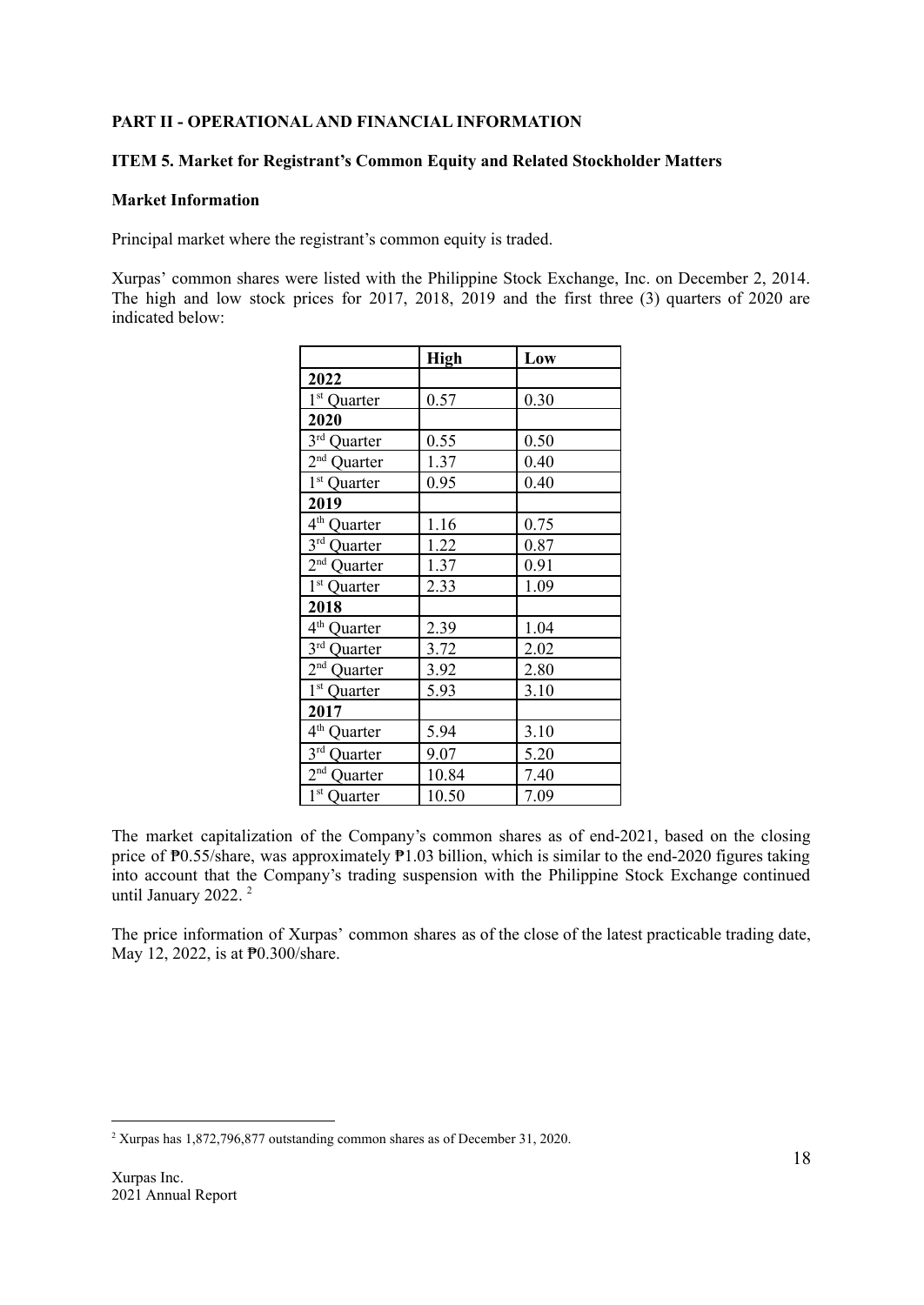#### **Holders**

There are twenty-five registered holders of common shares, as of April 30, 2021 (based on the number of accounts registered with the Stock Transfer Agent).<sup>3</sup>

|                  | <b>Stockholder's Name</b>                                 | <b>Number of shares</b> | <b>Percentage to</b><br>total | <b>Nationality</b> |
|------------------|-----------------------------------------------------------|-------------------------|-------------------------------|--------------------|
| 1.               | Nominee<br><b>PCD</b><br>Corp.<br>(Filipino) <sup>4</sup> | 1,404,025,346           | 68.34                         | Filipino           |
| 2.               | Nominee<br><b>PCD</b><br>Corp.<br>(Non-Filipino)          | 293,998,958             | 14.31                         | Others             |
| $\overline{3}$ . | Nico Jose S. Nolledo                                      | 181,818,192             | 8.85                          | Filipino           |
| $\overline{4}$ . | Raymond Gerard S. Racaza                                  | 174,100,010             | 8.85                          | Filipino           |
| 5.               | Nelson Gatmaitan                                          | 400,000                 | 0.02                          | Filipino           |
| 6.               | Emilie Grace S. Nolledo                                   | 251,889                 | 0.01                          | Filipino           |
| 7.               | Aquilina V. Redo                                          | 6,500                   | $\boldsymbol{0}$              | Filipino           |
| 8.               | Rogina C. Guda                                            | 6,000                   | $\overline{0}$                | Filipino           |
| 9.               | Dahlia C. Aspillera                                       | 2,900                   | $\overline{0}$                | Filipino           |
| 10.              | Mercedita S. Nolledo                                      | 1,060                   | $\boldsymbol{0}$              | Filipino           |
| 11.              | Wilfredo O. Racaza                                        | 1,060                   | $\overline{0}$                | Filipino           |
| 12.              | Roberto B. Redo                                           | 1,000                   | $\boldsymbol{0}$              | Filipino           |
| 13.              | Shareholders' Association                                 | 1,000                   | $\overline{0}$                | Filipino           |
|                  | of the Philippines                                        |                         |                               |                    |
| 14.              | Frederick D. Go                                           | 500                     | $\overline{0}$                | Filipino           |
| 15.              | Dondi Ron R. Limgenco                                     | 111                     | $\overline{0}$                | Filipino           |
| 16.              | Marietta V. Cabreza                                       | 100                     | $\overline{0}$                | Filipino           |
| 17.              | Milagros P. Villanueva                                    | 100                     | $\overline{0}$                | Filipino           |
| 18.              | Myra P. Villanueva                                        | 100                     | $\boldsymbol{0}$              | Filipino           |
| 19.              | Myrna P. Villanueva                                       | 100                     | $\overline{0}$                | Filipino           |
| 20.              | Philip &/or Elnora Turner                                 | 99                      | $\overline{0}$                | British-Indian     |
| 21.              | Fernando Jude F. Garcia                                   | 10                      | $\overline{0}$                | Filipino           |
| 22.              | Jonathan<br>Gerard<br>A <sub>1</sub><br>Gurango           | 10                      | $\boldsymbol{0}$              | Filipino           |
| 23.              | Alvin D. Lao                                              | 10                      | $\boldsymbol{0}$              | Filipino           |
| 24.              | Owen Nathaniel S. AUITF:<br>Li Marcus Au                  | $\overline{3}$          | $\theta$                      | Filipino           |
| 25.              | Joselito T. Bautista                                      |                         | $\overline{0}$                | Filipino           |
|                  | <b>Total</b>                                              | 2,054,615,059           |                               | $100\%$ Filipino   |

<sup>&</sup>lt;sup>3</sup> Based on the list of stockholders issued by BDO Unibank Inc. Stock and Investment Group, list includes PCD Nominee Corp (Filipino and Non-Filipino). We have excluded also the Treasury Shares (including those lodged under PCD Nominee Corp).

<sup>4</sup>PCD Nominee Corp. (Filipino) includes shares directly and indirectly owned by a) Mr. Nico Jose S. Nolledo; b) Mr. Raymond Gerard S. Racaza; and c) Mr. Fernando Jude F. Garcia. We note that a portion of shares of Messrs. Nolledo, Racaza and Garcia are not yet listed with the Exchange, but are included in PCD Nominee Corp. (Filipino). Further, PCD Nominee Corp. (Filipino) includes treasury shares.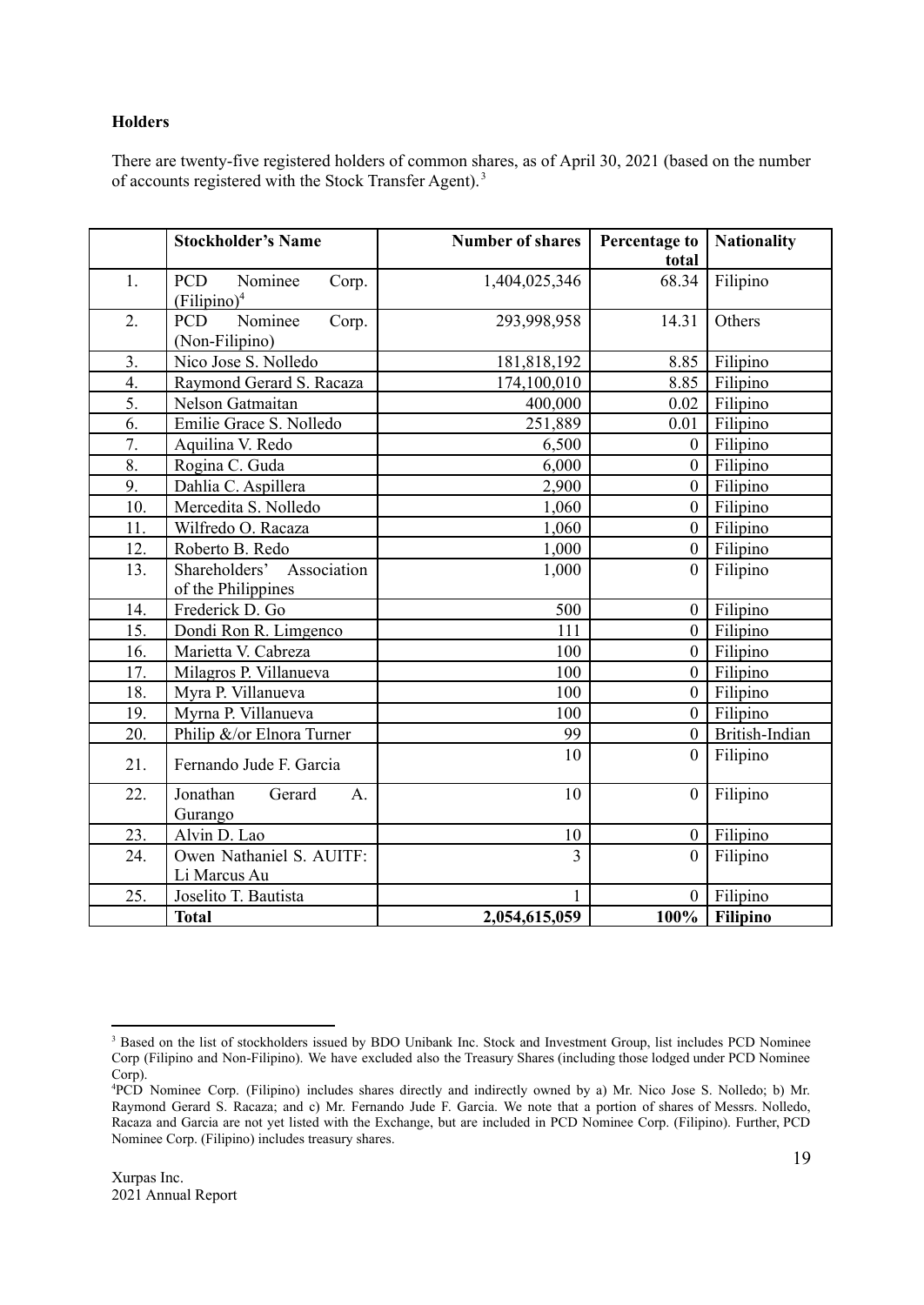### **Dividends and Dividend Policy**

| <b>Parent Company</b>              | <b>Per Share</b> | <b>Total Amount</b> | <b>Record Date</b> | <b>Payable Date</b> |  |  |  |
|------------------------------------|------------------|---------------------|--------------------|---------------------|--|--|--|
| Cash dividend declared on:         |                  |                     |                    |                     |  |  |  |
| May 8, 2017                        | $\mathbb{P}0.05$ | $P92.85$ million    | May 23, 2017       | June 15, 2017       |  |  |  |
| May 10, 2016                       | 0.048            | 86.27 million       | May 31, 2016       | June 23, 2016       |  |  |  |
| April 29, 2015                     | 0.40             | 68.80 million       | May 14, 2015       | June 2, 2015        |  |  |  |
| September 20,                      | 0.56             | 36.00 million       | June 30, 2014      | September 30, 2014  |  |  |  |
| 2014                               |                  |                     |                    |                     |  |  |  |
| June 5, 2014                       | 0.47             | 30.25 million       | December 31, 2013  | June 30, 2014       |  |  |  |
| November 18,                       | 5.13             | 16.67 million       | September 30, 2013 | November 29, 2013   |  |  |  |
| 2013                               |                  |                     |                    |                     |  |  |  |
| July 22, 2013                      | 1.03             | 3.33 million        | June 30, 2013      | July 31, 2013       |  |  |  |
| May 6 2013                         | 0.83             | 2.70 million        | December 31, 2012  | May 31, 2013        |  |  |  |
| March 13, 2013                     | 3.08             | 10.00 million       | December 31, 2012  | March 31, 2013      |  |  |  |
|                                    |                  |                     |                    |                     |  |  |  |
| <b>Stock dividend declared on:</b> |                  |                     |                    |                     |  |  |  |
| July 10, 2014                      | $0.95$ shares    | 61.25 million       | September 20, 2014 | September 20, 2014  |  |  |  |
| May 5, 2014                        | 18.85            | 61.25 million       | May 5, 2014        | May 5, 2014         |  |  |  |
|                                    | shares           |                     |                    |                     |  |  |  |
|                                    |                  |                     |                    |                     |  |  |  |

Information on the Company's declaration of dividends follow:

The Company has adopted a dividend policy pursuant to which stockholders may be entitled to receive, upon declaration by the Company's Board of Directors and subject to the availability of the unrestricted retained earnings, dividends equivalent to at least 30% of the prior year's net income after tax based on the Company's audited consolidated financial statements as of such year, except when: (i) justified by definite corporate expansion projects or programs approved by the Board; or (ii) when the Company is prohibited under any loan agreement with any financial institution or creditor, whether local or foreign, from declaring dividends without its consent, and such consent has not been secured; or (iii) when it can be clearly shown that retention of earnings is necessary under special circumstances obtaining in the Company, such as when there is a need for special reserves for probable contingencies.

The Company cannot provide assurance that it will pay any dividends in the future. In making a decision to declare dividends, the Board may consider various factors including the Company's cash, gearing, return on equity and retained earnings, the results of its operations or the Company's financial condition at the end of the year and such other factors as the Board may deem appropriate. The Company's Board may, at any time, modify such dividend payout ratio depending upon the results of operations and future projects and plans of the Company.

### **Recent sales of unregistered or exempt securities including recent issuance of securities constituting an exempt transaction**

# **1. Overnight Top-up Placement – April 26, 2016**

On April 26, 2016, the Board of Directors of Xurpas approved the holding of a Placing and Subscription Transaction ("the Overnight Top-up Placement") wherein Messrs. Nico Jose S. Nolledo, Raymond Gerard S. Racaza and Fernando Jude F. Garcia (the "Selling Shareholders") sold an aggregate of 155,400,000 common shares (the "Offer Shares") to investors (the "Placing tranche") and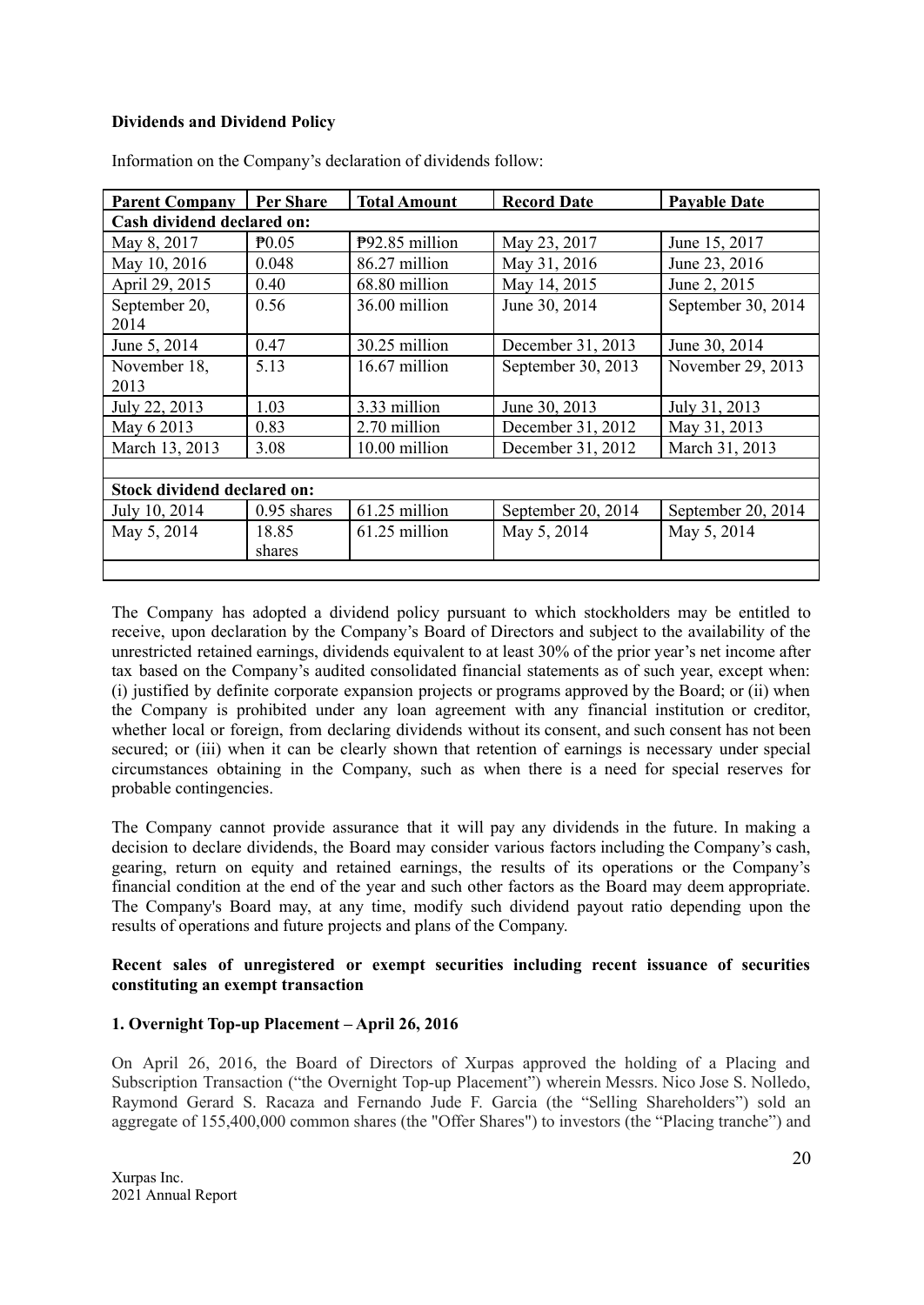the Selling Shareholders subscribed to an aggregate of 77,700,000 common shares (the "Subscription Shares") or 4.32% of the new issued and outstanding capital shares of the Company ("Subscription tranche").

The first part of the Overnight Top-up Placement consists of the offer and sale of the Offer Shares by the Selling Shareholders to (i) Qualified institutional investors in the Philippines qualified as an exempt transaction in reliance on Section 10.1(c) and 10.1(l) of the Philippine Securities Regulation Code (the "SRC"); (ii) outside the United States in reliance on Regulation S under the U.S. Securities Act of 1933, as amended (the "Securities Act"); and (iii) within the United States to "qualified institutional buyers" as defined in, and in reliance on, Rule 144A under the Securities Act. SB Capital Investment Corporation and Decker & Co., LLC are the Joint Global Coordinators and led the selling syndicate in placing the Offer Shares with investors.

The second part of the Overnight Top-up Placement consists of the subscription by each Selling Shareholder to 1.4% of the Company's total issued and outstanding capital shares, in the form of new shares issued out of the authorized capital stock of the Company at a subscription price equivalent to the Offer Price. Xurpas claimed exemption from registration under Section 10.1(e) and (k) of the Securities and Regulation Code.

# **2. Acquisition of Art of Click Pte. Ltd ("AOC") – October 6, 2016**

On October 6, 2016, Xurpas signed a Share Purchase Agreement with Emmanuel Michel Jean Allix and Wavemaker Labs Pte. Ltd. (the "Sellers") for the acquisition of 100% shares in AOC for an aggregate consideration of PhP1.40 billion in cash and in Xurpas shares. AOC is a Singaporean start-up firm established in 2011 that specializes in mobile marketing solutions for advertisers, publishers, app developers and other operators. Its key markets include Japan, Korea, Hong Kong, Taiwan, Southeast Asia, North America and Europe.

The cash consideration consists of (1) an Upfront Payment to the Sellers amounting to US\$2,797,106 (135,379,930) and (2) cancellation of employee stockholder options through Xurpas' subscription to one ordinary share in the capital of AOC for US\$2,202,894 (106,620,070). This was used to pay the AOC's Employee Stock Ownership Plan ("ESOP") shareholders.

The Xurpas shares to be issued to the Sellers consist of (1) an Upfront Payment amounting to US\$19,451,739 payable in Xurpas shares to the Sellers on the acquisition date, (2) Installment Payment payable to the Sellers in Xurpas shares one year after the closing date and every year thereafter until three years after the closing date, and (3) a Deferred Purchase Consideration which shall be subject to a net income after tax floor per year that AOC has to meet as a condition precedent to the entitlement of the Sellers to the Deferred Purchase Consideration and payable in three (3) tranches. The aggregate amount of Deferred Payment Consideration for a three-year deferred payment period shall in no case be greater than US\$13,962,725. In the finalization of the purchase price, the parties have clarified that the Deferred Purchase Consideration shall be fixed at US\$13,962,725 and shall not be subject to the performance metrics of AOC, and such is intentionally part of the original consideration. Accordingly, the Deferred Purchase Consideration was considered as part of the acquisition cost in the final purchase price.

The number of Xurpas shares to be issued at each tranche shall be determined using the average market value of Xurpas common shares fifteen (15) days before and fifteen (15) days after the closing date or each commitment date, as applicable, agreed to by the parties.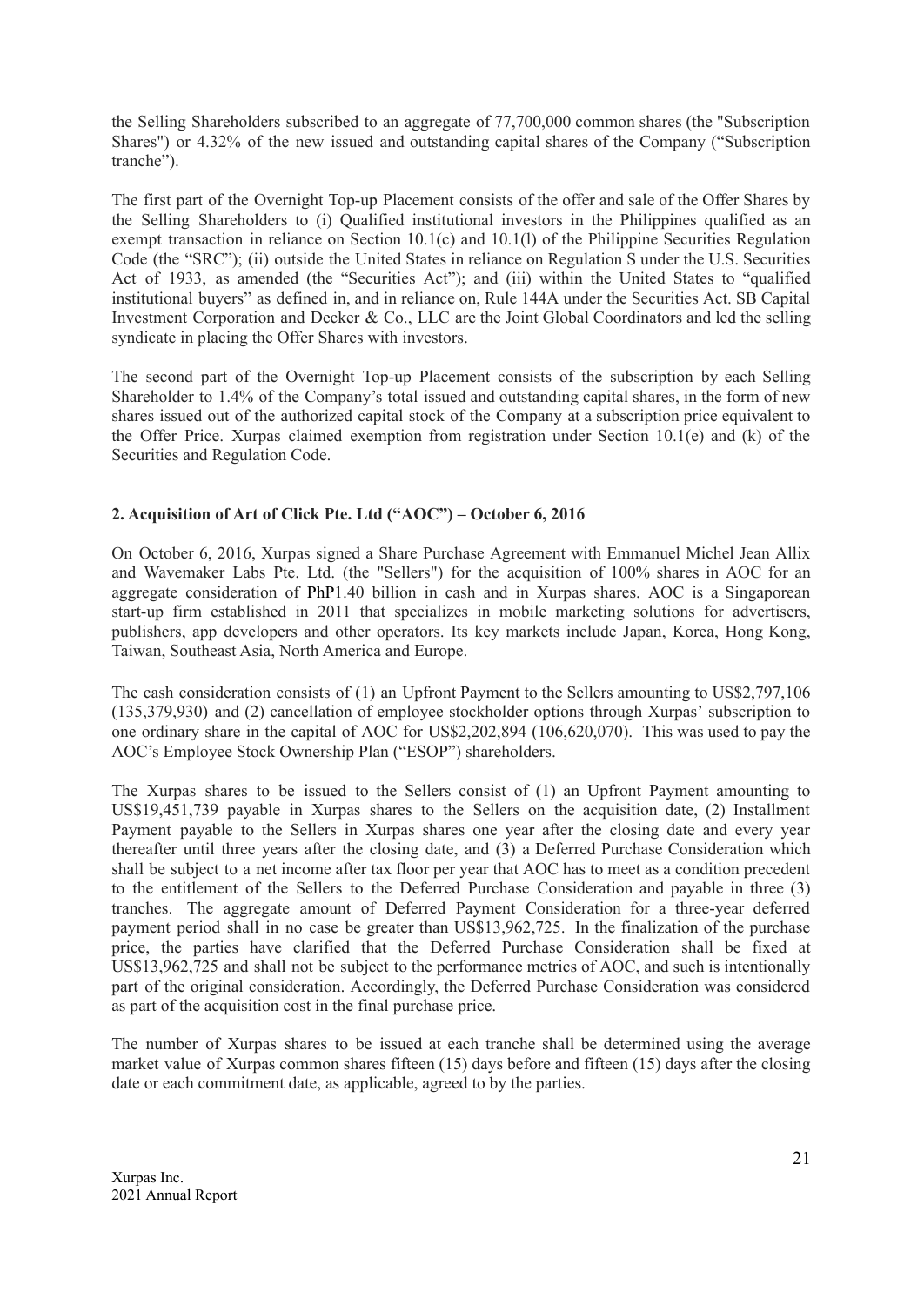Included in the Share Purchase Agreement is a call option granting the Sellers an option exercisable within fifty-one (51) months following the Closing Date and only upon the occurrence of a Call Option event to purchase from Xurpas their respective proportionate share in the Sale Shares. This was subsequently waived.

On June 2017, amendments were made to the share purchase agreement with one of the sellers, Emmanuel Michel Jean Allix ("Allix"), which (a) resulted in the payment of US\$7.24 million or ₱358.50 million, (b) changed the manner of payment of the Installment Payment payable and Deferred Purchase Consideration from being partly in cash and Xurpas shares to solely in cash, and (c) changed the term of the Installment Payment payable from being payable in three years after the closing date to being payable within the year.

On July 18, 2017, Xurpas reacquired 53,298,242 common shares Upfront Payment issued at acquisition date to Allix, a former shareholder of AOC, for a consideration of US\$532,983 or ₱26.65 million.

On October 3, 2017, Xurpas entered into an agreement to amend the share purchase agreement with Wavemaker Labs Pte. Ltd. ("Wavemaker"), a former shareholder of AOC, which provides for (a) the adjusted purchase price, (b) the change in manner of payment for the Installment Payment and Deferred Consideration pertaining to Wavemaker from being payable in Xurpas shares to cash, and (c) changed the term of the Installment Payment payable from being payable in three years after the closing date to being payable within the year. To implement these amendments, there will be a placement and subscription transaction involving 67,285,706 Xurpas listed shares of existing shareholders by way of a block sale through the facilities of the PSE in 2018. Three shareholders of Xurpas sold their shares to Wavemaker, as an advance on behalf of Xurpas. The said shareholders, then subscribed to an aggregate of 67,285,706 Xurpas shares to replace the shares already advanced. Xurpas is claiming exemption from registration under Section 10.1(k) of the Securities and Regulation Code.

The 16,641,244 common shares initially issued to Wavemaker representing the Upfront Payment shall be placed by Wavemaker in an escrow agent who is authorized to sell these shares after these are listed. The allocation of the proceeds from the sale of these shares will be determined in the future subject to certain conditions.

On October 3, 2017, Allix and Wavemaker executed a waiver of the second and third tranches of the Deferred Purchase Consideration. The Sellers also waived their call option on the shares.

### **3. Issuance of New Common Shares to Wavemaker Group**

On May 7, 2020, the Corporation's stockholders approved the issuance and listing of up to 1,706,072,261 new common shares from its unissued authorized capital stock in favor of Frederick Manlunas, Benjamin Paul Bustamante Santos and James Buckly Jordan, with the following resolutions:

> "**RESOLVED**, that the stockholders of Xurpas Inc. approve the issuance of up to One Billion Seven Hundred Six Million Seventy Two Thousand Two Hundred Sixty One (1,706,072,261) new common shares ("**Subscription Shares**") from the unissued authorized capital stock and listing of the Subscription Shares with the Philippine Stock Exchange."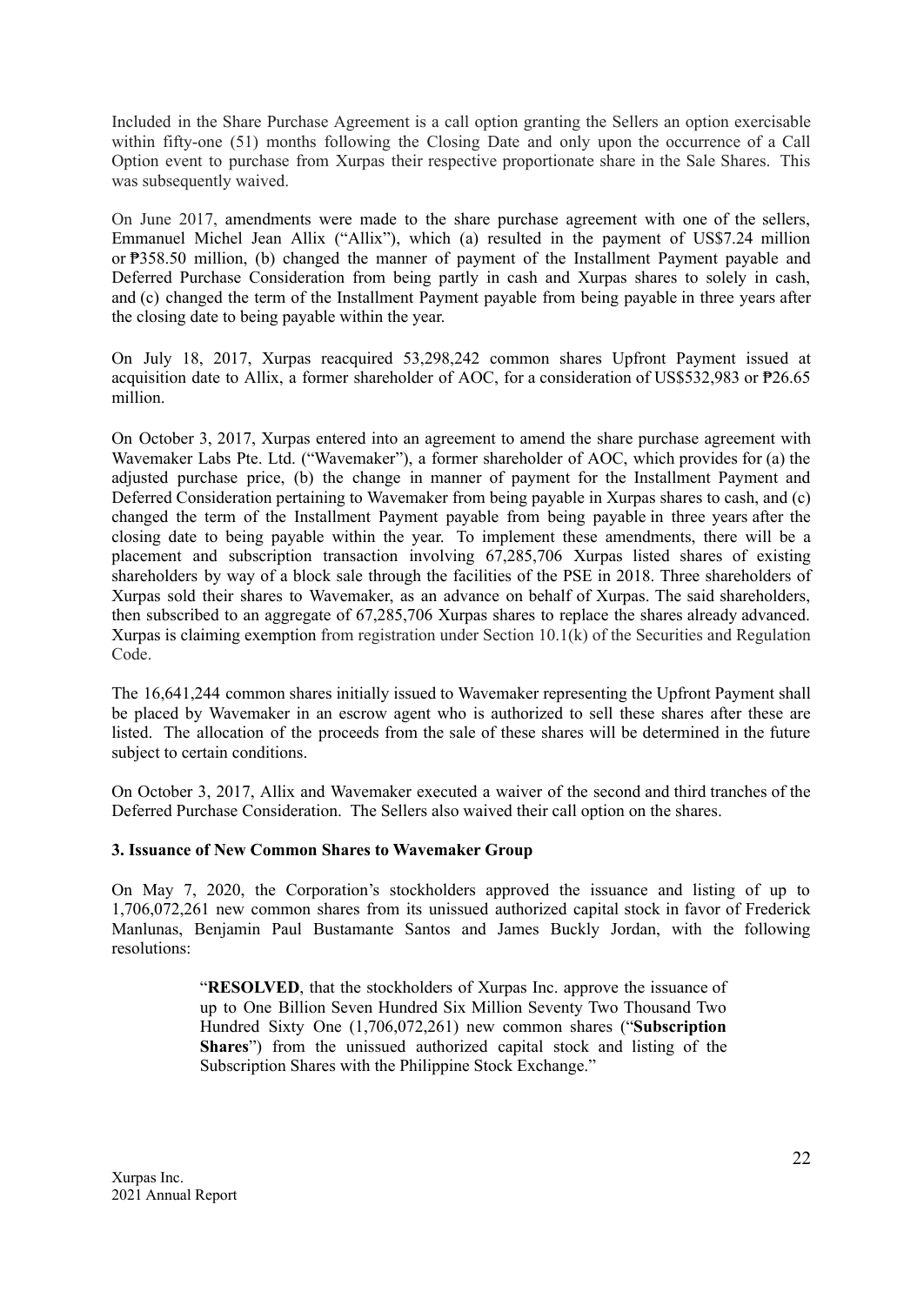On September 20, 2020, the Board amended the previous resolutions / approvals, and approved the issuance of 1,707,001,019 common shares ("**Subscription Shares**") at a price of ₱0.10 per share ("**Subscription Price**") to the following:

| <b>Subscribers</b>       | <b>No. of Shares</b> | <b>Par Value</b>  | <b>Subscription Price</b><br>(PHP) |
|--------------------------|----------------------|-------------------|------------------------------------|
| Frederick Manlunas       | 866,540,356          | P <sub>0.10</sub> | P86,654,035.6                      |
| Benjamin Paul Bustamante | 240,524,858          | $\mathbf{P}0.10$  | 24,052,485.8                       |
| Santos                   |                      |                   |                                    |
| James Buckly Jordan      | 264,329,044          | P <sub>0.10</sub> | 26,432,904.4                       |
| Wavemaker Partners V LP  | 30,547,808           | $\mathbf{P}0.10$  | 3,054,780.8                        |
| Wavemaker US Fund        |                      | P <sub>0.10</sub> |                                    |
| Management Holdings, LLC | 305,058,953          |                   | 30,505,895.3                       |
| <b>Total</b>             | 1,707,001,019        |                   | P170,700,101.9                     |

In the approval made by the Board on September 20, 2020, the distribution of the shares to be issued has been identified. Moreover, there was a minor increase in the number of shares to be issued to the Subscribers.

On September 20, 2020, the Corporation and the Subscribers executed the Subscription Agreement.

Xurpas has not issued any Xurpas Share to Wavemaker in relation to the foregoing transaction, and accordingly, all commitments made therein are deemed terminated.

### **4. Issuance of New Xurpas Shares to Nico Jose S. Nolledo**

On January 20, 2022, Xurpas and Nico Jose S. Nolledo executed a Subscription Agreement wherein the subscriber subscribed to Xurpas Shares at a subscription price of  $\overline{P}0.55$  per share at a total subscription price of  $\overline{P}100$  million. In relation to this, Nico Jose S. Nolledo received 181,818,182 new common shares. The subscription price was fully paid by the subscriber, in cash.

The Company has disclosed that the fresh capital will be used for expansion of Xurpas' enterprise business, specifically the IT staff augmentation business, employee benefits enhancement, equipment replacement, research and development and general corporate purposes.

The subscription shares have not been listed with the Philippine Stock Exchange.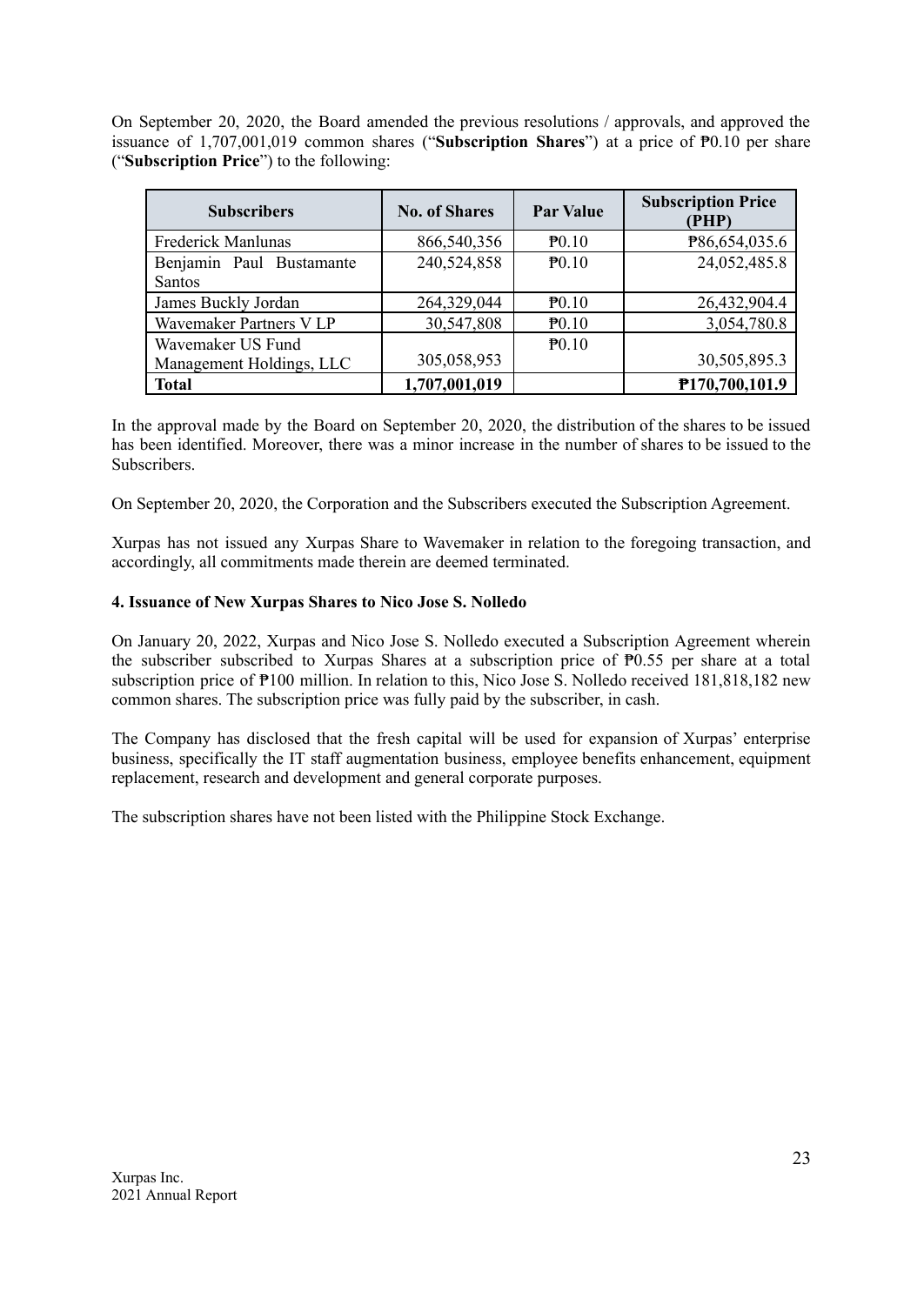### **ITEM 6. Management's Discussion and Analysis or Plan of Operation.**

The COVID-19 pandemic continued to be a challenge for the country as it widened its transmission in 2021. With the implementation of quarantine measures brought by the fluctuation of daily infections, it continuously affected the flow of mobility and business operations. The situation has been greatly addressed however, by the mass vaccination programs both done by the public and private sectors. This resulted in a generally more stable and predictable economic environment over the year. Companies adjusted to stabilize their operations despite the ongoing pandemic, and adapted new policies, such as work from home (WFH) arrangements, using digital marketing to promote their services, and undergo digitalization of their processes, wherever applicable.

The Group remains optimistic about its opportunities to provide services to companies who want to jumpstart their digital transformation given its high demand. A lot of businesses are transforming to improve business continuity amidst restricted mobility, due to the pandemic. Even as quarantine measures have eased, Xurpas is still convinced that enterprises will go digital or online because this has now become ingrained in consumer behavior.

Xurpas's major contributor to revenues, the IT staff augmentation segment, supports this digital transformation thrust of numerous companies. Its revenues increased from ₱16.14 million in 2020 to ₱90.67 million in 2021, or a 462% increase.

Moving forward, Xurpas will continue to expand and build its enterprise business segment (primarily the IT staff augmentation business) which will be the main component of its growth. The Company's plan is to address the multiple opportunities created by 1) global technology trends, such as Web 3.0, and 2) the acceleration of the digital transformation plans of large and small and medium scale enterprises during the pandemic. In support of this thrust, on January 20, 2022, Nico Jose S. Nolledo, Founder and Chairman, infused equity amounting to ₱100.00 million. The proceeds will be for the expansion of Xurpas' enterprise business, specifically the IT staff augmentation business, employee benefits enhancement, equipment replacement, research and development, and general corporate purposes.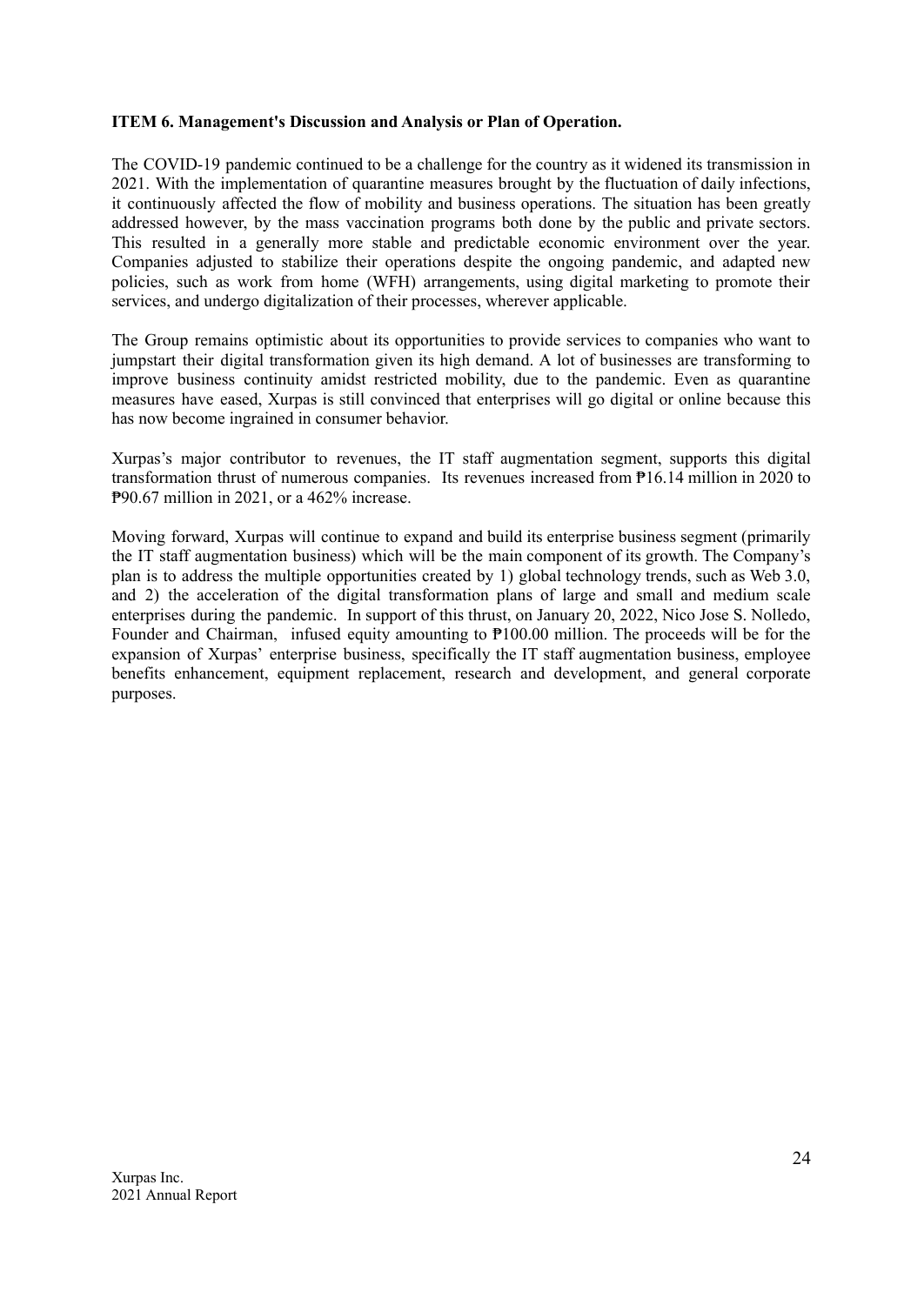#### Summary

|                                               | For the year ended December 31 |            |               |               |                         |                                  |
|-----------------------------------------------|--------------------------------|------------|---------------|---------------|-------------------------|----------------------------------|
| <b>Key Financial Data</b>                     | 2021                           |            |               | 2020          | <b>Amount</b><br>Change | $\frac{0}{0}$<br><b>Increase</b> |
| <b>In PhP Millions</b>                        | <b>Amount</b>                  | Percentage | <b>Amount</b> | Percentage    |                         |                                  |
| <b>Revenues</b>                               |                                |            |               |               |                         |                                  |
| Mobile consumer services                      | 40.55                          | 19%        | 22.00         | 13%           | 18.55                   | 84%                              |
| Enterprise services                           | 117.57                         | 56%        | 88.24         | 51%           | 29.33                   | 33%                              |
| Other services                                | 51.91                          | 25%        | 63.77         | 37%           | (11.86)                 | $-19%$                           |
| <b>Total Revenues</b>                         | 210.03                         | 100%       | 174.01        | 100%          | 36.01                   | 21%                              |
| Cost of Services                              | 158.88                         | 76%        | 127.19        | 73%           | 31.69                   | 25%                              |
| Cost of Goods Sold                            | 13.92                          | 7%         | 38.01         | 22%           | (24.09)                 | $-63%$                           |
| <b>Gross Profit (Loss)</b>                    | 37.23                          | 18%        | 8.81          | 5%            | 28.41                   | 323%                             |
| General and Administrative Expenses           | 85.25                          | 41%        | 119.85        | 69%           | (34.60)                 | $-29%$                           |
| Equity in Net Losses (Earnings) of Associates | 0.32                           | $0\%$      | 7.75          | 4%            | (7.43)                  | $-96%$                           |
| Finance Costs and Other Income - net          | (19.22)                        | $-9%$      | (45.25)       | $-26%$        | 26.02                   | $-58%$                           |
| <b>Loss Before Income Tax</b>                 | (29.12)                        | $-14%$     | (73.54)       | $-42%$        | 44.42                   | $-60%$                           |
| Provision for (Benefit from) Income Tax       | (2.96)                         | $-1\%$     | (4.72)        | $-3%$         | 1.76                    | $-37%$                           |
| <b>Net Loss</b>                               | (26.16)                        | $-12%$     | (68.82)       | $-40%$        | 42.66                   | $-62%$                           |
| Other Comprehensive Income (Loss)             | 13.60                          | 6%         | 36.03         | 21%           | (22.43)                 | $-62%$                           |
| <b>Total Comprehensive Loss</b>               | (12.56)                        | $-6\%$     | (32.79)       | $-19%$        | 20.23                   | $-62%$                           |
|                                               | Dec. 31, 2021                  |            |               | Dec. 31, 2020 | Amount                  | $\frac{0}{0}$                    |
|                                               | <b>Amount</b>                  |            | <b>Amount</b> |               | <b>Change</b>           | <b>Increase</b>                  |
| <b>Total Assets</b>                           |                                | 605.94     |               | 617.06        | (11.12)                 | $-2\%$                           |
| <b>Total Liabilities</b>                      |                                | 613.85     |               | 612.41        | 1.44                    | 1%                               |
| <b>Total Equity</b>                           |                                | (7.91)     |               | 4.65          | (12.56)                 | $-270%$                          |

In 2021, the Group generated revenue of ₱210.03 million which was 21% higher than 2020 revenue of ₱174.01 million. Likewise, net loss also went down by 62% from ₱68.82 million in 2020 to ₱26.16 million in 2021. The enterprise segment generated the majority of the revenue with 56% contribution or ₱117.57 million, followed by other revenues and mobile consumer services which generated 25% and 19% respectively. It should be noted that the revenue generated by the enterprise services was significantly higher in 2021 and is aligned with the Group's 2021 directive to focus on expanding this segment due to its demand and potential contribution to the Company's growth.

The aggregate cost of services of the Group increased from  $\frac{m}{27.19}$  million in 2020 to  $\frac{m}{58.88}$ million in 2021 or 25% increase. The rise is brought by the increase in salaries and wages and outsourced services parallel to the increase of its corresponding revenue.

The Group's general and administrative expenses (GAEX) went down from ₱119.85 million in 2020 to ₱85.25 million in 2021 or 29% decrease. GAEx in 2020 was higher primarily due to the provision for impairment loss totaling to  $P16.03$  million. Other GAEx items such as salaries and wages, professional fees, rent, utilities, taxes and licenses, advertising, and seminars and training decreased as part of the continuing cost cutting measures implemented by the Company.

The Group recorded a 96% decline for the equity in net losses of associates, from ₱7.75 million in 2020 to an equity in net loss of ₱0.32 million in 2021. The finance costs and other income charges (net) incurred by the Group were ₱19.22 million and ₱45.25 million in 2021 and 2020, respectively. Lower finance cost was mainly due to lower interest expense paid for outstanding loans from local banks and non-banks. For the other income, there was also a decrease in this account due to the absence of penalties earned from late payment of customers, gain on sale of a subsidiary and foreign exchange gain which was present in 2020.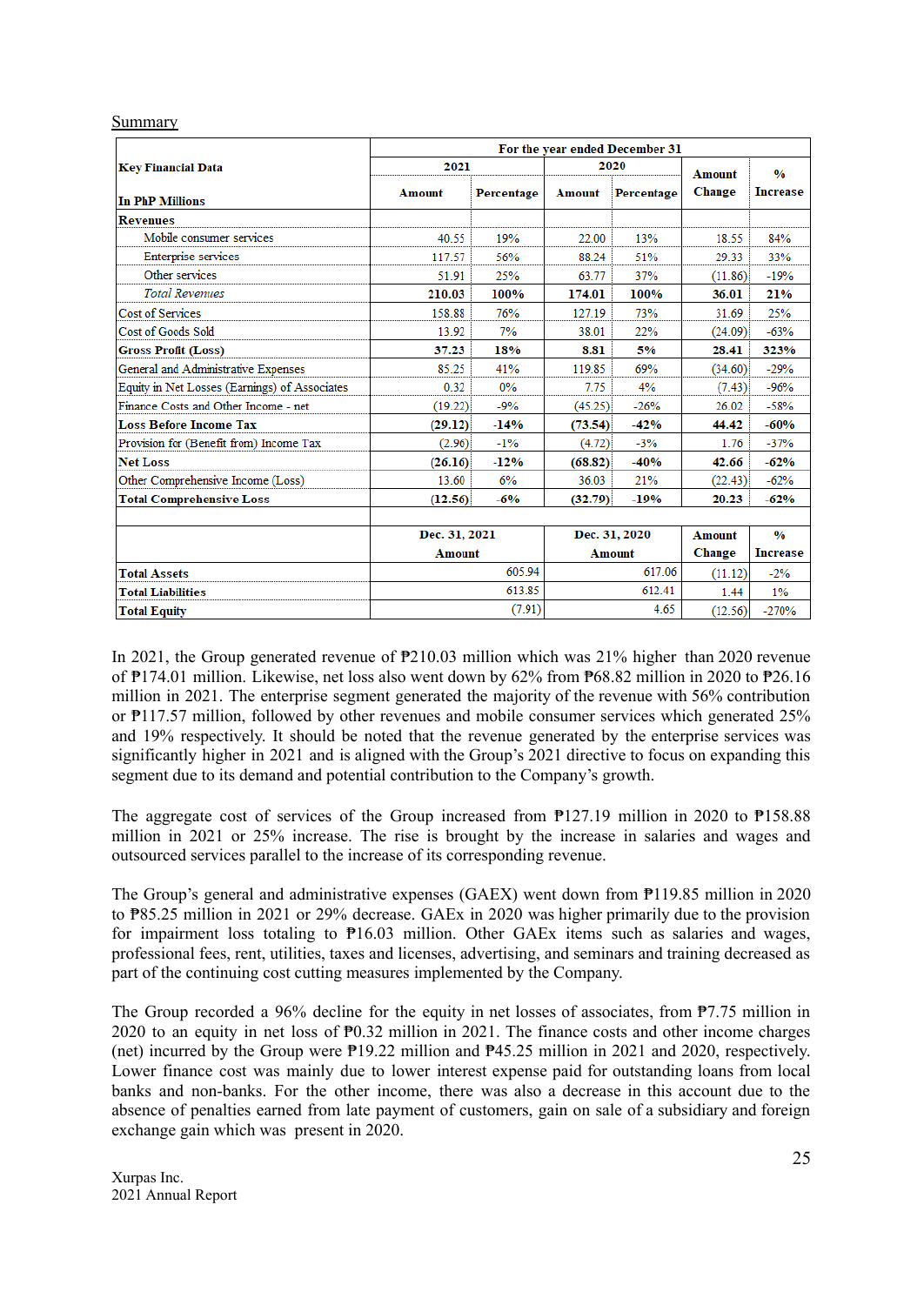In 2021, the Group reported a benefit from income tax amounting to ₱2.96 million as compared to last year wherein the Group recognized ₱4.72 million benefit from income tax.

The total comprehensive loss of the Group was  $P12.56$  million in 2021, which was 62% lower than the 2020 figure of ₱32.79 million.

The Group's total assets in 2021 amounted to ₱605.94 million, a minimal decrease of 2% from 2020 recorded total assets of ₱617.06 million. The decline in assets was mostly due to lower current assets, namely, cash. Total liabilities, however, increased from **₱612.4** million in 2020 to **₱613.85** million as a result mainly of higher accounts and other payables. Lastly, the Group's total equity went down from ₱4.65 million in 2020 to a capital deficiency of ₱7.91 million in 2021 contributed by total comprehensive loss incurred by the end of the year.

Segment Financial Performance

| For the year ended December 31, 2021<br>In PhP Millions | <b>Mobile Consumer</b><br><b>Services</b> | <b>Enterprise</b><br><b>Services</b> | <b>Other</b><br><b>Services</b> | Intersegment<br><b>Adjustments</b> | <b>Consolidated</b> |
|---------------------------------------------------------|-------------------------------------------|--------------------------------------|---------------------------------|------------------------------------|---------------------|
| Revenue from services                                   | 40.55                                     | 153.62                               | 27.27                           | (36.05)                            | 185.39              |
| Revenue from sale of goods                              | $\overline{\phantom{a}}$                  | ۰                                    | 24.64                           | $\overline{\phantom{a}}$           | 24.64               |
| <b>Total Service Revenues</b>                           | 40.55                                     | 153.62                               | 51.91                           | (36.05)                            | 210.03              |
| <b>Operating expenses</b>                               | 54.34                                     | 178.16                               | 73.19                           | (47.64)                            | 258.05              |
| Equity in net earnings of associates                    | ٠                                         | ٠                                    | ۰                               | 0.32                               | 0.32                |
| Other charges (income) - net                            | (24.56)                                   | 5.83                                 | (0.47)                          | (0.02)                             | (19.22)             |
| <b>Total Expenses</b>                                   | 29.78                                     | 183.99                               | 72.72                           | (47.34)                            | 239.15              |
| <b>Operating Income (Loss)</b>                          | 10.77                                     | (30.37)                              | (20.81)                         | 11.29                              | (29.12)             |
| Benefit from (provision for) income tax                 | 0.24                                      | 2.76                                 | (0.04)                          | $\sim$                             | 2.96                |
| <b>Net Income (Loss)</b>                                | 11.01                                     | (27.61)                              | (20.85)                         | 11.29                              | (26.16)             |

In 2021, the mobile consumer services posted revenue, operating income, and net income of ₱40.55 million,  $\overline{P}10.77$  million and  $\overline{P}11.01$  million respectively. The net income earned by the mobile consumer segment was mainly attributable to the gain on derecognition of long-outstanding payables of AOC amounting to ₱16.91 million.

Enterprise services had an operating loss and net loss of  $\overline{P}30.37$  million and  $\overline{P}27.61$  million, respectively, from revenues of ₱153.62 million. Likewise, the other services segment did not have a positive contribution to the Group.

### **Profitability**

*For the twelve-month period ended December 31, 2021, compared with the twelve-month period ended December 31, 2020.*

### **Revenues**

The consolidated service revenues of the Group for the year ended December 31, 2021, amounted to ₱210.03 million, an increase of 21% from ₱174.01 million for the year ended December 31, 2020.

The service income component of total revenues is comprised of the following segments:

| Segment                                | Description                                                                                                   | <b>Subsidiaries</b>   |
|----------------------------------------|---------------------------------------------------------------------------------------------------------------|-----------------------|
| Mobile consumer   Revenues<br>services | ultimately derived from<br>providing mobile consumer services via<br>the Telcos, as well as mobile marketing. | Xurpas Parent Company |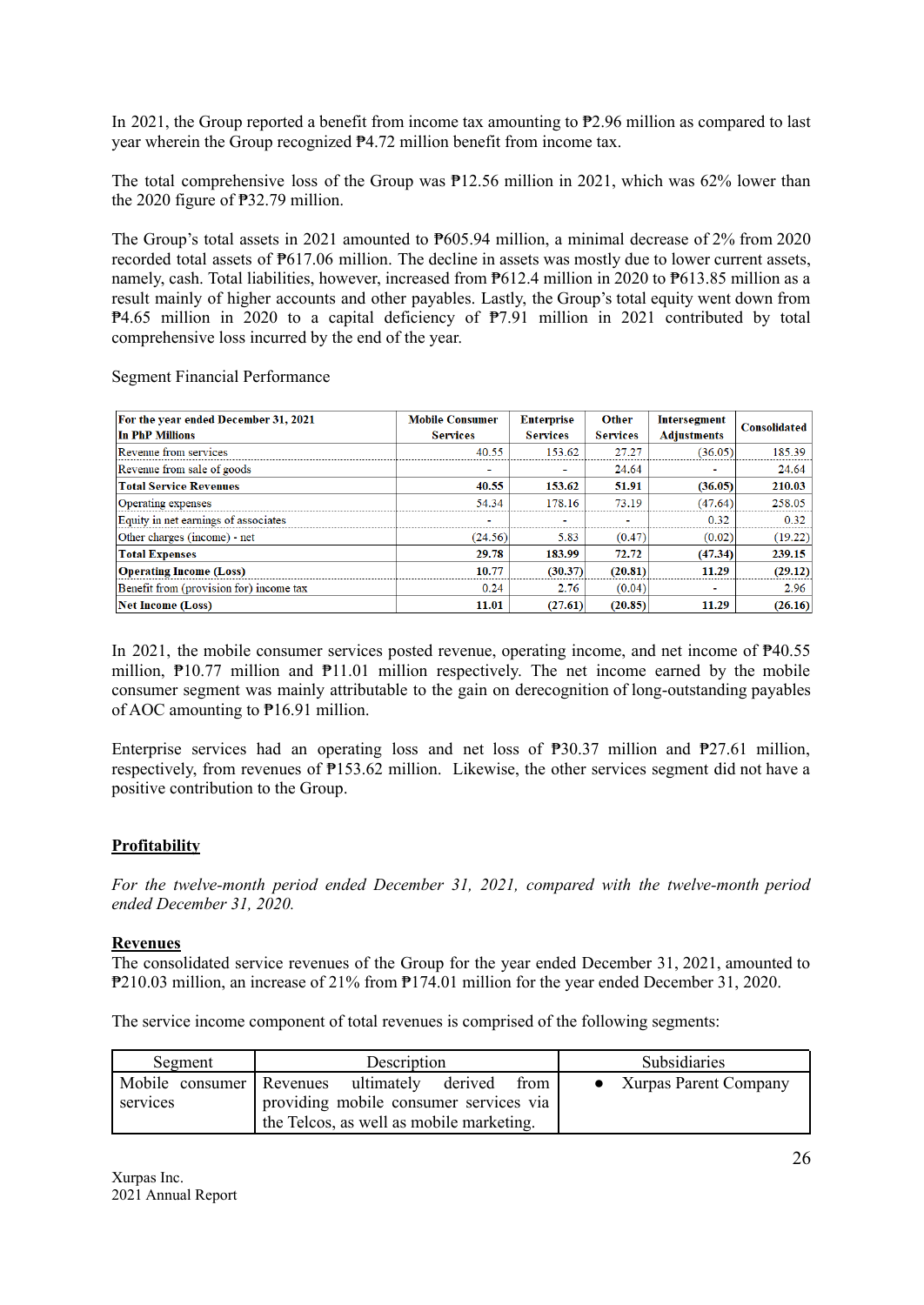| Enterprise<br>services                          | Revenues derived from the provision of<br>mobile platform solutions to corporate<br>and government clients, information<br>technology (IT) staff augmentation and<br>consultancy services, various enterprise<br>solutions-based services to Telcos and<br>other companies for network, platform                                                                                                 |                |            |               | Seer            | Xurpas Enterprise<br><b>Xurpas Parent Company</b> |                    |               |
|-------------------------------------------------|--------------------------------------------------------------------------------------------------------------------------------------------------------------------------------------------------------------------------------------------------------------------------------------------------------------------------------------------------------------------------------------------------|----------------|------------|---------------|-----------------|---------------------------------------------------|--------------------|---------------|
| Other services                                  | and applications development<br>Revenues derived from services related to<br>the proprietary platform called "Flex"<br>Benefits System" and "Ace" (formerly<br>"Kudos") which allows employees to<br>convert their employee benefits to other<br>benefits which includes sale of goods;<br>subscriptions offering HMO and other<br>pre-need employee benefits to small<br>teams and freelancers. |                |            |               |                 | Allcare                                           | Storm Technologies |               |
|                                                 |                                                                                                                                                                                                                                                                                                                                                                                                  |                |            |               |                 | For the year ended December 31                    |                    |               |
| <b>In PhP Millions</b>                          | 2021                                                                                                                                                                                                                                                                                                                                                                                             |                |            |               | 2020            | <b>Amount</b>                                     | % Increase         |               |
|                                                 |                                                                                                                                                                                                                                                                                                                                                                                                  | <b>Amount</b>  | Percentage | <b>Amount</b> |                 | Percentage                                        | Change             | (Decrease)    |
| <b>Revenues</b>                                 |                                                                                                                                                                                                                                                                                                                                                                                                  |                |            |               |                 |                                                   |                    |               |
| Enterprise services<br>Mobile consumer services |                                                                                                                                                                                                                                                                                                                                                                                                  | 117.57         | 56%        |               | 88.24           | 51%                                               | 29.33              | 33%           |
| Other services                                  |                                                                                                                                                                                                                                                                                                                                                                                                  | 40.55<br>51.91 | 19%<br>25% |               | 22.00           | 13%<br>36%                                        | 18.55              | 84%<br>$-19%$ |
| <b>Total Revenues</b>                           |                                                                                                                                                                                                                                                                                                                                                                                                  | 210.03         | 100%       |               | 63.77<br>174.01 | 100%                                              | (11.86)<br>36.02   | 21%           |

Revenues from enterprise services, which accounted for 56% of total revenues, generated the highest percentage of the total revenues at ₱117.57 million. This is mainly driven by the Group's focus on staff augmentation services which resulted in a substantial growth in revenues amounting to  $P90.67$ million in 2021 as compared to the ₱16.14 million in 2020 or a 462% increase. Other services generated ₱51.91 million or 25% of the total revenue. This figure was 19% lower than 2020 revenue of ₱63.77 million. Despite the decrease brought by the slowdown of the Storm marketplace, this was offset by AllCare, which generated an impressive increase in revenues of 203%, from ₱8.70 million in 2020 to ₱26.35 million in 2021. Lastly, mobile consumer services, on the other hand, generated ₱40.55 million or 19% of the total revenue. This figure was an 84% increase from 2020 revenues pertaining to this segment.

# **Expenses**

|                                     | For the year ended December 31 |            |        |            |         |            |  |
|-------------------------------------|--------------------------------|------------|--------|------------|---------|------------|--|
| In PhP Millions                     | 2021                           |            | 2020   |            | Amount  | % Increase |  |
|                                     | Amount                         | Percentage | Amount | Percentage | Change  | (Decrease) |  |
| <b>Expenses</b>                     |                                |            |        |            |         |            |  |
| <b>Cost of Services</b>             | 158.88                         | 62%        | 127.19 | 45%        | 31.69   | <b>25%</b> |  |
| Cost of Goods Sold                  | 13.92                          | 5%         | 38.01  | 13%        | (24.09) | $-63%$     |  |
| General and Administrative Expenses | 85.25                          | 33%        | 119.85 | 42%        | (34.60) | $-29%$     |  |
| <b>Total Expenses</b>               | 258.05                         | 100%       | 285.05 | 100%       | (27.00) | $-9%$      |  |

The Group's consolidated expenses in 2021 amounted to ₱258.05 million, a 9% decrease from previous year's ₱285.05 million. Bulk of the expenses came from cost of services and GAEX which contributed 62% and 33% respectively, followed by COGS at 5%. Decline in overall expenses was a result of the company's continuing cost reduction efforts.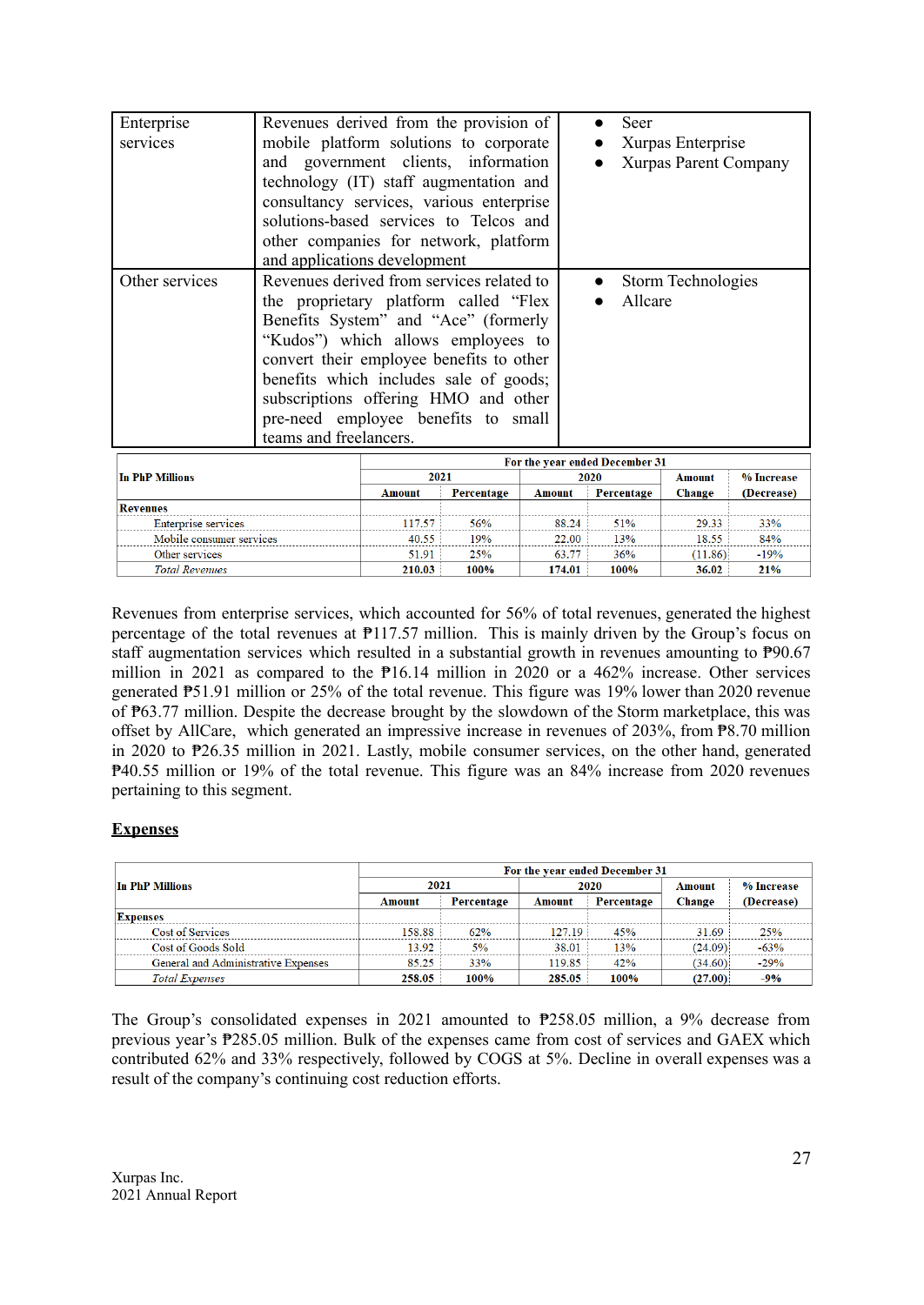### **Cost of Services**

|                                       | For the year ended December 31 |               |        |               |         |            |  |
|---------------------------------------|--------------------------------|---------------|--------|---------------|---------|------------|--|
| In PhP Millions                       | 2021                           |               | 2020   |               | Amount  | % Increase |  |
|                                       | Amount                         | $\frac{0}{0}$ | Amount | $\frac{6}{9}$ | Change  | (Decrease) |  |
| <b>Cost of Services</b>               |                                |               |        |               |         |            |  |
| Salaries, wages and employee benefits | 91.27                          | 57%           | 70.50  | 56%           | 20.77   | 29%        |  |
| <b>Outsourced services</b>            | 35.47                          | 23%           | 19.25  | 15%           | 16.23   | 84%        |  |
| Outside services                      | 16.67                          | 10%           | 5.37   | 4%            | 11.30   | 210%       |  |
| Depreciation and amortization         | 7.41                           | 5%            | 22.73  | 18%           | (15.32) | $-67%$     |  |
| Others                                | 8.06                           | 5%            | 9.34   | 7%            | (1.28)  | $-14%$     |  |
| <b>Total Expenses</b>                 | 158.88                         | 100%          | 127.19 | 100%          | 31.69   | 25%        |  |

Cost of Services in 2021 was ₱158.88 million, a 25% increase from previous year's figure of ₱127.19 million. It is primarily composed of salaries and wages which incurred expenses of ₱91.27 million (57%), outsourced services amounting to ₱35.47 million (23%) and outside services from benefit claims and membership fees of AllCare amounting to ₱16.67 million (10%). All of them increased from last year as the Group upscaled its manpower for its staff augmentation business and substantial increase in revenue for AllCare. Other expenses, however, decreased by 14% compared with the prior year. Depreciation and amortization also declined in 2021 by 67% due to increase of assets that were already fully depreciated beginning 2021.

### **Cost of Goods Sold (COGS)**

Cost of goods sold made up 5% of the Group's total consolidated expenses. This figure decreased by 63% from its 2020 level of ₱38.01 million to ₱13.93 million in 2021. The COGS is directly attributable to the operations of Storm Technologies and lower revenue was generated from this in 2021.

|                                            | For the year ended December 31 |            |        |            |         |            |  |
|--------------------------------------------|--------------------------------|------------|--------|------------|---------|------------|--|
| In PhP Millions                            | 2021                           |            | 2020   |            | Amount  | % Increase |  |
|                                            | Amount                         | Percentage | Amount | Percentage | Change  | (Decrease) |  |
| <b>General and Administrative Expenses</b> |                                |            |        |            |         |            |  |
| Salaries, wages and employee benefits      | 31.46                          | 37%        | 39.62  | 33%        | (8.16)  | $-21%$     |  |
| Professional fees                          | 15.78                          | 19%        | 24.06  | 20%        | (8.28)  | $-34%$     |  |
| Marketing and promotions                   | 4.57                           | 5%         | 3.20   | 3%         | 1.37    | 43%        |  |
| Transportation and travel                  | 3.29                           | $4\%$      | 2.69   | 2%         | 0.60    | 22%        |  |
| <b>Others</b>                              | 30.15                          | 35%        | 50.28  | 42%        | (20.13) | $-40%$     |  |
| <b>Total Expenses</b>                      | 85.25                          | 100%       | 119.85 | 100%       | (34.60) | $-29%$     |  |

### **General and Administrative Expenses (GAEX)**

In 2021, the GAEX of the Group's operations amounted to ₱85.25 million, which was lower than the GAEX posted in 2020 which amounted to ₱119.85 million. Expenses such as salaries and wages, professional fees and other GAEX decreased as part of the cost cutting measures implemented by the Company. Marketing and promotions and transportation and travel, on the other hand, increased in 2021 due to the increased efforts to promote its services which materialized to the increase in 2021 revenues and the loosening of the strict travel protocols in the year respectively.

# **Equity in Net Losses of Associates**

The equity of the Group in the net losses of its associate companies for the period ended December 31, 2021, amounted to ₱0.32 million which is 96% lower than in 2020. The Group's associates, particularly Altitude and Microbenefits, recognized lower net losses in 2021.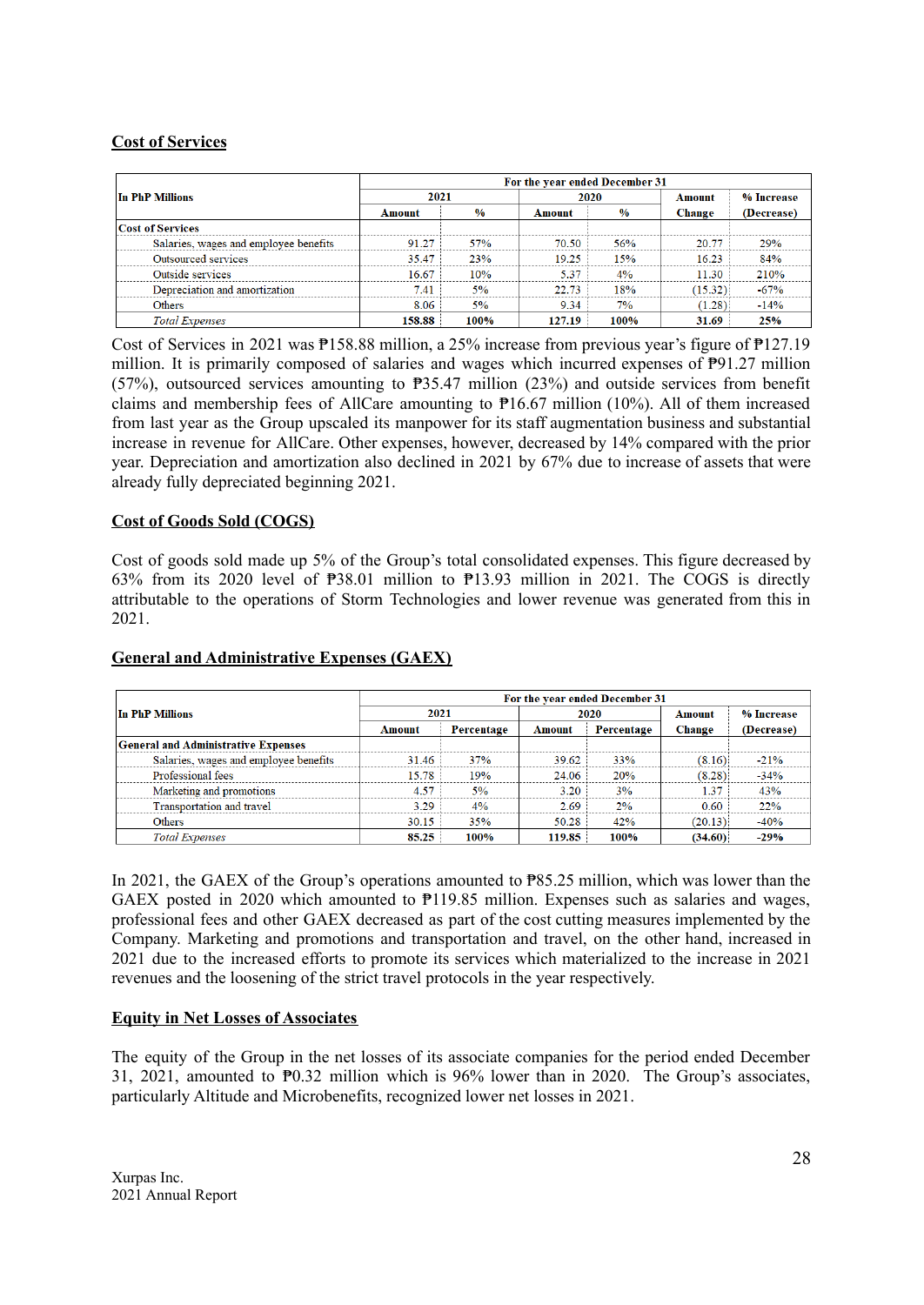# **Finance Costs**

The Group posted finance costs of ₱9.98 million in 2020 and ₱9.15 million in 2021. The 8% decrease was a result of lower interests paid to loans borrowed from local banks and non-banks.

### **Other Income – net**

As of December 31, 2021, the Group recorded other income of ₱28.37 million as compared to ₱55.23 million other charges posted in 2020. Higher other income was generated in 2020 due to penalties earned from late payments of customers and gain on sale of a subsidiary (CTX).

### **Loss before Income Tax**

The Group's loss before income taxes for the year ended December 31, 2021, was ₱29.12 million, a 60% decrease from previous year's ₱73.54 million.

#### **Benefit from Income Tax**

In 2021, the Group reported benefit from income tax amounting to ₱2.96 million as compared to last year's ₱4.72 million. The benefit from income tax posted in 2020 mainly pertains to the tax effect of the amortization of intangible assets acquired through business combinations. These assets were written off in 2020 resulting in lower benefit from income tax in 2021.

#### **Net Loss**

The Group posted a consolidated net loss of ₱26.16 million in 2021, a 62% decrease from the previous year's net loss of ₱68.82 million.

### **Other Comprehensive Income**

In 2021, the Group's other comprehensive income decreased to ₱13.60 million from the 2020 figure of ₱36.03 million. The decrease was rooted from the loss resulting from the cumulative translation adjustment and share in other comprehensive loss of an associate due to cumulative translation adjustment.

#### **Total Comprehensive Loss**

The Group's total comprehensive loss decreased by 62% in 2021 (from ₱32.79 million in 2020 to ₱12.56 million in 2021).

### **Financial Position**

*As of December 31, 2021, compared to December 31, 2020.*

### **Assets**

### *Cash and Cash Equivalent*

The Group's consolidated cash amounted to ₱35.95 million as of December 31, 2021, a net decrease of 47% or ₱31.79 million from consolidated cash of ₱67.74 million as of December 31, 2020. The movements in the Group's cash will be explained further in the cash flow discussion.

Xurpas Inc. 2021 Annual Report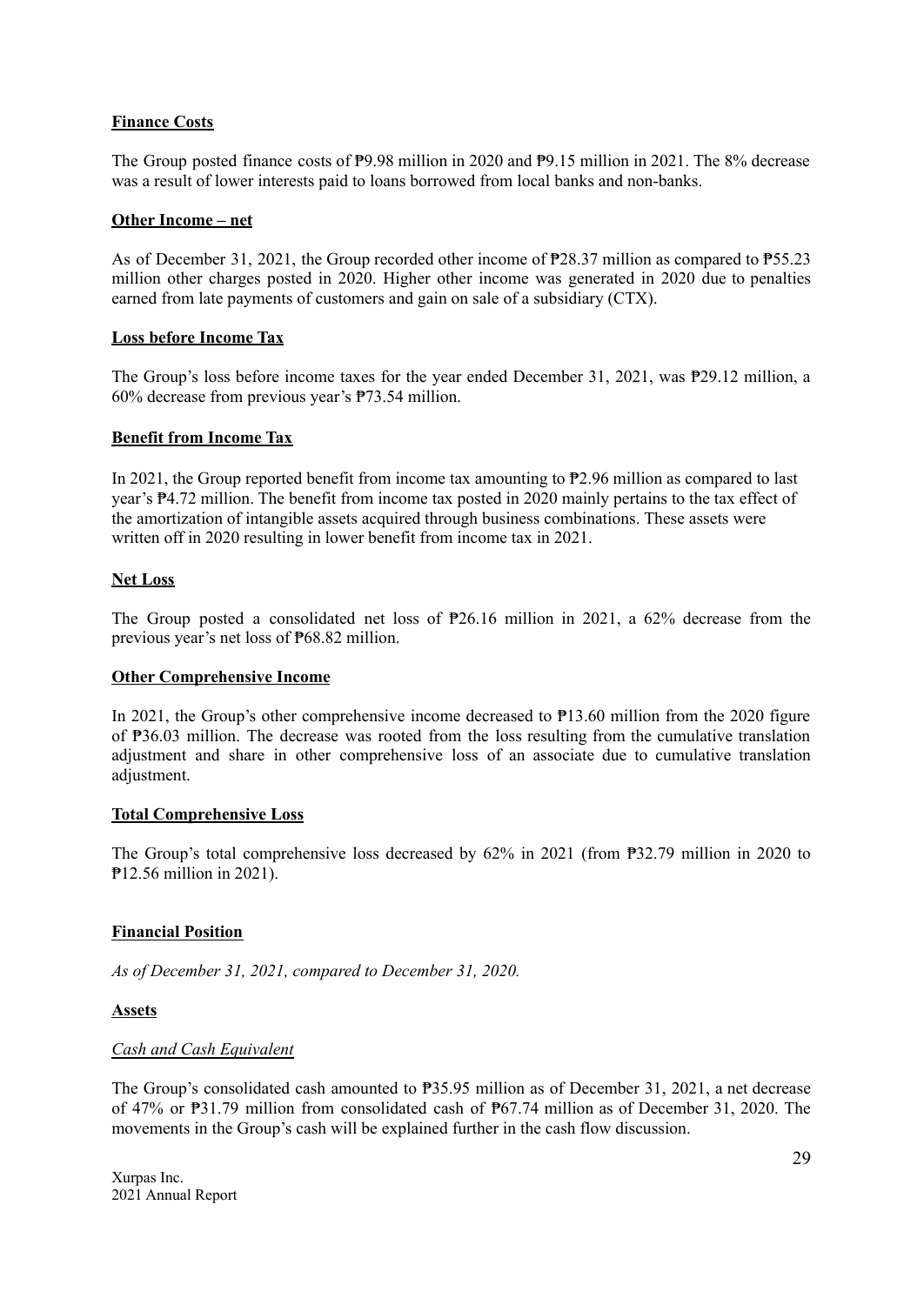### *Accounts and Other Receivables*

The Group's consolidated accounts and other receivables amounted to ₱66.54 million and ₱70.29 million as of December 31, 2021, and 2020, respectively. The decrease was generally the result of lower trade receivables and higher allowance for impairment loss (from ₱22.34 million in 2020 to ₱23.21 million in 2021).

#### *Contract Assets*

As of December 31, 2021, contract assets amounted to ₱29.76 million or 496% higher than the 2020 figure of ₱5.00 million. The increment mainly pertains to services rendered under the staff augmentation business which are yet to be billed as of year-end. These are to be billed and collected in 2022.

### *Other Current Assets*

The Group's consolidated other current assets in 2021 totaled ₱21.09 million, an 8% decrease from 2020 figure of ₱22.80 million. During the year, the Group reclassified a substantial amount of its deferred input VAT and creditable withholding tax from other current assets to other noncurrent assets.

#### *Financial Assets at FVOCI*

As of December 31, 2021, and 2020, carrying value and net unrealized loss on financial assets at FVOCI recognized in the consolidated statement of financial position amounted to ₱0.60 million and ₱0.50 million, respectively.

#### *Investment in and advances to associates*

In 2021, the Group's consolidated investment in associates amounted to ₱336.22 million, a decrease of ₱4.33 million compared to the 2020 figure of ₱340.55 million. The breakdown of the carrying amounts of these investments are as follows: Micro Benefits Limited (₱273.69 million), Altitude Games Pte. Ltd. (₱21.22 million), and SDI (₱19.22 million).

#### *Property and Equipment*

The Group's consolidated property and equipment was  $P4.66$  million as of December 31, 2021. It increased by ₱0.41 million or 10% as compared to 2020 which amounted to ₱4.25 million. Property and equipment consisted mainly of leasehold improvements, IT equipment, furniture and fixtures and office equipment. The Group made minimal additions during the year as part of its cost cutting measures.

#### *Right-of-use Asset*

The Group recognized a right-of-use asset for its new office space in Antel for a total amount of  $\mathbb{P}1.17$ million. Depreciation expense in relation to this asset amounted to  $P<sup>0.84</sup>$  million.

#### *Intangible Assets*

As of December 31, 2021, intangible assets amounted to ₱88.51 million, a 1% increase from 2020 balance of **P87.84** million. The components are goodwill, customer relationship, developed software, and leasehold rights.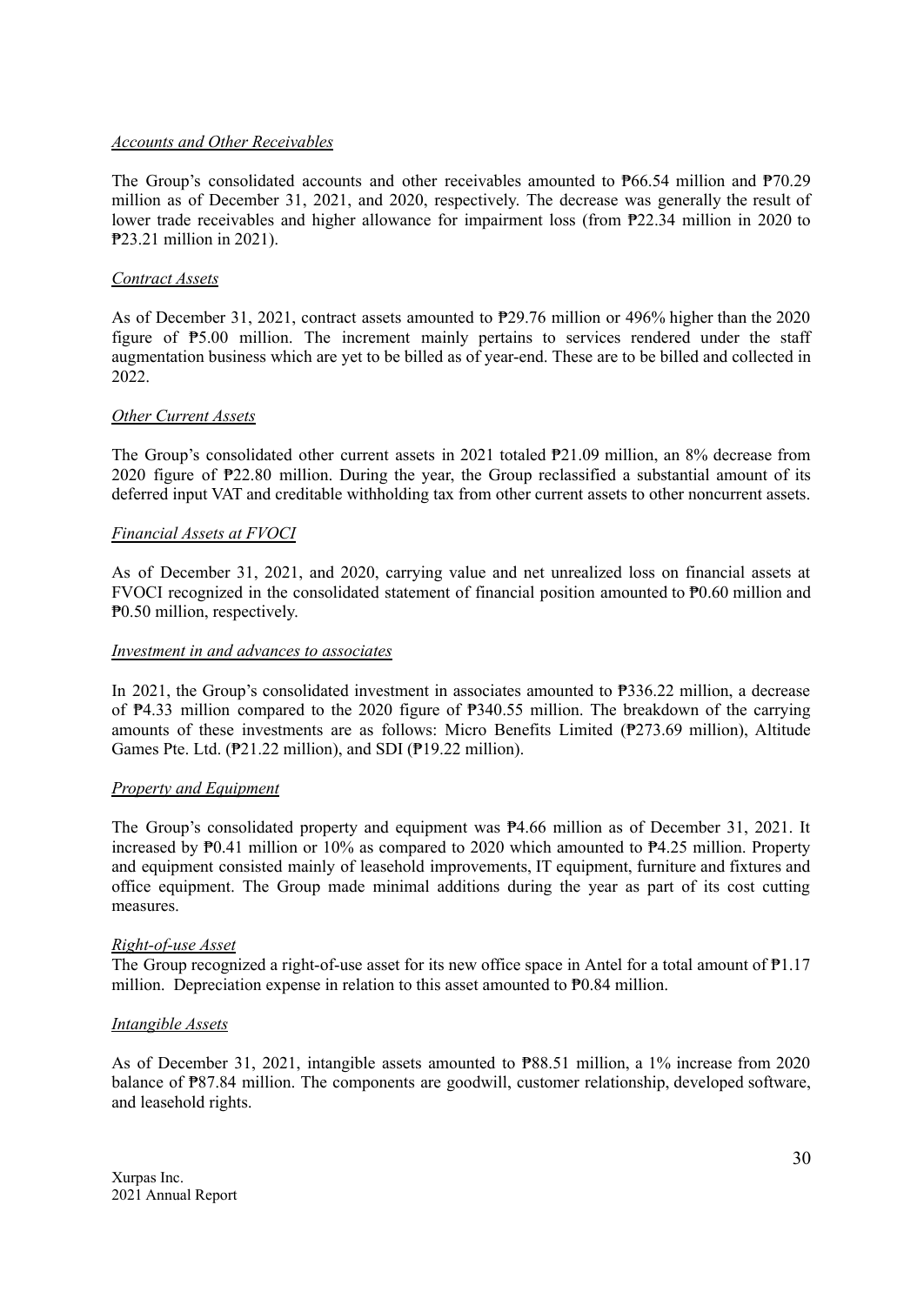- Goodwill pertains to excess of the acquisition cost over the fair value of the identifiable assets and liabilities of subsidiaries acquired by the Group. As of December 31, 2021, goodwill was at ₱48.22 million.
- Developed software pertains to telecommunications equipment software licenses, corporate application software and licenses and other VAS software applications that are not integral to the hardware or equipment. As of December 31, 2021, net book value of developed software was  $\mathbb{P}7.14$  million. Movements in developed software are accounted for as follows: (1) Additions during the year amounting to  $P<sup>0.39</sup>$  million and (2) Amortization during the year amounting to ₱7.41 million
- Cryptocurrencies pertain to units of Bitcoin and Ether held by the Group as of December 31, 2021, which amounted to ₱33.15 million. During the year, the Group sold half of each cryptocurrency with a total cost of  $P2.04$  million and accumulated revaluation gain of  $P11.58$ million. The increase in market value of the remaining cryptocurrencies, on the other hand, resulted in ₱21.32 million revaluation gain.

# *Other Noncurrent Assets*

In 2021, other noncurrent assets amounted to ₱21.43 million which increased by 18% from the previous year's figure of ₱18.10 million. During the year, the Group reclassified a substantial amount of its deferred input VAT and creditable withholding tax from other current assets to other noncurrent assets.

### **Liabilities**

### *Accounts and Other Payables*

The Group's consolidated accounts and other payables were valued at ₱381.70 million as of December 31, 2021. It increased by  $\mathbb{P}8.16$  million or 2% from 2020 balance of  $\mathbb{P}373.54$  million mainly due to the increase in payable to third parties and non-trade payables of ODX.

### *Advances from stockholders*

This account pertains to loan agreements entered into by Xurpas with its founders. Details are as follows:

- In 2017, the Parent Company entered into a loan agreement with its founders amounting to US\$1,945,758 or 97.15 million subject to 5% interest rate per annum. The loan is due and demandable. As of December 31, 2021, outstanding loans payable amounted to ₱94.26 million.
- On April 29, 2019, the Parent Company entered into a loan agreement with its founders amounting to ₱150.00 million subject to 5.50% interest rate per annum for 3 years from date of agreement and may be renewed upon mutual agreement. As of December 31, 2021, outstanding loans payable amounted to ₱49.30 million. This particular loan was reclassified from non-current liability in 2020 to current liability in 2021 as this falls due in 2022. Both parties are working on a term extension of the loans.

# *Loan Payable*

The Group recorded ₱29.73 million worth of current loans (short term and interest bearing) as of December 31, 2021. This was an  $\mathbb{P}11.98$  million decrease from 2020 loan payable of  $\mathbb{P}41.71$  million. The loans pertain to that of Storm Technologies and Seer Technologies.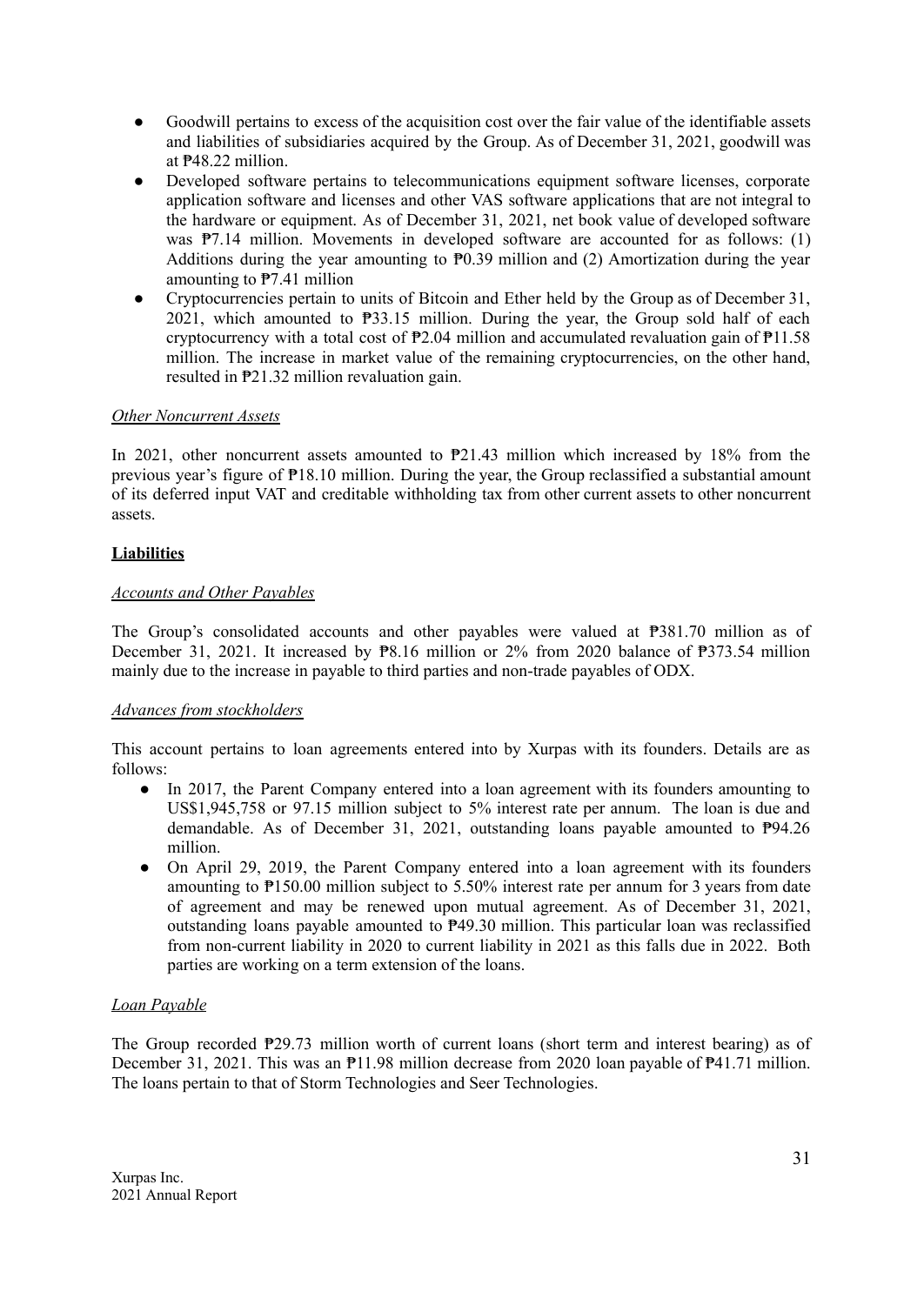### *Contract Liabilities*

Contract liabilities are obligations to transfer goods and services to customers from whom the Group has received consideration. If a customer pays consideration before the Group transfers goods or services to the customer, a contract liability is recognized when the payment is made, or the payment is due. Contract liabilities are recognized as revenue when the Group performs under the contract.

In 2021 and 2020, the Group's contract liabilities were ₱25.76 million and ₱32.26 million respectively.

### *Current portion of lease liability*

The Group recognized a lease liability for its new office space in Antel. Current portion of the lease liability as of December 31, 2021 amounted to ₱1.02 million.

### *Advances from stockholders – net of current portion*

This account pertains to the loan agreement entered into by the Parent Company on April 29, 2019 with its founders. As of December 31, 2021, balance of this account is nil due to its reclassification to current liability.

#### *Loan payable - net of current portion*

This account pertains to the loan agreement entered by Storm with its lender. The former entered into a loan restructuring agreement with its lender to modify payment terms of its outstanding obligation with an aggregate amount of 17.32 million as of the date of modification. Revised payment terms include noninterest bearing monthly installments over one (l) to five (5) years. Remaining non-current portion of the loan as of December 31, 2021 is ₱9.07 million.

### *Lease liability*

The Group recognized a lease liability for its new office space in Antel. Current portion of the lease liability as of December 31, 2021 amounted to ₱0.17 million.

### *Deferred tax liability*

Deferred tax liability as of December 31, 2021 amounted to ₱4,266 which pertains to the deferred tax on Xurpas' lease liability.

### *Pension Liability*

The accrued pension of the Group was ₱22.83 million in 2021 compared to ₱26.82 million as of December 31, 2020, or a 15% decrease.

### **Equity**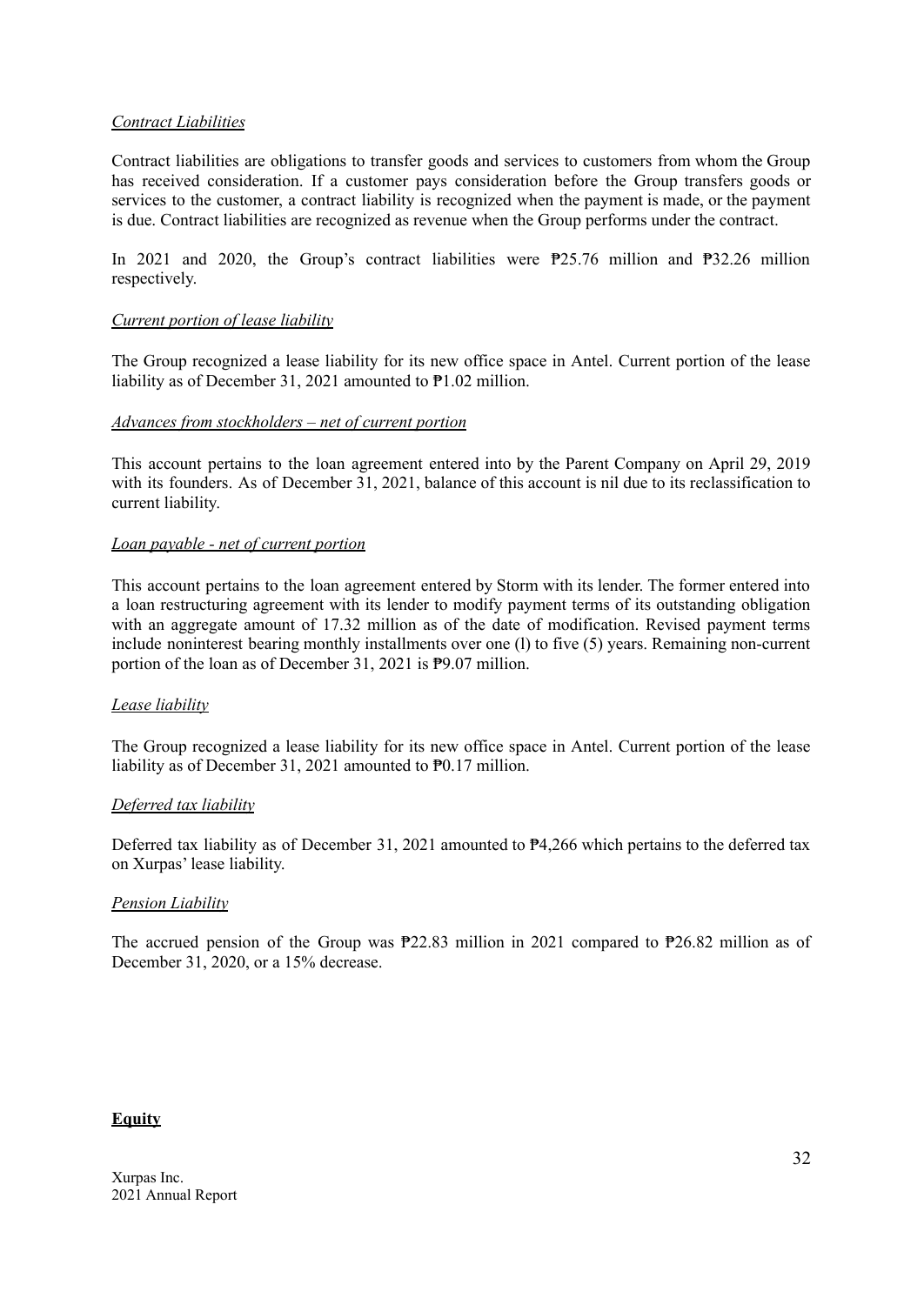# *Total Equity*

As of December 31, 2021, the Group's total equity was at a negative ₱7.91 million, a 270% decrease from 2020 equity of ₱4.65 million. Lower equity was mainly due to the increase in deficit brought about by the incurred total comprehensive loss of the Group.

# **Liquidity and Capital Resources**

The Group's liquidity was primarily driven by cash flows from operating activities and cash reserves. The Group knows of no demands, commitments, events, or uncertainties that are reasonably likely to result in a material increase or decrease in liquidity. The Group is current on all its accounts. The Group has debts through the Parent Company, Storm Technologies Inc. and Seer Technologies Inc. which are short term in nature. The Group does not anticipate having any cash flow or liquidity problems over the next 12 months. The Group is not in breach or default on any loan or other form of indebtedness.

### Cash Flows

|                                                     | For the year ended December 31 |         |
|-----------------------------------------------------|--------------------------------|---------|
|                                                     | 2021                           | 2020    |
| In PhP Millions                                     | Amount                         | Amount  |
| Net cash used in Operating Activities               | (39.21)                        | (74.42) |
| Net cash provided by (used in) Investing Activities | 10.71                          | (2.42)  |
| Net cash used in Financing Activities               | (3.79)                         | (12.53) |
| Effect of foreign currency exchange changes in cash | 0.49                           | 3.19    |
| Net increase (decrease) in cash                     | (31.79)                        | (86.19) |
| Cash at beginning of period                         | 67.74                          | 153.93  |
| Cash at end of period                               | 35.95                          | 67.74   |

# *Cash Flows from Operating Activities*

For the year ended December 31, 2021, operating income before changes in working capital of  $\text{P}11.65$ million coupled with the corresponding changes in trade receivables, other current assets, contract assets, trade payables and contract liability resulted in ₱34.38 million cash used in operations. Together with interest received, interest paid, and income taxes paid, net cash used in operating activities totaled ₱39.21 million.

### *Cash Flows from Investing Activities*

Net cash provided by investing activities in 2021 was  $P10.71$  million while cash used in investing activities in 2020 amounted to ₱2.42 million. The net cash provided for this year is mainly attributed to the proceeds from sale of cryptocurrencies amounting to ₱13.62 million.

# *Cash Flows from Financing Activities*

The consolidated net cash used in financing activities for the year 2021 was ₱3.79 million while net cash used in financing activities for the year 2020 was ₱12.53 million. Net cash was mainly used to pay off loan payables and a portion of lease liabilities.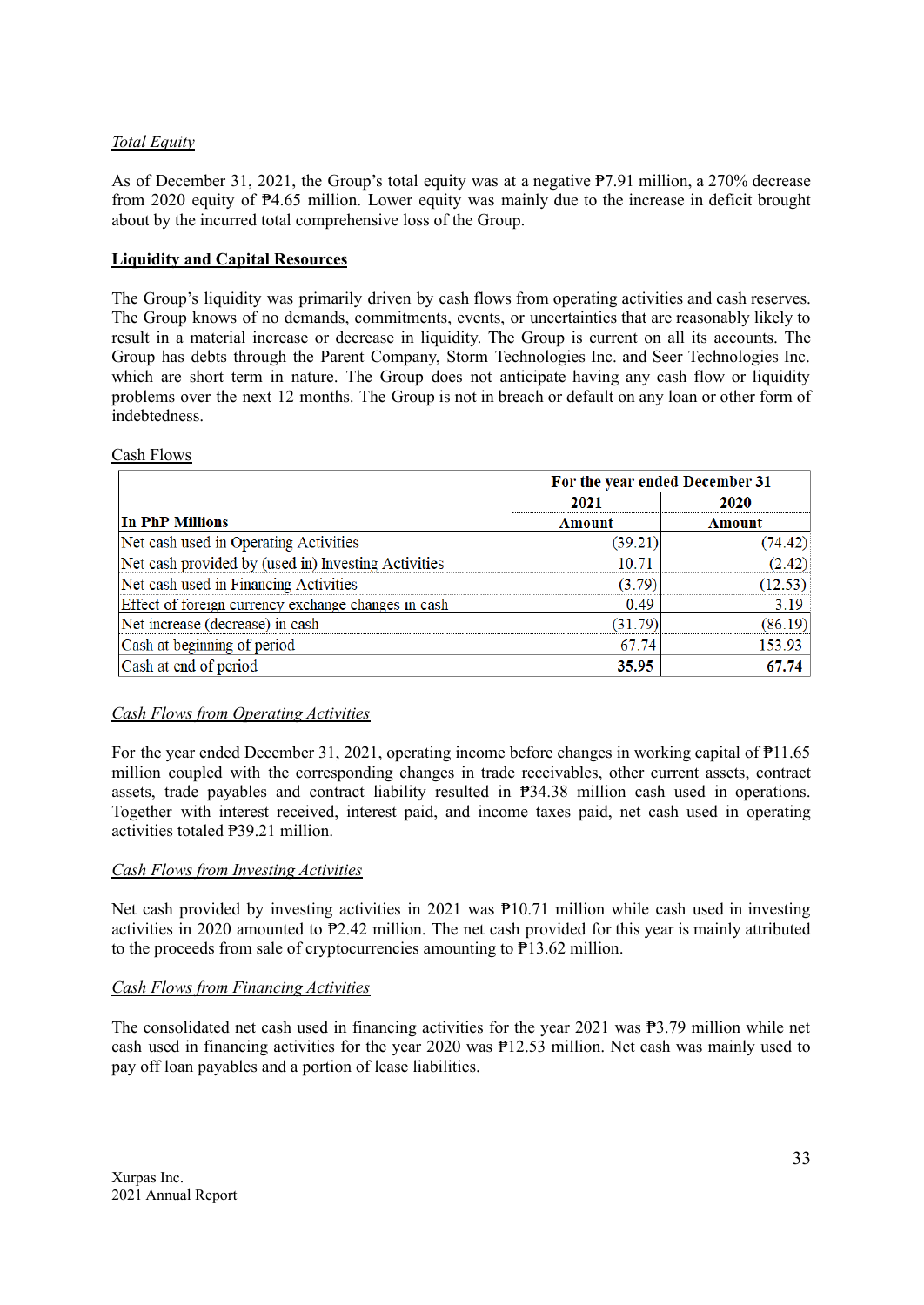# Capital Expenditure

The Group's capital expenditures amounted to  $\overline{P5.20}$  million and  $\overline{P1.33}$  million in 2021 and 2020, respectively.

| <b>Key Financial Data</b> | <b>December 31, 2021</b> | December 31, 2020 |
|---------------------------|--------------------------|-------------------|
| In PhP Millions           | <b>Additions</b>         | <b>Additions</b>  |
| Right-of-use Assets       |                          |                   |
| Developed software        |                          |                   |
| <b>IT Equipment</b>       |                          |                   |
| Leasehold Improvements    |                          |                   |
| <b>Office Equipment</b>   |                          |                   |
|                           |                          |                   |

### **Key Performance Indicators**

The key performance indicators disclosed below present the financial performance of the Group as a whole. These are different from those in the supplemental schedule of the consolidated financial statements which were prepared only for the analysis of financial performance attributable to the Parent Company.

The following are the key performance indicators of the Group and its majority-owned subsidiaries:

| In Percentage                  | For the years ended December 31 |         |           |  |  |
|--------------------------------|---------------------------------|---------|-----------|--|--|
|                                | 2021                            | 2020    | 2019      |  |  |
| <b>Liquidity Ratios</b>        |                                 |         |           |  |  |
| <b>Current Ratio</b>           | 26%                             | 31%     | 11%       |  |  |
| <b>Quick Ratio</b>             | 23%                             | 27%     | 33%       |  |  |
| <b>Asset-to-Equity Ratio</b>   | 575%                            | 613%    | 575%      |  |  |
| <b>Profitability Ratios</b>    |                                 |         |           |  |  |
| Net Loss Margin                |                                 | $-34%$  |           |  |  |
| Gross Margin                   | 18%                             | 5%      | 15%       |  |  |
| <b>Operating Margin</b>        | -4%                             | $-19%$  | $-256%$   |  |  |
| Return on Total Assets         | $-1\%$                          | $-9%$   | -93%      |  |  |
| Return on Equity               | -8%                             | -53%    | $-186%$   |  |  |
| <b>Debt Ratios</b>             |                                 |         |           |  |  |
| Debt-to-Equity Ratio           | 5.82x                           | 6.09x   | -5.5x     |  |  |
| <b>Interest Coverage Ratio</b> | $-2.18x$                        | $-592x$ | $-64.75x$ |  |  |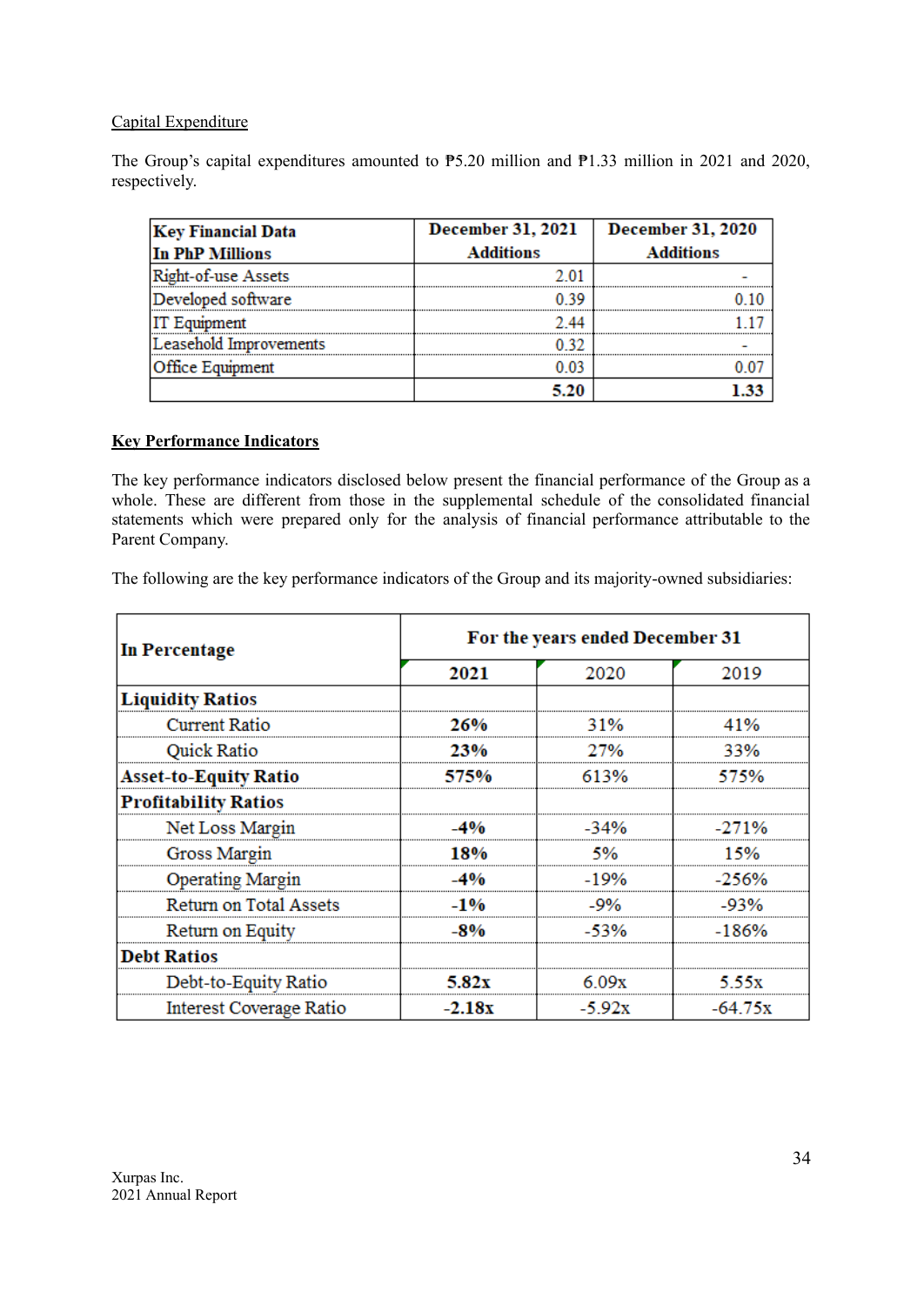### **Liquidity Ratios**

The current ratio and quick ratio of the Group was at 26% and 23% in 2021 and 31% and 27% in 2020, respectively. The decrease in both ratios was mainly due to the decline in current assets and increase in current liabilities.

### **Asset-to-Equity Ratio**

In 2021, the Asset-to-Equity ratio of the Group decreased to 575% from 613% of 2020. The decrease was mostly because of the increase in deficit, reducing total equity and concurrent decrease in assets in 2021.

### **Profitability Ratios**

The lower net loss incurred significantly improved the Group's profitable ratios in 2021. Net loss margin, operating margin, return on total assets and return on equity went down to -4%, -4%, -1% and -8%, in 2021 respectively. Alongside with this, Gross margin also improved substantially by 260% from 2020 ratio of 5% to 18% in 2021.

# **Debt Ratios**

For 2021, the Debt-to-Equity ratio decreased from 6.09x in 2020 to 5.82x which can be attributed to lower total equity due to recurring net loss posted by the Group. The interest coverage ratio improved in 2021 to -2.18x from -5.92x in 2020.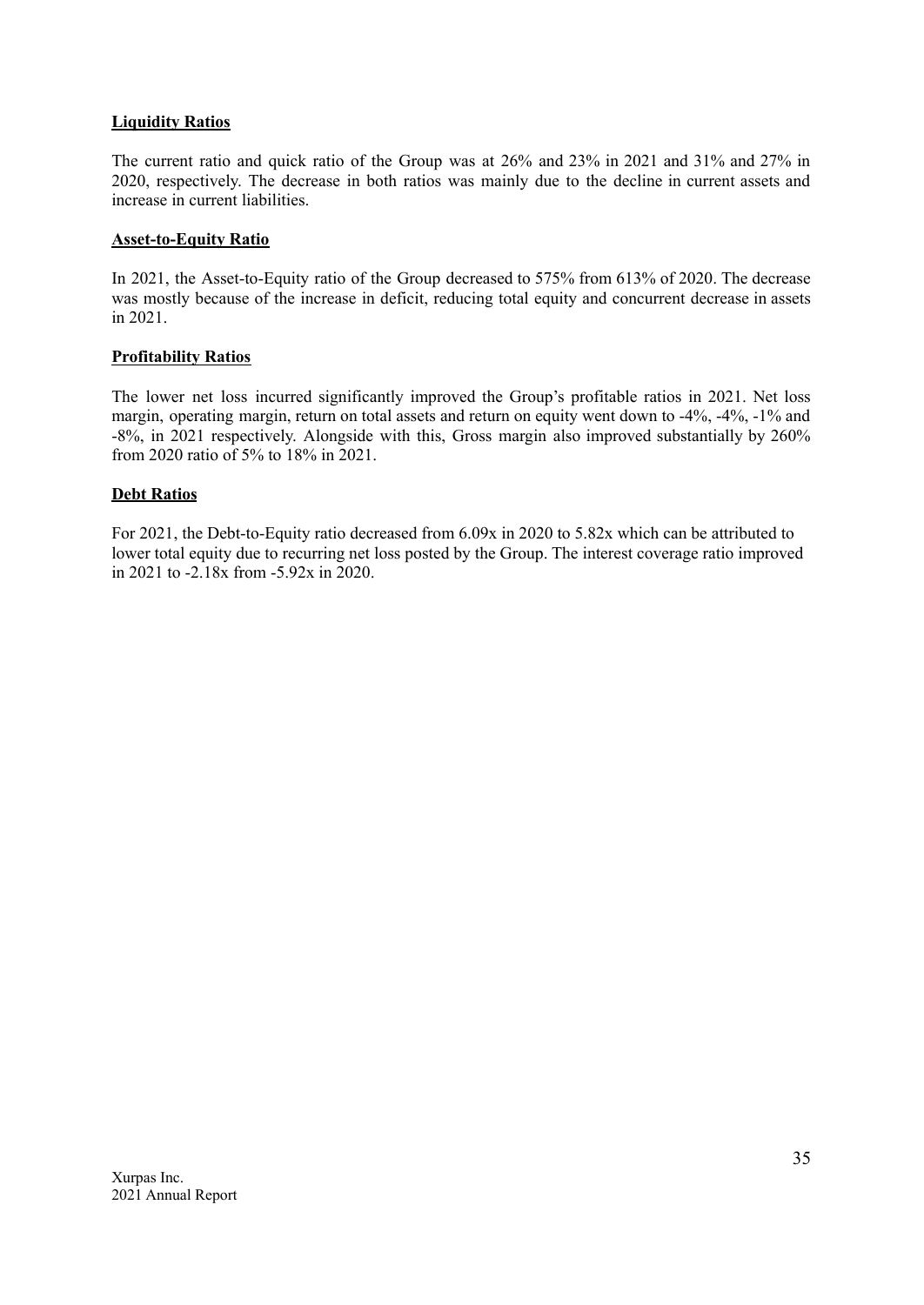The manner by which the Company calculates the foregoing indicators is as follows:

# **Current Ratios**

| $1 \quad$ | Current ratio                | Current assets<br><b>Current liabilities</b>                                                                          |
|-----------|------------------------------|-----------------------------------------------------------------------------------------------------------------------|
| 2.        | Quick ratio                  | Current assets – Other current assets<br><b>Current liabilities</b>                                                   |
|           | <b>Asset-to-equity Ratio</b> | Total assets                                                                                                          |
|           |                              | attributable<br>Parent<br>Total equity<br>to<br>Company                                                               |
|           | <b>Profitability Ratios</b>  |                                                                                                                       |
| $1 \quad$ | Net income ratio             | income attributable<br>Net<br>Parent<br>to<br>Company                                                                 |
| 2.        | Gross margin                 | Service income + Sale of goods<br>(Service income $+$ Sale of goods) $-$<br>$(Cost of services + Cost of goods sold)$ |
| 3.        | Operating margin             | Service income + Sale of goods<br>before<br>Earnings<br>interest,<br>tax,                                             |
|           |                              | depreciation and amortization<br>Service income + Sale of goods                                                       |
| 4         | Return on total assets       | income attributable<br>Parent<br>Net<br>to<br>Company                                                                 |
|           |                              | Average total assets                                                                                                  |
| 5.        | Return on total equity       | income attributable to<br>Net<br>Parent<br>Company                                                                    |
|           |                              | Average total equity attributable to the<br>Parent Company                                                            |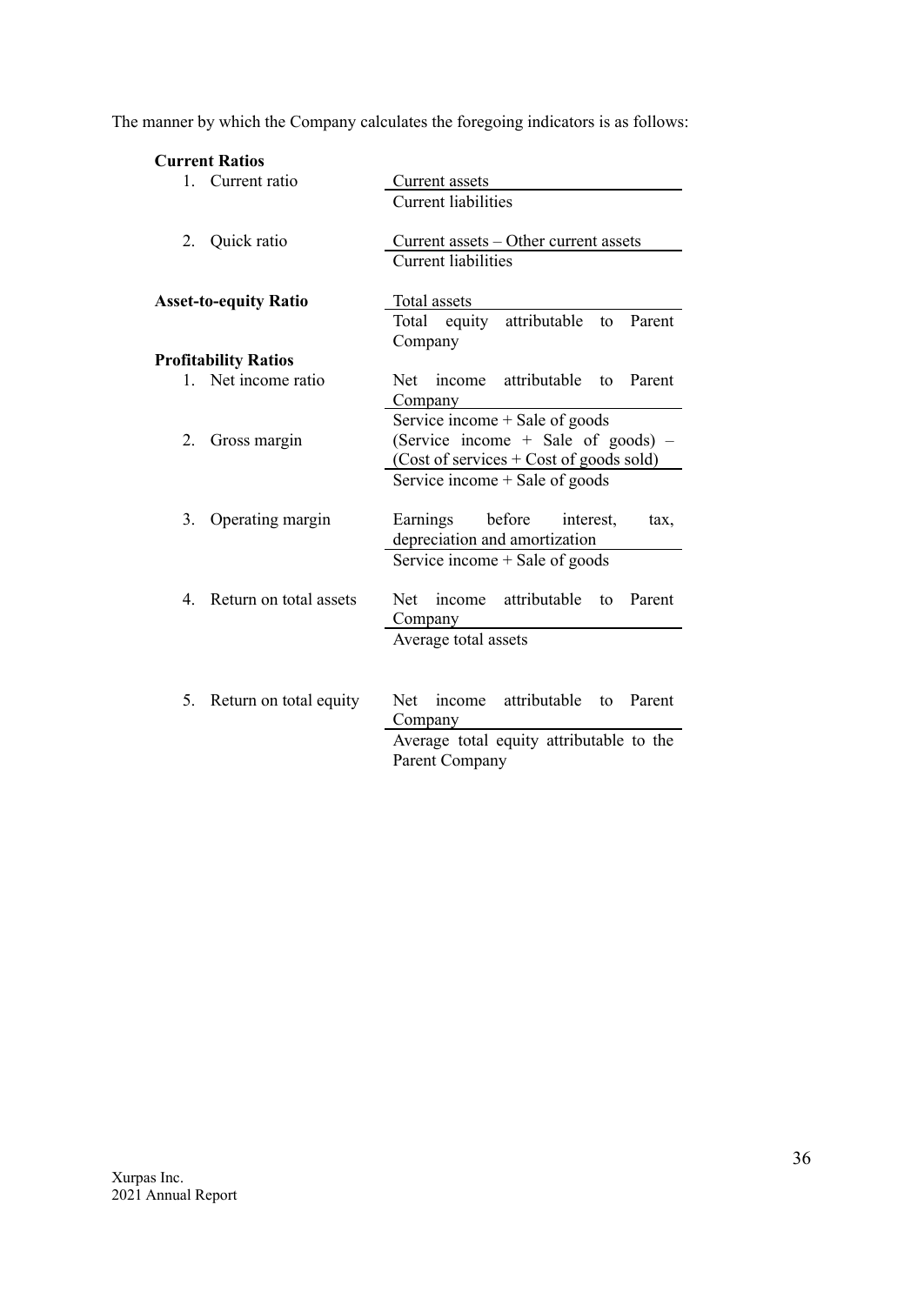Other Disclosures:

.

- i. Liquidity. To cover its short-term funding requirements, the Group intends to use internally generated funds, obtain additional advances from its stockholders, and negotiate for longer payment terms for its payables.
- ii. Events that will trigger Direct or Contingent Financial Obligation. There are no events that will trigger direct or contingent financial obligations that are material to the Group, including and default or acceleration of an obligation.
- iii. Material Off-balance sheet Transactions, Arrangements, Obligations. Likewise, there were no material off-balance sheet transactions, arrangements, obligations (including contingent obligations), and other relationships of the group with unconsolidated entities or other persons created during the reporting period.
- iv. Material Commitments for Capital Expenditure. There are no material commitments for capital expenditures.
- i. Material Events/ Uncertainties. There are no new trends, events, or uncertainties that are expected to have a material favorable or unfavorable impact on the Group's revenues from continuing operations. The Group's financial challenges in 2021 are being addressed through the following: developing aggressive lead generation via digital marketing; forging alliances to enhance distribution and cross selling opportunities; and capitalizing the ongoing expansion in the IT staff augmentation segment.
- ii. Results of Operations. There were no significant elements of income or loss that did not arise from continuing operations.
- iii. Seasonality. The Group is not subject to the seasonality of revenue realization. With the current revenue trends in Storm, the seasonality is not apparent.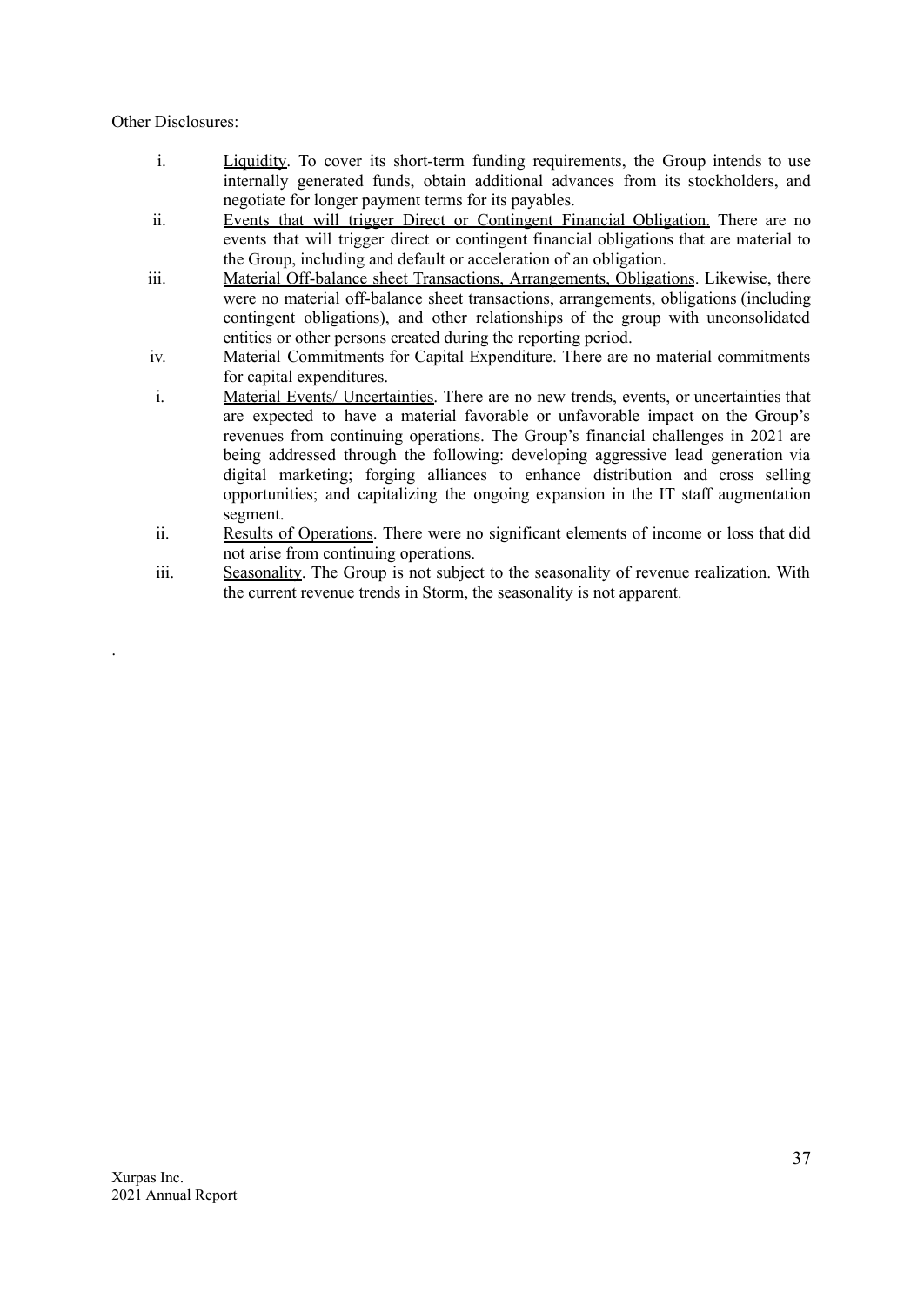#### **Full year 2020 compared with 2019**

In 2020, the COVID-19 pandemic continued to affect not only the health of people but also the operations of various companies, including Xurpas. The pandemic affected the Group's operations evidenced by the slowdown in operations in the second quarter, of the enterprise segment and other services, as clients either cancelled or delayed projects. Despite this setback, there was an improvement in the succeeding quarters, as the Group remains optimistic that operations can further improve, continuing to provide services to companies who want to jumpstart their digital transformation. Xurpas likewise remains positive given the business opportunities provided by its affiliates through the launching of new products and establishing partnerships with other technology companies.

|                                         | For the year ended December 31 |                   |                            |         |                      |            |
|-----------------------------------------|--------------------------------|-------------------|----------------------------|---------|----------------------|------------|
| <b>Key Financial Data</b>               | 2020                           |                   | 2019                       |         | <b>Amount Change</b> | % Increase |
| In PhP Millions                         |                                | Amount Percentage | Percentag<br><b>Amount</b> |         |                      | (Decrease) |
| <b>Revenues</b>                         |                                |                   |                            |         |                      |            |
| Mobile consumer services                | 22.00                          | 12%               | 19.92                      | 2%      | 2.08                 | 10%        |
| Enterprise services                     | 88.24                          | 51%               | 854.73                     | 88%     | (766.50)             | $-90%$     |
| Other services                          | 63.77                          | 37%               | 97.31                      | 10%     | (33.54)              | $-34%$     |
| <b>Total Revenues</b>                   | 174.01                         | 100%              | 971.96                     | 100%    | (797.95)             | $-82%$     |
| <b>Cost of Services</b>                 | 127.19                         | 73%               | 742.19                     | 76%     | (615.00)             | $-83%$     |
| Cost of Goods Sold                      | 38.01                          | 22%               | 83.28                      | 9%      | (45.27)              | $-54%$     |
| <b>Gross Profit</b>                     | 8.81                           | 5%                | 146.49                     | 15%     | (137.68)             | $-94%$     |
| General and Administrative Expenses     | 119.85                         | 69%               | 2,204.42                   | 227%    | (2,084.57)           | $-95%$     |
| Equity in Net Losses of Associates      | 7.75                           | 4%                | 33.29                      | 3%      | (25.54)              | $-77%$     |
| <b>Finance Costs</b>                    | 9.98                           | 6%                | 38.04                      | 4%      | (28.06)              | $-74%$     |
| Other Charges (Income) - net            | (55.23)                        | $-32%$            | 479.94                     | 49%     | (535.17)             | $-112%$    |
| <b>Loss Before Income Tax</b>           | (73.54)                        | $-42%$            | (2,609.21)                 | $-268%$ | 2,535.67             | $-97%$     |
| Provision for (Benefit from) Income Tax | (4.72)                         | $-3%$             | 26.15                      | 3%      | (30.87)              | $-118%$    |
| <b>Net Loss</b>                         | (68.82)                        | $-40%$            | (2,635.36)                 | $-271%$ | 2,566.54             | $-97%$     |
| Other Comprehensive Income              | 36.03                          | 21%               | 8.39                       | $1\%$   | 27.64                | 329%       |
| <b>Total Comprehensive Loss</b>         | (32.79)                        | $-19%$            | (2,626.97)                 | $-270%$ | 2.594.18             | $-99%$     |

#### Financial Summary

|                     | $31-Dec-20$ | $31-Dec-19$   | <b>Amount Change</b> | % Increase |
|---------------------|-------------|---------------|----------------------|------------|
|                     | Amount      | <b>Amount</b> |                      | (Decrease) |
| <b>Total Assets</b> | 617.06      | 713.94        | (96.88)              | $-14%$     |
| Total Liabilities   | 612.41      | 688.05        | (75.64)              | $-11%$     |
| <b>Total Equity</b> | 4.65        | 25.89         | (21.24)              | $-82%$     |

In 2020, the Group generated revenue of ₱174.01 million which was 82% lower than 2019 revenue of ₱971.96 million. Likewise, net loss also went down by 97% from ₱2,635.36 million in 2019 to ₱68.82 million in 2020. The enterprise segment generated the majority of revenue with 51% contribution or ₱88.24 million, followed by other revenues and mobile consumer services which generated 37% and 12% respectively. It should be noted that the revenue generated by the enterprise services was significantly higher in 2019, given that it still included revenues that came from Yondu. Excluding revenues generated from Yondu, the Group's revenue increased from ₱182.96 million in 2019 to ₱174.01 million in 2020.

The aggregate cost of services of the Group decreased from  $P742.19$  million in 2019 to  $P127.19$ million in 2020 or 83% decline. The drop in the cost of sales was mostly due to lower salaries and wages, web hosting, and outsourced services resulting from the company's cost cutting measures. The Cost of Goods Sold attributable to other services provided by Storm Technologies Inc. was ₱38.01 million in 2020, a decrease of 54% from 2019 COGS of ₱83.28 million; due to lower sales for Storm in 2020.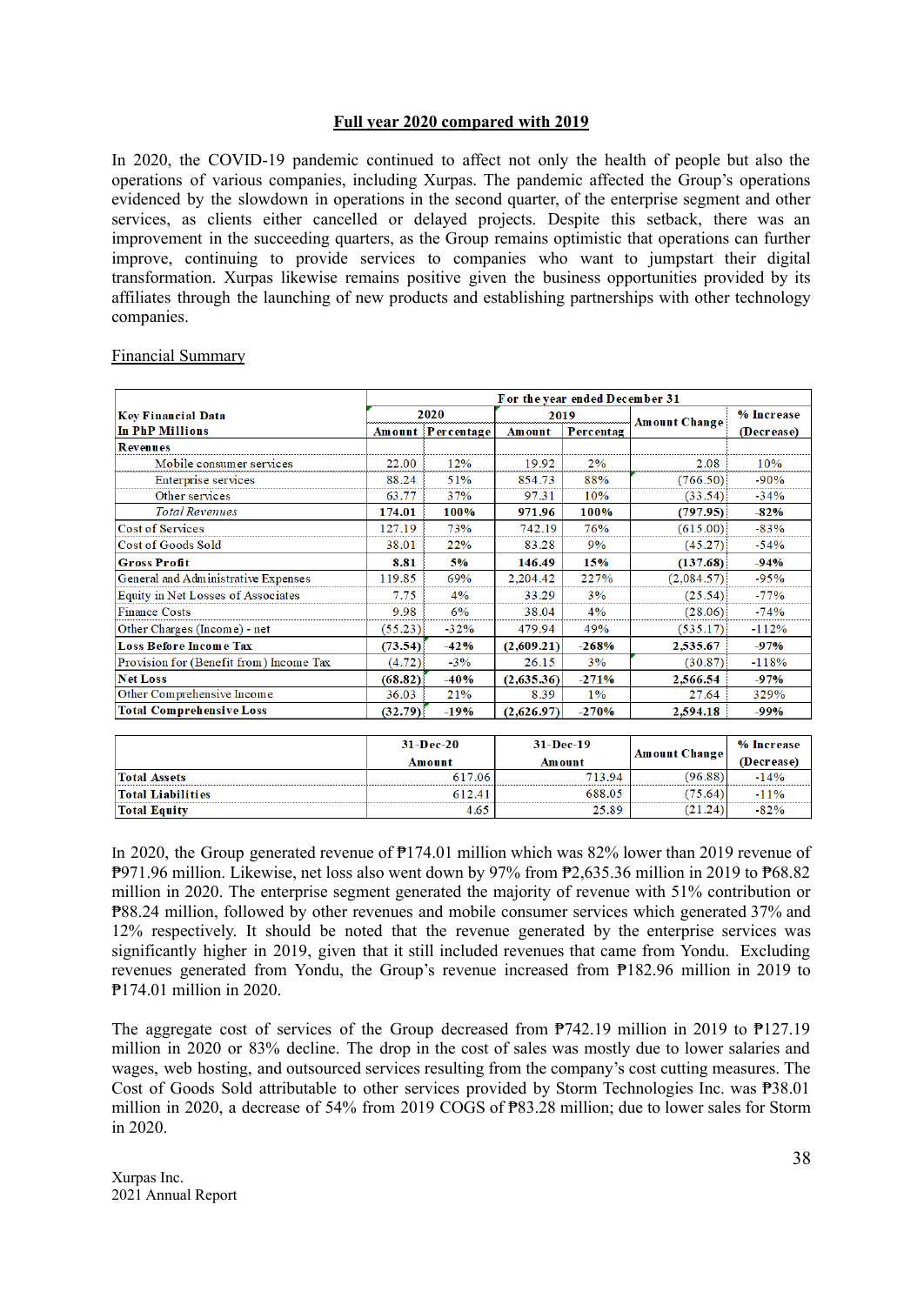The Group's general and administrative expenses significantly went down from  $\mathbb{P}2,204.42$  million in 2019 to ₱119.85 million in 2020 or 95% decrease. GAEX in 2019 was high due to the provision for impairment loss and provision for liquidation costs totaling to  $P1.923.42$  million. Other GAEX items such as salaries and wages, rent, utilities, marketing and promotions, advertising, transportation and travel, taxes and licenses, advertising, and seminars and trainings decreased as part of the cost cutting measure implemented by the Company.

The Group recorded a 77% decline for the equity in net losses from ₱33.29 million in 2019 to ₱7.75 million in 2020. The finance costs incurred by the Group was ₱9.98 million and ₱38.04 million in 2020 and 2019, respectively. Lower finance cost was mainly due to lower interest expense paid for outstanding loans from local banks and non-banks.

For the year ended December 31, 2020, the Group generated other income amounting to ₱55.23 million as compared to the other charges it incurred in 2019 amounting to ₱479.94 million. Higher charges were incurred in 2019 due to the loss on sale of Yondu recognized in 2019 amounting to ₱478.95 million.

In 2020, the Group reported a Benefit from Income tax amounting to ₱4.72 million as compared to last year wherein the Group recognized provision for Income tax amounting to ₱26.15 million despite incurring a loss.

The total comprehensive loss of the Group was ₱32.79 million in 2020, which was 99% lower than the 2019 figure of ₱2,629.97 million.

The Group's total assets in 2020 amounted to  $P617.06$  million, a decrease of 14% from 2019 recorded total assets of ₱713.94 million. The decline in assets was mostly due to lower current assets, namely, cash. Total liabilities likewise decreased from ₱688.05 million in 2019 to ₱612.41 million as a result mainly of lower trade payables. Lastly, the Group's total equity went down from ₱25.89 million in 2019 to ₱4.65 million in 2020.

| For the year ended December 31, 2020<br>In PhP Millions | <b>Mobile Consumer</b><br><b>Services</b> | Enterprise<br><b>Services</b> | <b>Other Services</b> | Intersegment<br><b>Adjustments</b> | <b>Consolidated</b> |
|---------------------------------------------------------|-------------------------------------------|-------------------------------|-----------------------|------------------------------------|---------------------|
| Revenue from services                                   | 22.00                                     | 249.55                        | 11.12                 | (161.32)                           | 121.36              |
| Revenue from sale of goods                              | ۰                                         |                               | 52.65                 |                                    | 52.65               |
| <b>Total Service Revenues</b>                           | 22.00                                     | 249.55                        | 63.77                 | (161.32)                           | 174.01              |
| Cost and expenses                                       | 44.58                                     | 314.15                        | 83.32                 | (157.00)                           | 285.05              |
| Equity in net losses of associates                      | $\blacksquare$                            | -                             | $\sim$                | 7.75                               | 7.75                |
| Finance cost and other charges (income)                 | (31.23)                                   | (21.74)                       | (1.20)                | 8.92                               | (45.25)             |
| <b>Total Expenses</b>                                   | 13.34                                     | 292.41                        | 82.13                 | (140.33)                           | 247.55              |
| <b>Operating Income (Loss)</b>                          | 8.66                                      | (42.86)                       | (18.35)               | (20.98)                            | (73.54)             |
| Benefit from (provision for) income tax                 | 0.21                                      | (2.05)                        | (0.38)                | 6.95                               | 4.72                |
| Net Income (Loss)                                       | 8.86                                      | (44.91)                       | (18.74)               | (14.03)                            | (68.82)             |

#### **Segment Financial Performance**

In 2020, the mobile consumer services posted revenue, operating income, and net income of ₱22.00 million, ₱8.66 million, and ₱8.86 million respectively. Enterprise services had an operating loss of ₱42.86 million and net loss of ₱44.91 million from revenues of ₱249.55 million. Likewise, the other services segment did not have a positive contribution to the Group.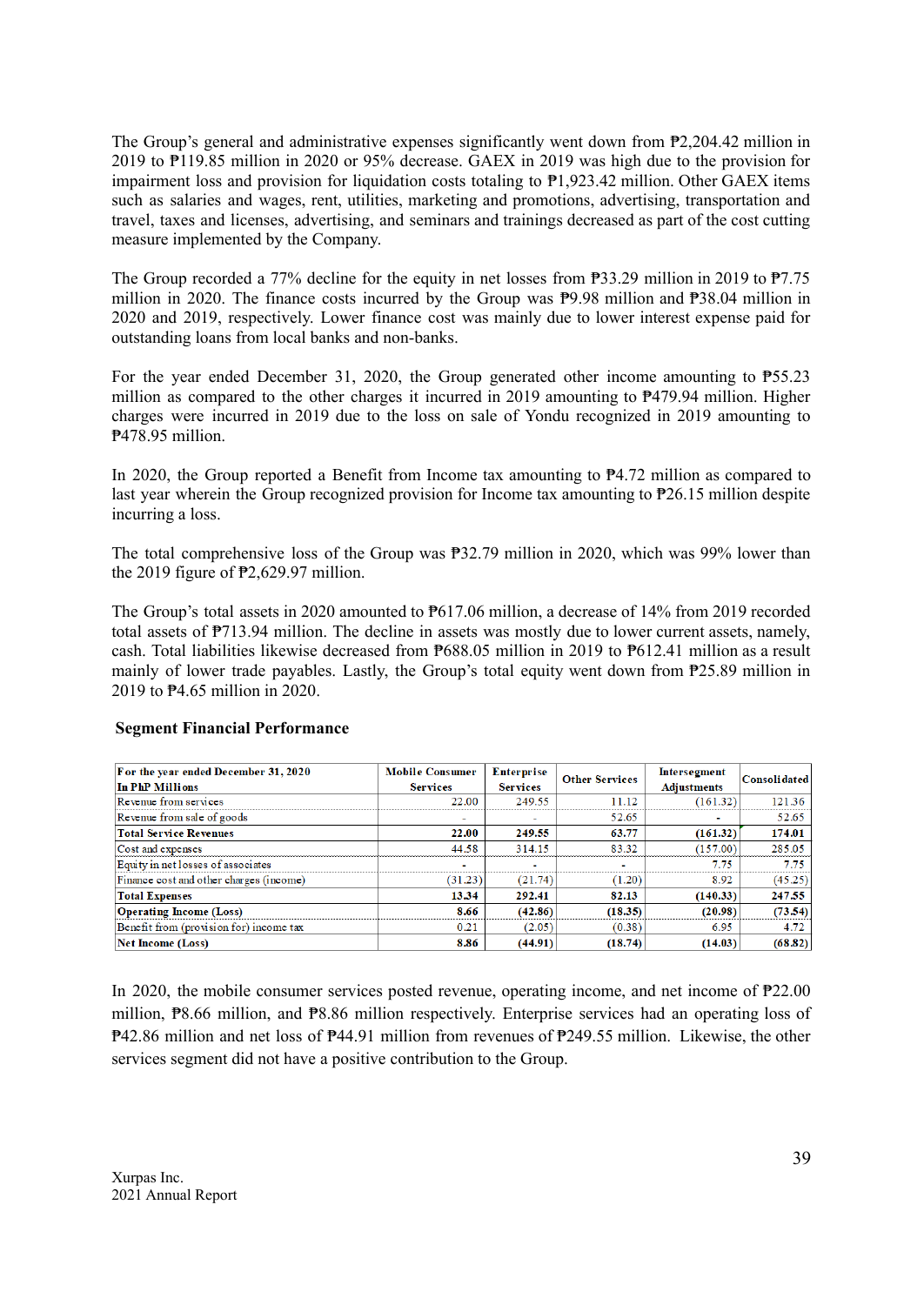## **Profitability**

*For the twelve-month period ended December 31, 2020, compared with the twelve-month period ended December 31, 2019.*

#### **Revenues**

The consolidated service revenues of the Group for the year ended December 31, 2020, amounted to ₱174.01 million, a decrease of 82% from ₱971.96 million for the year ended December 31, 2019.

The service income component of total revenues is comprised of the following segments:

| Segment                        | Description                                                                                                                                                                                                                                                                                                                                               | Subsidiaries                                               |
|--------------------------------|-----------------------------------------------------------------------------------------------------------------------------------------------------------------------------------------------------------------------------------------------------------------------------------------------------------------------------------------------------------|------------------------------------------------------------|
| Mobile<br>consumer<br>services | Revenues ultimately derived from providing mobile<br>consumer services via the Telcos, as well as mobile<br>marketing.                                                                                                                                                                                                                                    | • Xurpas Parent<br>Company                                 |
| Enterprise services            | Revenues derived from the provision of mobile<br>platform solutions to corporate and government<br>clients, information technology (IT) staff augmentation<br>consultancy<br>and<br>services, various<br>enterprise<br>solutions-based services to Telcos and other companies<br>for network, platform and applications development                       | Seer<br>Xurpas<br>Enterprise<br>• Xurpas Parent<br>Company |
| Other services                 | Revenues derived from services related to the<br>proprietary platform called "Flex Benefits System" and<br>"Ace" (formerly "Kudos") which allows employees to<br>convert their employee benefits to other benefits which<br>includes sale of goods; subscriptions offering HMO<br>and other pre-need employee benefits to small teams<br>and freelancers. | $\cdot$ Storm<br>Technologies                              |

Revenues from enterprise services (which accounted for 51% of total revenues) decreased by 90% in 2020, to ₱88.24 million from ₱854.73 million in 2019. Other services generated 37% of total revenue or ₱63.77 million, a 34% drop from its ₱97.31 million figure in 2019. Lastly, the mobile consumer services generated  $P22.00$  million or 13% of the total revenue. This figure was 10% higher than 2019 revenue of ₱19.92 million.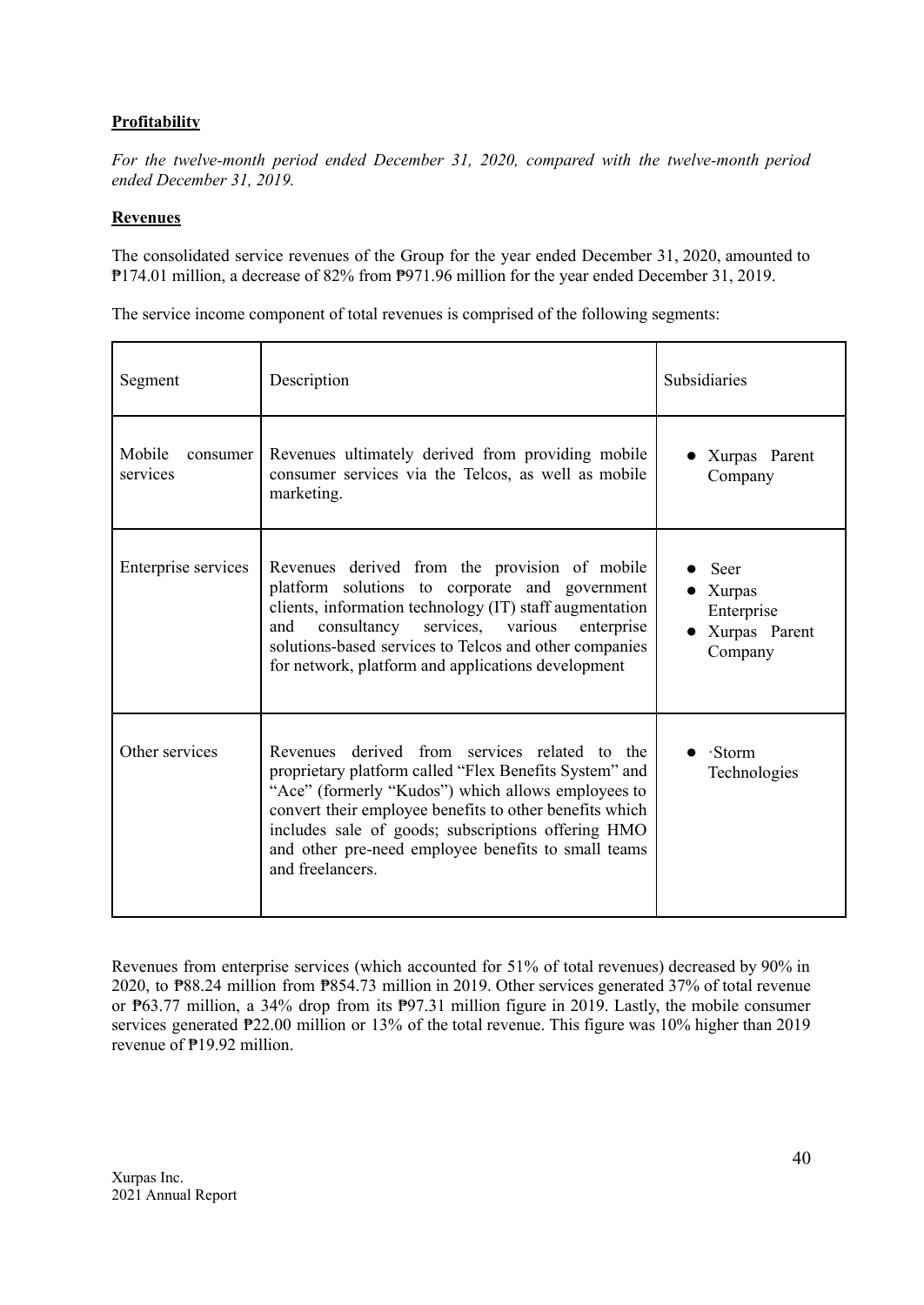## **Expenses**

|                                     | For the year ended December 31 |            |          |            |               |            |  |
|-------------------------------------|--------------------------------|------------|----------|------------|---------------|------------|--|
| In PhP Millions                     | 2020                           |            | 2019     |            | Amount        | % Increase |  |
|                                     | Amount                         | Percentage | Amount   | Percentage | <b>Change</b> | (Decrease) |  |
| <b>Expenses</b>                     |                                |            |          |            |               |            |  |
| Cost of Services                    | 127.19                         | 45%        | 742.19   | 24%        | (615.00)      | $-83%$     |  |
| Cost of Goods Sold                  | 38.01                          | 13%        | 83.28    | 3%         | (45.27)       | $-54%$     |  |
| General and Administrative Expenses | 119.85                         | 42%        | 2,204.42 | 73%        | (2.084.57)    | $-95%$     |  |
| <b>Total Expenses</b>               | 285.05                         | 100%       | 3,029.89 | 100%       | (2,744.84)    | $-91%$     |  |

The Group's consolidated expenses in 2020 amounted to ₱285.05 million, a 91% decrease from previous year's ₱3,029.89 million. Bulk of the expenses came from cost of services and GAEX which contributed 45% and 42% respectively, followed by cost of goods sold at 13%. Decline in overall expenses was a result of the company's continuing cost reduction efforts.

#### **Cost of Services**

|                                       | For the year ended December 31 |               |        |               |               |            |  |
|---------------------------------------|--------------------------------|---------------|--------|---------------|---------------|------------|--|
| In PhP Millions                       | 2020                           |               | 2019   |               | <b>Amount</b> | % Increase |  |
|                                       | <b>Amount</b>                  | $\frac{0}{0}$ | Amount | $\frac{0}{0}$ | <b>Change</b> | (Decrease) |  |
| <b>Cost of Services</b>               |                                |               |        |               |               |            |  |
| Salaries, wages and employee benefits | 70.50                          | 55%           | 539.04 | 73%           | (468.54)      | $-87%$     |  |
| Depreciation and amortization         | 22.73                          | 18%           | 32.87  | 4%            | (10.14)       | $-31%$     |  |
| Outsourced services                   | 20.98                          | 16%           | 27.79  | 4%            | (6.81)        | $-25%$     |  |
| Others                                | 12.98                          | 11%           | 142.49 | 20%           | (129.52)      | $-91%$     |  |
| <b>Total Expenses</b>                 | 127.19                         | 100%          | 742.19 | 100%          | (615.00)      | $-83%$     |  |

Cost of Services in 2020 was ₱127.19 million, an 83% decline from previous year's figure of ₱742.19 million. It is composed of Salaries and Wages which incurred expenses of ₱70.50 million (55%) followed by depreciation and amortization (18%), outsourced services (16%), and Others (11%).

#### **Cost of Goods Sold**

Cost of Goods Sold made up 13% of the Group's total consolidated expenses. This figure decreased by 54% from its 2019 level of ₱83.28 million to ₱38.01 million in 2020. The cost of goods sold is directly attributable to the operations of Storm Technologies.

## **General and Administrative Expenses**

|                                            | For the year ended December 31 |            |          |            |               |            |  |
|--------------------------------------------|--------------------------------|------------|----------|------------|---------------|------------|--|
| In PhP Millions                            | 2020                           |            | 2019     |            | <b>Amount</b> | % Increase |  |
|                                            | Amount                         | Percentage | Amount   | Percentage | <b>Change</b> | (Decrease) |  |
| <b>General and Administrative Expenses</b> |                                |            |          |            |               |            |  |
| Salaries, wages and employee benefits      | 39.62                          | 33%        | 107.48   | 5%         | (67.86)       | $-63%$     |  |
| Professional fees                          | 24.06                          | 20%        | 42.26    | 2%         | (18.20)       | $-43%$     |  |
| Provision for impairment loss              | 16.03                          | 13%        | 1,923.42 | 87%        | (1.907.39)    | $-99%$     |  |
| Depreciation and amortization              | 6.84                           | 6%         | 43.77    | 2%         | (36.93)       | $-84%$     |  |
| <b>Others</b>                              | 33.30                          | 28%        | 87.50    | 4%         | (54.20)       | $-62%$     |  |
| <b>Total Expenses</b>                      | 119.85                         | 100%       | 2,204.42 | 100%       | (2,084.57)    | $-95%$     |  |

In 2020, the general and administrative expenses of the Group's operations amounted ₱119.85 million, which was significantly lower than the GAEX posted in 2019 which amounted to ₱2,204.42 million. This included provision for impairment losses on goodwill, investment in associates, receivables and other current assets. In this regard, it should be noted that provision for impairment loss during the year is already net of Art of Click's recovered receivable from Pocketmath amounting to \$400,000

Xurpas Inc. 2021 Annual Report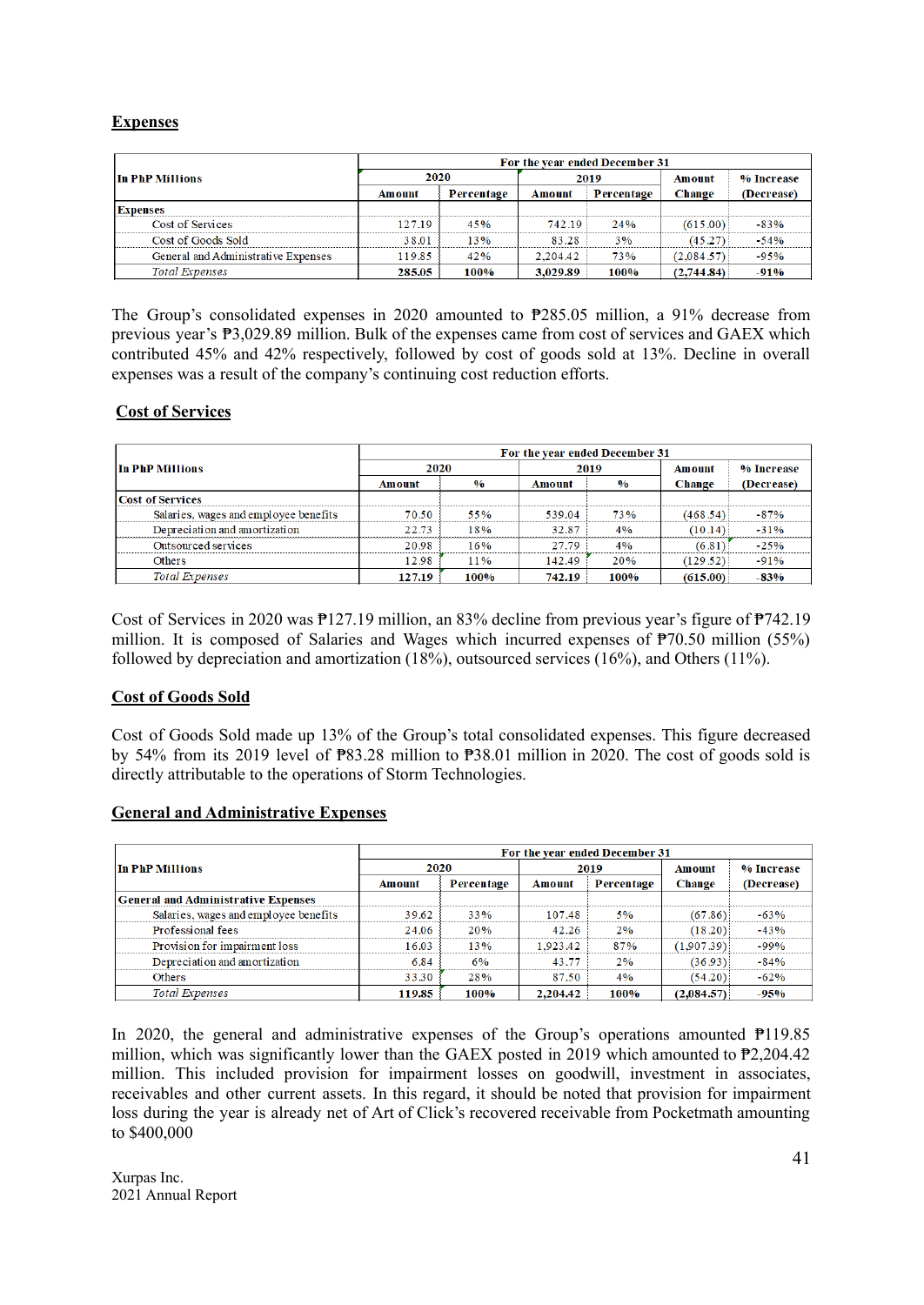Other expenses such as salaries and wages, rent, utilities, marketing and promotions, advertising, transportation and travel, taxes and licenses, advertising, and seminars and trainings decreased as part of the cost cutting measures implemented by the Company.

#### **Equity in Net Loss of Associates**

The equity of the Group in the net loss of its associate companies for the period ended December 31, 2020, amounted to ₱7.75 million.

## **Finance Costs**

The Group posted finance costs of ₱38.04 million in 2019 and ₱9.98 million in 2020. The 74% decrease was a result of lower interests paid to loans borrowed from local banks and non-banks.

### **Other Charges (Income) – net**

As of December 31, 2020, the Group recorded other income of ₱55.23 million as compared to ₱479.94 million other charges posted in 2019. Other income mainly consists of gain from derecognition of long-outstanding payables, penalties earned from late payments and gain on sale of subsidiary (CTX). Higher charges were incurred in 2019 due to the loss on sale of Yondu recognized in 2019 amounting to ₱478.95 million.

### **Loss before Income Tax**

The Group's loss before income taxes for the year ended December 31, 2020, was ₱73.54 million, a 97% decrease from previous year's ₱2,609.21 million.

#### **Provision for (Benefit from) Income Tax**

In 2020, the Group reported a Benefit from income tax amounting to ₱4.72 million as compared to last year wherein the Group recognized provision for Income tax amounting to ₱26.15 million despite incurring a loss.

#### **Net Loss**

The Group posted a consolidated net loss of ₱68.82 million in 2020, a 97% decrease from the previous year's net loss of ₱2,635.36 million.

#### **Other Comprehensive Income (Loss)**

In 2020, the Group's other comprehensive income increased to  $P36.03$  million from the 2019 figure of ₱8.39 million. The ₱27.64 million increase was mostly due to the revaluation of cryptocurrency.

## **Total Comprehensive Loss**

The Group's total comprehensive loss decreased by 99% in 2020 (from ₱2,626.97 million in 2019 to ₱32.79 million in 2020).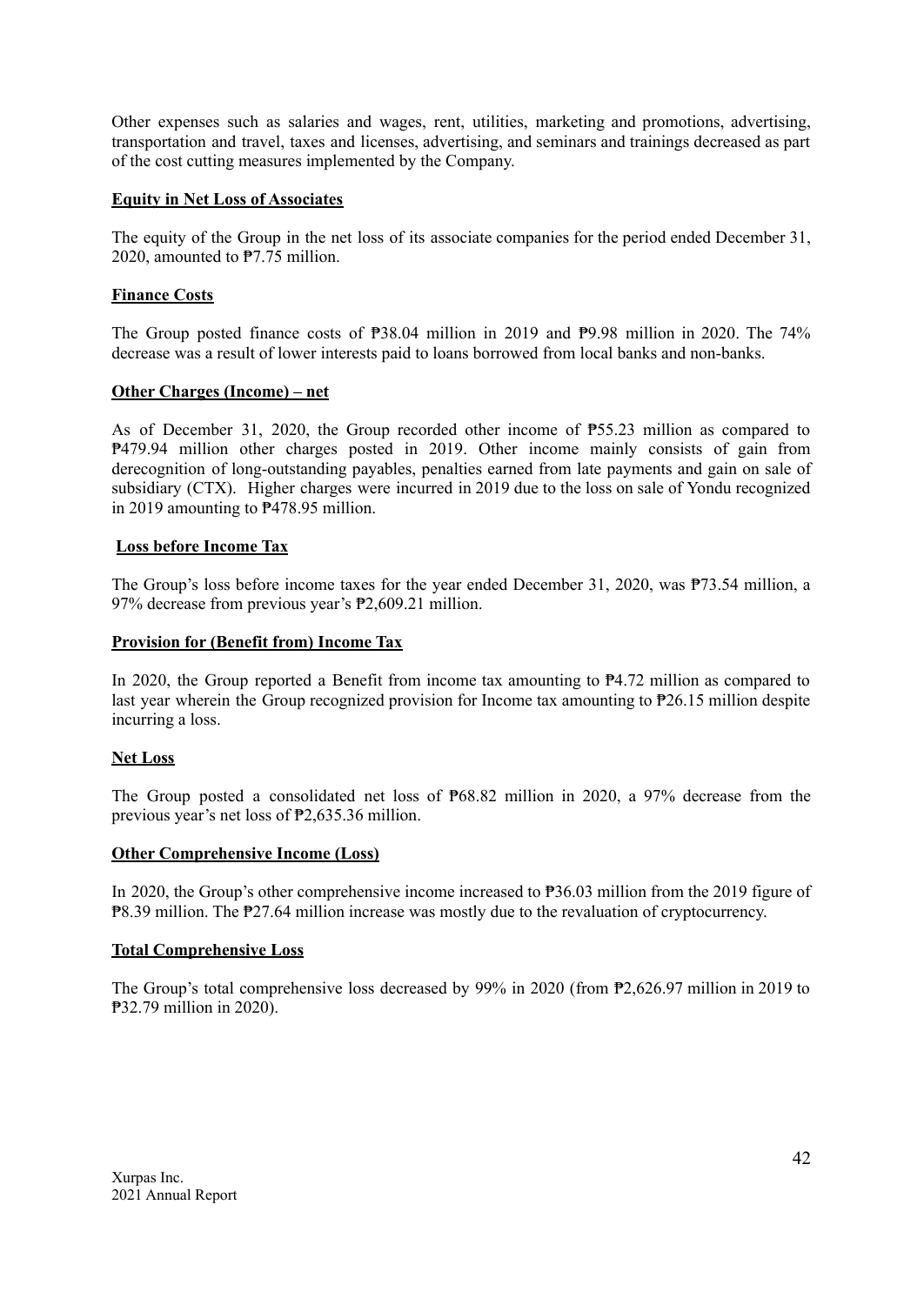## **Financial Position**

*As of December 31, 2020, compared to December 31, 2019.*

### **Assets**

#### *Cash and Cash Equivalent*

The Group's consolidated cash amounted to  $P67.74$  million for the twelve-month period ended December 31, 2020, a net decrease of 56% or ₱86.19 million from consolidated cash of ₱153.93 million as of December 31, 2019.

#### *Accounts and Other Receivables*

The Group's consolidated accounts and other receivables amounted to ₱70.29 million and ₱37.18 million as of December 31, 2020, and December 31, 2019, respectively. The increase was generally the result of lower allowance for impairment loss (from ₱263.09 million in 2019 to ₱22.34 million in 2020).

#### *Contract Assets*

A contract asset is the right to consideration in exchange for goods and services transferred to the customer. If the Group performs by transferring goods or services to a customer before the customer pays consideration or before payment is due, a contract asset is recognized for the earned consideration that is conditional. As of December 31, 2020, contract assets amounted to ₱5.00 million or 40% lower than the 2019 figure of ₱8.29 million.

#### *Other Current Assets*

The Group's consolidated other current assets in 2020 totaled ₱22.80 million, a 48% decrease from the 2019 figure of ₱44.20 million. It was mostly comprised of creditable withholding tax and input VAT.

#### *Financial Assets at FVOCI*

As of December 31, 2020, and 2019, carrying value and net unrealized loss on financial assets at FVOCI recognized in the consolidated statement of financial position amounted to ₱0.50 million and ₱0.44 million, respectively.

#### *Investment in and advances to associates*

In 2020, the Group's consolidated investment in associates amounted to ₱318.46 million, an decrease of ₱1.47 million compared to the 2019 figure of ₱319.94 million. The breakdown of the carrying amounts of these investments are as follows: Micro Benefits Limited (₱282.02 million), Altitude Games Pte. Ltd. ( $P$ 20.92 million), and SDI ( $P$ 15.52 million). During the year, the Group also reclassified its advances to associate amounting to ₱22.08 million.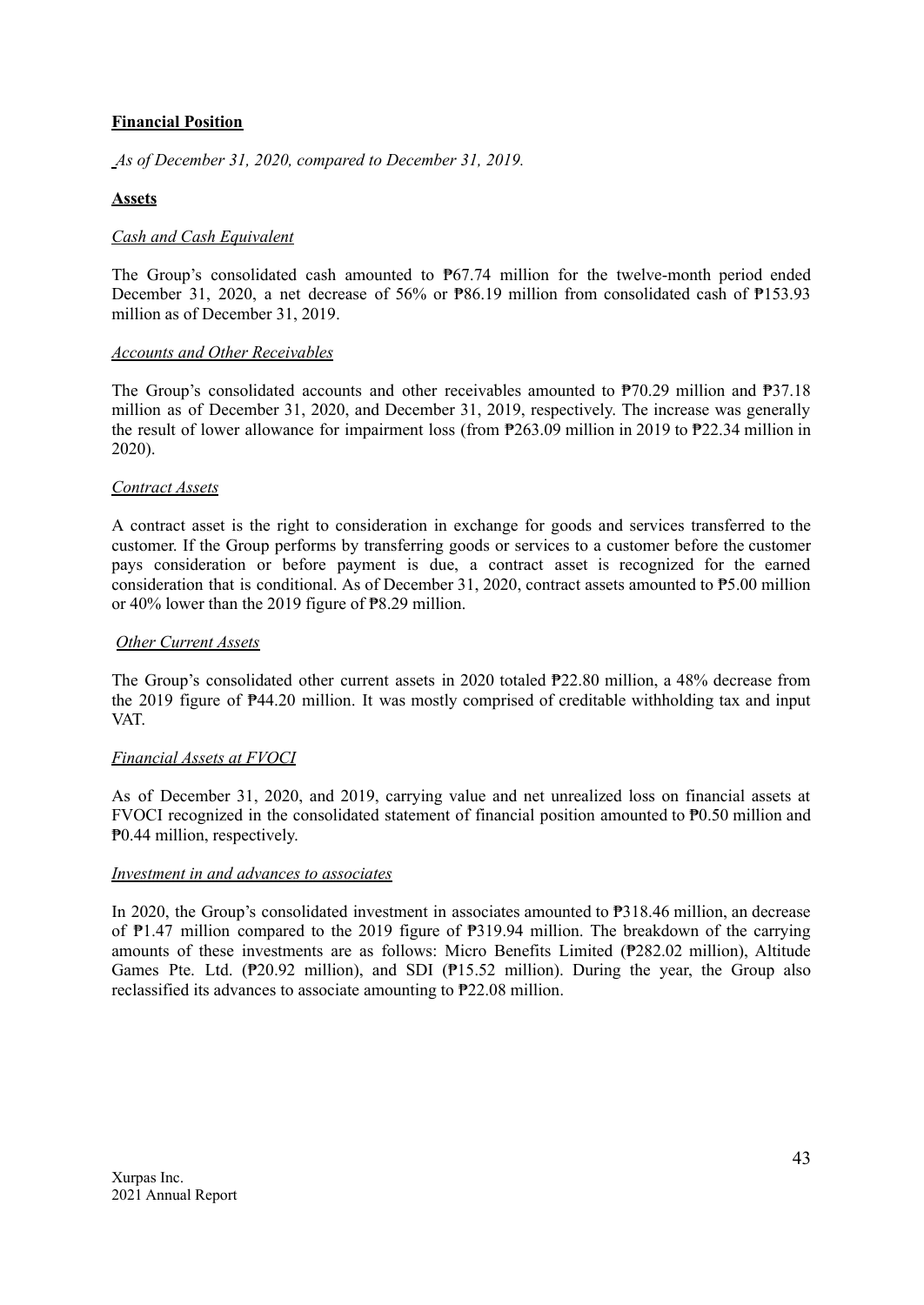## *Property and Equipment*

The Group's consolidated property and equipment was ₱4.25 million as of December 31, 2020. It decreased by ₱4.51 million or 51% as compared to 2019 which amounted to ₱8.76 million. Property and equipment consisted mainly of leasehold improvements. IT equipment, furniture and fixtures and office equipment.

### *Intangible Assets*

As of December 31, 2020, intangible assets amounted to ₱87.84 million, a 13% decrease from 2019 balance of ₱101.13 million. The components are goodwill, customer relationship, developed software, and leasehold rights.

- Goodwill pertains to excess of the acquisition cost over the fair value of the identifiable assets and liabilities of subsidiaries acquired by the Group. As of December 31, 2020, goodwill was at ₱48.22 million.
- Developed software pertains to telecommunications equipment software licenses, corporate application software and licenses and other VAS software applications that are not integral to the hardware or equipment. As of December 31, 2020, net book value of developed software was  $P14.16$  million. Movements in developed software are accounted for as follows: (1) Additions during the year amounting to ₱96,332, (2) Amortization during the year amounting to ₱21.89 million and (3) Impairment amounting to ₱9.23 million. The impairment incurred resulted from the suspension of operations of AoC.
- Leasehold rights pertain to cost savings arising from lower than market rate rental in the lease contracts acquired through business combination. As of December 31, 2020, net book value of leasehold rights was nil.
- Cryptocurrencies pertain to units of Bitcoin and Ether held by the Group as of December 31, 2020, which amounted to ₱25.46 million.

#### *Other Noncurrent Assets*

In 2020, other noncurrent assets amounted to  $P18.10$  million which decreased by 49% from the previous year's figure of ₱35.46 million.

#### **Liabilities**

#### *Accounts and Other Payables*

The Group's consolidated accounts and other payables was valued at ₱462.33 million as of December 31, 2020. It decreased by ₱15.92 million or 3% from 2019 balance of ₱478.25 million mainly due to the decline in trade payables, payable to third parties and accrued expenses.

#### *Loan Payable*

The Group recorded  $P$ 41.71 million worth of current loans (short term and interest bearing) as of December 31, 2020. This was a  $\mathbb{P}10.42$  million decrease from 2019 loan payable of  $\mathbb{P}52.13$  million. The loans pertain to that of Storm Technologies and Seer Technologies.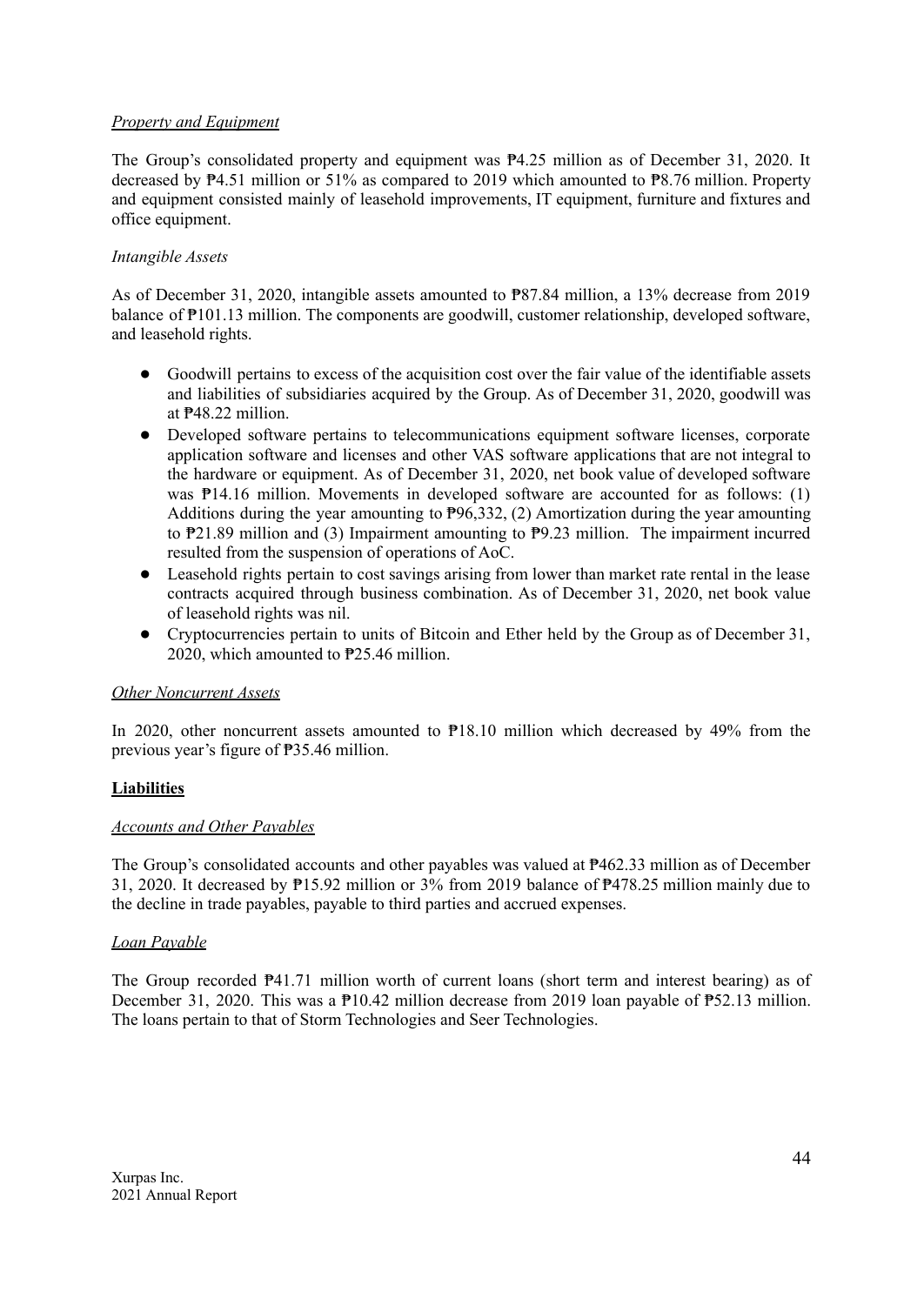## *Contract Liabilities*

Contract liabilities are obligations to transfer goods and services to customers from whom the Group has received consideration. If a customer pays consideration before the Group transfers goods or services to the customer, a contract liability is recognized when the payment is made, or the payment is due. Contract liabilities are recognized as revenue when the Group performs under the contract.

In 2020 and 2019, the Group's contract liabilities were ₱32.26 million and ₱68.05 million respectively.

#### *Income Tax Payable*

For 2020, the Group's consolidated income tax payable was nil vis-à-vis 2019 figure of ₱3,184.

#### *Advances from stockholders – net of current portion*

This account pertains to the loan agreement entered into by the Parent Company on April 29, 2019 with its founders amounting to  $P150.00$  million, subject to 5.50% interest rate per annum payable in three (3) years from date of agreement.

#### *Pension Liability*

The accrued pension of the Group was ₱26.82 million in 2020 compared to ₱24.82 million as of December 31, 2019, or an 8% increase.

#### **Equity**

#### *Total Equity*

As of December 31, 2020, the Group's total equity was at ₱4.65 million, an 82% decrease from 2019 equity of ₱25.89 million. Lower equity was mainly due to the increase in deficit brought about by the incurred net loss of the Group.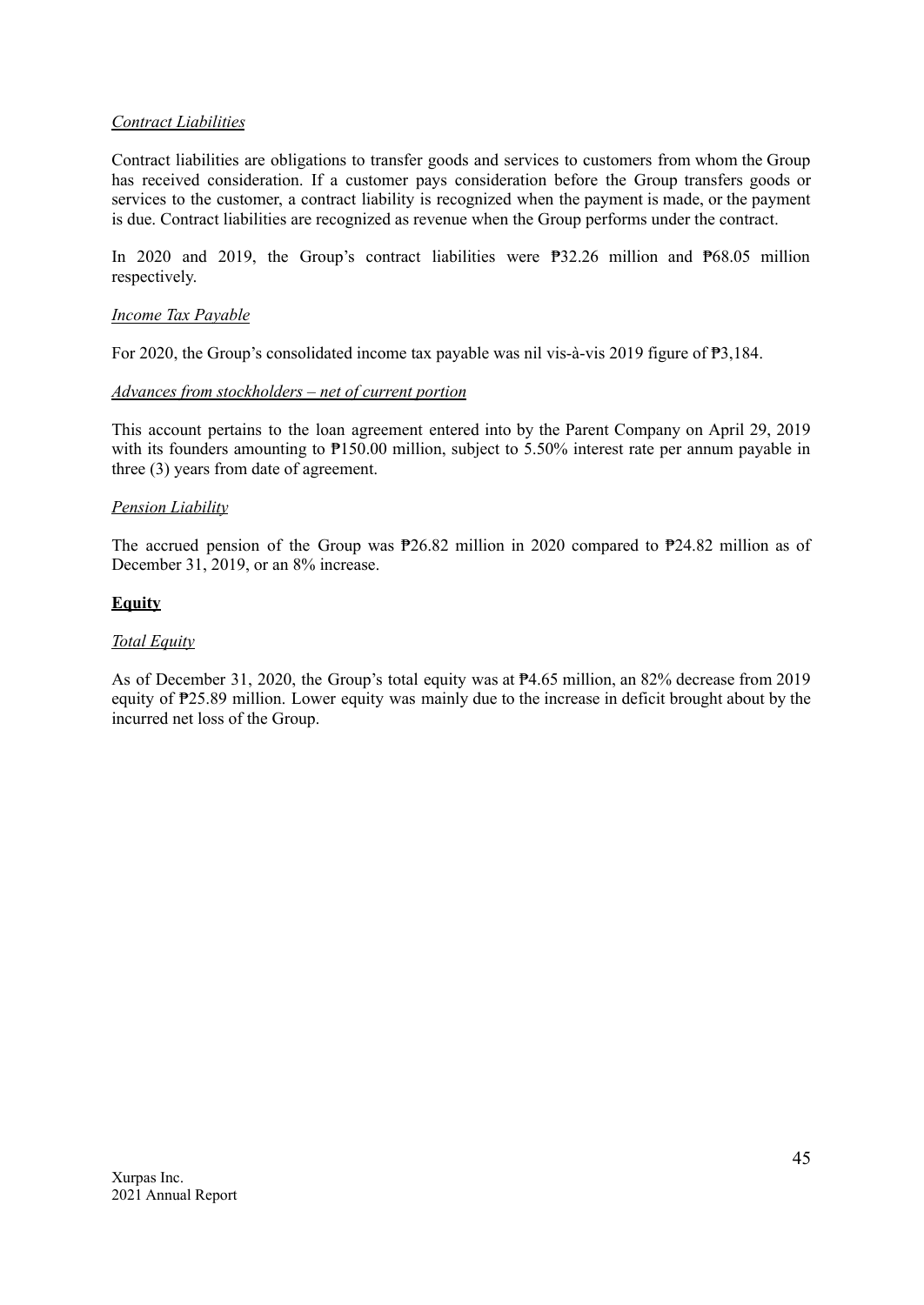## **Liquidity and Capital Resources**

The Group's liquidity was primarily driven by cash flows from operating activities and cash reserves. The Group knows of no demands, commitments, events, or uncertainties that are reasonably likely to result in a material increase or decrease in liquidity. The Group is current on all its accounts. The Group has debts through the Parent Company, Storm Technologies Inc. and Seer Technologies Inc. which are short term in nature. The Group does not anticipate having any cash flow or liquidity problems over the next 12 months. The Group is not in breach or default on any loan or other form of indebtedness.

## Cash Flows

|                                                     | For the year ended December 31 |               |
|-----------------------------------------------------|--------------------------------|---------------|
|                                                     | 2020                           | 2019          |
| In PhP Millions                                     | <b>Amount</b>                  | <b>Amount</b> |
| Net cash used in Operating Activities               | (74.42)                        | (116.21)      |
| Net cash provided by (used in) Investing Activities | (2.42)                         | 366.19        |
| Net cash used in Financing Activities               | (12.53)                        | (281.25)      |
| Effect of foreign currency exchange changes in cash | 3.19                           | 7.80          |
| Net decrease in cash                                | (86.19)                        | (23.47)       |
| Cash at beginning of period                         | 153.93                         | 177.40        |
| Cash at end of period                               | 67.74                          | 153.93        |

## *Cash Flows from Operating Activities*

For the year ended December 31, 2020, operating loss before changes in working capital of ₱18.15 million coupled with the corresponding changes in trade receivables, other current assets, contract assets, trade payables and contract liability resulted to ₱66.21 million cash used in operations. Together with interest received, interest paid, and income taxes paid, net cash used in operating activities totaled ₱74.42 million.

## *Cash Flows from Investing Activities*

Cash used in investing activities in 2020 was ₱2.42 million while cash provided in investing activities in 2019 amounted to ₱366.19 million. The net cash used in investing activities was mainly attributable to the cash of the disposed subsidiary, and acquisition of property and equipment and intangible assets.

## *Cash Flows from Financing Activities*

The consolidated net cash used in financing activities for the year 2020 was ₱12.53 million while net cash provided by financing activities for the year 2019 was  $P281.25$  million. Net cash was mainly used to pay off loan payables and a portion of lease liabilities.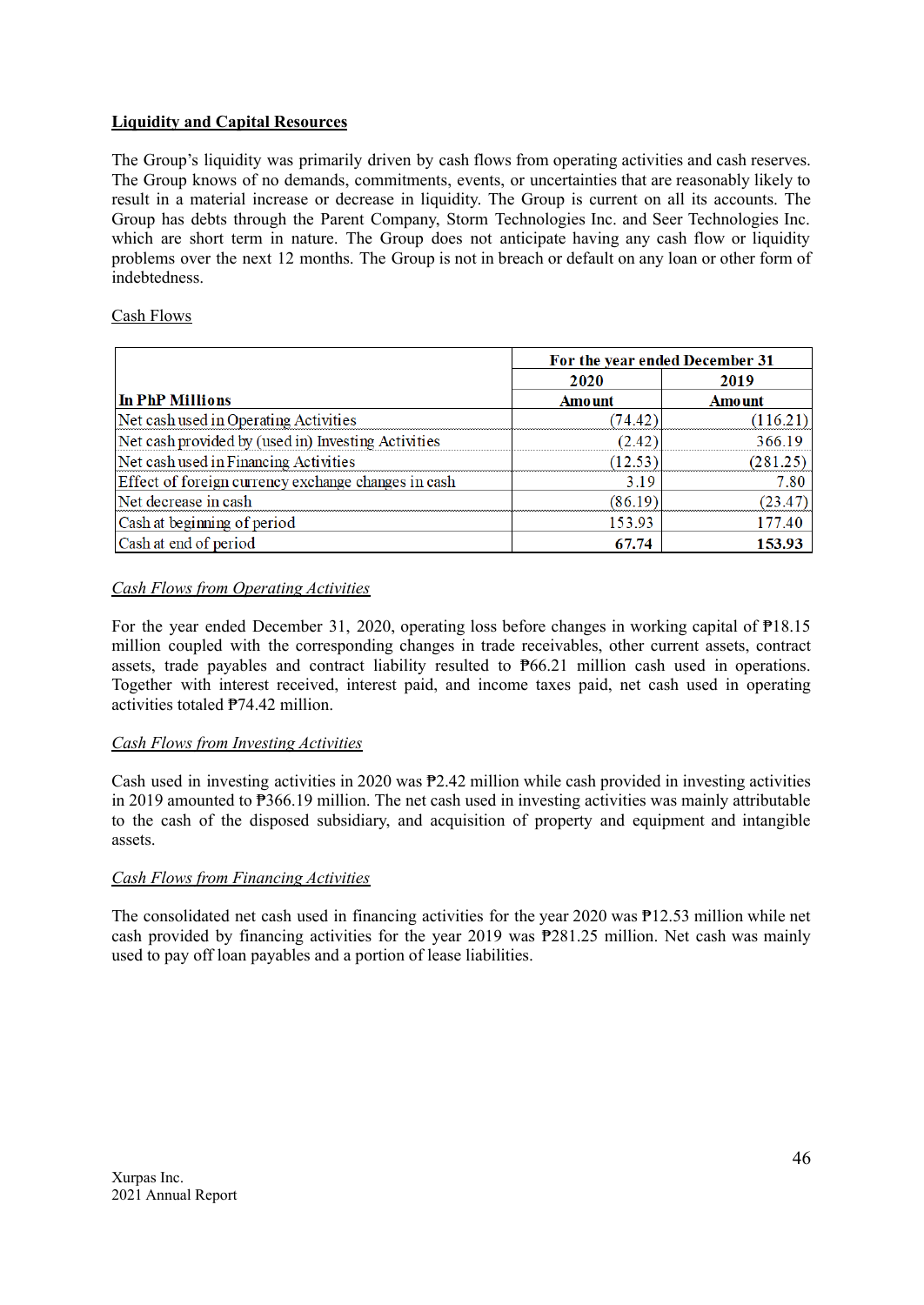## Capital Expenditure

| <b>Key Financial Data</b>      | <b>December 31, 2020</b> | <b>December 31, 2019</b> |
|--------------------------------|--------------------------|--------------------------|
| <b>In PhP Millions</b>         | <b>Additions</b>         | <b>Additions</b>         |
| Right-of-use Assets            |                          |                          |
| <b>IT Equipment</b>            |                          |                          |
| Leasehold Improvements         |                          |                          |
| <b>Office Equipment</b>        | 1 A 7                    |                          |
| <b>Furnitures and Fixtures</b> |                          |                          |
|                                |                          |                          |

The Group's capital expenditures amounted to  $P1.24$  million and  $P14.78$  million in 2020 and 2019, respectively.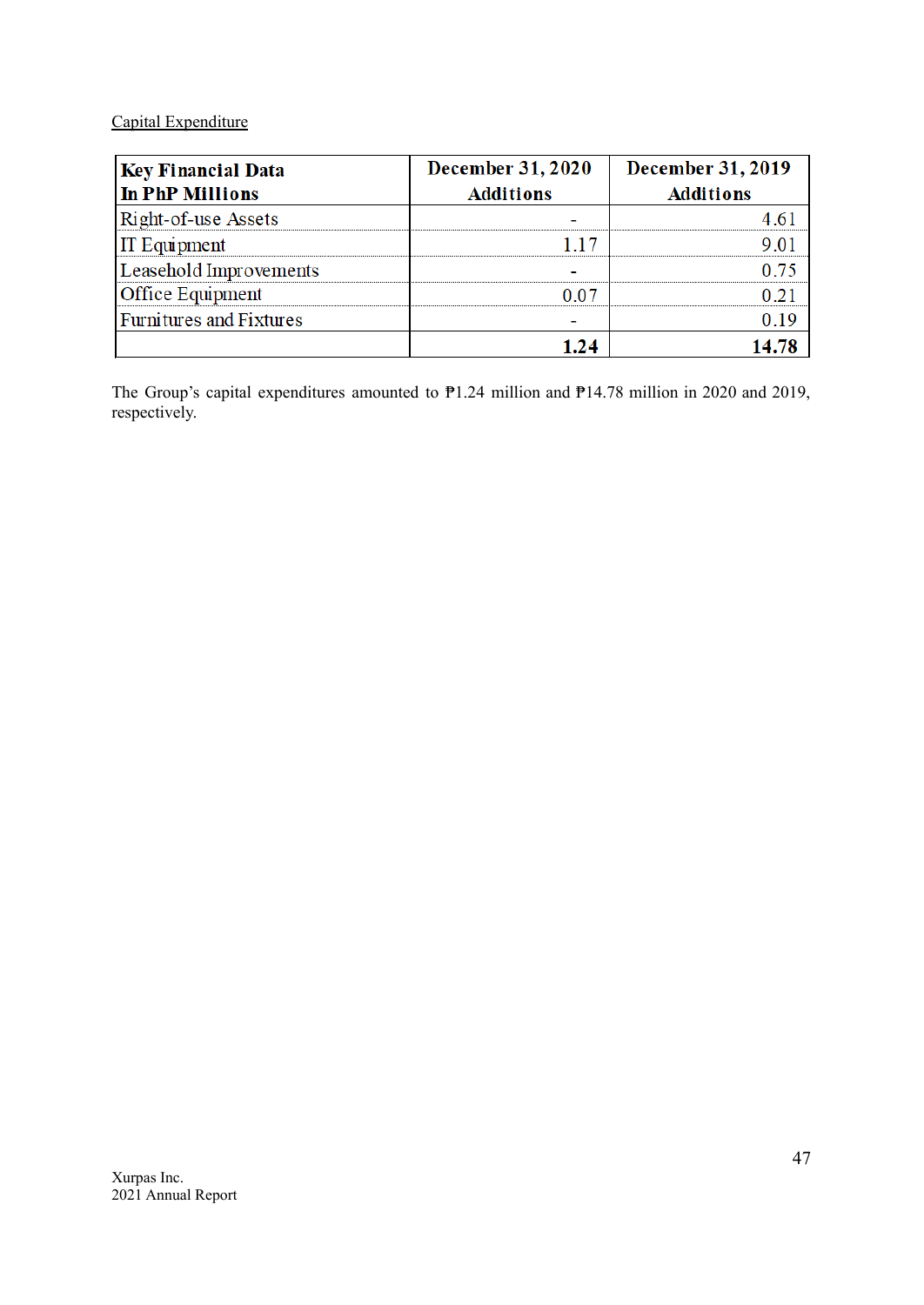## **Key Performance Indicators**

The key performance indicators disclosed below present the financial performance of the Group as a whole. These are different from those in the supplemental schedule of the consolidated financial statements which were prepared only for the analysis of financial performance attributable to the Parent Company.

| In Percentage                  | For the years ended December 31 |           |           |  |  |
|--------------------------------|---------------------------------|-----------|-----------|--|--|
|                                | 2020                            | 2019      | 2018      |  |  |
| <b>Liquidity Ratios</b>        |                                 |           |           |  |  |
| <b>Current Ratio</b>           | 31%                             | 41%       | 69%       |  |  |
| Quick Ratio                    | 27%                             | 33%       | $64\%$    |  |  |
| <b>Asset-to-Equity Ratio</b>   | 613%                            | 575%      | 183%      |  |  |
| <b>Profitability Ratios</b>    |                                 |           |           |  |  |
| Net Loss Margin                | $-34%$                          | $-271%$   | $-62%$    |  |  |
| <b>Gross Margin</b>            | 5%                              | 15%       | 9%        |  |  |
| <b>Operating Margin</b>        | $-19%$                          | $-256%$   | $-46%$    |  |  |
| <b>Return on Total Assets</b>  | $-9%$                           | $-93%$    | $-14%$    |  |  |
| Return on Equity               | $-53%$                          | $-186%$   | $-22%$    |  |  |
| <b>Debt Ratios</b>             |                                 |           |           |  |  |
| Debt-to-Equity Ratio           | 6.09x                           | 5.55x     | 0.550x    |  |  |
| <b>Interest Coverage Ratio</b> | $-5.92x$                        | $-64.75x$ | $-20.45x$ |  |  |

The following are the key performance indicators of the Group and its majority-owned subsidiaries:

## **Liquidity Ratios**

The current ratio and quick ratio of the Group was at 31% and 27% in 2020, respectively, and 41% and 33% in 2019, respectively. The decrease in both ratios was mainly due to the decline in both current assets and current liabilities.

#### **Asset-to-Equity Ratio**

In 2020, the Asset-to-Equity ratio of the Group increased to 613% from 575% of 2019. The increase was mostly because of the increase in deficit, reducing total equity.

## **Profitability Ratios**

Excluding Gross Margin, the Group's profitable ratios improved in 2020 in comparison to 2019 ratios. Net loss margin was at (34%), operating margin was (19%), return on total assets (9%), and return on equity (53%). Gross margin on the other hand went down to 5% in 2020 from 15% in 2019.

#### **Debt Ratios**

For 2020, the Debt-to-Equity ratio increased from 5.55x in 2019 to 6.09x which can be attributed to lower total equity due to recurring net loss posted by the Group. The interest coverage ratio improved in 2020 to  $-5.92x$  from  $-64.75x$  in 2019.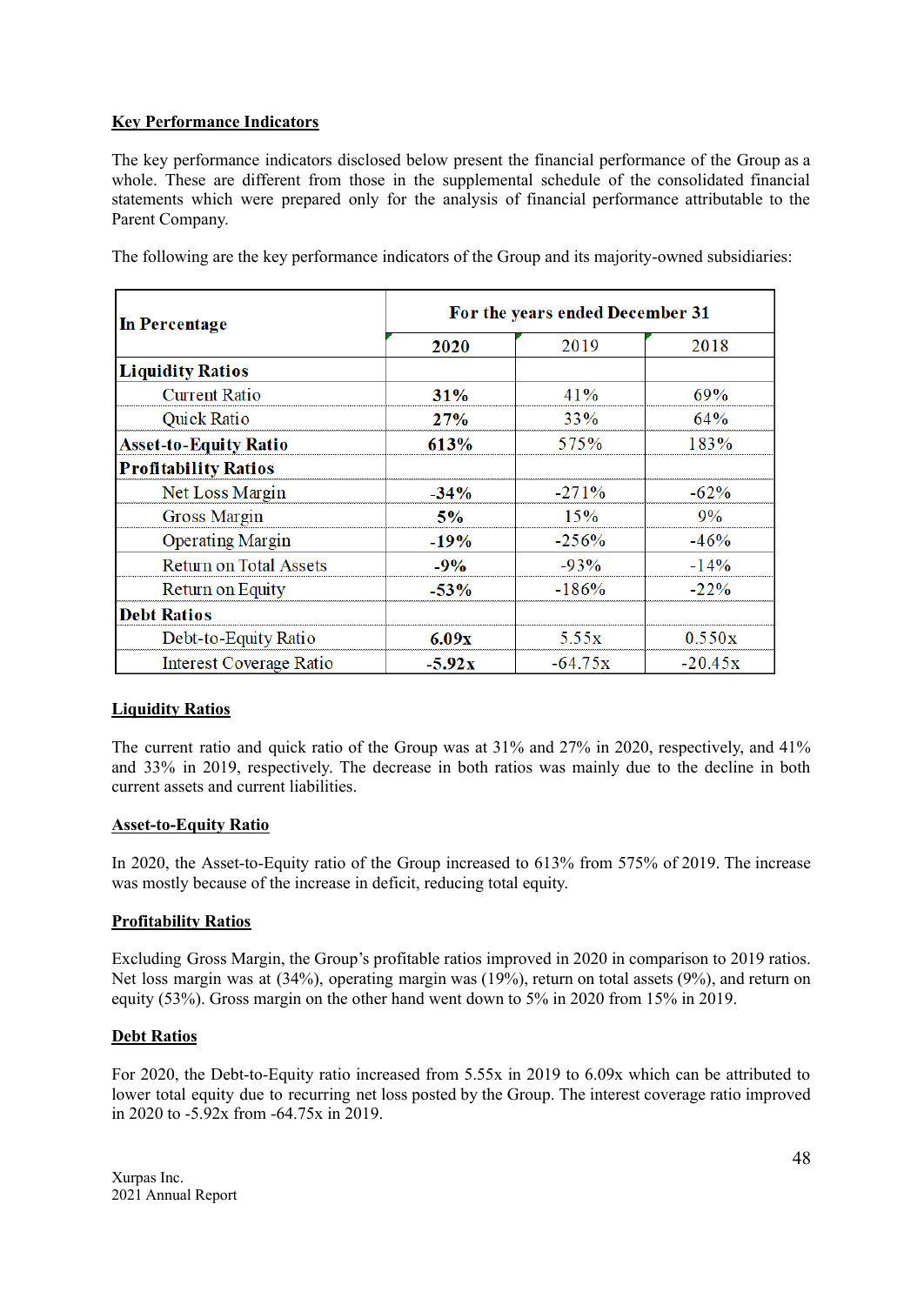The manner by which the Company calculates the foregoing indicators is as follows:

## **Current Ratios**

| 1. Current ratio             | Current assets                              |  |  |  |  |
|------------------------------|---------------------------------------------|--|--|--|--|
|                              | Current liabilities                         |  |  |  |  |
| 2. Quick ratio               | Current assets – Other current assets       |  |  |  |  |
|                              | Current liabilities                         |  |  |  |  |
| <b>Asset-to-equity Ratio</b> | Total assets                                |  |  |  |  |
|                              | Total equity attributable to Parent Company |  |  |  |  |

## **Profitability Ratios**

|    | 1. Net income ratio       | Net income attributable to Parent Company                                         |  |  |
|----|---------------------------|-----------------------------------------------------------------------------------|--|--|
|    |                           | Service income + Sale of goods                                                    |  |  |
| 2. | Gross margin              | (Service income $+$ Sale of goods) – (Cost of<br>services $+$ Cost of goods sold) |  |  |
|    |                           | Service income + Sale of goods                                                    |  |  |
| 3. | Operating margin          | Earnings before interest, tax, depreciation and<br>amortization                   |  |  |
|    |                           | Service income + Sale of goods                                                    |  |  |
|    | 4. Return on total assets | Net income attributable to Parent Company                                         |  |  |
|    |                           | Average total assets                                                              |  |  |
|    | 5. Return on total equity | income attributable to Parent<br><b>Net</b><br>Company                            |  |  |
|    |                           | Average total equity attributable to the<br>Parent Company                        |  |  |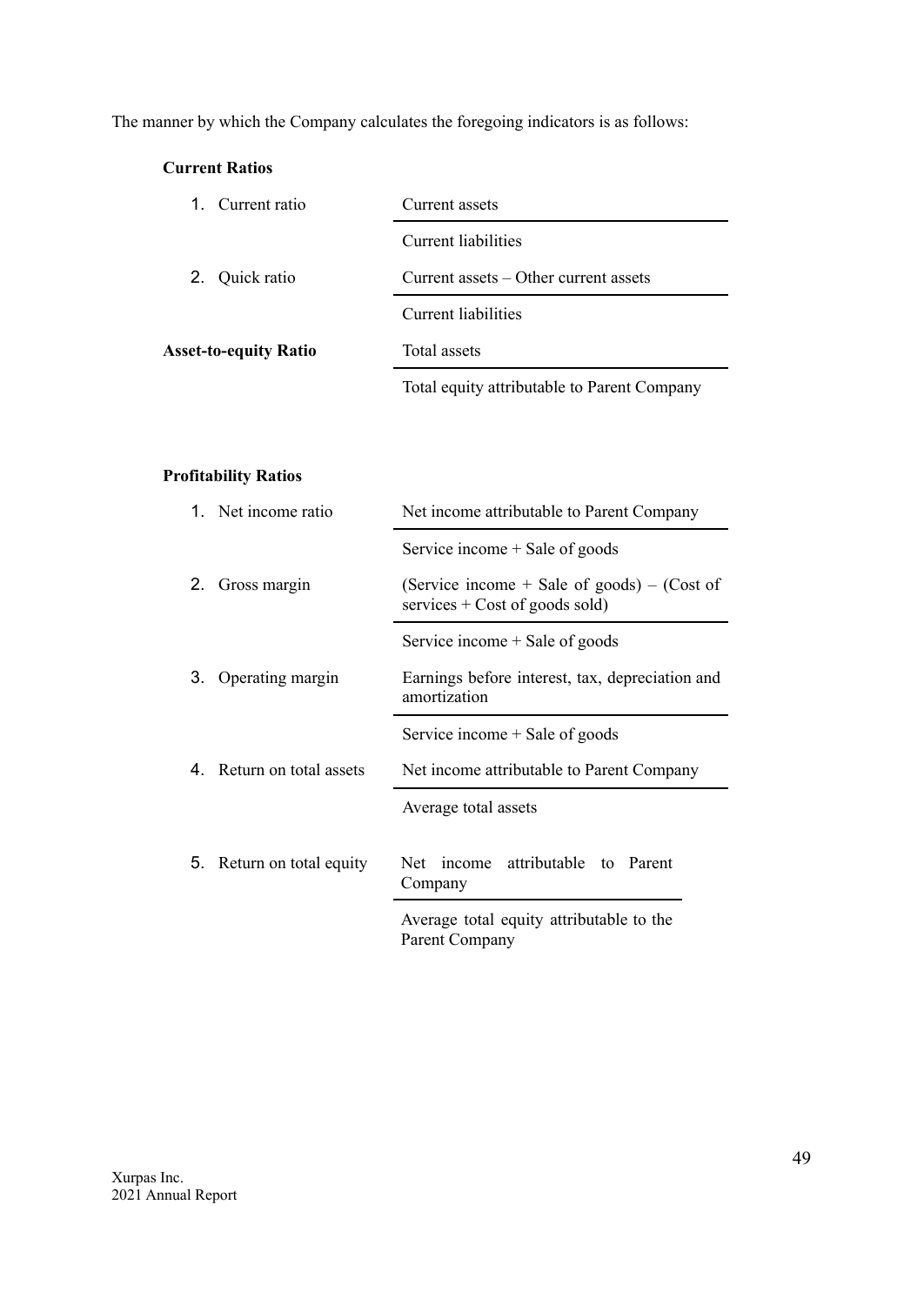#### Other Disclosures:

- i. Liquidity. To cover its short-term funding requirements, the Group intends to use internally generated funds, obtain additional advances from its stockholders, and negotiate for longer payment terms for its payables.
- ii. Events that will trigger Direct or Contingent Financial Obligation. There are no events that will trigger direct or contingent financial obligations that are material to the Group, including and default or acceleration of an obligation.
- iii. Material Off-balance sheet Transactions, Arrangements, Obligations. Likewise, there were no material off-balance sheet transactions, arrangements, obligations (including contingent obligations), and other relationships of the group with unconsolidated entities or other persons created during the reporting period.
- iv. Material Commitments for Capital Expenditure. There are no material commitments for capital expenditures.
- v. Material Events/ Uncertainties. There are no new trends, events, or uncertainties that are expected to have a material favorable or unfavorable impact on the Group's revenues from continuing operations. The Group's financial challenges in 2021 are being addressed through the following: developing aggressive lead generation via digital marketing; forging alliances to enhance distribution and cross selling opportunities; and building competency in talent solution business.
- vi Results of Operations. There were no significant elements of income or loss that did not arise from continuing operations.
- vii. Seasonality. The Group is subject to the seasonality of revenue realization due to Storm's Flexible Benefits Program. Historically, Storm's sales tend to increase in the second half of the year as observed from its customer behavior to likely avail their converted benefits towards the end of the year.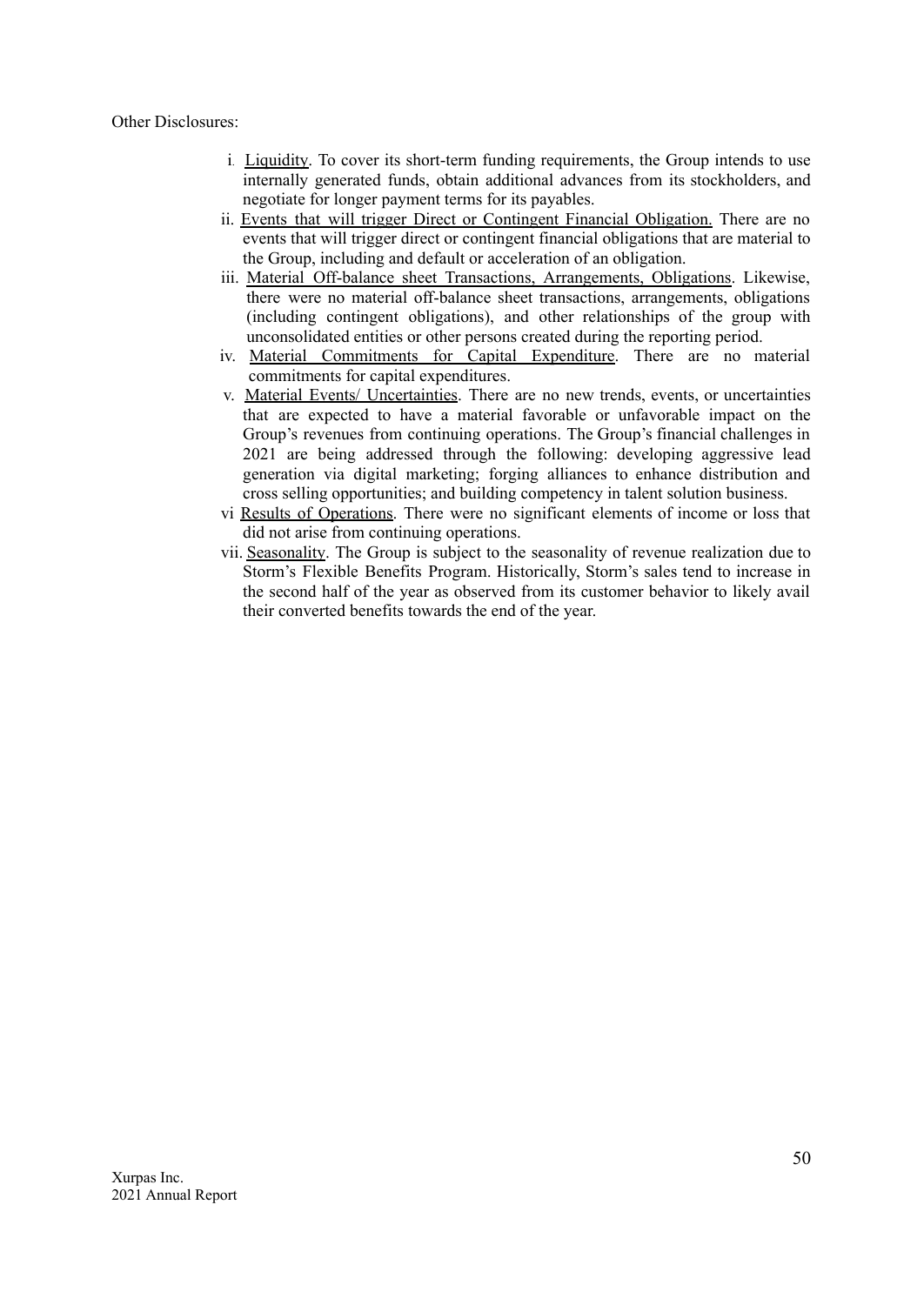### **ITEM 7. Financial Statements**

Please refer to the consolidated financial statements and schedules listed in the accompanying Index to Financial Statements and Supplementary Schedules.

### **ITEM 8. Changes in and Disagreements with Accountants on Accounting and Financial Disclosure**

There were no changes in and disagreements with accountants on accounting and financial disclosure.

#### **Independent Public Accountants, External Audit Fees and Services**

The consolidated financial statements of the Group as of December 31, 2021 and 2020 and for the years ended December 31, 2021, 2020 and 2019 were audited by SGV & Co., independent auditors, in accordance with Philippine Standards on Auditing (PSA).

SGV & Co. has acted as the Group's independent auditors since 2008. Since 2017, the audit partner for the Group is Mr. Dolmar C. Montañez. The Company has not had any material disagreement on accounting and financial disclosure with SGV & Co. for the periods stated above or during interim periods. SGV & Co. has neither shareholding in the Group nor any right, whether legally enforceable or not, to nominate persons or to subscribe to the securities of the Group. The foregoing is in accordance with the Code of Ethics for Professional Accountants in the Philippines set by the Board of Accountancy and approved by the Professional Regulation Commission.

In relation to the audit and review of the Group's annual consolidated financial statement, the Audit Committee shall, among other activities, (i) evaluate significant issues reported by the external auditors in relation to the adequacy, efficiency and effectiveness of policies, controls, processes and activities of the Group; (ii) ensure that other non-audit work provided by the external auditors is not in conflict with their functions as external auditors; and (iii) ensure the compliance of the Group with acceptable auditing and accounting standards and regulation.

The aggregate fees billed for each of the last two calendar years for professional services rendered by the external auditor were ₱2.93 million and ₱2.13 million for 2021 and 2020, respectively. The audit fees for 2022 are estimated to be at ₱2.94 million. Services rendered include the audit of the financial statements and tax consultancy for 2021. Non-audit fees for Xurpas, which is already included in the aggregate amount above, totaled to ₱0.16 million in 2021.

The Audit Committee recommends to the Board of Directors the appointment of the external auditor and the fixing of the audit fees. The Board of Directors and stockholders approve the Audit Committee's recommendation.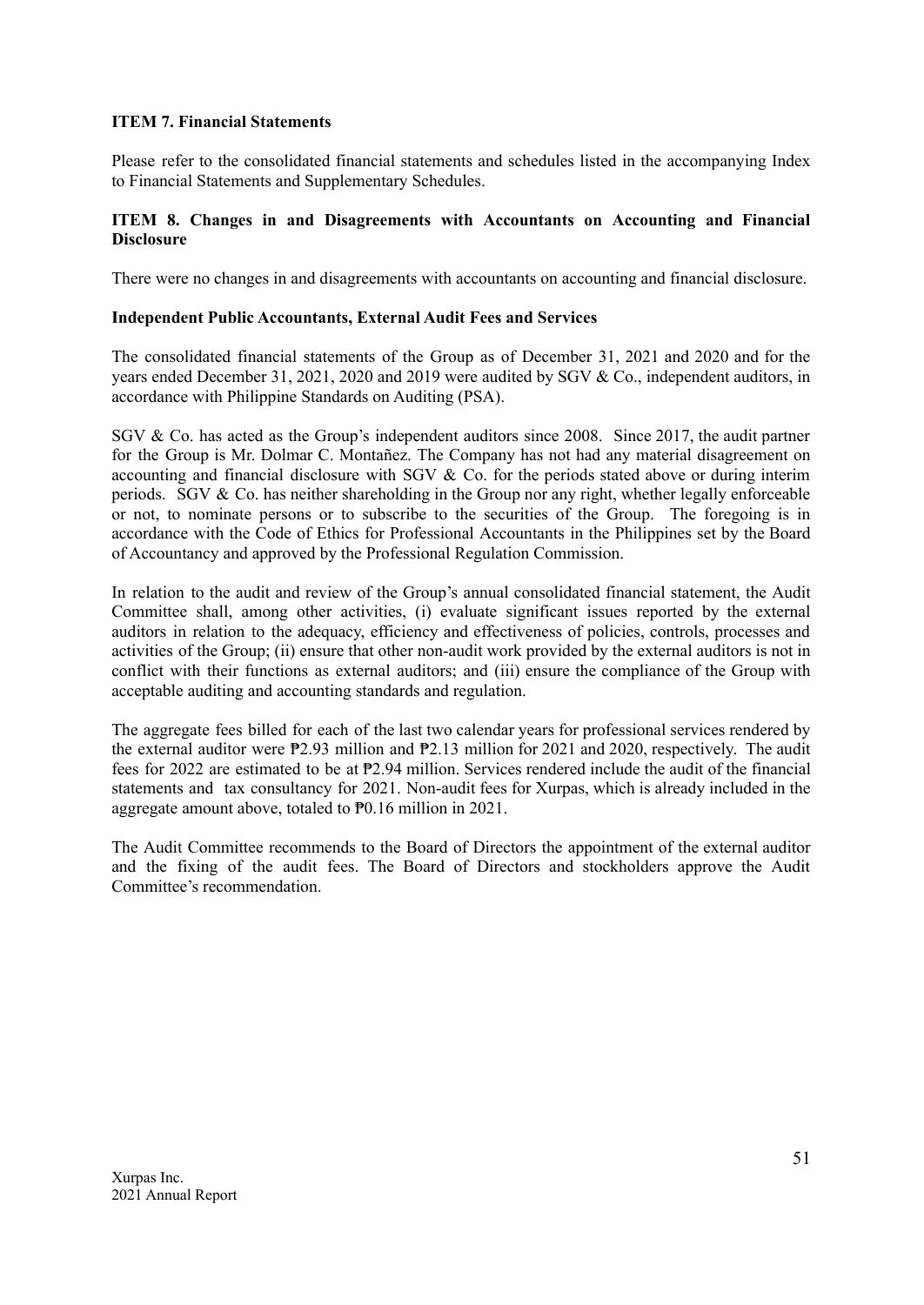## **ITEM 9. Directors and Executive Officers of the Issuer**

## **BOARD OF DIRECTORS AND EXECUTIVE OFFICERS**

The overall management and supervision of the Company is undertaken by the Board. The Board is composed of eight (8) members, three of whom are independent directors. The term of a director is one year from date of election and until their successors are elected and qualified.

As of December 31, 2021, the composition of the Company's Board is as follows:

| <b>Name</b>                   | Age | Citizenship | <b>Position</b>                                                                             | Date/Year<br><b>Position</b><br>was<br><b>Assumed</b> |
|-------------------------------|-----|-------------|---------------------------------------------------------------------------------------------|-------------------------------------------------------|
| Nico Jose S. Nolledo          | 45  | Filipino    | Chairman                                                                                    | November<br>26, 2001                                  |
| Alexander D. Corpuz           | 55  | Filipino    | Director, President, Chief<br>Information Officer and<br>Chief Finance Officer <sup>5</sup> | February 1,<br>2019                                   |
| Fernando Jude F. Garcia       | 48  | Filipino    | Treasurer<br>Director.<br>and<br>Chief Technology Officer                                   | November<br>26, 2001                                  |
| Mercedita S. Nolledo          | 81  | Filipino    | Director                                                                                    | November<br>26, 2001                                  |
| Wilfredo O. Racaza            | 73  | Filipino    | Director                                                                                    | November<br>26, 2001                                  |
| Jonathan Gerard A.<br>Gurango | 64  | Filipino    | <b>Independent Director</b>                                                                 | 2014                                                  |
| Imelda C. Tiongson            | 56  | Filipino    | <b>Independent Director</b>                                                                 | May 7, 2020                                           |
| Bartolome S. Silayan, Jr.     | 53  | Filipino    | <b>Independent Director</b>                                                                 | May 7, 2020                                           |

Each of the Company's directors was elected to the Board during the Company's annual stockholders' meeting held on August 11, 2021. Each director shall remain in office until the next annual meeting of the stockholders of the Company or his or her removal or resignation as may be allowed under law.

The table below sets forth the Company's executive officers in addition to its executive directors listed above as of December 31, 2021:

| <b>Name</b>       | Age | <b>Citizenship</b> | <b>Position</b> |                                  |  |
|-------------------|-----|--------------------|-----------------|----------------------------------|--|
| Mark S. Gorriceta | 44  | Filipino           |                 | Corporate Secretary, Chief Legal |  |
|                   |     |                    |                 | Officer and Chief Officer        |  |

The following discussion presents a brief description of the business experience of each of the Company's directors and executive officers.

**Nico Jose S. Nolledo***,* Filipino, 45, has been the Chairman and Director of the Corporation since November 26, 2001. He is the first Filipino Entrepreneur chosen by the Endeavour network. He is also the Ernst and Young's 2015 Philippine Entrepreneur of the year and was chosen as one of The

<sup>&</sup>lt;sup>5</sup> Mr. Alexander D. Corpuz was appointed as Director and President in 2019. He has been the Chief Finance Officer of Xurpas since 2014.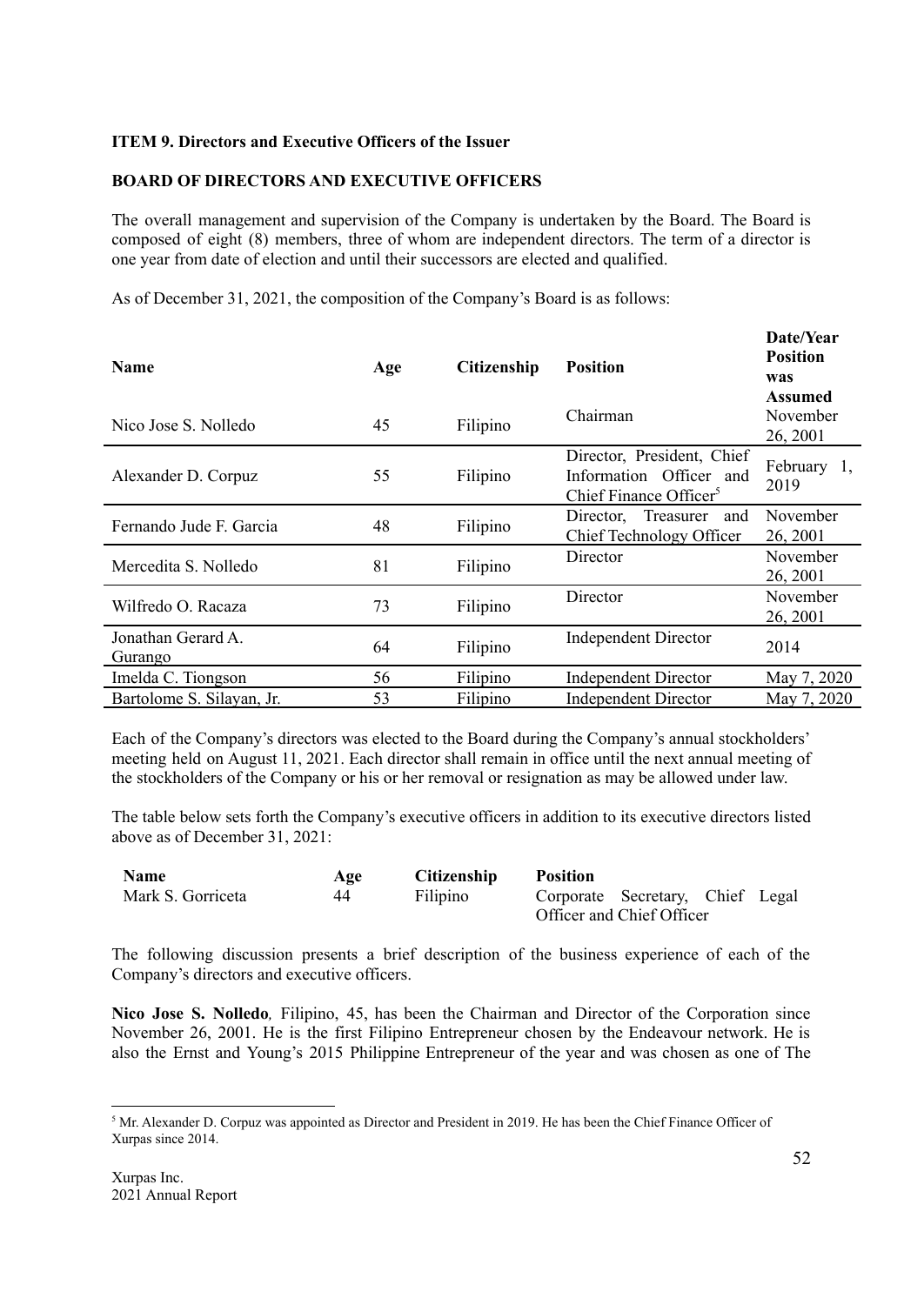Outstanding Young Men ("TOYM") in the Philippines in 2015. Mr. Nolledo holds a Bachelor of Science degree in Management from Ateneo de Manila University.

**Alexander D. Corpuz**, Filipino, 55, was appointed as Director and President of the Corporation effective February 1, 2019. He has also been the Corporation's Chief Finance Officer since 2014 and Chief Information Officer since 2018. Mr. Corpuz has 31 years of experience in the field of finance, ten years of which was in investment and commercial banking. He was Vice President of Bank of America in 2001, before serving as CFO for Liberty Telecoms, Information Gateway, Mañosa Group of Companies and Hatchd Inc. Mr. Corpuz holds a Bachelor of Science in Business Administration degree from University of the Philippines, Diliman, Cum Laude. He obtained his Masters in Business Management from the Asian Institute of Management, Makati City. He is a member of the Financial Executives Institute of the Philippines (FINEX).

**Fernando Jude F. Garcia**, Filipino, 48, has been the Chief Technology Officer and Director of the Corporation since November 2001. He was also appointed as Treasurer effective February 1, 2019. He also served as Corporate Secretary of the Corporation until December 2014. He created the Corporation's Griffin Platform, the mobile consumer content gateway and platform for all of the Corporation's mobile consumer content products and services. He also created the Corporation's modular middleware system that can easily integrate with any modern billing gateway. He is the chief engineer responsible for the Corporation's software architecture and systems integration. Examples of such systems and protocols are the following: SMS (CIMD2/EMI-UCP/SMPP), MMS (EIAF/MM7), Voice Services (SIP), Billing/IN (Diameter/UCIP/ParlayX2.1), Security (IPSEC), Publish-subscribe Systems and Video Streaming (RTMP/HLS) and blockchain technology (BTC/ETH). He is also responsible for architecting the Corporation's fully Cloud-based system infrastructure. Before founding the Corporation, he was a software developer in iAyala. Mr. Garcia holds a Bachelor of Science degree in Applied Physics from the University of the Philippines in Diliman, Quezon City.

**Wilfredo O. Racaza**, Filipino, 73, has been a Director of the Corporation since November 2001.Mr. Racaza has 49 years of marketing and finance experience under his belt. He was the head of New Business Development in Mobil Oil Philippines for 15 years. He previously worked as an insurance executive in Manulife Financial Philippines for 33 years. He is a Registered Financial Consultant (Graduated Cum Laude in May 2015). He has garnered numerous accolades and multiple awards such as Branch of the Year recognitions and consistent agency sales awards. He has been a consistent awardee in the General Agents and Managers Association (GAMA) of the Philippines from 2003 to Present. Mr. Racaza holds a Bachelor of Science in Commerce Degree Major in Accountancy from Xavier University-Ateneo de Cagayan in Cagayan de Oro City.

**Mercedita S. Nolledo**, 81, Filipino, has been a Director of the Corporation since November 2001. Atty. Nolledo is currently a director of Anvaya Golf and Nature Club, Inc., and Michigan Holdings, Inc. and a member of the Advisory Board of Ayala Land, Inc. and Bank of the Philippine Islands. She is the Chairman of BPI Investment Management Corporation. She is currently an independent director of D&L Industries, Inc. She is a member of the Board of Trustees of Ayala Foundation, Inc. and BPI Foundation, Inc. She has served as a director of Cebu Holdings, Inc. from 1993 to 2006 and of Ayala Corporation from 2004 to 2010. Atty. Nolledo was formerly Corporate Secretary and General Counsel of the Ayala Group of Companies and the Senior Managing Director of the Ayala Corporation. She served as Executive Vice President, director and Corporate Secretary of Ayala Land, Inc. and as the firm's Treasurer. Atty. Nolledo placed second in the Certified Public Accountant exams in 1960 and also placed second in the 1965 bar exams. She holds a Bachelor of Science degree in Business Administration, magna cum laude, from the University of Philippines. Atty. Nolledo holds a Bachelor of Laws degree, cum laude, from the University of the Philippines.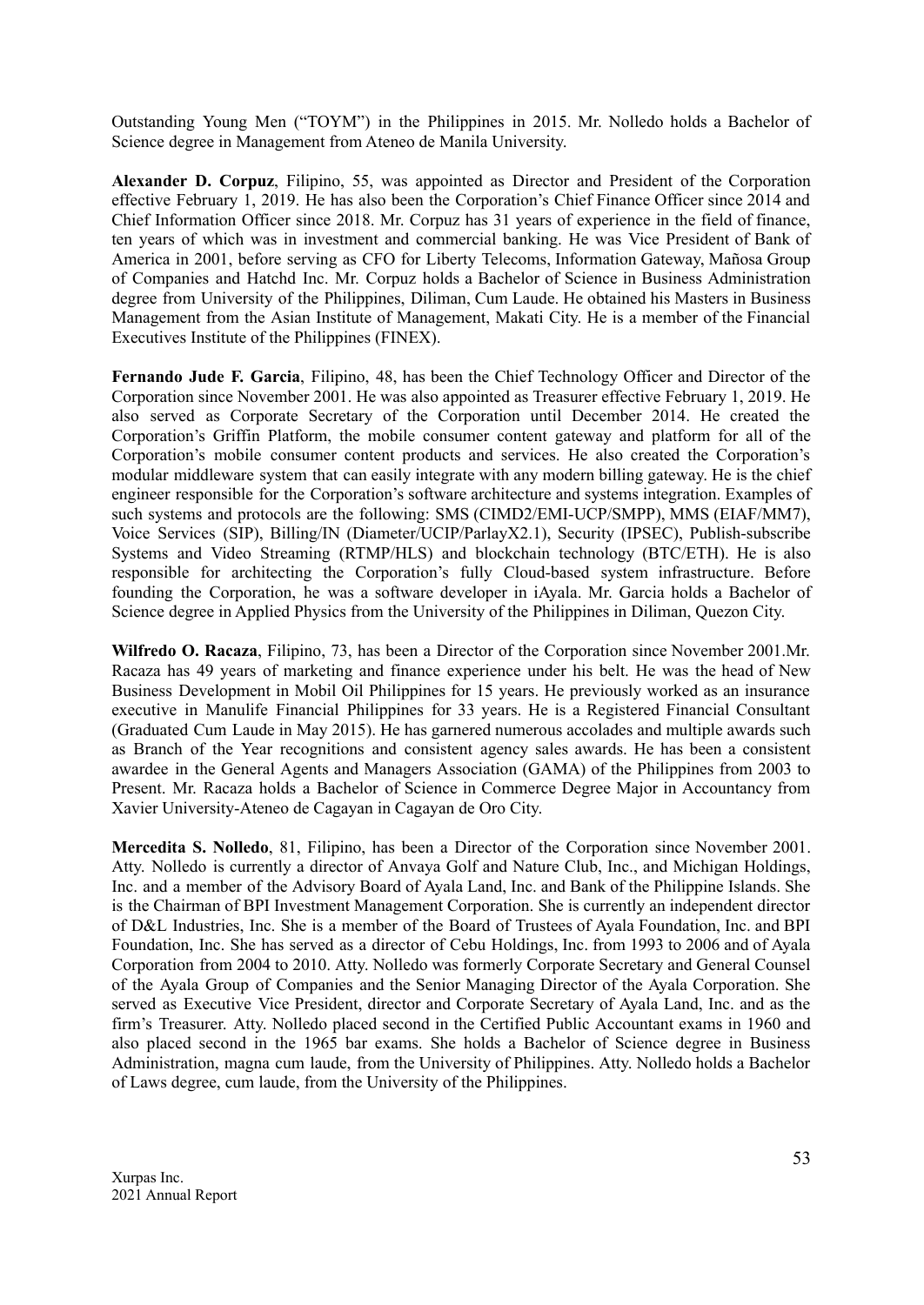**Jonathan Gerard A. Gurango**, 64, Filipino, has been an independent director of the Corporation since 2014. Mr. Gurango has a solid track record in forming and running successful software companies. He founded Match Data Systems (MDS) in Seattle, USA in 1987, MDS Philippines in 1991, and MDS Australia in 1996. In 1999, he sold MDS to Great Plains Software, which was acquired by Microsoft in 2001. Mr. Gurango served as the Asia Pacific Regional Director for Microsoft Business Solutions, before he left in 2003 to form Gurango Software. In 2007, he was inducted into the Hall of Fame for Microsoft's Most Valuable Professionals, in recognition of his mastery of software technology and business. In 2006, the Philippine Center for Entrepreneurship acknowledged him as one of the country's Ten Most Inspiring Technopreneurs. After leading Gurango Software into the most successful Microsoft Dynamics partner in the Philippines, he co-founded several software start-ups and was the President of the Philippine Software Industry Association until 2014. He is presently the Chairman of the Capiz ICT Council, and a director of SERVIO Technologies, Kation Technologies, OfficeGuru, TendoPay, and the Mijares-Gurango Craniofacial Foundation. Mr. Gurango studied Industrial Engineering at the University of the Philippines, Diliman, Quezon City. He also studied Electrical Engineering at the University of Washington, Seattle, Washington, USA.

**Imelda C. Tiongson,** 56, Filipino, has been an Independent Director of the Corporation since May 7, 2020. She is currently the President of Opal Portfolio Investments (SPV-AMC) Inc. and recently appointed Chairperson and Independent director of Pru Life UK PH and Bangko Sentral ng Pilipinas Open Finance Oversight Committee.

In addition, she is also involved in several advocacy organizations; Trustee of the Institute of Corporate Directors (ICD) and Head of Technology Governance Committee, Vice Chairwoman of the Governance Committee of the Management Association of the Philippines, Trustee of Fintech Alliance.ph and Head of Techno Ethics and Trustee of Fintech Philippines Association. She is also a lecturer of various organizations namely; ICD and Ateneo Graduate School of Business - Center for Continuing Education.

She previously held senior executive positions in National Australia Bank and Philippine National Bank with an aggregate total of 22 years. She was also a Director of Vitarich Corporation and a Board Advisor of East Asia Power Corporation as Creditor-nominee, representing PNB.

Ms. Tiongson also participated in the Technical working groups which drafted the Revised Corporation Code which was enacted in 2019 and the Financial Rehabilitation and Insolvency Act of  $2010$ .

Ms. Tiongson obtained her Bachelor of Business in Accountancy from Royal Melbourne Institute of Technology. She also completed a Master Class on Remedial in Asian Institute of Management (AIM), Master Class in Blockchain/Cryptocurrency facilitated by Terrapinn and Master Class in Risk/Audit conducted by Worldbank ICD.

**Bartolome Silayan Jr.,** 53, Filipino has been an independent director of the Corporation since May 7, 2020. He is currently the President of Phoenix One Knowledge Solutions Inc. ("Phoenix One"), a technology corporate training and solutions company which he started in 2005. He is also the President of Cafisglobal Inc, a boutique software services company serving clients in Australia. Prior to Phoenix One, he also founded Mind Stream Inc. in 2001, the franchise holder of NIIT, the largest technology education company from India. Before he became an entrepreneur, he was the Philippine Country Head of The Pillsbury company in 1997. He worked in Hongkong and China in 1994 as Marketing Manager for the Quaker Oats company handling the Gatorade brand. He finished BS Business Management from Ateneo de Manila University and obtained his MBA from Northwestern University's Kellogg school of management.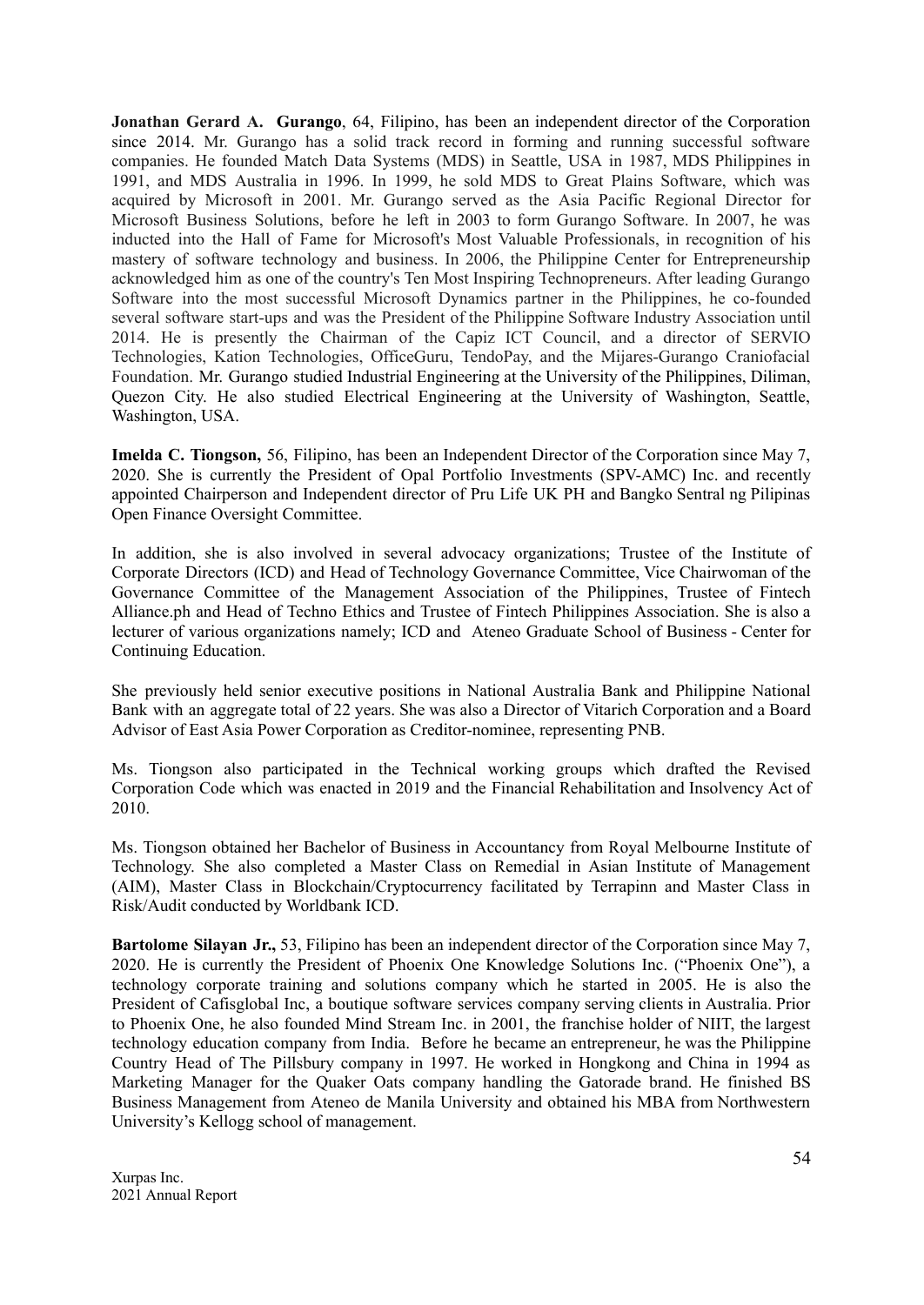**Mark S. Gorriceta,** 44, Filipino, has been the Corporate Secretary and Chief Legal Officer of the Corporation since 2014. He was also appointed as Chief Compliance Officer of the Corporation in 2018. Atty. Gorriceta has been in the practice of law for sixteen years. He acts as legal counsel to several other listed companies, its subsidiaries or affiliates. Atty. Gorriceta also serves as Chief Legal Counsel and/or Corporate Secretary to several leading online and tech companies in the Philippines. He is the Managing Partner and head of the Corporate Group of Gorriceta Africa Cauton & Saavedra. A member of the Philippine Bar since 2005, he holds a Bachelor of Arts, Political Science degree from the Ateneo de Manila University. He also attended certificate courses in Finance at the Asian Institute of Management in Makati City. Atty. Gorriceta is a faculty member of the Ateneo de Manila University's Center for Continuing Education. He teaches Mergers & Acquisitions for the Advanced Module Diploma Course in Corporate Finance.

### **Significant Employees**

While the Company values the contribution of each executive and non-executive employee, there is no non-executive employee that the resignation or loss of whom would have a significant adverse effect on the business of the Company. Other than standard employment contracts, there are no arrangements with non-executive employees that will assure the continued stay of these employees with the Company.

### **Family Relationships**

Mr. Nico Jose S. Nolledo, Chairman, is the son of Atty. Mercedita S. Nolledo, also a director.

Mr. Wilfredo O. Racaza's son, Mr. Raymond Gerard S. Racaza, is a principal shareholder of the Company.

There are no family relationships between the current members of the Board and the key officers / principal shareholders other than the above.

## **Involvement in Certain Legal Proceedings**

There are no material legal proceedings, bankruptcy petition, conviction by final judgment, order, judgment or decree or any violation of a securities or commodities law for the past five years to which any of its directors or executive officers is a party.

## **ITEM 10. Executive Compensation**

Since its incorporation in 2001, the Company's directors (other than reasonable per diem for nonexecutive directors as discussed below) have not received any salary or compensation for their services as directors.

The following table summarizes the aggregate compensation received by the President and Chief Executive Officer, and top five (5) most highly compensated officers of the Company for the past five (5) years:

| <b>Name</b>     | <b>Position</b>     | <b>Estimated</b> | <b>Bonus</b> | Other | <b>Total</b> |
|-----------------|---------------------|------------------|--------------|-------|--------------|
|                 |                     | <b>Salary</b>    |              |       |              |
| Alexander<br>D. | President.          |                  |              |       |              |
| Corpuz          | Chief Finance       |                  |              |       |              |
|                 | <b>Officer</b><br>& |                  |              |       |              |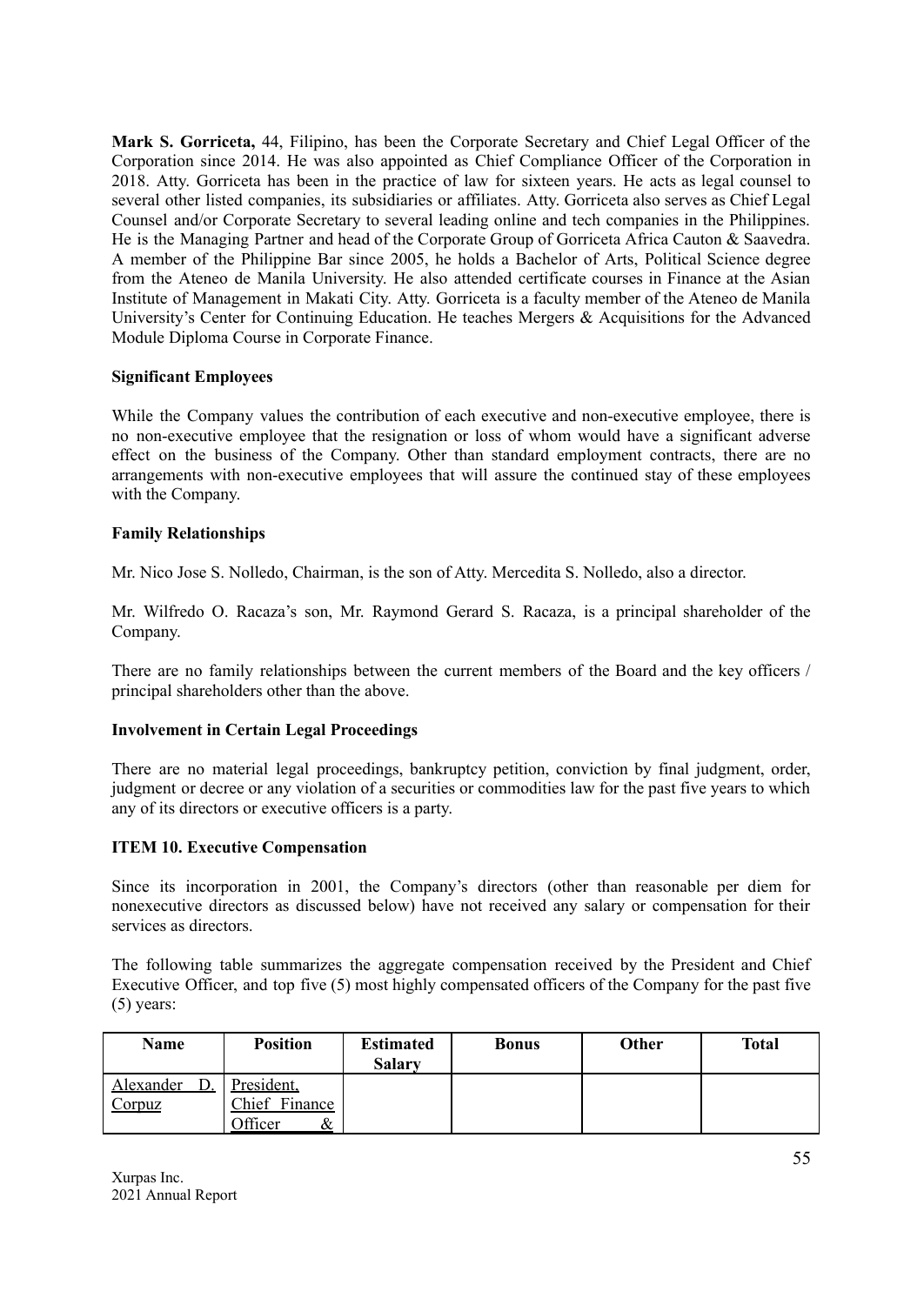|                            | Chief<br>Information<br>Officer               |  |  |
|----------------------------|-----------------------------------------------|--|--|
| Fernando Jude<br>F. Garcia | Treasurer &<br>Chief<br>Technology<br>Officer |  |  |

| Total | 2022 (Projected) | P8,790,358.00N/A | N/A | P8,790,358.00 |
|-------|------------------|------------------|-----|---------------|
|       | 2021             | P8,790,358.00N/A | N/A | P8,790,358.00 |
|       | 2020             | P8,790,358.00N/A | N/A | P8,790,358.00 |

The total annual compensation consists of basic pay and other taxable income.

The Company's executive officers have no other remuneration aside from the compensation described above.

#### **Compensation of Directors**

#### **Standard Arrangements**

The directors receive a standard per diem of  $P20,000,00$  for every meeting attended, which may be adjusted, as decided by the Personnel and Compensation Committee. Non-executive directors have no compensation aside from their per diem, while directors who hold executive positions receive compensation discussed in Item 6, in addition to their per diem.

#### **Other Arrangements**

The Company has no other existing arrangements such as bonus, profit sharing, stock options, warrants, rights, or other compensation plans or arrangements with its directors except for the Employee Stock Option Plan, approval of which is currently pending with the Securities and Exchange Commission and the listing of such shares is pending with the Philippine Stock Exchange.

#### **Employment Contracts with Executive Officers**

The Company does not have any compensatory plan or arrangements such as bonus, profit sharing, stock options, warrants, rights or other compensation plans or arrangements that results from the resignation, retirement of employment, or any other termination of an executive officer's employment with the Company, or from a change in control of the Company.

#### **Warrants and Options Held by the Executive Officers and Directors**

As of date, the Company does not have any stock options, warrants or similar plans for any of its directors or officers except the Employee Stock Option Plan, approval of which is currently pending with the Securities and Exchange Commission and the Philippine Stock Exchange.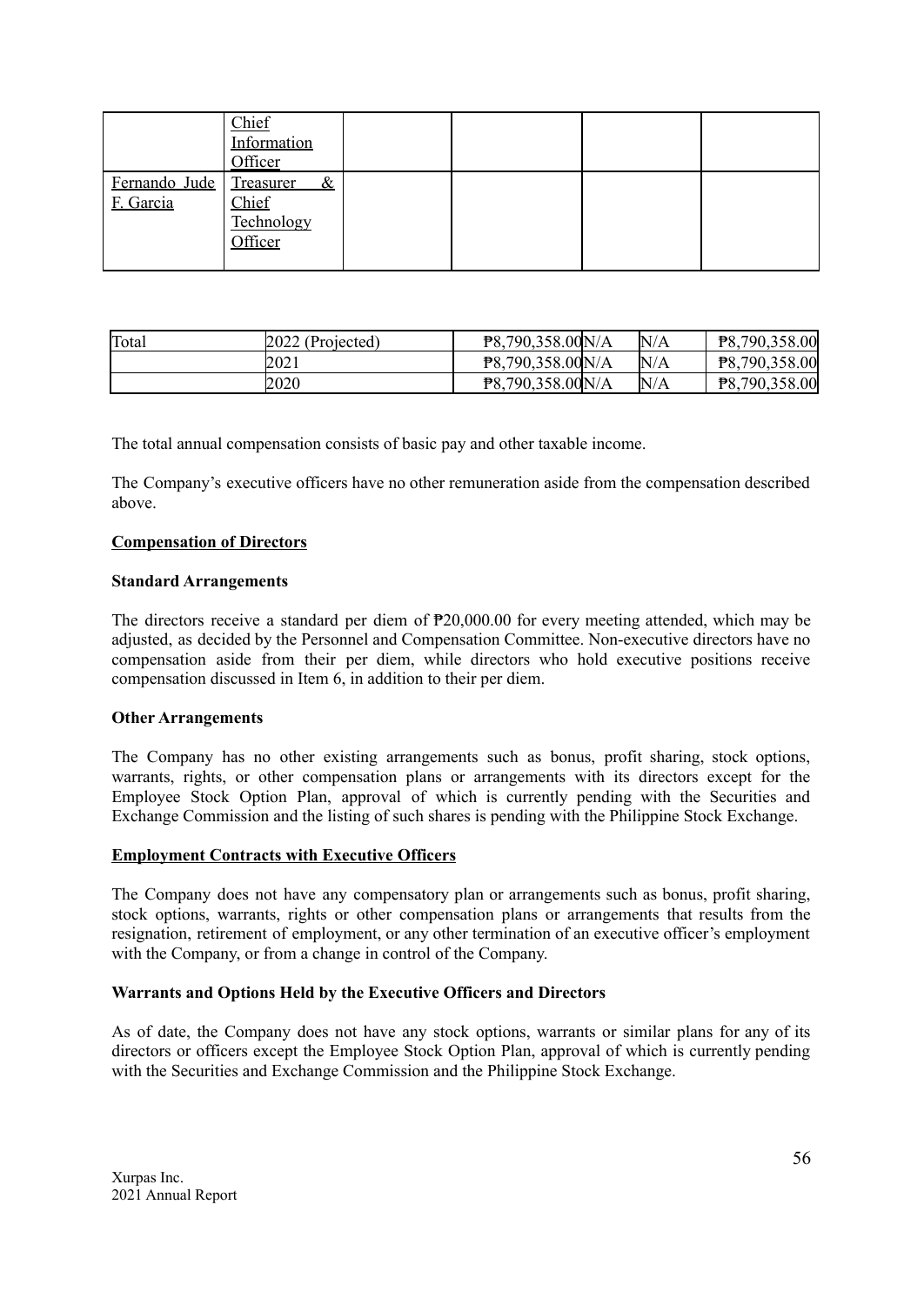## **ITEM 11. Security Ownership of Certain Beneficial Owners and Management**

### **Security ownership of certain record and beneficial owners**

As of April 30, 2022, the Company is not aware of any person who is directly or indirectly the record or beneficial owner of more than 5% of the Company's capital stock except as set forth below:

| <b>Title</b><br><sub>of</sub><br><b>Class</b> | <b>Name</b><br>and<br><b>Relationship with</b><br><b>Issuer</b>                                 | <sub>of</sub><br>Name<br><b>Beneficial</b><br>Owner<br>and<br>Relationship<br><b>Record</b><br>with<br>Owner | Citizenship             | No. of Shares<br>and Nature of<br>Ownership<br>(Direct<br><sub>or</sub><br>Indirect) | Percent<br>of Class |
|-----------------------------------------------|-------------------------------------------------------------------------------------------------|--------------------------------------------------------------------------------------------------------------|-------------------------|--------------------------------------------------------------------------------------|---------------------|
| Common                                        | <b>Nico</b><br>Jose<br>S.<br><b>Nolledo</b><br>and<br>Chairman<br>Chief<br>Executive<br>Officer | Nico<br>S.<br>Jose<br>Nolledo                                                                                | Filipino                | 504,044,804<br>(Direct<br>and<br>Indirect)                                           | 22.63%              |
| Common                                        | <b>Raymond Gerard</b><br>S. Racaza<br>President<br>and<br>Chief<br>Operating<br>Officer         | Raymond Gerard<br>S. Racaza                                                                                  | Filipino                | 375,765,960<br>(Direct)                                                              | 18.29%              |
| Common                                        | Fernando Jude F.<br>Garcia<br>Chief Technology<br>Officer                                       | Fernando Jude F.<br>Garcia                                                                                   | Filipino                | 375,073,960<br>(Direct)                                                              | 18.26%              |
| Common                                        | <b>Nominee</b><br><b>PCD</b><br>Corp.                                                           | PCD participants<br>acting<br>for<br>themselves<br>and<br>their<br>for<br>customers <sup>6</sup>             | Filipino                | 544,228,587<br>(Direct)                                                              | 26.49%              |
| Common                                        | <b>Nominee</b><br><b>PCD</b><br>Corp.                                                           | PCD participants<br>acting<br>for<br>themselves<br>and<br>for<br>their<br>$\text{customers}^7$               | Non-Filipin<br>$\Omega$ | 254,829,195<br>(Direct)                                                              | 12.40%              |

As of April 30, 2022, 14.31% of the outstanding shares of the Company are held by non-Filipino.

## **Security ownership of directors and management as of May 13, 2022**

As of May 13, 2021, the Company's directors and executive officers own the following number of shares:

 $7$  Id. <sup>6</sup> Each beneficial owner of shares through a PCD participant is the beneficial owner to the extent of the number of shares in his account with the PCD participant. The Company has no record relating to the power to decide how the shares held by PCD are to be voted.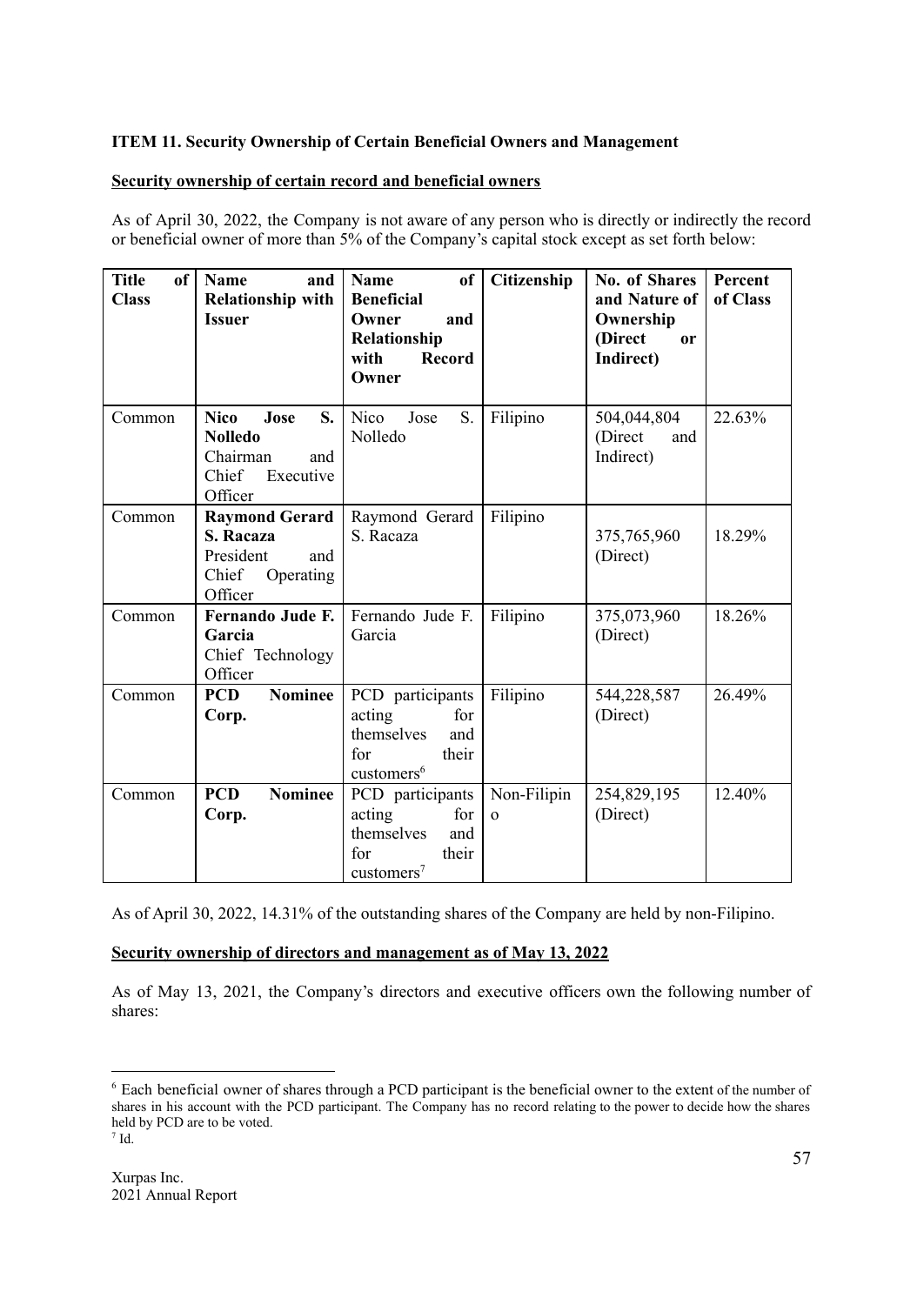| <b>Title</b><br>of <sub>1</sub> | <b>Name of Owner and Position</b>                | <b>Citizenship</b> | No. of Shares and        | Percent of   |
|---------------------------------|--------------------------------------------------|--------------------|--------------------------|--------------|
| <b>Class</b>                    |                                                  |                    | <b>Nature</b><br>0f      | <b>Class</b> |
|                                 |                                                  |                    | <b>Ownership</b> (Direct |              |
|                                 |                                                  |                    | or Indirect)             |              |
| Common                          | <b>Nico Jose S. Nolledo</b>                      | Filipino           | 504,044,804              | 24.53%       |
|                                 | Chairman                                         |                    | (Direct and Indirect)    |              |
| Common                          | <b>Alexander D. Corpuz</b>                       | Filipino           | 1,000                    | $0.00\%$     |
|                                 | Director, President<br>Chief<br>and              |                    | (Direct)                 |              |
|                                 | <b>Information Officer</b>                       |                    |                          |              |
| Common                          | <b>Fernando Jude F. Garcia</b>                   | Filipino           | 375,073,960              | 18.26%       |
|                                 | Director, Chief Technology Officer               |                    | (Direct)                 |              |
|                                 | and Treasurer                                    |                    |                          |              |
| Common                          | <b>Mercedita S. Nolledo</b>                      | Filipino           | 2,378,338                | 0.13%        |
|                                 | Director                                         |                    | (Direct)                 |              |
| Common                          | Wilfredo O. Racaza                               | Filipino           | 1,060                    | Nil          |
|                                 | Director                                         |                    | (Direct)                 |              |
| Common                          | Jonathan Gerard A. Gurango                       | Filipino           | 169,399                  | 0.01%        |
|                                 | <b>Independent Director</b>                      |                    | (Direct)                 |              |
| Common                          | Imelda C. Tiongson                               | Filipino           | 1,000                    | Nil          |
|                                 | <b>Independent Director</b>                      |                    | (Direct)                 |              |
| Common                          | Bartolome S. Silayan, Jr.                        | Filipino           | 2,000                    | Nil          |
|                                 | <b>Independent Director</b>                      |                    | (Direct)                 |              |
|                                 | <b>Total (Directors and Officers as a Group)</b> |                    | 699,853,379              | 42.91%       |

## **Voting Trust Holders of 5% or More**

The Company is not aware of any person holding 5% or more of the Company's shares under a voting trust or similar agreement.

#### **Changes in Control**

There was no change of control in the Company during the year. There are no existing provisions in the Company's Articles of Incorporation or By-Laws that will delay, defer, or in any manner prevent a change in control of the Company.

## **ITEM 12. Certain Relationships and Related Transactions**

The Company has regularly disclosed its related party transactions such as acquisition of shares in corporations in which the Company has interlocking directors or common stockholders, with the Securities and Exchange Commission and the Philippine Stock Exchange. In the conduct of its day-to-day business, the Company engages in related party transactions such as service and licensing agreements, always at arms-length and taking into consideration the best interest of the Company.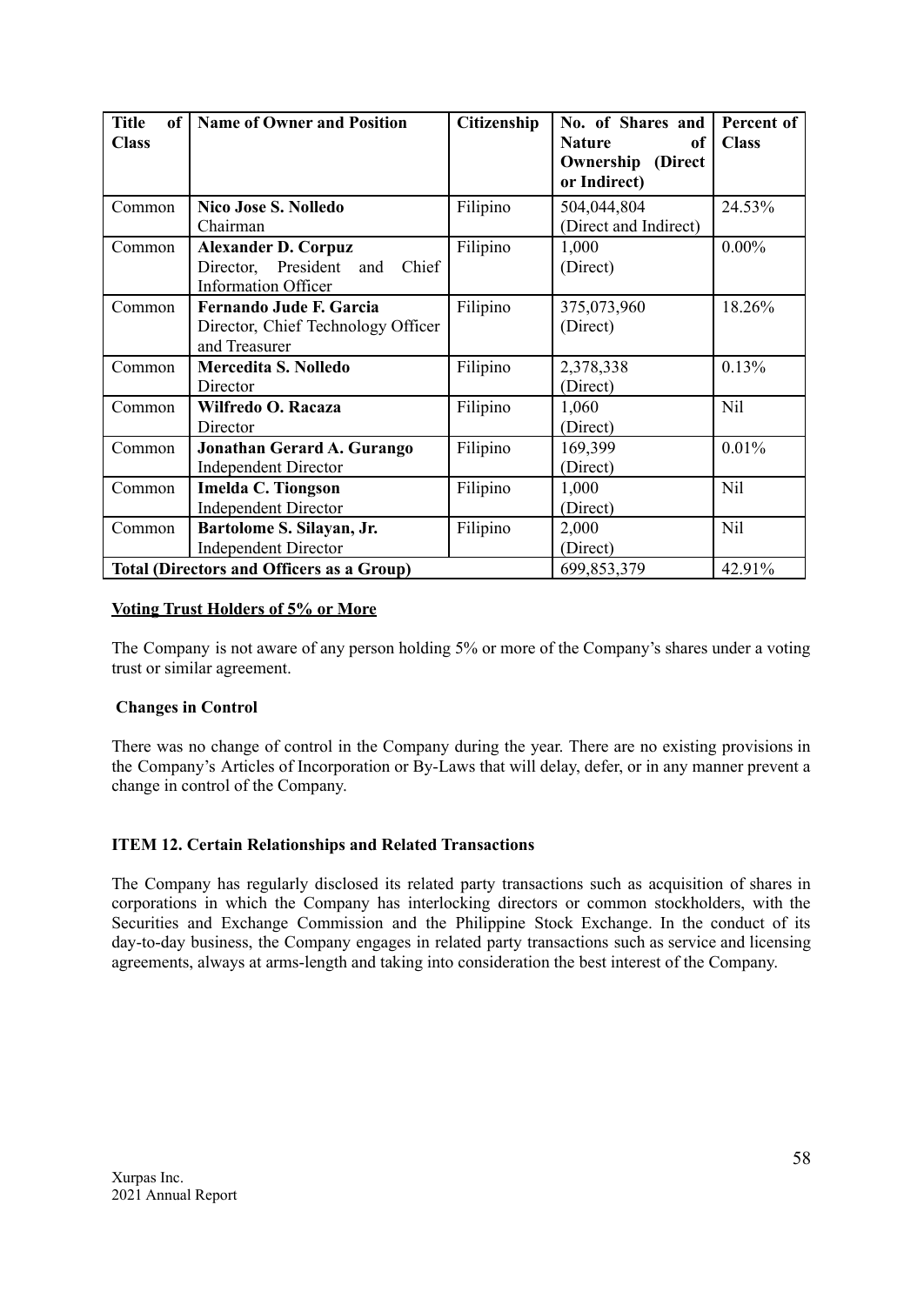## **PART IV – CORPORATE GOVERNANCE**

#### **ITEM 13. Corporate Governance**.

Pursuant to SEC Memorandum Circular No. 20 (Series of 2016), the Annual Corporate Governance Report (ACGR) for 2016 is no longer required to be attached herein. Further, pursuant to SEC Memorandum Circular No. 15 (Series of 2017), companies listed in the Philippine Stock Exchange by 31 December of a given year shall submit a fully accomplished I-ACGR on May 30 of the following year. Accordingly, the Company submitted its I-ACGR on May 29, 2019. You may refer to the Company's website for its Manual on Corporate Governance and its ACGR.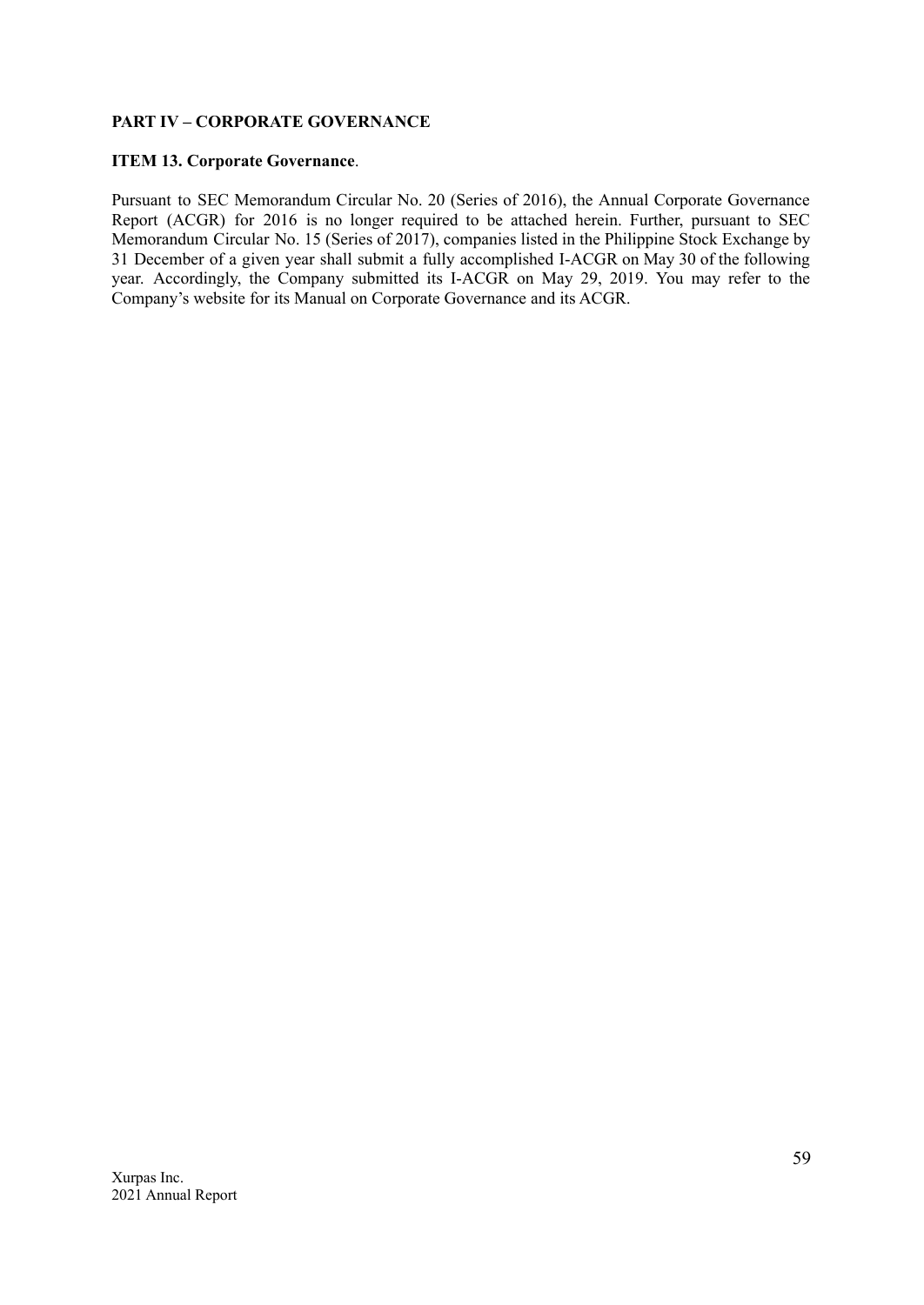#### **ITEM 14.**

# **SUSTAINABILITY REPORT** Contextual Information

| <b>Company Details</b>                                |                                                             |
|-------------------------------------------------------|-------------------------------------------------------------|
| Name of Organization                                  | Xurpas Inc.                                                 |
| Location of Headquarters                              | Unit 804 Antel 2000 Corporate Center 121 Valero St.,        |
|                                                       | Salcedo Village, Makati City                                |
| Location of Operations                                | Salcedo Village, Makati City                                |
| Report Boundary: Legal entities (e.g.                 | Xurpas Inc. and Subsidiaries                                |
| subsidiaries) included in this report*                |                                                             |
| Business Model, including Primary                     | Develop, produce, sell, buy or otherwise deal in products,  |
| Activities, Brands, Products, and Services            | goods or services in connection with the transmission,      |
|                                                       | receiving, or exchange of voice, data, video or any form or |
|                                                       | kind of communication                                       |
| Reporting Period                                      | December 31, 2021                                           |
| Highest Ranking Person responsible for<br>this report | Alexander D. Corpuz                                         |
|                                                       |                                                             |

## **BRIEF ON THE COMPANY**

Xurpas Inc. is a Filipino owned corporation originally founded in 2001 to create and develop digital products and services for mobile end-users. Over the years, the Company has expanded its services to platform development and customization, system integration, mobile platform consultancy services, management of off-the-shelf application and social media related services. This includes Information Technology (IT) staff augmentation and various enterprise solutions-based services to Telcos and other companies for network and application development.

In December 2014, Xurpas was listed in the Philippine Stock Exchange (PSE:X).

The company's operation is supported by a diverse group of talented employees wherein a mechanism for employee participation was developed to create a symbiotic environment, realize the company's goals and participate in its corporate governance process.

**MISSION:** To make world class Filipino technology products, and to put our country on the world technology map.

**VISION:** To become the biggest, most trusted IT solutions company in the Philippines.

## **MATERIALITY ASSESSMENT AND REPORTING PRACTICES**

Given the need to operate in a sustainable manner, the Company aims to contribute positively in terms of its economic, environmental and social impacts. The material topics included in this report are limited to the operational matters which have direct and significant effects in relation to the Company's sustainability and the interest of its identified stakeholders (shareholders, employees, customers and suppliers).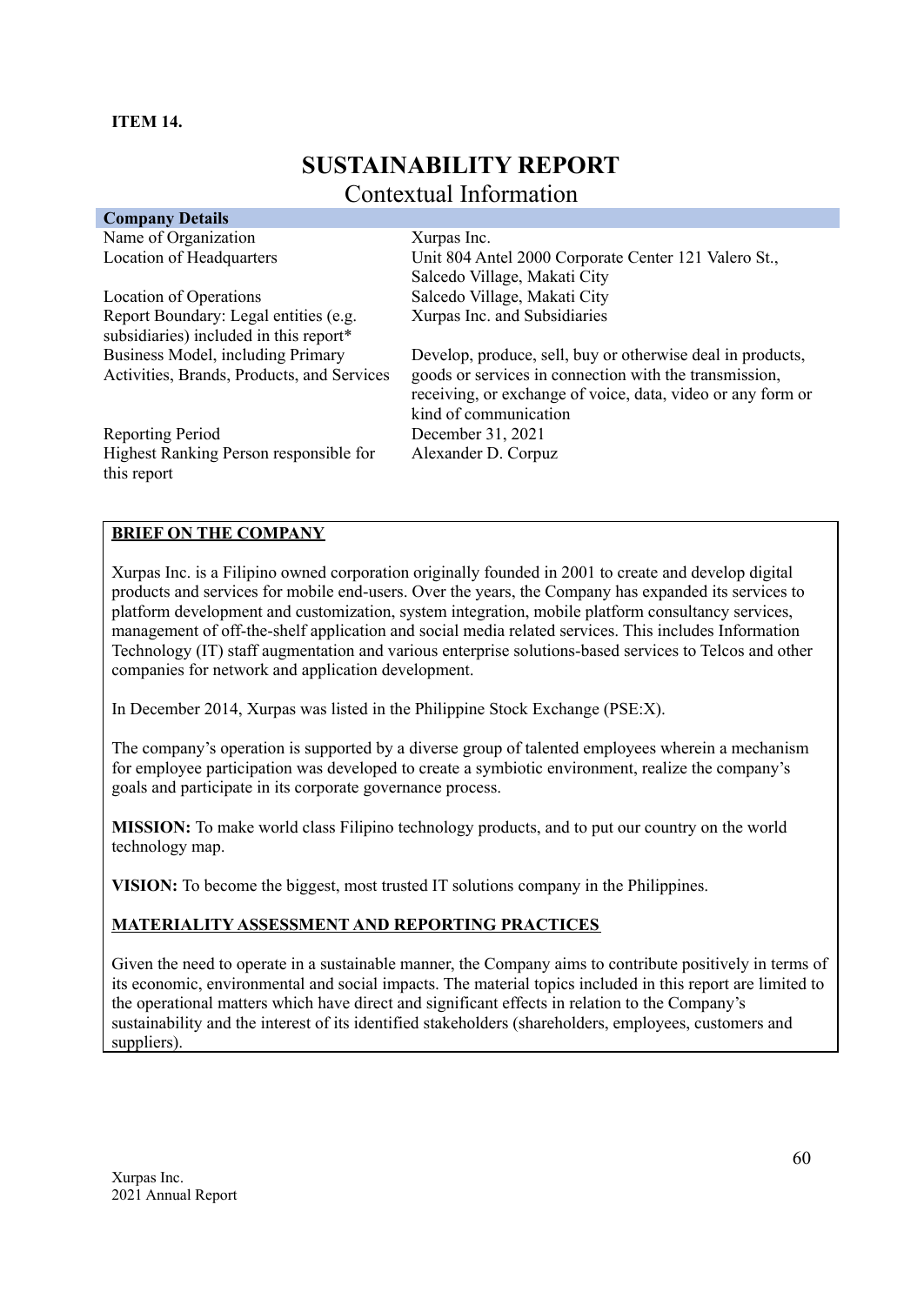As an Information Technology company, we identify that our main contribution to sustainability is providing digital transformation with our technical capabilities. It is worth noting that as an IT company, the effects of its operations mainly affect the economic and social aspects of sustainability.

The COVID -19 pandemic continues to affect across sectors in the world in 2021. With the volatility of the number of infected cases in the country, this resulted in several government-imposed quarantine measures which affected the different sectors of the economy as to how to adapt and respond to the guidelines and protocols that were implemented. On the other hand, it was also in this year when the government, with the help of the private sector and other organizations, facilitated mass vaccinations throughout the country to alleviate the challenges brought by the ongoing pandemic to the economy. The Company contributes its part in encouraging, educating and assisting its employees in being vaccinated and continues to adhere to the health protocols to minimize the spread of the disease and makes sure that its affected stakeholders, specifically the employees, are safe.

The Company continues to implement the work from home arrangements and provides financial and mental support to employees who have been afflicted by COVID. In addition to this, the company still takes measures to protect employees who need to report personally in the office. This included contact tracing, temperature checks, sanitizing materials (such as alcohol and sanitizing mats), and regular disinfection of the office.

This Sustainability Report has been prepared in reference to the globally accepted framework report namely, the Global Reporting Initiative (GRI) standards. The GRI standard covers the economic, environment and social impacts. This is the Company's second Sustainability Report since its inception covering the period of January 2021 to December 2021 Aside from that, this report identifies how the Company's operations contribute to the UN Sustainable Development Goals.

Economic disclosures pertain to the way in which the company utilizes its resources to contribute to the economy. It looks into the direct economic value of the company, climate related risks and opportunities, procurement practices and anti-corruption practices. Environmental disclosures, on the other hand, pertains to the management of natural resources (energy, water, and materials conservation) and how the negative impacts of operations to the environment is minimized. Lastly, the Social disclosures talks about the Company's relationship with its stakeholders such as employees and customers. It talks about topics such as diversity of manpower complement, the benefits and trainings offered to the employees and the overall workplace environment. Aside from that, it also discusses topics such as customer management and data privacy/security.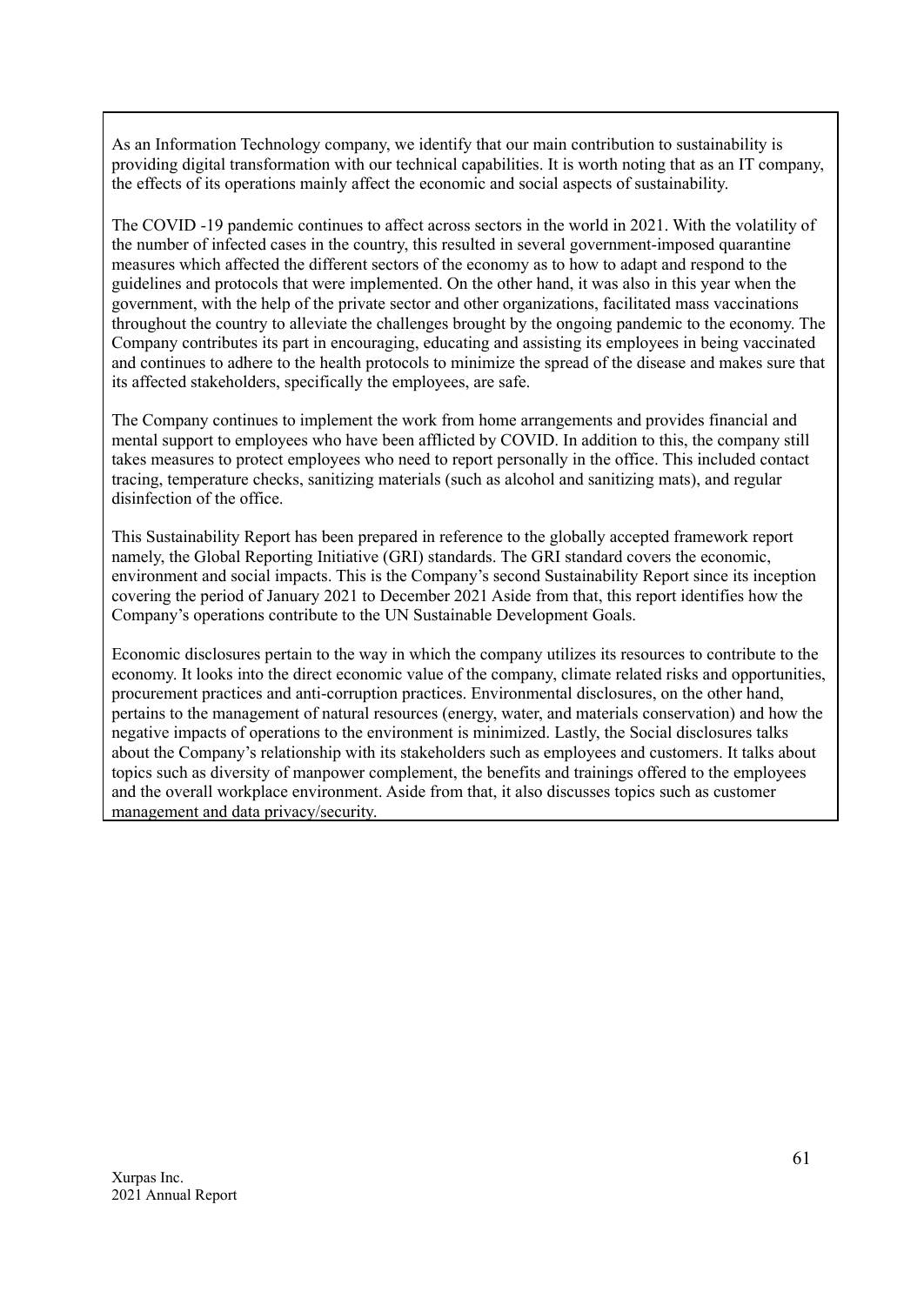## **ECONOMIC**

## **Economic Performance**

Direct Economic Value Generated and Distributed

| <b>Disclosure</b>                                           | <b>Amount</b>  | <b>Units</b> |
|-------------------------------------------------------------|----------------|--------------|
| Direct economic value generated (revenue)                   | 243,463,152    | Php          |
| Direct economic value distributed:                          |                |              |
| a. Operating costs                                          | 81,536,462     | Php          |
| b. Employee wages and benefits                              | 122,731,877    | Php          |
| c. Payments to suppliers, other operating costs             | 42,725,418     | Php          |
| d. Dividends given to stockholders and interest payments to | 9,189,337      | Php          |
| loan providers                                              |                |              |
| e. Taxes given to government                                | (161, 185)     | Php          |
| f. Investments to community (e.g. donations, CSR)           |                | Php          |
| Direct economic value retained:                             | (12, 558, 757) | Php          |

| What is the impact and where does it<br>occur? What is the organization's<br>involvement in the impact                                                                                                                                                                                                                                                                                                                       | Which<br>stakeholders are<br>affected? | <b>Management Approach</b>                                                                                                                                                                                                                                                                                                                                                                                        |
|------------------------------------------------------------------------------------------------------------------------------------------------------------------------------------------------------------------------------------------------------------------------------------------------------------------------------------------------------------------------------------------------------------------------------|----------------------------------------|-------------------------------------------------------------------------------------------------------------------------------------------------------------------------------------------------------------------------------------------------------------------------------------------------------------------------------------------------------------------------------------------------------------------|
| The Economic Performance of the Company<br>impacts the business as a whole. Being<br>profitable and having healthy liquidity stance<br>result to strong business operations and<br>provides opportunities for expansion and<br>growth.                                                                                                                                                                                       | All stakeholders                       | As can be measured through its<br>annual reports and financial<br>statements, the Company assures all<br>stakeholders to provide quality<br>services for customers through<br>continuous research and<br>development that bring forth<br>positive economic performance.                                                                                                                                           |
| What are the Risk/s Identified?<br>Internal Risks: Loss of customers,<br>management risk, and financial risk<br><b>External Risks:</b><br>Regulatory risks, Stiff competition in the IT<br>industry, and product obsolescence brought<br>about by ever changing and upgrade of<br>various technology solutions                                                                                                               |                                        | To address these risks, Xurpas banks<br>on the quality services that it<br>provides its customers backed up by<br>its management expertise and<br>technological know-how.                                                                                                                                                                                                                                         |
| What are the Opportunity/ies Identified?<br>The pandemic that the world faces presently<br>brings about realization on the importance of<br>digital transformation across all businesses<br>regardless of size. Limiting people's<br>movement to their respective homes brought<br>about a big demand for goods and services to<br>become available online. Hence, the increase<br>for the demand of digital transformation. |                                        | The continuous relationship<br>building to its clientele base (new<br>and existing) and other technology<br>company opens up opportunities to<br>grow the business not only in the<br>local market but the international<br>market as well. Also, these<br>relationships provide information of<br>relevant trends that may improve the<br>offered services that may result to<br>increased economic performance. |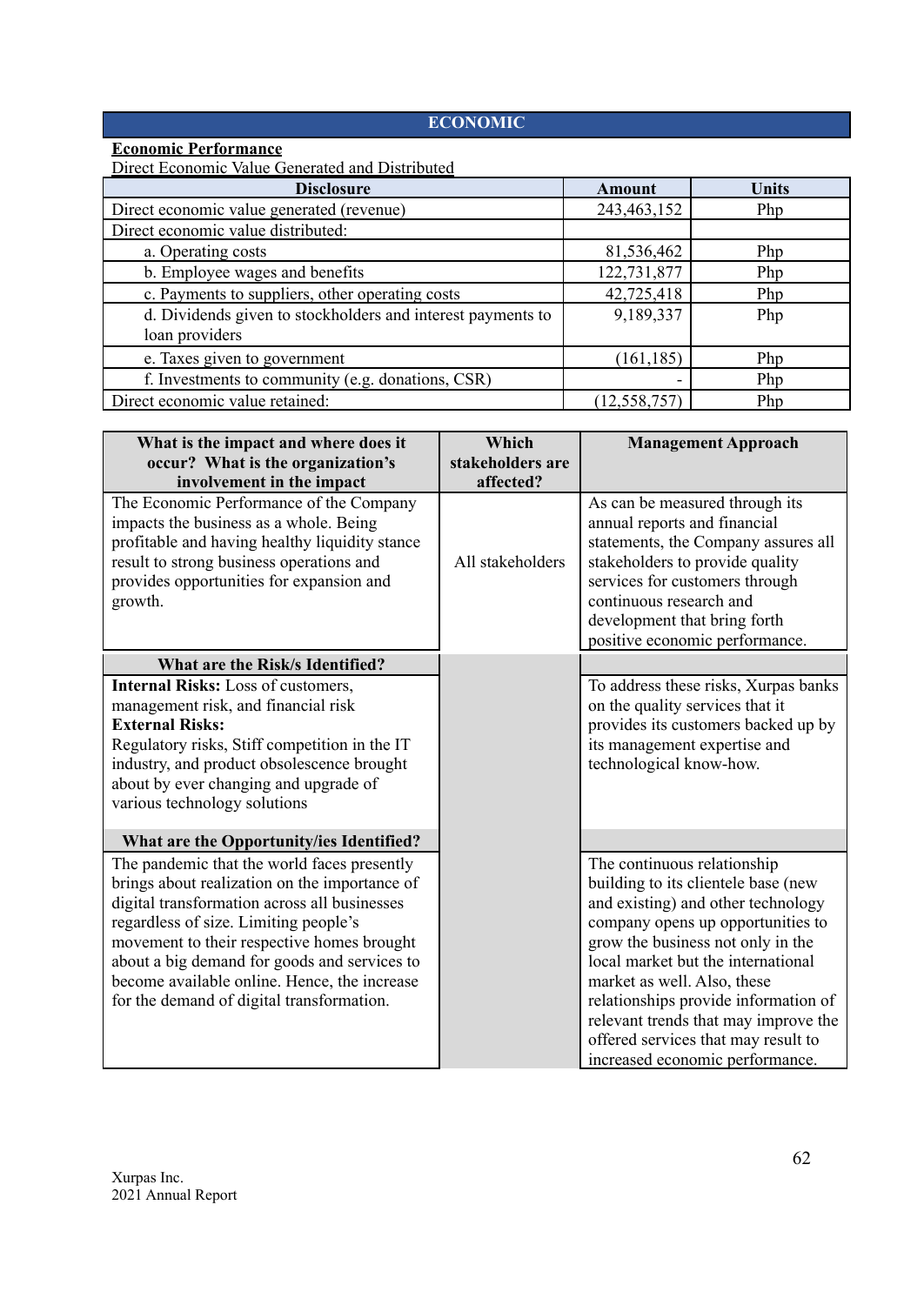## **Climate-related risks and opportunities**

| Governance                                                                                                                                                                                                     | <b>Strategy</b> | <b>Risk Management</b> | <b>Metrics and Targets</b> |
|----------------------------------------------------------------------------------------------------------------------------------------------------------------------------------------------------------------|-----------------|------------------------|----------------------------|
| The Company, as of date, does not have<br>governance around climate-related risks<br>and opportunities. Nevertheless, it<br>strives to do implement sustainability in<br>the organization whenever applicable. | Not Applicable  | Not Applicable         | Not Applicable             |
| <b>Recommended Disclosures</b>                                                                                                                                                                                 |                 |                        |                            |
| The Board, as of date, does not oversee<br>climate-related risks and opportunities.                                                                                                                            | Not Applicable  | Not Applicable         | Not Applicable             |
| The Management, as of date, does not<br>have any process for managing climate-<br>related risks.                                                                                                               | Not Applicable  | Not Applicable         | Not Applicable             |
|                                                                                                                                                                                                                | Not Applicable  | Not Applicable         | Not Applicable             |

## **Procurement Practices**

Proportion of spending on local suppliers

| <b>Disclosure</b>                                               | Quantity | Units         |
|-----------------------------------------------------------------|----------|---------------|
| Percentage of procurement budget used for significant locations | 97.64    | $\frac{0}{0}$ |
| of operations that is spent on local suppliers                  |          |               |

| What is the impact and where does it<br>occur? What is the organization's<br>involvement in the impact?                                                                                                                                                                              | Which stakeholders are<br>affected? | <b>Management Approach</b>                                                                                                                                             |
|--------------------------------------------------------------------------------------------------------------------------------------------------------------------------------------------------------------------------------------------------------------------------------------|-------------------------------------|------------------------------------------------------------------------------------------------------------------------------------------------------------------------|
| The Company recognizes the importance<br>of interdependence of businesses such as<br>the suppliers and promotes a mutually<br>beneficial relationship that allows the<br>company to grow its business, while<br>contributing to the advancement of the<br>society where it operates. |                                     | The Company prefers to avail of<br>goods and services locally due to<br>its availability and lower cost. It<br>also provides economic<br>development to the suppliers. |
| What are the Risk/s Identified?                                                                                                                                                                                                                                                      | Suppliers                           |                                                                                                                                                                        |
| Concentration risk that may result to<br>shortage of supplies.                                                                                                                                                                                                                       |                                     | Having a diverse supplier base<br>mitigates risk of shortage in<br>supplies.                                                                                           |
| What are the Opportunity/ies<br>Identified?                                                                                                                                                                                                                                          |                                     |                                                                                                                                                                        |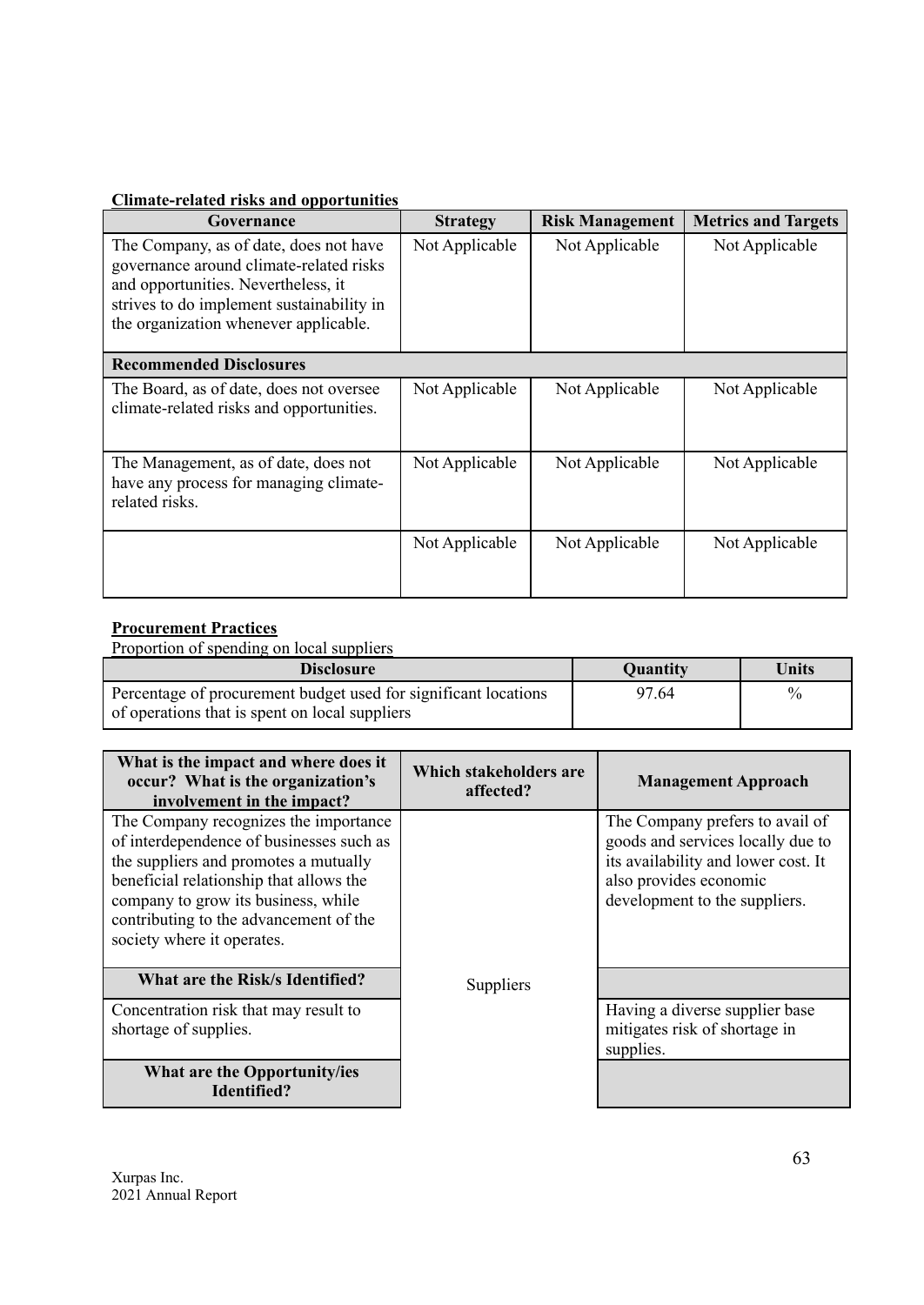Having good relationships with suppliers mutually benefits the Company and the supplier. This relationship may lead to an opportunity where Xurpas becomes a preferred customer and may have certain privileges offered by the supplier.

The Company continues to support local suppliers and be a credible customer by making timely payments for the goods and services provided.

## **Anti-corruption**

Training on Anti-corruption Policies and Procedures

| <b>Disclosure</b>                                                                                                               | <b>Quantity</b> | Units         |
|---------------------------------------------------------------------------------------------------------------------------------|-----------------|---------------|
| Percentage of employees to whom the organization's anticorruption policies<br>and procedures have been communicated to          | 100             | $\frac{0}{0}$ |
| Percentage of business partners to whom the organization's anti-corruption<br>policies and procedures have been communicated to |                 | $\frac{0}{0}$ |
| Percentage of directors and management that have received anti-corruption<br>training                                           |                 | $\frac{0}{0}$ |
| Percentage of employees that have received anti-corruption training                                                             |                 | $\%$          |

| What is the impact and where does it occur?<br>What is the organization's involvement in the<br>impact?                                                                                                                                     | Which stakeholders<br>are affected? | <b>Management Approach</b>                                                                                 |  |
|---------------------------------------------------------------------------------------------------------------------------------------------------------------------------------------------------------------------------------------------|-------------------------------------|------------------------------------------------------------------------------------------------------------|--|
| The Company through its BOD and employees are<br>duty-bound to apply high ethical standards, taking<br>into account the interest of all stakeholders. This<br>results to positive and trustworthy image for the<br>Company.                 | All Stakeholders                    | The Company has<br>established an<br>anti-corruption policy<br>available to all<br>stakeholders The        |  |
| What are the Risk/s Identified?                                                                                                                                                                                                             |                                     | Company expects<br>everyone involved in the                                                                |  |
| The organization's employees are exposed to the<br>risk of seeking financial and material advantages<br>from its dealings with clients, suppliers, and the<br>government.                                                                   | Employees                           | business to act in good<br>faith at all times. For<br>violations of this policy<br>committed by employees, |  |
| What are the Opportunity/ies Identified?                                                                                                                                                                                                    |                                     | the Human Resources                                                                                        |  |
| Being regarded as an honest and professional<br>business partner would strengthen relationships to<br>customers and suppliers. This will help the<br>company sustain its operations in the long run and<br>support future plans for growth. | All Stakeholders                    | Department shall monitor,<br>evaluate and impose the<br>necessary penalties in the<br>company's website.   |  |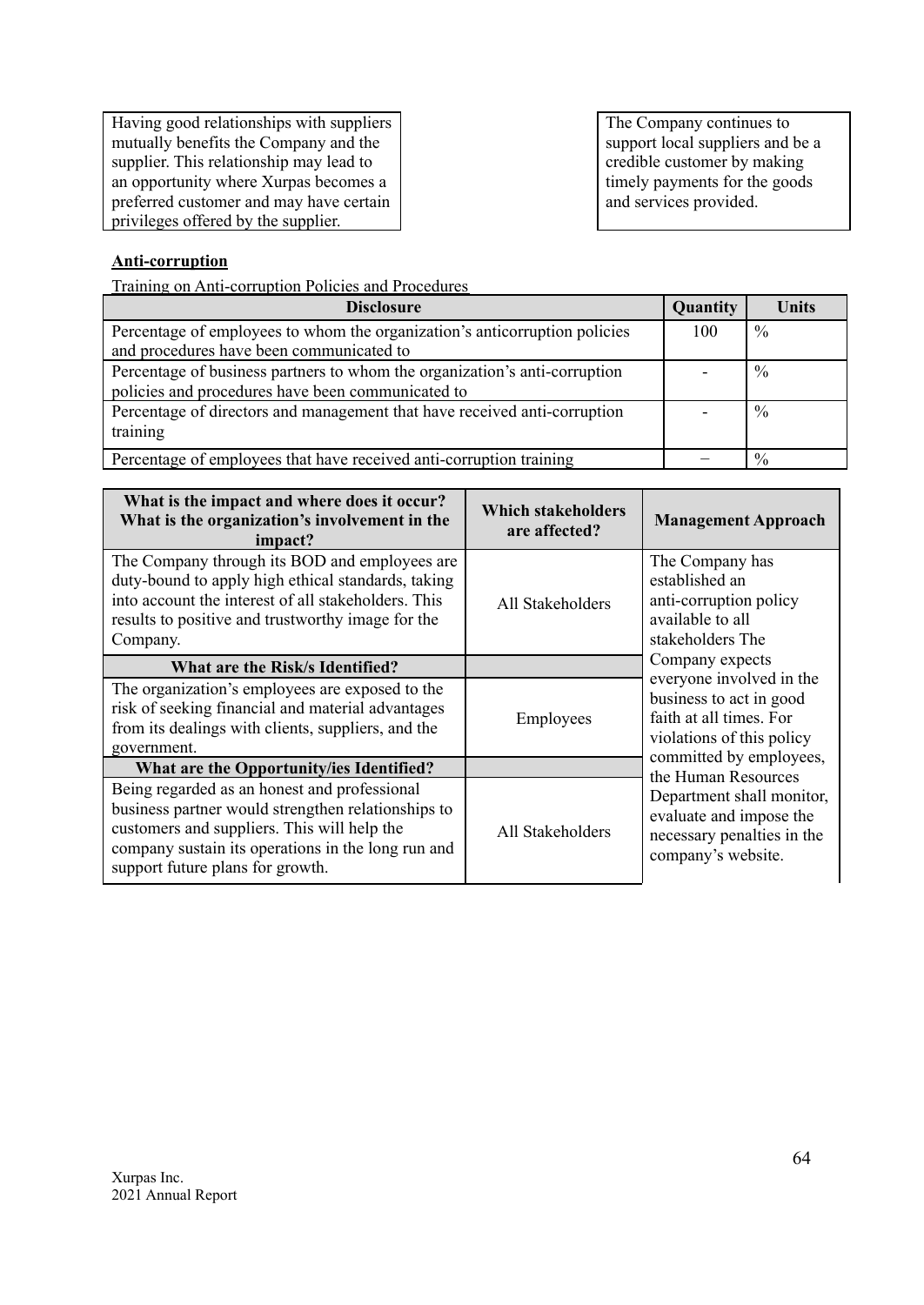## **Incidents of Corruption**

| <b>Disclosure</b>                                                         | <b>Quantity</b>          | Units |
|---------------------------------------------------------------------------|--------------------------|-------|
| Number of incidents in which directors were removed or disciplined for    | $\overline{\phantom{0}}$ | #     |
| corruption                                                                |                          |       |
| Number of incidents in which employees were dismissed or disciplined for  |                          |       |
| corruption                                                                |                          |       |
| Number of incidents when contracts with business partners were terminated |                          |       |
| due to incidents of corruption                                            |                          |       |
|                                                                           |                          |       |

| What is the impact and where does it<br>occur? What is the organization's<br>involvement in the impact?                                                                                                                                                                                                                                                                                | <b>Which stakeholders</b><br>are affected? | <b>Management Approach</b>                                                                                                                                                                                                              |
|----------------------------------------------------------------------------------------------------------------------------------------------------------------------------------------------------------------------------------------------------------------------------------------------------------------------------------------------------------------------------------------|--------------------------------------------|-----------------------------------------------------------------------------------------------------------------------------------------------------------------------------------------------------------------------------------------|
| Incidents of Corruption inside and outside<br>the Company has a negative impact for<br>the overall business operation and is not<br>tolerated as a way of practice.                                                                                                                                                                                                                    |                                            | The Company has established<br>anti-corruption policy available to<br>all stakeholders The Company<br>expects everyone involved in the                                                                                                  |
| What are the Risk/s Identified?<br>Employees are exposed to the risk of<br>seeking financial and material advantages<br>from its dealings with clients, suppliers,<br>and the government.                                                                                                                                                                                              | Employees                                  | business to act in good faith at all<br>times. For violations of this policy<br>committed by employees, the<br>Human Resources Department<br>shall monitor, evaluate and<br>impose the necessary penalties in<br>the company's website. |
| What are the Opportunity/ies<br><b>Identified?</b>                                                                                                                                                                                                                                                                                                                                     |                                            |                                                                                                                                                                                                                                         |
| Having no incidents of corruption and<br>promoting an honest business<br>environment for all stakeholders can be<br>beneficial to the Company. It will give a<br>positive image and be regarded as a<br>trustworthy business partner to its<br>customers and suppliers. This will help<br>the company sustain its operations in the<br>long run and support future plan for<br>growth. | All Stakeholders                           |                                                                                                                                                                                                                                         |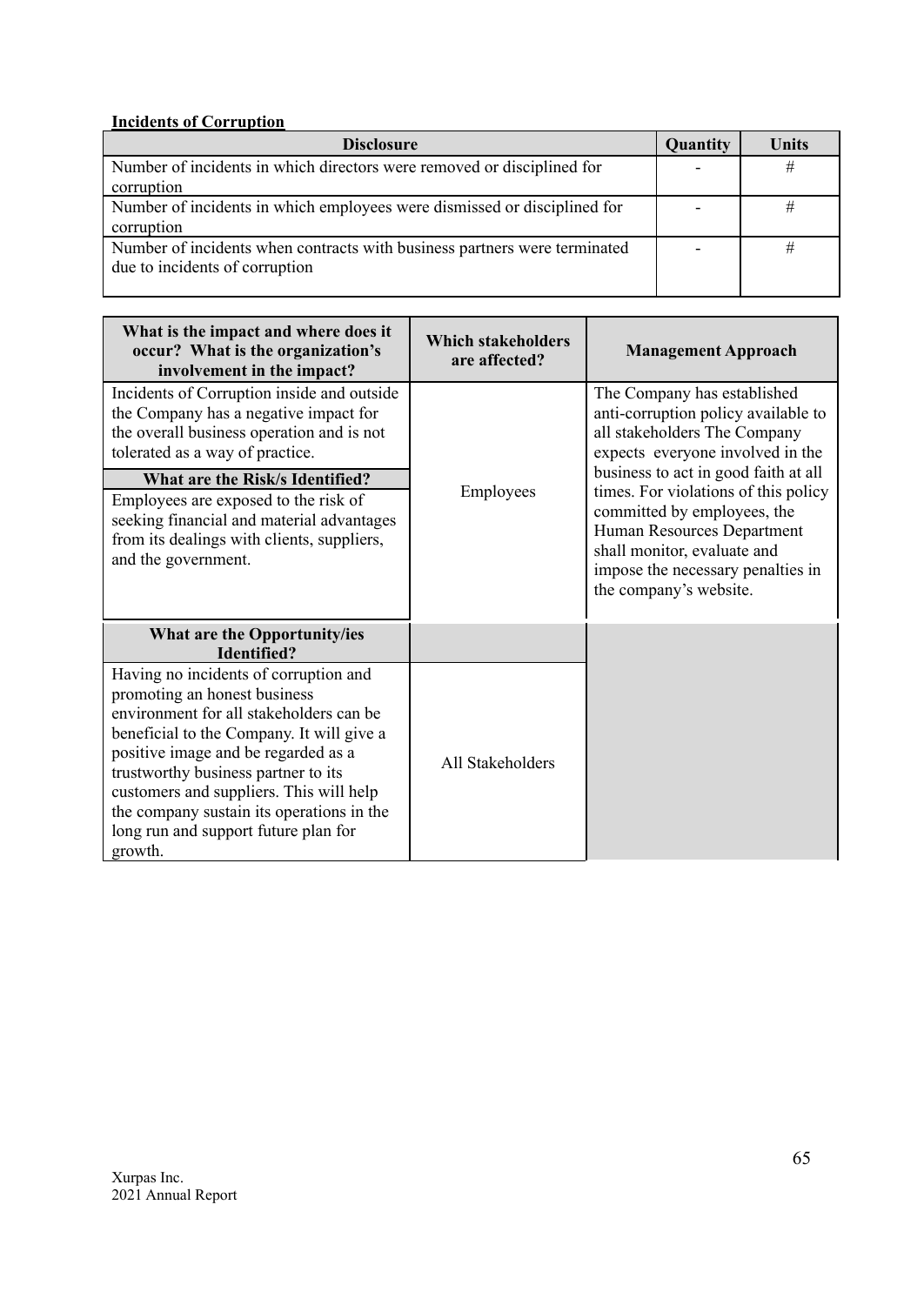## **ENVIRONMENT**

## **Resource Management**

## **Energy consumption within the organization:**

| <b>Disclosure</b>                      | Quantity  | <b>Units</b> |
|----------------------------------------|-----------|--------------|
| Energy consumption (renewable sources) |           | GJ           |
| Energy consumption (gasoline)          |           | GJ           |
| Energy consumption (LPG)               |           | GJ           |
| Energy consumption (diesel)            |           | GJ           |
| Energy consumption (electricity)       | 22,802.52 | kWh          |

## **Reduction of energy consumption**

| <b>Disclosure</b>              | <b>Quantity</b> | Units |
|--------------------------------|-----------------|-------|
| Energy reduction (gasoline)    |                 | GJ    |
| Energy reduction (LPG)         |                 |       |
| Energy reduction (diesel)      |                 | GJ    |
| Energy reduction (electricity) |                 | kWh   |

| What is the impact and where does<br>it occur? What is the organization's<br>involvement in the impact?                                                                                                                                                                                                          | <b>Which stakeholders</b><br>are affected? | <b>Management Approach</b>                                                                                                                                                                                                                                                                                                                  |
|------------------------------------------------------------------------------------------------------------------------------------------------------------------------------------------------------------------------------------------------------------------------------------------------------------------|--------------------------------------------|---------------------------------------------------------------------------------------------------------------------------------------------------------------------------------------------------------------------------------------------------------------------------------------------------------------------------------------------|
| Reduction of energy consumption is<br>being encouraged throughout the<br>Company as it reduce utility expenses<br>at the same time help the environment.<br>Reducing energy consumption is seen<br>to be a solution to minimize the<br>emission of greenhouse gases in the<br>atmosphere causing climate change. | Employees                                  | As part of the Company's initiative to<br>minimize expenses, employees are<br>expected to act responsible and<br>professionally in terms of incurring<br>expenses. Employees are encouraged<br>conserve energy whenever possible<br>(e.g. making sure that lights and aircon<br>in the conference rooms are turned off<br>when not in use). |
| What are the Risk/s Identified?                                                                                                                                                                                                                                                                                  |                                            |                                                                                                                                                                                                                                                                                                                                             |
| Instability of prices for fuel and other<br>energy resources.                                                                                                                                                                                                                                                    | Suppliers and<br>Employees                 | Given that the identified risk is an<br>external factor in which the Company<br>does not have control over. Hence,<br>employees are encouraged conserve<br>energy whenever possible.                                                                                                                                                        |
| What are the Opportunity/ies<br><b>Identified?</b>                                                                                                                                                                                                                                                               |                                            |                                                                                                                                                                                                                                                                                                                                             |
| Given the work from home set up, the<br>Company is able to reduce energy<br>consumption in the office. The savings<br>on electricity can be utilized for<br>business expansion or projects<br>involving employee welfare.                                                                                        | Stockholders and<br>Employees              | Employees are encouraged to save<br>electricity whenever possible either in<br>the office or at their own homes.                                                                                                                                                                                                                            |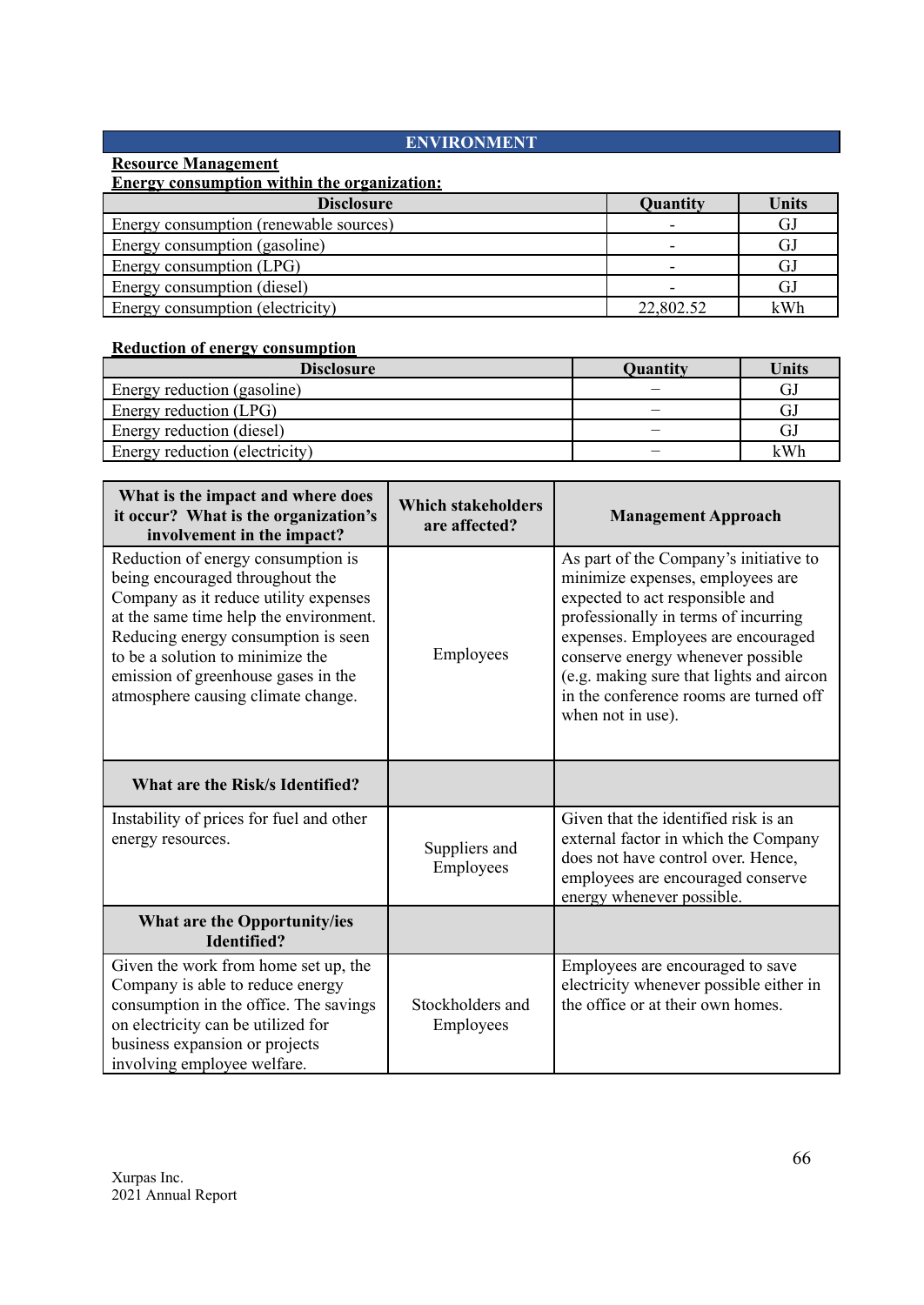## **Water consumption within the organization**

| <b>Disclosure</b>         | <b>Quantity</b> | Units        |
|---------------------------|-----------------|--------------|
| Water withdrawal          |                 | Cubic meters |
| Water consumption         | 100 12          | Cubic meters |
| Water recycled and reused |                 | Cubic meters |

| What is the impact and where does<br>it occur? What is the organization's<br>involvement in the impact?                                                                                                                                                                                                                | Which stakeholders are<br>affected? | <b>Management Approach</b>                                                                                                                                                                                                                                                                                               |
|------------------------------------------------------------------------------------------------------------------------------------------------------------------------------------------------------------------------------------------------------------------------------------------------------------------------|-------------------------------------|--------------------------------------------------------------------------------------------------------------------------------------------------------------------------------------------------------------------------------------------------------------------------------------------------------------------------|
| Like energy conservation, the<br>Company encourages its employees to<br>be mindful of their water consumption<br>as it results in lower utility costs.<br>Managing water resources properly<br>maintains a healthy aquatic<br>environment, minimizes water<br>pollution and protects drinking water<br>resources, etc. | <b>Employees and Community</b>      | As part of the Company's<br>initiative to minimize the<br>expenses, employees are<br>expected to act responsible and<br>professionally in terms of<br>incurring expenses. Employees<br>are encouraged to be mindful in<br>using water (e.g. All water<br>faucets in the office should be<br>turned off when not in use). |
| What are the Risk/s Identified?                                                                                                                                                                                                                                                                                        |                                     |                                                                                                                                                                                                                                                                                                                          |
| Shortage of water supply brought<br>about by natural occurrence namely,<br>drought.                                                                                                                                                                                                                                    | Suppliers and Employees             | Given that the identified risk is<br>an external factor in which the<br>Company does not have control<br>over, the management<br>encourages mindfulness to its<br>employees in water usage.                                                                                                                              |
| What are the Opportunity/ies<br><b>Identified?</b>                                                                                                                                                                                                                                                                     |                                     |                                                                                                                                                                                                                                                                                                                          |
| Given the work from home set up, the<br>Company is able to reduce energy<br>consumption in the office. The savings<br>on water consumption can be utilized<br>for business expansion or projects<br>involving employee welfare.                                                                                        | Stockholders and<br>Employees       | Employees are encouraged to<br>conserve water whenever<br>possible either in the office or at<br>their own homes.                                                                                                                                                                                                        |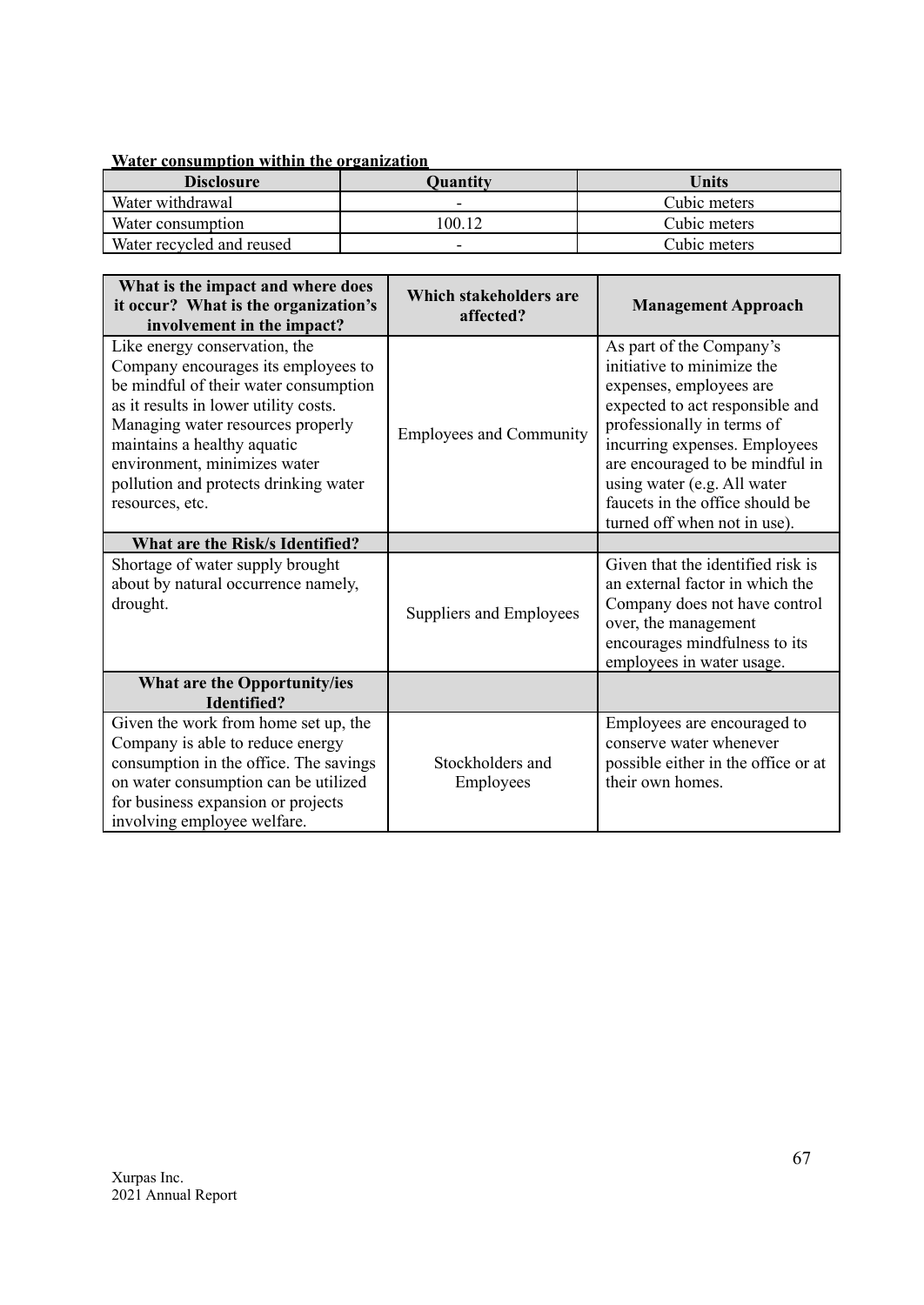## **Materials used by the organization**

| <b>Disclosure</b>                                              | Quantity | Units         |
|----------------------------------------------------------------|----------|---------------|
| Materials used by weight or volume                             |          |               |
| Renewable                                                      |          | kg/liters     |
| Non-renewable                                                  |          | kg/liters     |
| Percentage of recycled input materials used to manufacture the |          | $\frac{0}{0}$ |
| organization's primary products and services                   |          |               |

| What is the impact and where does it<br>occur? What is the organization's<br>involvement in the impact?                                                                                            | <b>Which stakeholders</b><br>are affected? | <b>Management Approach</b>                                                                                                                                                                                                                         |
|----------------------------------------------------------------------------------------------------------------------------------------------------------------------------------------------------|--------------------------------------------|----------------------------------------------------------------------------------------------------------------------------------------------------------------------------------------------------------------------------------------------------|
| The Company is engaged in software<br>development and other IT solutions thus<br>the main operations don't usually<br>consume materials that may affect the<br>services' pricing and availability. | Customers and<br>Suppliers                 | The Company ensures that its<br>systems (hardware and software)<br>are upgraded and in good condition.<br>It also encourages recycling habits<br>for other departments who utilize<br>consumable materials such as<br>paper, office supplies, etc. |
| What are the Risk/s Identified?                                                                                                                                                                    |                                            |                                                                                                                                                                                                                                                    |
| No identifiable risk in relation to<br>sourcing materials that may have a big<br>impact to the operations of the Company<br>and the environment.                                                   |                                            |                                                                                                                                                                                                                                                    |
| What are the Opportunity/ies<br>Identified?                                                                                                                                                        | Not Applicable                             | Not Applicable                                                                                                                                                                                                                                     |
| No identifiable opportunity in relation to<br>sourcing materials that may have a big<br>impact to the operations of the Company<br>and the environment.                                            |                                            |                                                                                                                                                                                                                                                    |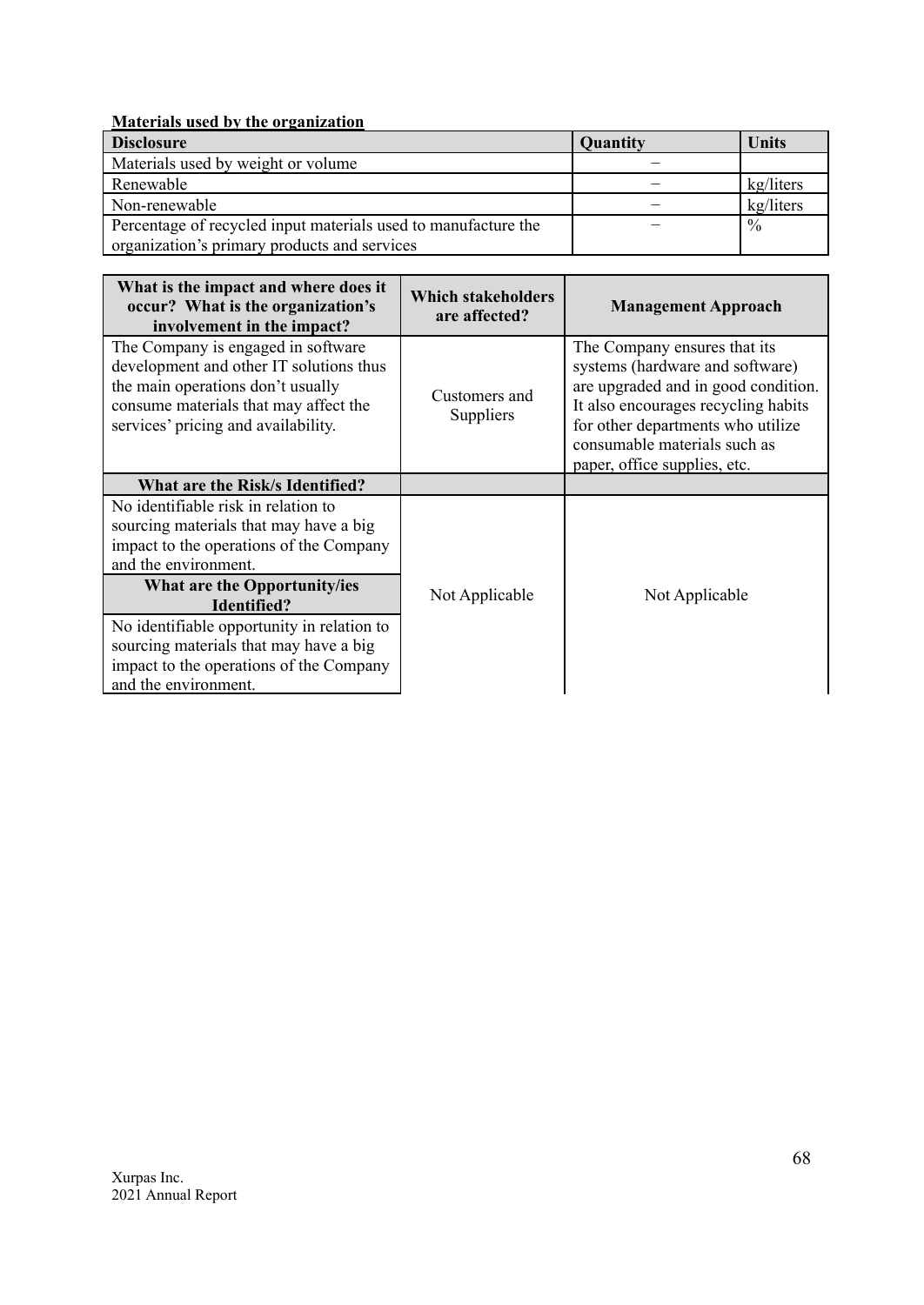## **Ecosystems and biodiversity (whether in upland/watershed or coastal/marine)**

| <b>Disclosure</b>                                                                                               | Quantity | Units |
|-----------------------------------------------------------------------------------------------------------------|----------|-------|
| Operational sites owned, leased, managed in, or adjacent to, protected areas                                    |          |       |
| and areas of high biodiversity value outside protected areas                                                    |          |       |
| Habitats protected or restored                                                                                  |          | ha    |
| IUCN17 Red List species and national conservation list species with habitats<br>in areas affected by operations |          |       |

| What is the impact and where does it occur?<br>What is the organization's involvement in the<br>impact?                                                                   | <b>Which stakeholders</b><br>are affected? | <b>Management</b><br>Approach |
|---------------------------------------------------------------------------------------------------------------------------------------------------------------------------|--------------------------------------------|-------------------------------|
| The property that is being leased by the Company is<br>not within, or adjacent to any protected areas and<br>areas of high biodiversity value outside protected<br>areas. |                                            |                               |
| What are the Risk/s Identified?                                                                                                                                           |                                            |                               |
| No risk identified since the Company's office is not<br>located near protected areas of areas of high<br>biodiversity.                                                    | Not Applicable                             | Not Applicable                |
| What are the Opportunity/ies Identified?                                                                                                                                  |                                            |                               |
| No identifiable opportunity in relation to<br>impact/involvement to the ecosystem and areas of<br>high biodiversity.                                                      |                                            |                               |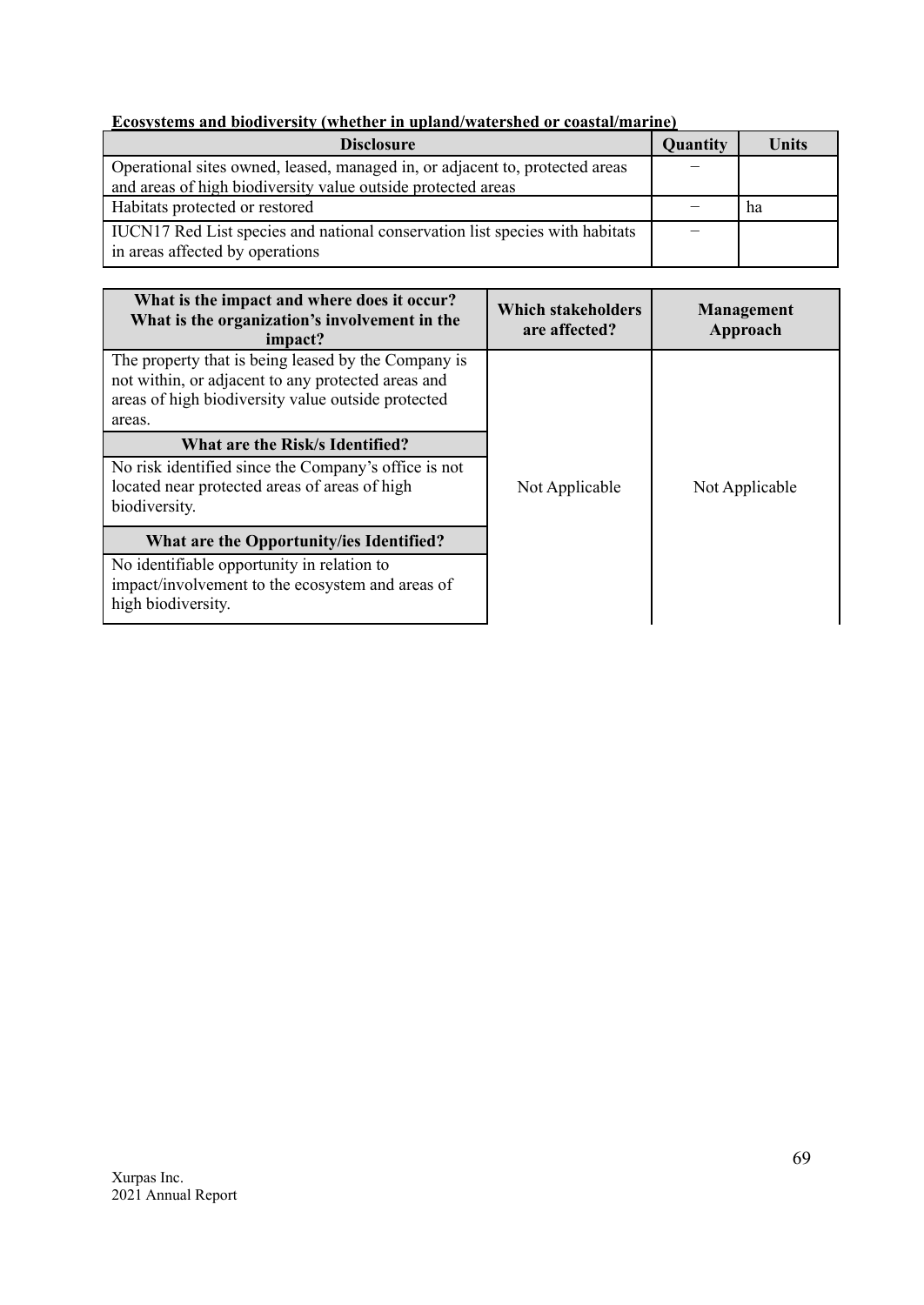## **Environmental impact management**

Air Emissions

GHG

| <b>Disclosure</b>                             | <b>Quantity</b> | Units                    |
|-----------------------------------------------|-----------------|--------------------------|
| Direct (Scope 1) GHG Emissions                |                 | Tonnes CO <sub>2</sub> e |
| Energy indirect (Scope 2) GHG Emissions       |                 | Tonnes CO <sub>2</sub> e |
| Emissions of ozone-depleting substances (ODS) |                 | Tonnes                   |

| What is the impact and where does it occur?<br>What is the organization's involvement in the<br>impact                                                                                                                                                                                                                                                                                                                                                                                                                                                                                                                                                                                                                                                                        | Which stakeholders<br>are affected? | <b>Management Approach</b> |
|-------------------------------------------------------------------------------------------------------------------------------------------------------------------------------------------------------------------------------------------------------------------------------------------------------------------------------------------------------------------------------------------------------------------------------------------------------------------------------------------------------------------------------------------------------------------------------------------------------------------------------------------------------------------------------------------------------------------------------------------------------------------------------|-------------------------------------|----------------------------|
| Given the nature of the Company's business, that<br>is, software development and other IT services, it<br>does not have a direct contribution to the emission<br>of greenhouse gases in the environment.<br>Nevertheless, it strives to work towards<br>sustainable development.<br>What are the Risk/s Identified?<br>No identifiable risks since the Company is<br>engaged in software development and does have a<br>direct contribution to the emission of greenhouse<br>gases in the environment.<br>What are the Opportunity/ies Identified?<br>No identifiable opportunities in relation to the<br>topic since the Company is engaged in software<br>development and does not have a direct<br>contribution to the emission of greenhouse gases<br>in the environment. | Not Applicable                      | Not Applicable             |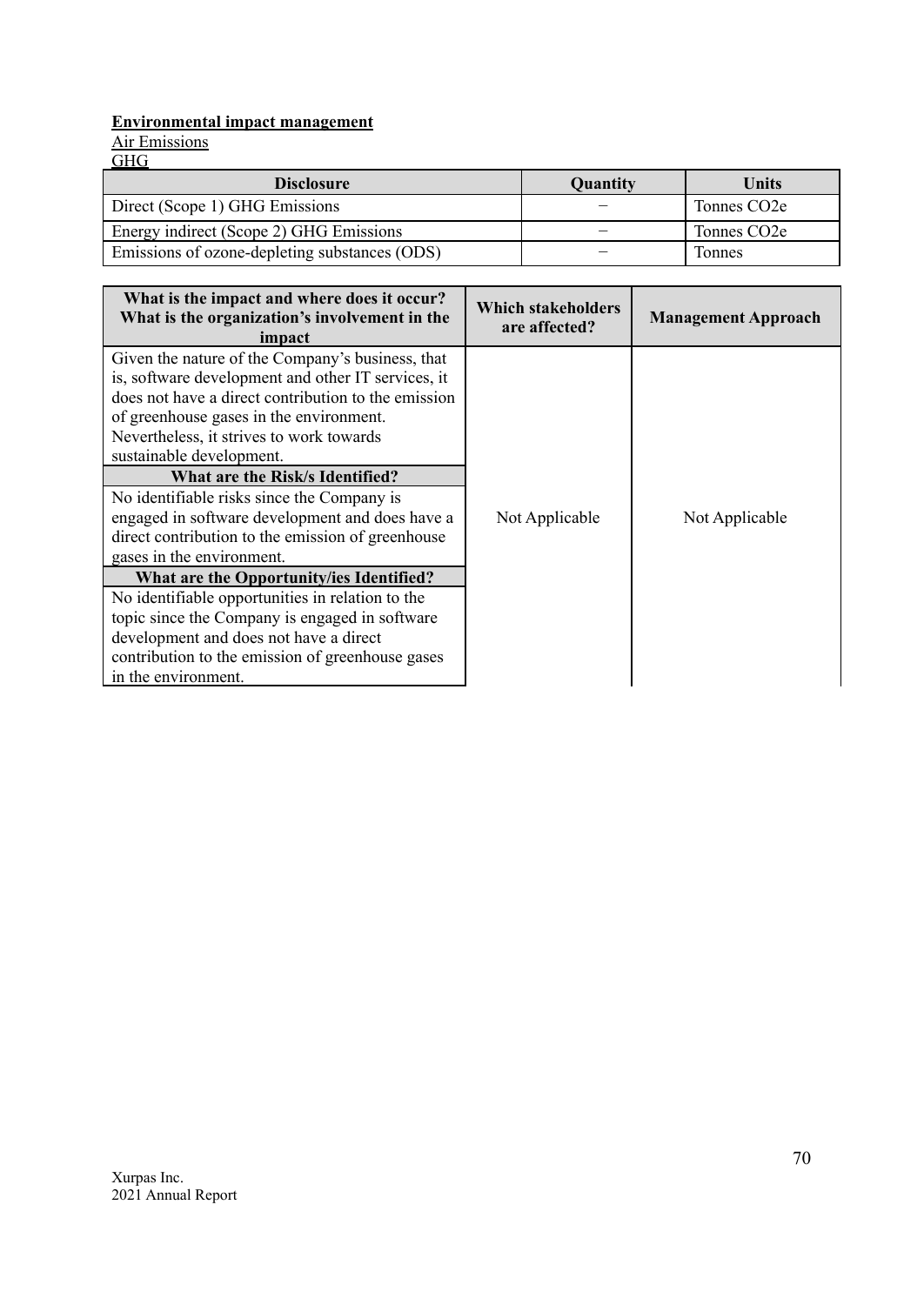| Air pollutants                       |          |              |
|--------------------------------------|----------|--------------|
| <b>Disclosure</b>                    | Quantity | <b>Units</b> |
| NO <sub>x</sub> (Nitrogen Oxides)    |          | kg           |
| SOx (Sulfur Oxides)                  |          | kg           |
| Persistent organic pollutants (POPs) |          | kg           |
| Volatile organic compounds (VOCs)    |          | kg           |
| Hazardous air pollutants (HAPs)      |          | kg           |
| Particulate matter (PM)              |          | kg           |

| What is the impact and where does it occur?<br>What is the organization's involvement in<br>the impact?                                                                                                                                       | <b>Which stakeholders</b><br>are affected? | <b>Management Approach</b> |
|-----------------------------------------------------------------------------------------------------------------------------------------------------------------------------------------------------------------------------------------------|--------------------------------------------|----------------------------|
| Given the nature of the Company's business,<br>that is, software development and other IT<br>services, it does not contribute any air pollutant<br>into the environment. Nevertheless, it strives to<br>work towards sustainable development. |                                            |                            |
| What are the Risk/s Identified?<br>No identifiable risks since the Company is<br>engaged in software development and does not<br>contribute air pollutants.                                                                                   | Not Applicable                             | Not Applicable             |
| What are the Opportunity/ies Identified?<br>No identifiable opportunities since the<br>Company is engaged in software development<br>and does not contribute air pollutants.                                                                  |                                            |                            |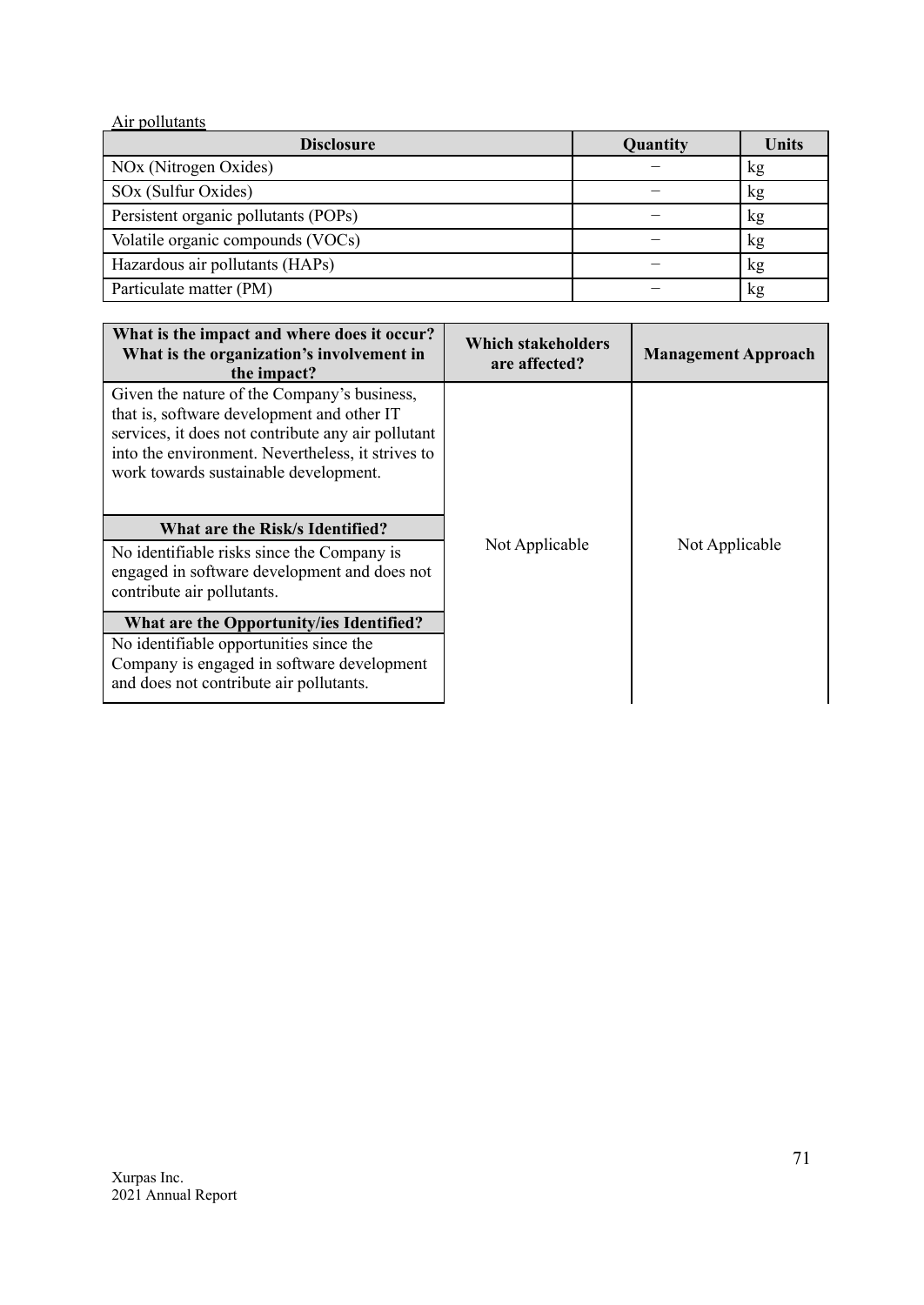## **Solid and Hazardous Wastes**

| <b>Disclosure</b>           | Quantity | <b>Units</b> |
|-----------------------------|----------|--------------|
| Total solid waste generated |          | kg           |
| Reusable                    |          | kg           |
| Recyclable                  |          | kg           |
| Composted                   |          | kg           |
| Incinerated                 |          | kg           |
| Residuals/Landfilled        |          |              |

| What is the impact and where does it occur?<br>What is the organization's involvement in the<br>impact?                                                                                                                                     | <b>Which stakeholders</b><br>are affected? | <b>Management</b><br>Approach |
|---------------------------------------------------------------------------------------------------------------------------------------------------------------------------------------------------------------------------------------------|--------------------------------------------|-------------------------------|
| Given the nature of the Company's business,<br>that is, software development and other IT<br>services, it does not contribute any solid waste<br>into the environment. Nevertheless, it strives to<br>work towards sustainable development. |                                            |                               |
| What are the Risk/s Identified?                                                                                                                                                                                                             |                                            |                               |
| No identifiable risks since the Company is<br>engaged in software development and does not<br>contribute solid waste into the environment.                                                                                                  | Not Applicable                             | Not Applicable                |
| What are the Opportunity/ies Identified?                                                                                                                                                                                                    |                                            |                               |
| No identifiable opportunities since the Company<br>is engaged in software development and does<br>not contribute solid waste into the environment.                                                                                          |                                            |                               |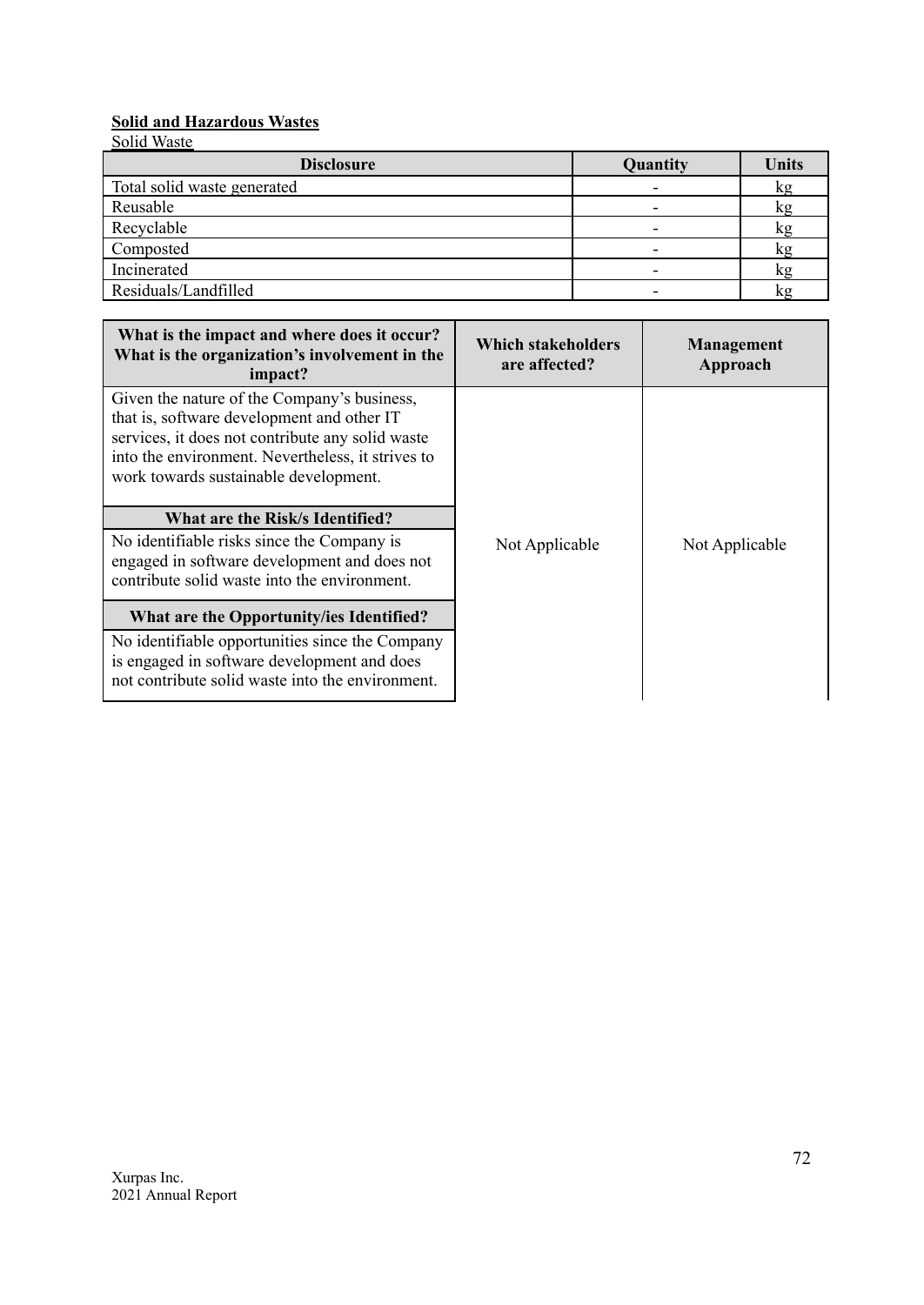Hazardous Waste

| <b>Disclosure</b>                           | Quantity | Units |
|---------------------------------------------|----------|-------|
| Total weight of hazardous waste generated   |          | kg    |
| Total weight of hazardous waste transported |          | kg    |

| What is the impact and where does it occur? What<br>is the organization's involvement in the impact?                                                                                                                                                                                                                                                                                                                | <b>Which stakeholders</b><br>are affected? | Management<br>Approach |  |
|---------------------------------------------------------------------------------------------------------------------------------------------------------------------------------------------------------------------------------------------------------------------------------------------------------------------------------------------------------------------------------------------------------------------|--------------------------------------------|------------------------|--|
| Given the nature of the Company's business, that is,<br>software development and other IT services, it does not<br>contribute any hazardous waste into the environment.<br>Nevertheless, it strives to work towards sustainable<br>development.<br>What are the Risk/s Identified?<br>No identifiable risk in relation to production of<br>hazardous waste since the Company is engaged in<br>software development. | Not Applicable                             | Not Applicable         |  |
| What are the Opportunity/ies Identified?<br>No identifiable opportunity in relation to<br>minimizing/production of hazardous waste that<br>requires any prescribed disposal method since the<br>Company is engaged in software development.                                                                                                                                                                         |                                            |                        |  |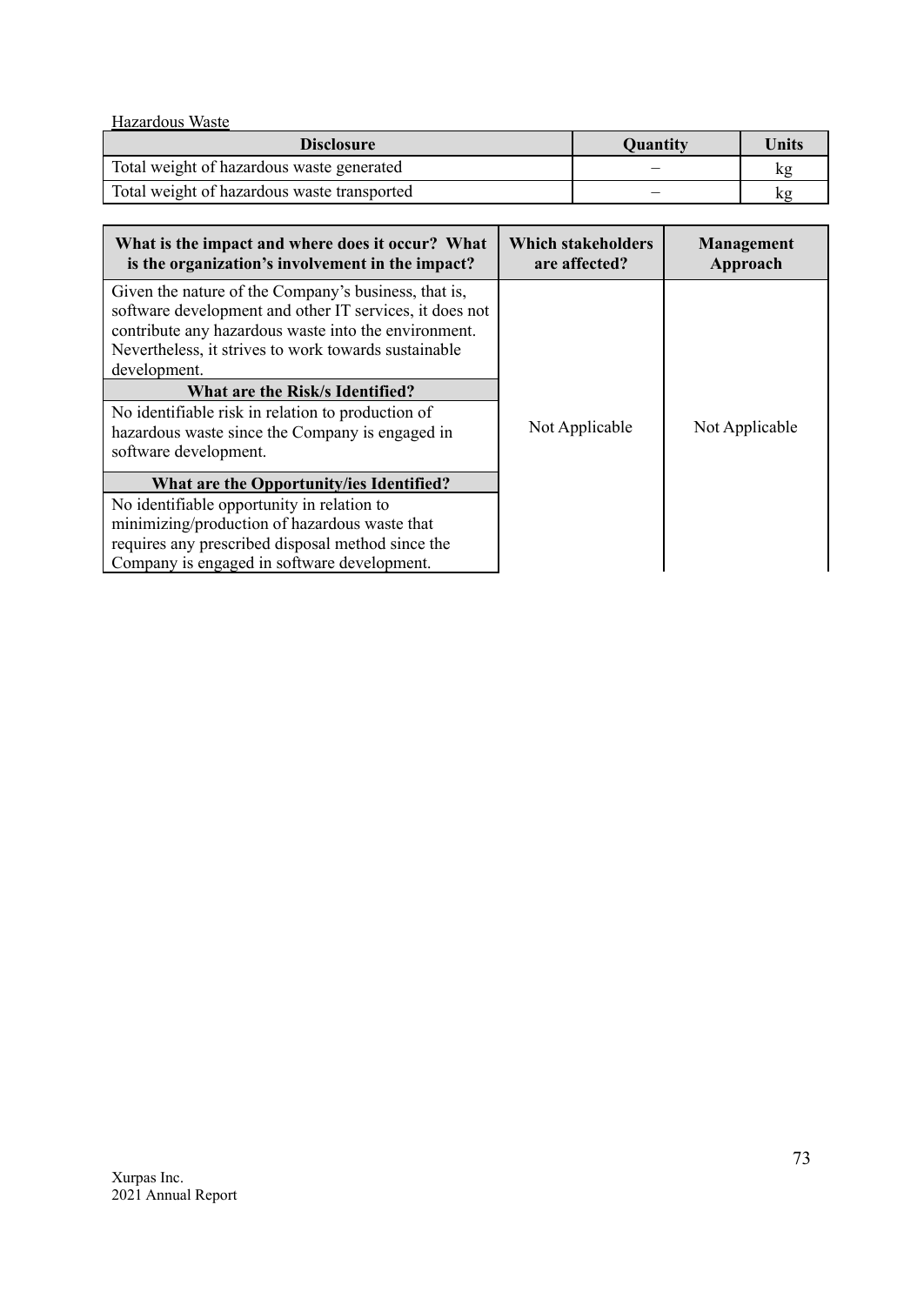| Effluents                        |                 |               |
|----------------------------------|-----------------|---------------|
| <b>Disclosure</b>                | <b>Quantity</b> | Units         |
| Total volume of water discharges |                 | Cubic meters  |
| Percent of wastewater recycled   | -               | $\frac{0}{0}$ |

| What is the impact and where does it occur? What is<br>the organization's involvement in the impact?                                                                                                                                      | <b>Which stakeholders</b><br>are affected? | <b>Management</b><br>Approach |  |
|-------------------------------------------------------------------------------------------------------------------------------------------------------------------------------------------------------------------------------------------|--------------------------------------------|-------------------------------|--|
| Given the nature of the Company's business, that is,<br>software development and other IT services, it does not<br>contribute any effluents into the environment.<br>Nevertheless, it strives to work towards sustainable<br>development. |                                            |                               |  |
| What are the Risk/s Identified?                                                                                                                                                                                                           |                                            |                               |  |
| No identifiable risk in relation to production of<br>hazardous discharge or liquid waste on any bodies of<br>water since the Company is engaged in software<br>development.                                                               | Not Applicable                             | Not Applicable                |  |
| What are the Opportunity/ies Identified?                                                                                                                                                                                                  |                                            |                               |  |
| No identifiable opportunity in relation to                                                                                                                                                                                                |                                            |                               |  |
| minimizing/production of hazardous discharge or liquid<br>waste that requires any prescribed disposal method since<br>the Company is engaged in software development.                                                                     |                                            |                               |  |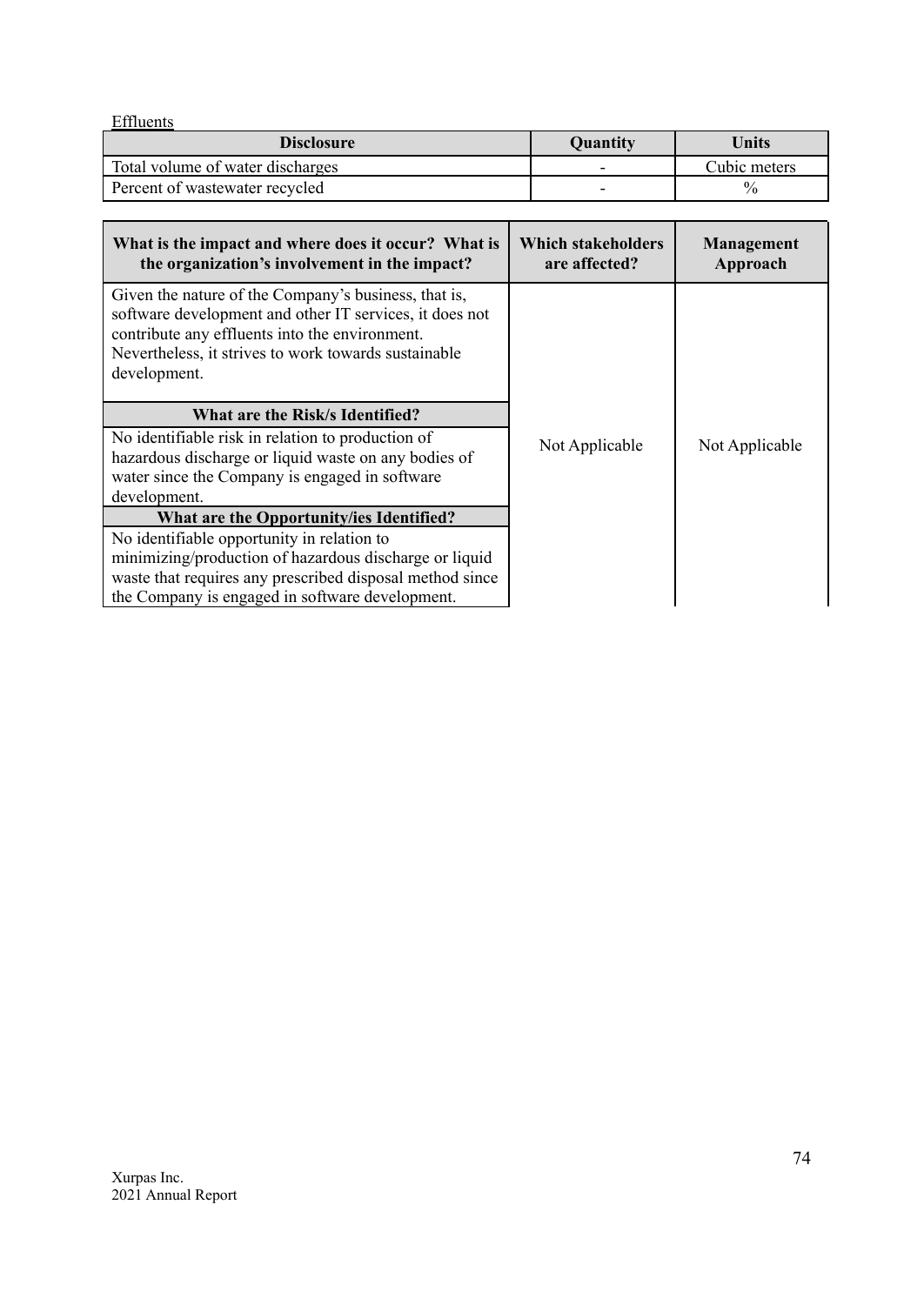### **Environmental compliance**

| Non-compliance with Environmental Laws and Regulations                                          |                          |              |
|-------------------------------------------------------------------------------------------------|--------------------------|--------------|
| <b>Disclosure</b>                                                                               | Quantity                 | <b>Units</b> |
| Total amount of monetary fines for non-compliance with environmental laws<br>and/or regulations | $\overline{\phantom{a}}$ | PhP          |
| No. of non-monetary sanctions for non-compliance with environmental laws<br>and/or regulations  | ۰                        | #            |
| No. of cases resolved through dispute resolution mechanism                                      | $\overline{\phantom{0}}$ |              |

| What is the impact and where does it<br>occur? What is the organization's<br>involvement in the impact?                                                                                                                                                                                                                                                              | Which<br>stakeholders are<br>affected?       | <b>Management Approach</b>                                                                                                                                                                                                                                                                                                                                                                                                   |
|----------------------------------------------------------------------------------------------------------------------------------------------------------------------------------------------------------------------------------------------------------------------------------------------------------------------------------------------------------------------|----------------------------------------------|------------------------------------------------------------------------------------------------------------------------------------------------------------------------------------------------------------------------------------------------------------------------------------------------------------------------------------------------------------------------------------------------------------------------------|
| As an Information Technology company,<br>we identify that our main contribution to<br>sustainability is providing digital<br>transformation with our technical<br>capabilities. Though the effects of digital<br>transformation to the environment and<br>society is indirect, the Company,<br>nevertheless complies with the<br>environmental laws and regulations. | Customers,<br>Employees, and<br>Stockholders | Through its own way, the Company<br>tries to contribute to sustainable<br>development by providing digital<br>transformation to customers. This<br>results to increased efficiency resulting<br>to less consumption of natural<br>resources. Moreover, policies on<br>conserving energy and water in the<br>workplace is encouraged not only to<br>lessen utility cost but also minimize<br>help conserve natural resources. |
| What are the Risk/s Identified?                                                                                                                                                                                                                                                                                                                                      |                                              |                                                                                                                                                                                                                                                                                                                                                                                                                              |
| The Company complies with<br>environmental laws and regulations<br>hence, it does not identify any risk in<br>relation to the topic.                                                                                                                                                                                                                                 |                                              | Not Applicable                                                                                                                                                                                                                                                                                                                                                                                                               |
| What are the Opportunity/ies<br><b>Identified?</b>                                                                                                                                                                                                                                                                                                                   |                                              |                                                                                                                                                                                                                                                                                                                                                                                                                              |
| The IT industry in which the Company<br>operates in seen to be a driver for<br>sustainability. By optimizing business<br>processes though digitization, businesses<br>can operate more efficiently at the same<br>time minimize the consumption of natural<br>resources.                                                                                             | Customers                                    | The Company ensures to deliver<br>quality and efficient solutions to its<br>clients.                                                                                                                                                                                                                                                                                                                                         |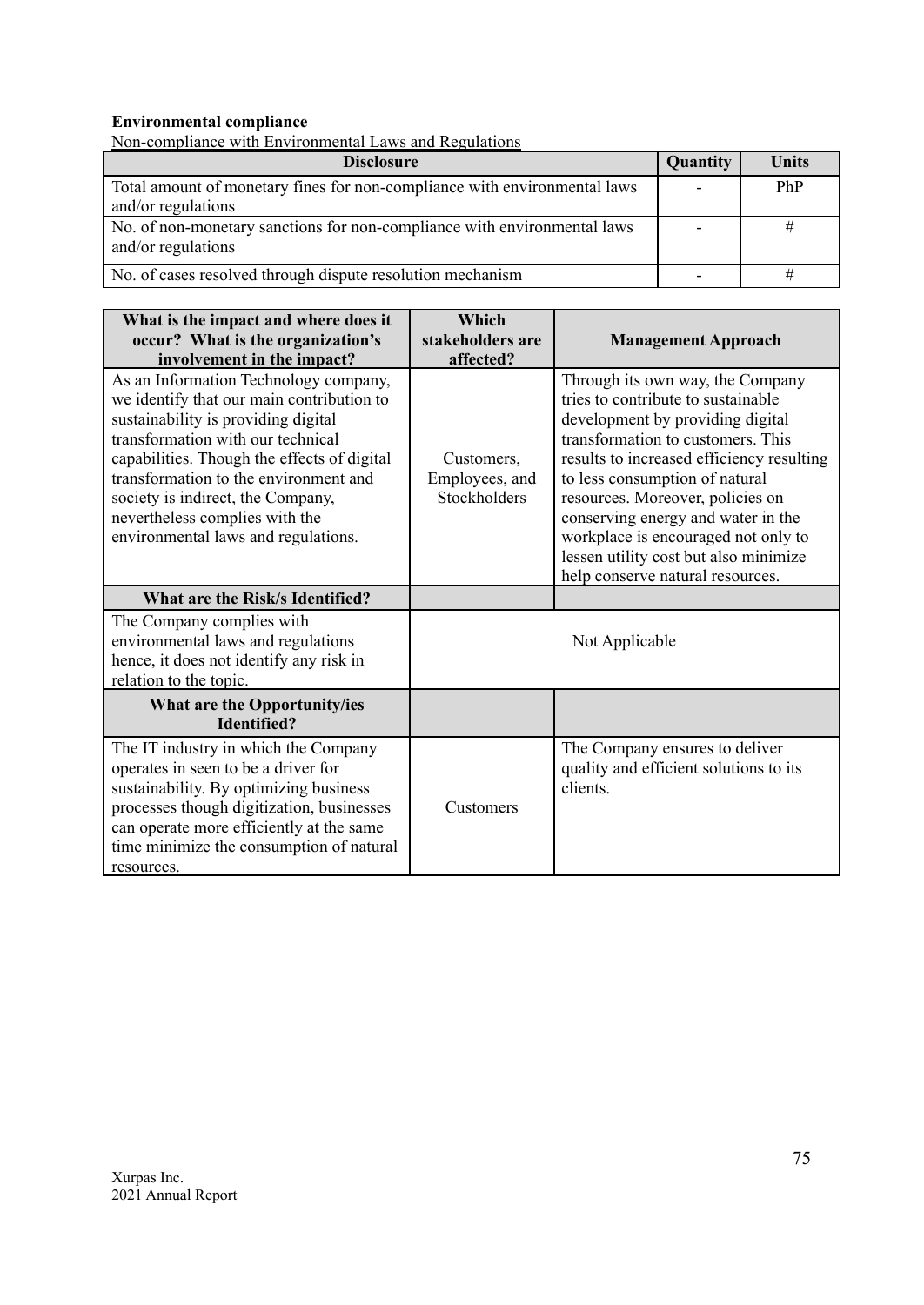# **SOCIAL**

#### **Employee Management Employee Hiring and Benefits Employee data**

| <b>Disclosure</b>                                  | Quantity | Units         |
|----------------------------------------------------|----------|---------------|
| Total number of employees                          |          |               |
| a. Number of female employees                      | 58       |               |
| b. Number of male employees                        | 103      |               |
| Attrition rate                                     |          | $\frac{0}{0}$ |
| Ratio of lowest paid employee against minimum wage |          | ratic         |

#### **Employee benefits**

| <b>List of Benefits</b>                      | Y/N | % of female employees<br>who availed for the year | % of male employees who<br>availed for the year |
|----------------------------------------------|-----|---------------------------------------------------|-------------------------------------------------|
| <b>SSS</b>                                   | Y   | 13                                                |                                                 |
| PhilHealth                                   | Y   | 10                                                |                                                 |
| Pag-ibig                                     | Y   |                                                   |                                                 |
| Parental leaves                              | Y   |                                                   | 2                                               |
| Vacation leaves                              | Y   | 86                                                | 73                                              |
| Sick leaves                                  | Y   | 74                                                | 59                                              |
| Medical benefits (aside from<br>PhilHealth)) | Y   | 60                                                | 42                                              |
| Housing assistance (aside from<br>Pag-ibig)  | N   |                                                   |                                                 |
| Retirement fund (aside from SSS)             | N   |                                                   |                                                 |
| Further education support                    | N   |                                                   |                                                 |
| Company stock options                        | Y   | 8                                                 | 8                                               |
| Telecommuting                                | Y   | 93                                                | 97                                              |
| Flexible-working Hours                       | Y   |                                                   |                                                 |
| (Others)                                     |     |                                                   |                                                 |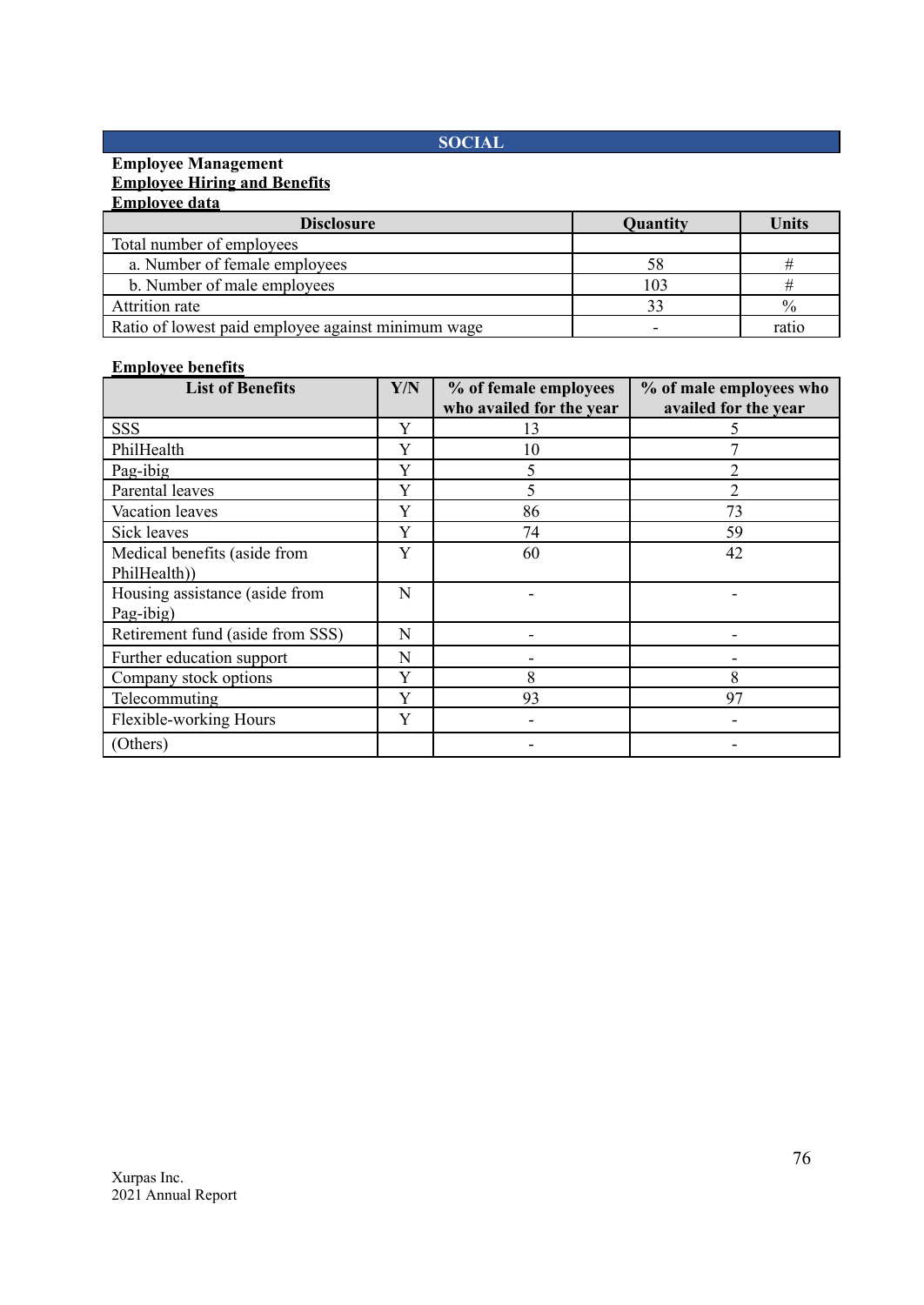| What is the impact and where does it occur? What is |  |
|-----------------------------------------------------|--|
| the organization's involvement in the impact?       |  |

Human resource plays a vital role for the Company's success. A mechanism for employee participation was developed to create a symbiotic environment, realize the company's goals and participate in its corporate governance processes.

## **What are the Risk/s Identified?**

Increasing attrition rate and employee dissatisfaction.

# **What are the Opportunity/ies Identified?**

Having a competitive compensation package provides the opportunity to retain talented employees & increase employee satisfaction. It can also attract potential talents that may contribute to the Company's success.

### **Management Approach**

In line with the Company's objective to be a top IT employer of choice, its Human Resources is committed to provide the best possible support to its employees. It ensures that there is always a sufficient number of exceptionally talented and skilled employees at every level. Alongside with

this, the HR also regularly reviews incentive programs that rewards its employees for their contribution to achieve the Company's goals.

During the pandemic, the Company offered additional financial support to employees affected by the disease through employee loans and the HMOs availed for employees. HR continues to ensure that professional working environment with opportunities for career progression are being available to all its employees.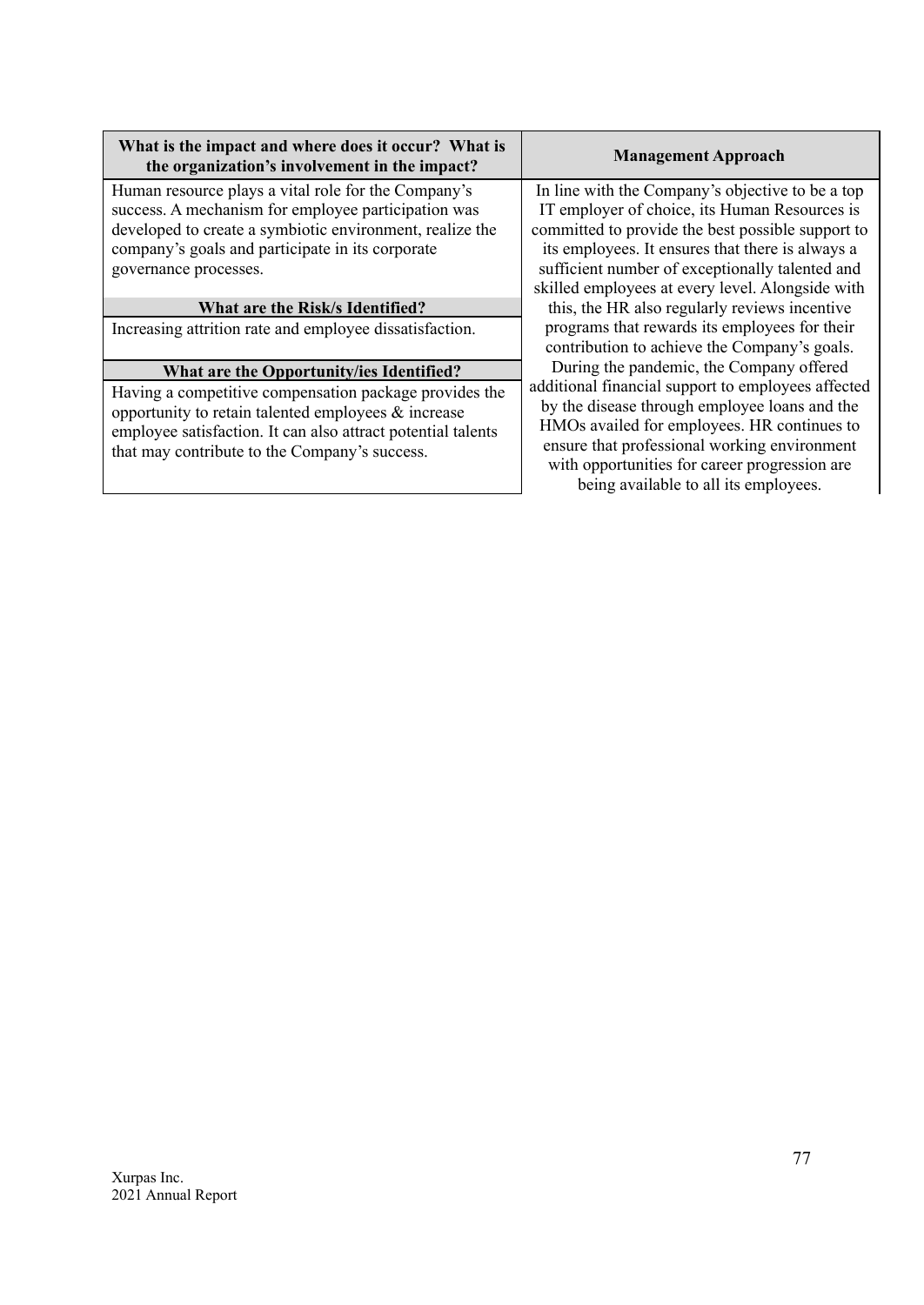# **Employee Training and Development**

| <b>Disclosure</b>                            | Quantity | <b>Units</b>   |
|----------------------------------------------|----------|----------------|
| Total training hours provided to employees   |          |                |
| a. Female employees                          | 425      | hours          |
| b. Male employees                            | 1485     | hours          |
| Average training hours provided to employees |          |                |
| a. Female employees                          | 25       | hours/employee |
| b. Male employees                            | 25       | hours/employee |

| What is the impact and where does it occur? What is<br>the organization's involvement in the impact?                                                                                                                                                                                                                                                                                                                                                                                                                                                                                                                                                                               | <b>Management Approach</b>                                                                                                                                                                                                                                                                                                                                                                                         |
|------------------------------------------------------------------------------------------------------------------------------------------------------------------------------------------------------------------------------------------------------------------------------------------------------------------------------------------------------------------------------------------------------------------------------------------------------------------------------------------------------------------------------------------------------------------------------------------------------------------------------------------------------------------------------------|--------------------------------------------------------------------------------------------------------------------------------------------------------------------------------------------------------------------------------------------------------------------------------------------------------------------------------------------------------------------------------------------------------------------|
| Developing the talents and skill sets of employees impact<br>the Company's efficiency and productivity. Having a<br>well-developed workforce ensures timely and quality<br>outputs positively impacts the company's relationship<br>with customers and its financial state.<br>What are the Risk/s Identified?<br>Without talent development, the Company may face the<br>risk of project delays due to inefficient manpower<br>complement. This may lead to losses in terms of number<br>of customer base and generation of revenues. Another risk<br>that the Company may face is losing a talented employee<br>to another company who may offer better compensation<br>package. | The Company has programs for upgrading<br>employee skill sets which allow them to<br>acquire new skills that may help them<br>easily adopt to the challenges of the<br>industry where technology evolution is<br>considered fast-paced. Moreover, the<br>compensation package is reviewed<br>periodically and the employee is<br>appropriately recognized for their<br>contributions to the growth of the Company. |
| What are the Opportunity/ies Identified?                                                                                                                                                                                                                                                                                                                                                                                                                                                                                                                                                                                                                                           |                                                                                                                                                                                                                                                                                                                                                                                                                    |
| Having a talented and diverse workforce opens the                                                                                                                                                                                                                                                                                                                                                                                                                                                                                                                                                                                                                                  |                                                                                                                                                                                                                                                                                                                                                                                                                    |
| opportunity for the Company to strengthen its efficiency<br>in performing its services to customers. This efficiency                                                                                                                                                                                                                                                                                                                                                                                                                                                                                                                                                               |                                                                                                                                                                                                                                                                                                                                                                                                                    |
| can result to increased revenue generation since it can                                                                                                                                                                                                                                                                                                                                                                                                                                                                                                                                                                                                                            |                                                                                                                                                                                                                                                                                                                                                                                                                    |
| accomplish more projects in less time.                                                                                                                                                                                                                                                                                                                                                                                                                                                                                                                                                                                                                                             |                                                                                                                                                                                                                                                                                                                                                                                                                    |
|                                                                                                                                                                                                                                                                                                                                                                                                                                                                                                                                                                                                                                                                                    |                                                                                                                                                                                                                                                                                                                                                                                                                    |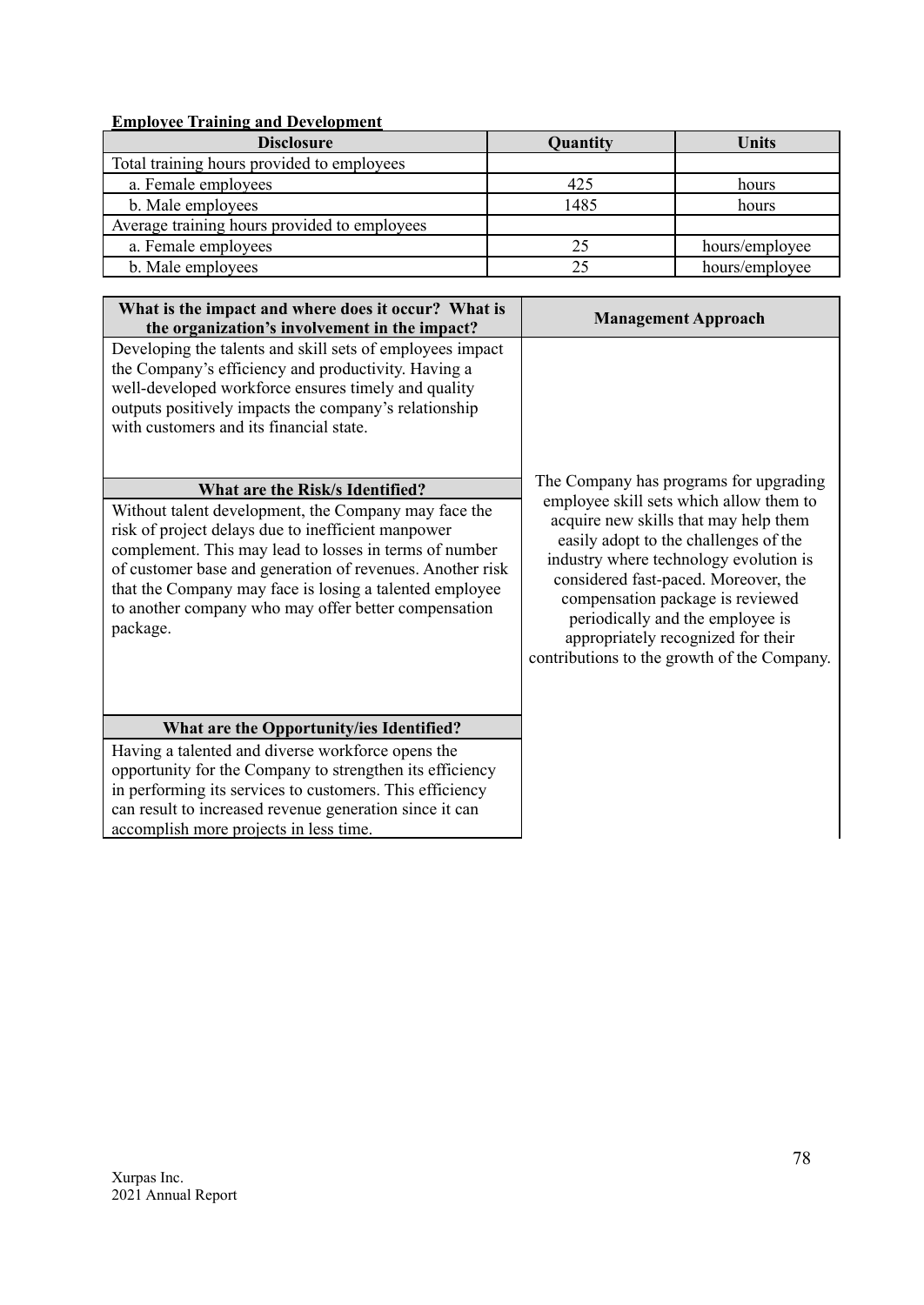# **Labor-Management Relations**

| <b>Quantity</b><br><b>Disclosure</b>                                                     |   | Units         |
|------------------------------------------------------------------------------------------|---|---------------|
| % of employees covered with Collective Bargaining Agreements                             | ٠ | $\frac{0}{0}$ |
| Number of consultations conducted with employees concerning<br>employee-related policies |   |               |

| What is the impact and where does it occur? What<br>is the organization's involvement in the impact?                                                                                      | <b>Management Approach</b>                                                                                                                |
|-------------------------------------------------------------------------------------------------------------------------------------------------------------------------------------------|-------------------------------------------------------------------------------------------------------------------------------------------|
| In terms of Labor-Management Relations, the<br>Company does not deal with any labor unions. The<br>Company does not identify any impact of this topic to<br>the business operations, etc. | Even though employees are not represented by<br>any labor union, the Company still aims to<br>provide a work environment that is safe and |
| What are the Risk/s Identified?                                                                                                                                                           | healthy. It also works providing an inclusive                                                                                             |
| No risk identified regarding this topic.                                                                                                                                                  | feeling where employees feel that their                                                                                                   |
| What are the Opportunity/ies Identified?                                                                                                                                                  | contribution to achieve set goals is important                                                                                            |
| With the absence of any labor group paves the way to<br>efficient business dealings to all stakeholders.                                                                                  | and is recognized.                                                                                                                        |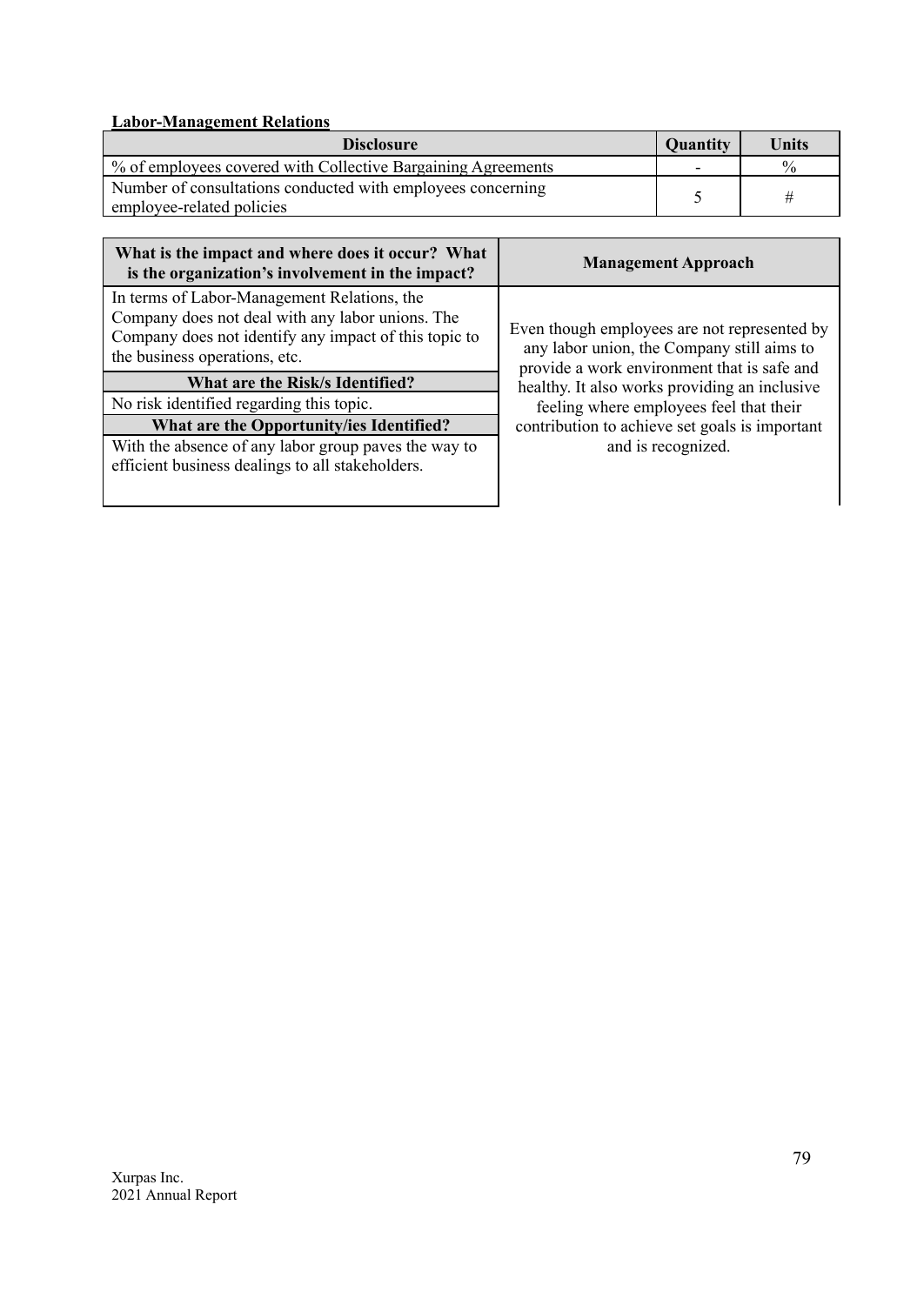#### **Diversity and Equal Opportunity**

| <b>Disclosure</b>                                                         | <b>Quantity</b> | Units         |
|---------------------------------------------------------------------------|-----------------|---------------|
| % of female workers in the workforce                                      | 36              | $\frac{0}{0}$ |
| % of male workers in the workforce                                        | 64              | $^{0}/_{0}$   |
| Number of employees from indigenous communities and/or vulnerable sector* |                 |               |

\*Vulnerable sectors include, elderly, persons with disabilities, vulnerable women, refugees, migrants, internally displaced persons, people living with HIV and other diseases, solo parents, and the poor or the base of the pyramid (BOP; Class D and E).

| What is the impact and where does it occur? What<br>is the organization's involvement in the impact?                                                                                                                                                                                                                                                                                               | <b>Management Approach</b>                                                                  |
|----------------------------------------------------------------------------------------------------------------------------------------------------------------------------------------------------------------------------------------------------------------------------------------------------------------------------------------------------------------------------------------------------|---------------------------------------------------------------------------------------------|
| Xurpas Inc. is committed to fair employment practices<br>without prejudice to gender, age, religion, etc. The<br>Company respects all of its employees and strives to<br>protect them from all forms of harassment or any other<br>inhumane treatments. Fostering a work environment<br>that is inclusive and open to all affects the efficiency of<br>the Company in delivering quality services. |                                                                                             |
| <b>What are the Risk/s Identified?</b>                                                                                                                                                                                                                                                                                                                                                             | Through the Company's policies on safe and<br>healthy work environment, it ensures that the |
| Given the strict implementation of its policies on<br>inclusivity and equality among its employees, the                                                                                                                                                                                                                                                                                            | fair employment practices are implemented.                                                  |
| Company cannot identify any risk in relation to the                                                                                                                                                                                                                                                                                                                                                |                                                                                             |
| topic.                                                                                                                                                                                                                                                                                                                                                                                             |                                                                                             |
| What are the Opportunity/ies Identified?                                                                                                                                                                                                                                                                                                                                                           |                                                                                             |
| Promotion of the diverse and equal employment                                                                                                                                                                                                                                                                                                                                                      |                                                                                             |
| opportunity in terms of employee management allows                                                                                                                                                                                                                                                                                                                                                 |                                                                                             |
| better synergy in the workplace. When problems arise                                                                                                                                                                                                                                                                                                                                               |                                                                                             |
| and people work on it together, it may result to finding                                                                                                                                                                                                                                                                                                                                           |                                                                                             |
| fast and creative solutions.                                                                                                                                                                                                                                                                                                                                                                       |                                                                                             |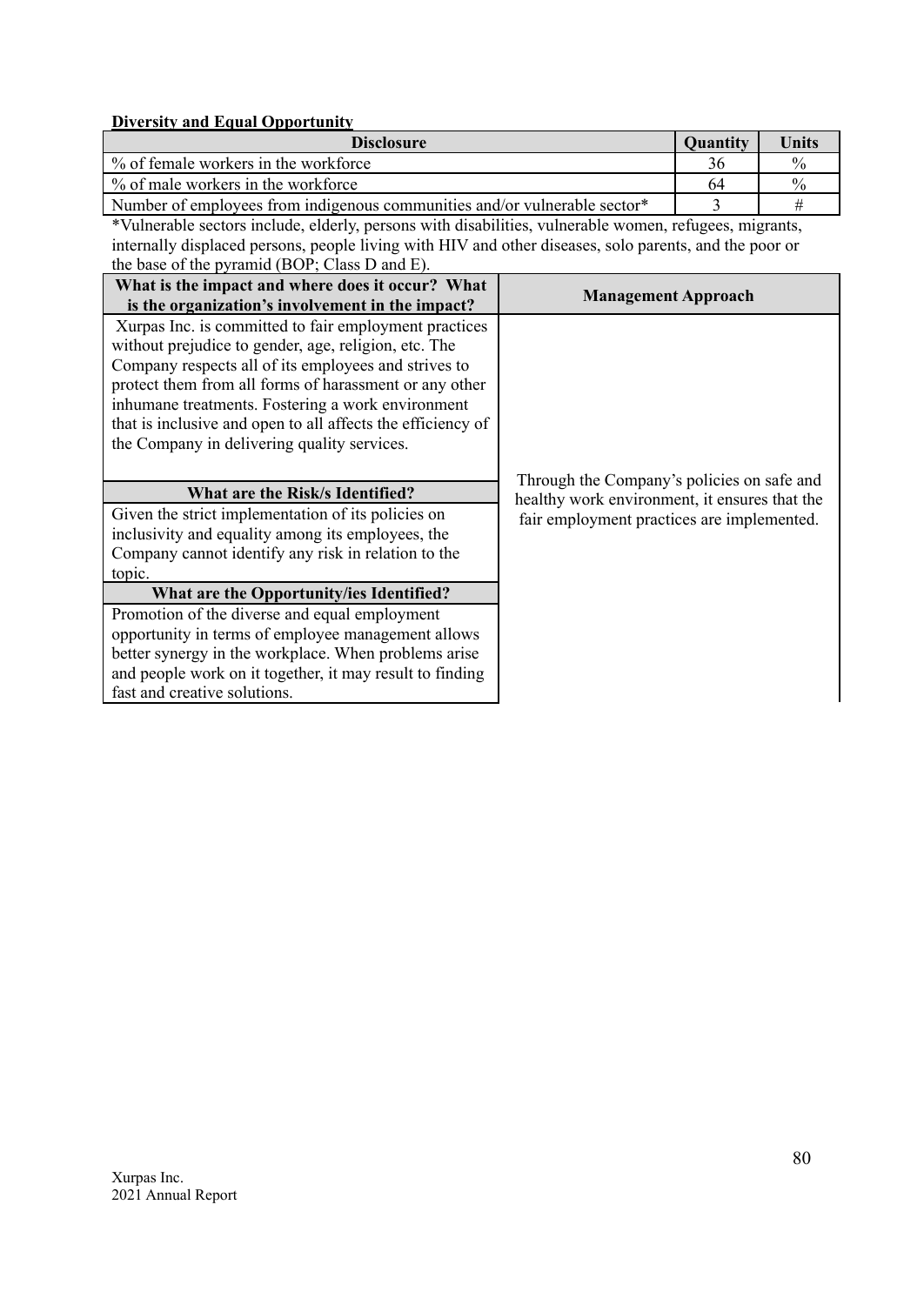## **Workplace Conditions, Labor Standards, and Human Rights Occupational Health and Safety**

| <b>Disclosure</b>              | Quantity                 | Units     |
|--------------------------------|--------------------------|-----------|
| Safe Man-Hours                 | 332,304                  | Man-hours |
| No. of work-related injuries   |                          |           |
| No. of work-related fatalities | $\overline{\phantom{0}}$ |           |
| No. of work related ill-health | 240                      |           |
| No. of safety drills           |                          |           |

| What is the impact and where does it occur? What<br>is the organization's involvement in the impact?                                                                                                                                                                                                                                                                                                   | <b>Management Approach</b>                                                                                                                                                                                                                                                                                                                                         |
|--------------------------------------------------------------------------------------------------------------------------------------------------------------------------------------------------------------------------------------------------------------------------------------------------------------------------------------------------------------------------------------------------------|--------------------------------------------------------------------------------------------------------------------------------------------------------------------------------------------------------------------------------------------------------------------------------------------------------------------------------------------------------------------|
| The Company ensures that the physical, emotional and<br>mental well-being of its employees are well taken care<br>of. The health, safety and welfare of its employees and<br>members of community are of vital importance<br>through which human and operational efficiencies are<br>achieved. It also ensures the Company's<br>competitiveness to strive amidst stiff competition in the<br>industry. | The Company complies with the regulations of<br>the Department of Labor and Employment<br>(DOLE) including the occupational health and<br>safety standards. The Company also promotes<br>a work-life balance for its employees with its<br>flexible working hours and it has established<br>programs to engage employees and check on<br>their overall well-being. |
| What are the Risk/s Identified?                                                                                                                                                                                                                                                                                                                                                                        | Given the situation brought about by<br>COVID-19, the company ensures its<br>employees' health and safety by implementing                                                                                                                                                                                                                                          |
| Given the strict implementation of its policies on<br>inclusivity and equality among its employees, the<br>Company cannot identify any risk in relation to the<br>topic.                                                                                                                                                                                                                               | work from home set up and providing financial<br>aids to help those affected by the disease.<br>Further, the Company made sure to create a                                                                                                                                                                                                                         |
| What are the Opportunity/ies Identified?                                                                                                                                                                                                                                                                                                                                                               | safe and healthy work environment for                                                                                                                                                                                                                                                                                                                              |
| Having a safe and healthy workplace promotes a<br>conducive and productive environment.                                                                                                                                                                                                                                                                                                                | employees who go to the office by disinfecting<br>the space from time to time. Employees were<br>told to fill up the contact tracing, get<br>temperature checks and were seated apart to<br>maintain social distancing.                                                                                                                                            |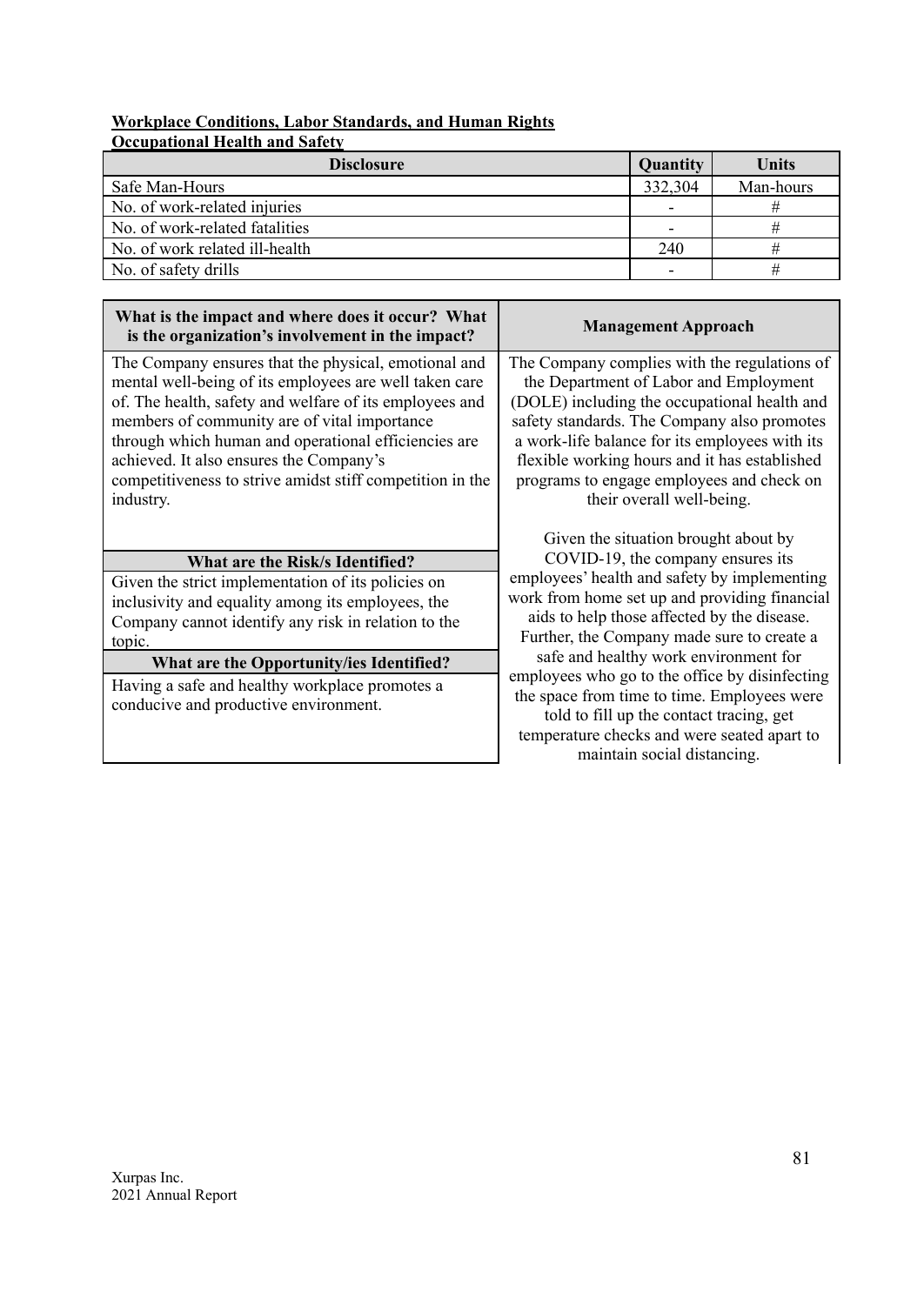## **Labor Laws and Human Rights**

| <b>Quantity</b><br><b>Disclosure</b>                                        |  | Units |
|-----------------------------------------------------------------------------|--|-------|
| No. of legal actions or employee grievances involving forced or child labor |  |       |

Do you have policies that explicitly disallows violations of labor laws and human rights (e.g. harassment, bullying) in the workplace? **Yes, the Company has a policy on employee health, safety and welfare. Said policy is found on the Company's website.**

| <b>Topic</b> | ${\bf Y/N}$ | If Yes, cite reference in the company policy |
|--------------|-------------|----------------------------------------------|
| Forced labor |             |                                              |
| Child labor  |             |                                              |
| Human Rights |             |                                              |

| What is the impact and where does it occur? What<br>is the organization's involvement in the impact?                                                                                                                                                                                     | <b>Management Approach</b>                                                                                                                                                                                                                                                                       |
|------------------------------------------------------------------------------------------------------------------------------------------------------------------------------------------------------------------------------------------------------------------------------------------|--------------------------------------------------------------------------------------------------------------------------------------------------------------------------------------------------------------------------------------------------------------------------------------------------|
| The Company respects all of its employees and strives<br>to protect them from all forms of harassment or any<br>other inhumane treatments. Fostering a work<br>environment that is inclusive and open to all affects the<br>efficiency of the Company in delivering quality<br>services. | Through the Company's policies on promoting<br>a work environment that is safe and healthy for<br>everyone, it ensures that the fair employment<br>practices are implemented. It does not tolerate<br>any form of harassment or bullying that may<br>result to mental and emotional degradation. |
| What are the Risk/s Identified?                                                                                                                                                                                                                                                          | <b>Management Approach</b>                                                                                                                                                                                                                                                                       |
| Strictly implementing and ensuring that the work place<br>upholds the value of respect and professionalism, the<br>Company has not identified any risk.                                                                                                                                  | Not Applicable                                                                                                                                                                                                                                                                                   |
| What are the Opportunity/ies Identified?                                                                                                                                                                                                                                                 | <b>Management Approach</b>                                                                                                                                                                                                                                                                       |
| Having a company caring for its employees well-being<br>may bring about the abolition of illegal labor practices.<br>Having every employee feel safe and their individual<br>traits are respected results to increased efficiency and<br>productivity.                                   | Through the Company's policy on promoting a<br>work environment that is safe and healthy for<br>everyone, it ensures that the fair employment<br>practices are implemented. It does not tolerate<br>any form of harassment or bullying that may<br>result to mental and emotional degradation.   |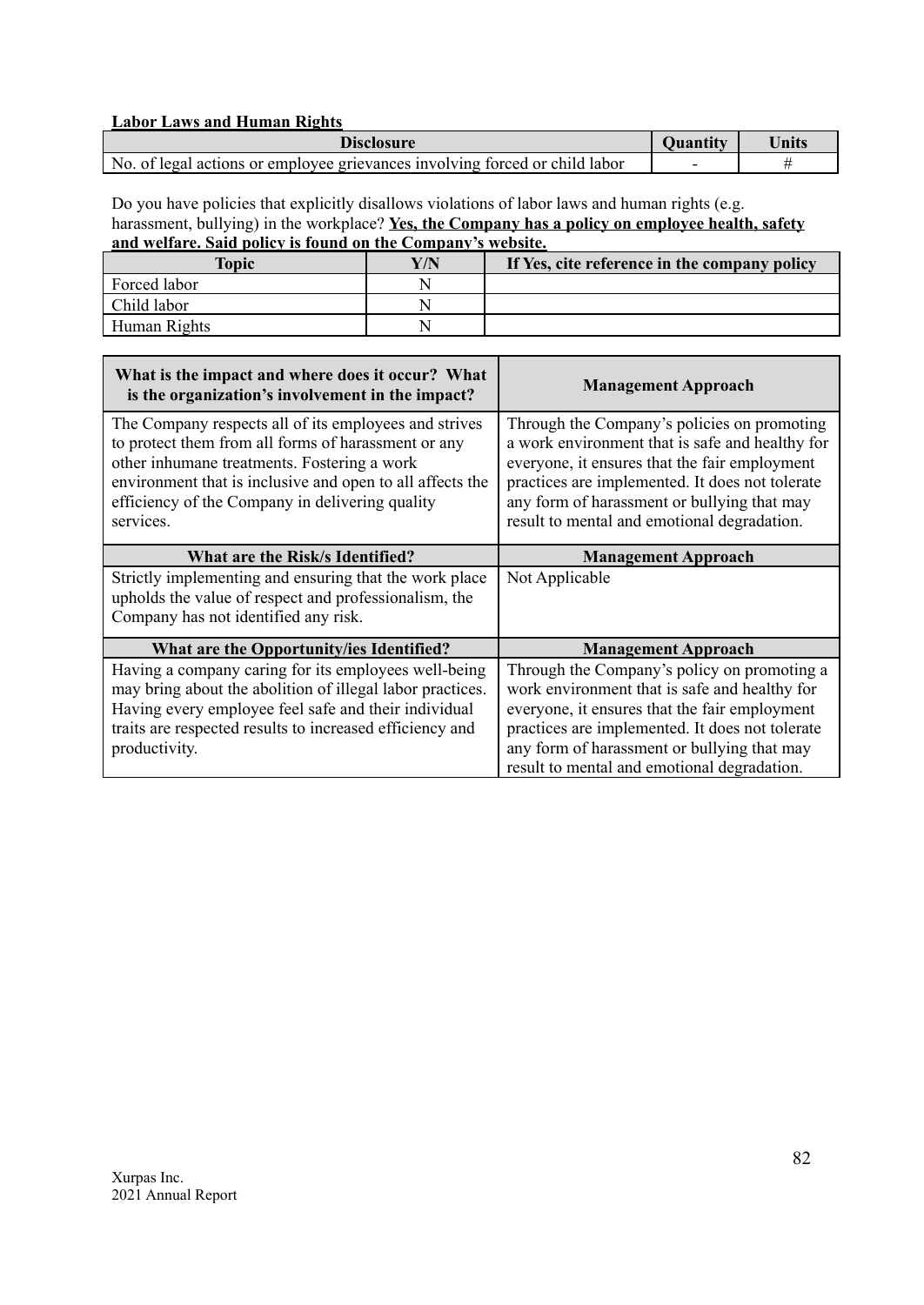# **Supply Chain Management**

Do you have a supplier accreditation policy? If yes, please attach the policy or link to the policy: **None**

| Do you consider the following sustainability topics when accrediting suppliers? |  |  |  |
|---------------------------------------------------------------------------------|--|--|--|
|                                                                                 |  |  |  |

| <b>Topic</b>                  | Y/N | If Yes, cite reference in the company policy   |
|-------------------------------|-----|------------------------------------------------|
| Environmental performance     |     |                                                |
| Forced labor                  | N   |                                                |
| Child labor                   |     |                                                |
| Human rights                  | N   |                                                |
| <b>Bribery</b> and corruption | v   | Anti-Corruption Policy, Whistleblowing Policy, |
|                               |     | <b>RPT Policy and Insider Trading Policy</b>   |

| What is the impact and where does it occur? What<br>is the organization's involvement in the impact?                                                                          | <b>Management Approach</b>                                                                                                                                                                                                                                                                                                                                                                                                    |
|-------------------------------------------------------------------------------------------------------------------------------------------------------------------------------|-------------------------------------------------------------------------------------------------------------------------------------------------------------------------------------------------------------------------------------------------------------------------------------------------------------------------------------------------------------------------------------------------------------------------------|
| In terms of supply chain management, the Company<br>deals mostly with IT companies whose operations does<br>not have a direct impact in the environment and social<br>issues. | The Company recognizes and places<br>importance on the interdependence between<br>business and society, and promotes a mutually<br>beneficial relationship that allows the company<br>to grow its business, while contributing to the<br>advancement of the society where it operates.<br>Moreover, it ensures that its value chain is<br>environmentally friendly or is consistent with<br>promoting sustainable development |
| What are the Risk/s Identified?                                                                                                                                               |                                                                                                                                                                                                                                                                                                                                                                                                                               |
| No identifiable risk in relation to supply chain.                                                                                                                             |                                                                                                                                                                                                                                                                                                                                                                                                                               |
| What are the Opportunity/ies Identified?                                                                                                                                      |                                                                                                                                                                                                                                                                                                                                                                                                                               |
| No identifiable opportunities since the Company deals                                                                                                                         | Not Applicable                                                                                                                                                                                                                                                                                                                                                                                                                |
| mostly with other IT companies whose operations does                                                                                                                          |                                                                                                                                                                                                                                                                                                                                                                                                                               |
| not have a direct impact in the environment and social                                                                                                                        |                                                                                                                                                                                                                                                                                                                                                                                                                               |
| issues.                                                                                                                                                                       |                                                                                                                                                                                                                                                                                                                                                                                                                               |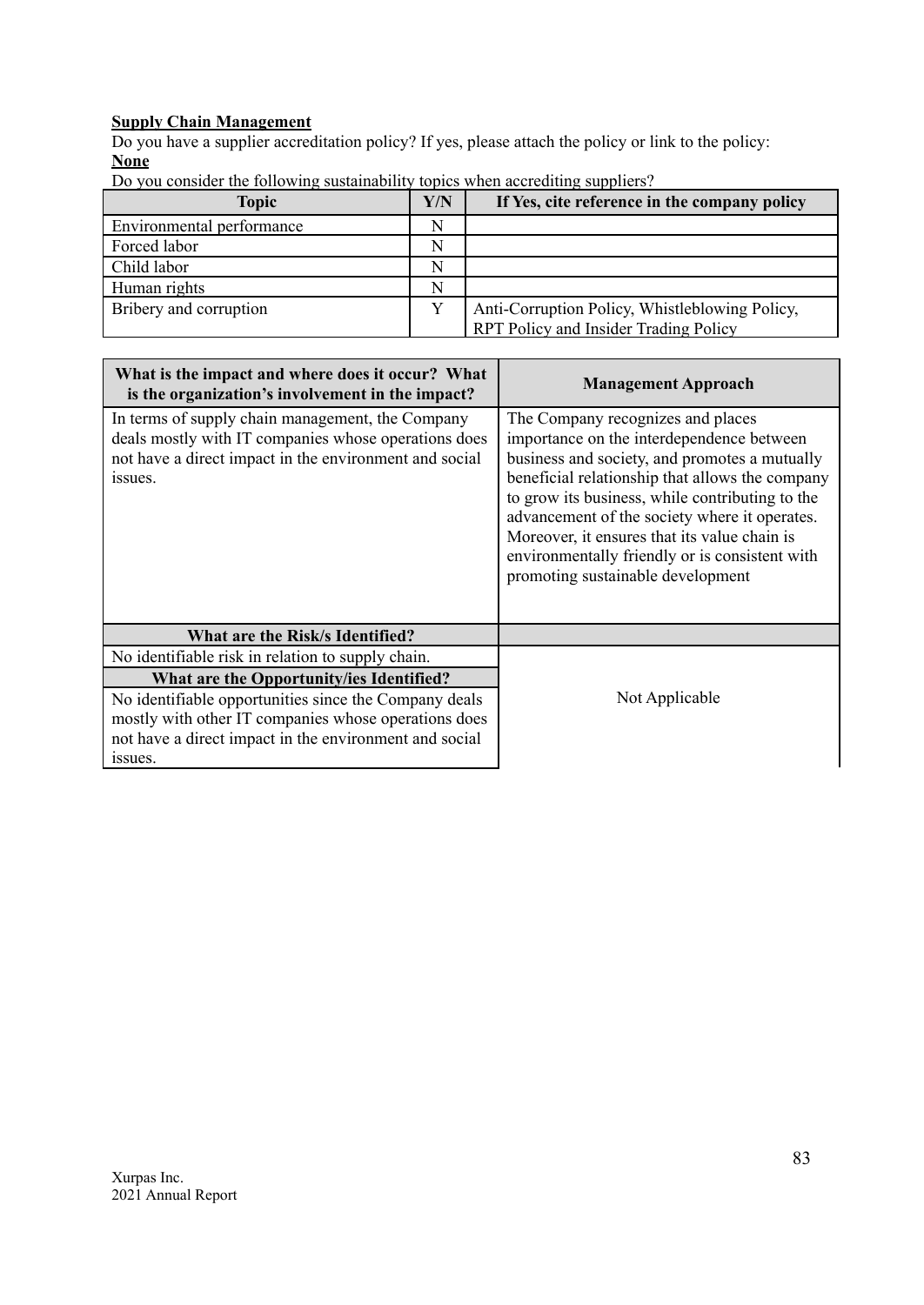# **Relationship with Community**

| Significant Impacts on Local Communities |  |
|------------------------------------------|--|
|                                          |  |

| Operations with<br>significant<br>(positive or<br>negative) impacts<br>on local<br>communities<br>(exclude CSR | Location | Vulnerable<br>groups (if<br>$applicable)*$ | Does the<br>particular<br>operation have<br>impacts on<br>indigenous<br>people $(Y/N)$ ? | Collective or<br>individual<br>rights that<br>have been<br>identified that<br>or particular<br>concern for | Mitigating<br>measures (if<br>negative) or<br>enhancement<br>measures (if<br>positive) |
|----------------------------------------------------------------------------------------------------------------|----------|--------------------------------------------|------------------------------------------------------------------------------------------|------------------------------------------------------------------------------------------------------------|----------------------------------------------------------------------------------------|
| projects; this has to<br>be business                                                                           |          |                                            |                                                                                          | the<br>community                                                                                           |                                                                                        |
| operations)<br>Not Applicable                                                                                  |          |                                            |                                                                                          |                                                                                                            |                                                                                        |

For operations that are affecting IPs, indicate the total number of Free and Prior Informed Consent (FPIC) undergoing consultations and Certification Preconditions (CPs) secured and still operational and provide a copy or link to the certificates if available. **Not Applicable.**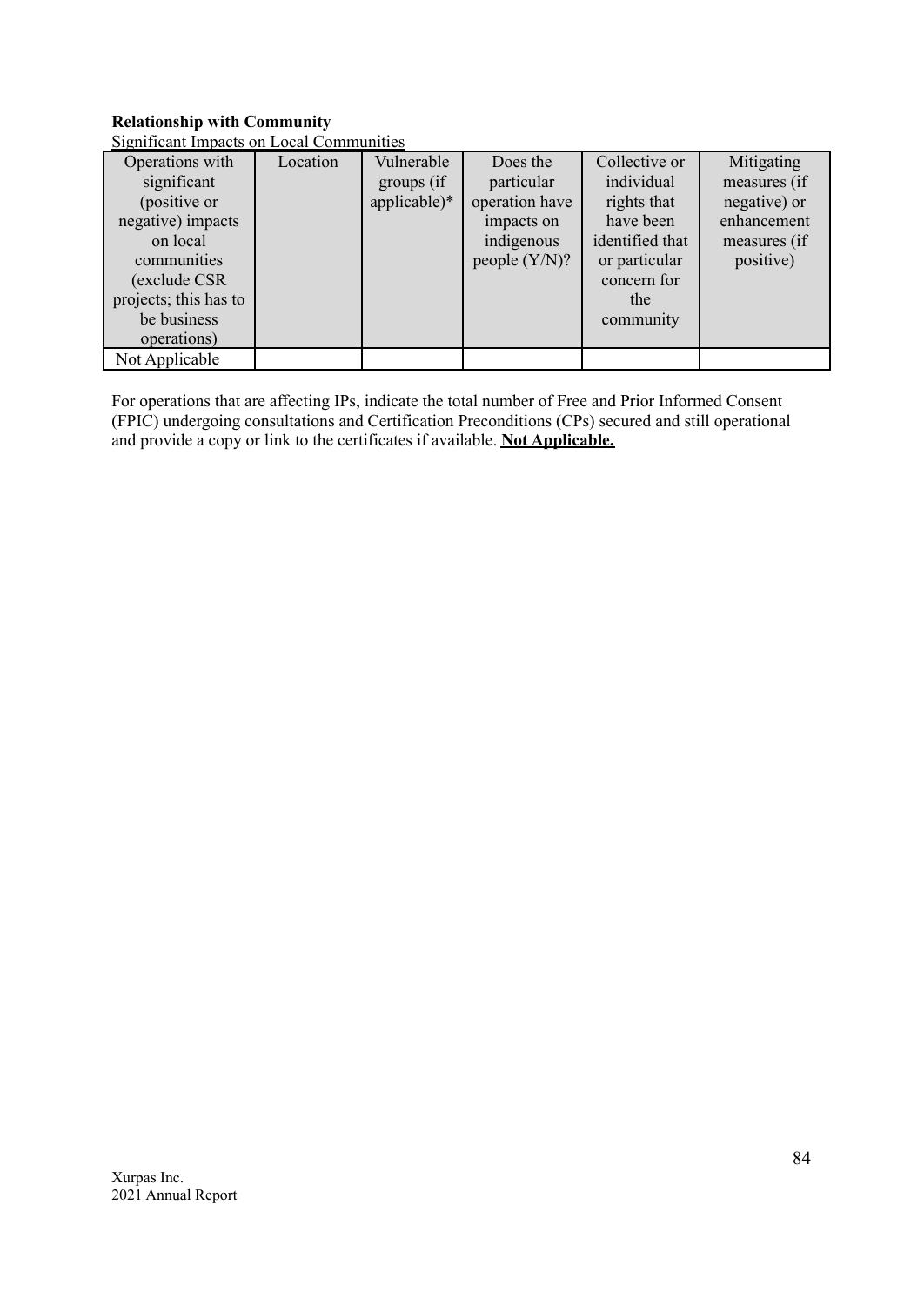# **Customer Management**

Customer Satisfaction

| <b>Disclosure</b>     | <b>Score</b> | Did a third party conduct the<br>customer satisfaction study $(Y/N)$ ? |
|-----------------------|--------------|------------------------------------------------------------------------|
| Customer satisfaction | –            |                                                                        |

| What is the impact and where does it occur? What is<br>the organization's involvement in the impact?                                                                                                                                                             | <b>Management Approach</b>                                                                                                                         |
|------------------------------------------------------------------------------------------------------------------------------------------------------------------------------------------------------------------------------------------------------------------|----------------------------------------------------------------------------------------------------------------------------------------------------|
| Providing quality services and having strong and good<br>relationships to the customers is of utmost importance.<br>Not only does it result to positive results financially but<br>will also result positively to all stakeholders involved<br>with the Company. |                                                                                                                                                    |
| What are the Risk/s Identified?                                                                                                                                                                                                                                  | The Company commits to provide quality                                                                                                             |
| Customer dissatisfaction & loss of clients.                                                                                                                                                                                                                      | services and innovative solutions to help the<br>customers achieve digital transformation<br>encouraging increased efficiency and<br>productivity. |
| What are the Opportunity/ies Identified?                                                                                                                                                                                                                         |                                                                                                                                                    |
| The opportunities that the Company may encounter                                                                                                                                                                                                                 |                                                                                                                                                    |
| includes good and trustworthy reputation and increased                                                                                                                                                                                                           |                                                                                                                                                    |
| market share through servicing new clients and/or grow                                                                                                                                                                                                           |                                                                                                                                                    |
| existing business accounts.                                                                                                                                                                                                                                      |                                                                                                                                                    |

Health and Safety

| <b>Disclosure</b>                                                        | <b>Quantity</b> | Units |
|--------------------------------------------------------------------------|-----------------|-------|
| No. of substantiated complaints on product or service health and safety* |                 |       |
| No. of complaints addressed                                              | —               |       |

\*Substantiated complaints include complaints from customers that went through the organization's formal communication channels and grievance mechanisms as well as complaints that were lodged to and acted upon by government agencies

| What is the impact and where does it occur?<br>What is the organization's involvement in the<br>impact?                                                              | <b>Management Approach</b>                                                                     |  |  |
|----------------------------------------------------------------------------------------------------------------------------------------------------------------------|------------------------------------------------------------------------------------------------|--|--|
| The Company has not encountered health and<br>safety issues from customers given the services<br>provided consist of software development and<br>other IT solutions. | It has implemented the necessary health and safety                                             |  |  |
| What are the Risk/s Identified?                                                                                                                                      | measures during the pandemic through WFH<br>arrangements and protocols for those employees who |  |  |
| No identifiable risks in relation to this topic.                                                                                                                     | were required to report personally in the office.                                              |  |  |
| What are the Opportunity/ies Identified?                                                                                                                             |                                                                                                |  |  |
| No identifiable opportunities in relation to this                                                                                                                    |                                                                                                |  |  |
| topic.                                                                                                                                                               |                                                                                                |  |  |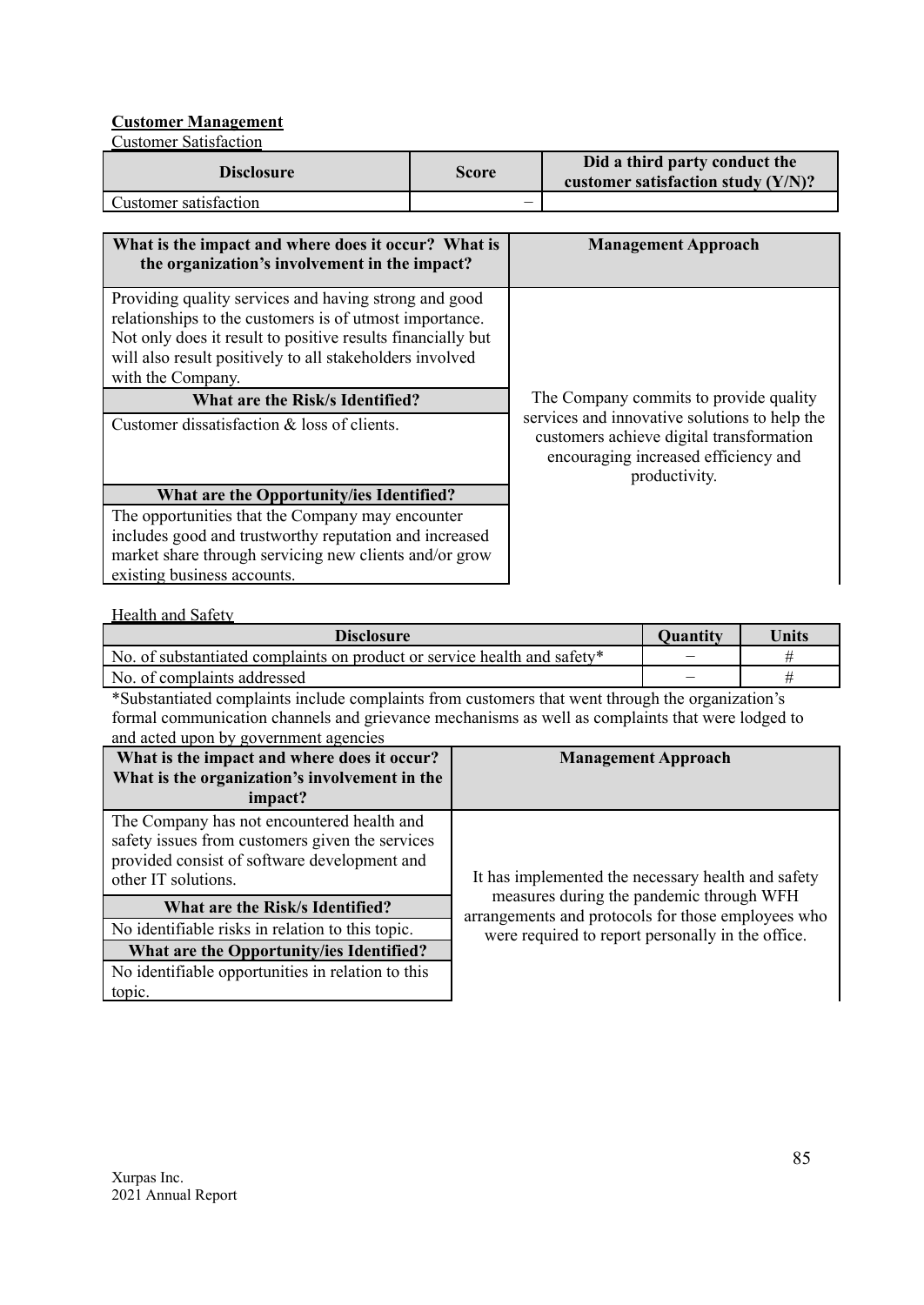### Marketing and labelling

| <b>Disclosure</b>                                           | <b>Ouantity</b> | Units |
|-------------------------------------------------------------|-----------------|-------|
| No. of substantiated complaints on marketing and labelling* |                 |       |
| No. of complaints addressed                                 |                 |       |

\*Substantiated complaints include complaints from customers that went through the organization's formal communication channels and grievance mechanisms as well as complaints that were lodged to and acted upon by government agencies.

| What is the impact and where does it occur? What<br>is the organization's involvement in the impact?                                                                                                                                                                                                       | <b>Management Approach</b>                                                                                                     |
|------------------------------------------------------------------------------------------------------------------------------------------------------------------------------------------------------------------------------------------------------------------------------------------------------------|--------------------------------------------------------------------------------------------------------------------------------|
| The Company ensures that it delivers what it promises<br>through its marketing channels. The marketing and<br>sales team constantly updates product offerings and<br>provides feedback for any customer-related concerns.                                                                                  |                                                                                                                                |
| What are the Risk/s Identified?                                                                                                                                                                                                                                                                            | The Company is committed to practicing                                                                                         |
| Misleading unethical marketing practices poses a risk<br>of loss of customer and revenue. It also risks the<br>Company's image.                                                                                                                                                                            | ethical and responsible marketing. It<br>discourages misleading and dishonest<br>marketing and advertising activities that may |
| What are the Opportunity/ies Identified?                                                                                                                                                                                                                                                                   | result to customer dissatisfaction or<br>reputational risks.                                                                   |
| Having an honest marketing practice can be beneficial<br>to the Company. It will give a positive image and be<br>regarded as a trustworthy business partner to its<br>customers and suppliers. This will help the company<br>sustain its operations in the long run and support future<br>plan for growth. |                                                                                                                                |

Customer privacy

| <b>Disclosure</b><br>Quantity                                             |   | Units |
|---------------------------------------------------------------------------|---|-------|
| No. of substantiated complaints on customer privacy                       |   |       |
| No. of complaints addressed                                               | _ |       |
| No. of customers, users and account holders whose information is used for |   | #     |
| secondary purposes                                                        |   |       |

\*Substantiated complaints include complaints from customers that went through the organization's formal communication channels and grievance mechanisms as well as complaints that were lodged to and acted upon by government agencies.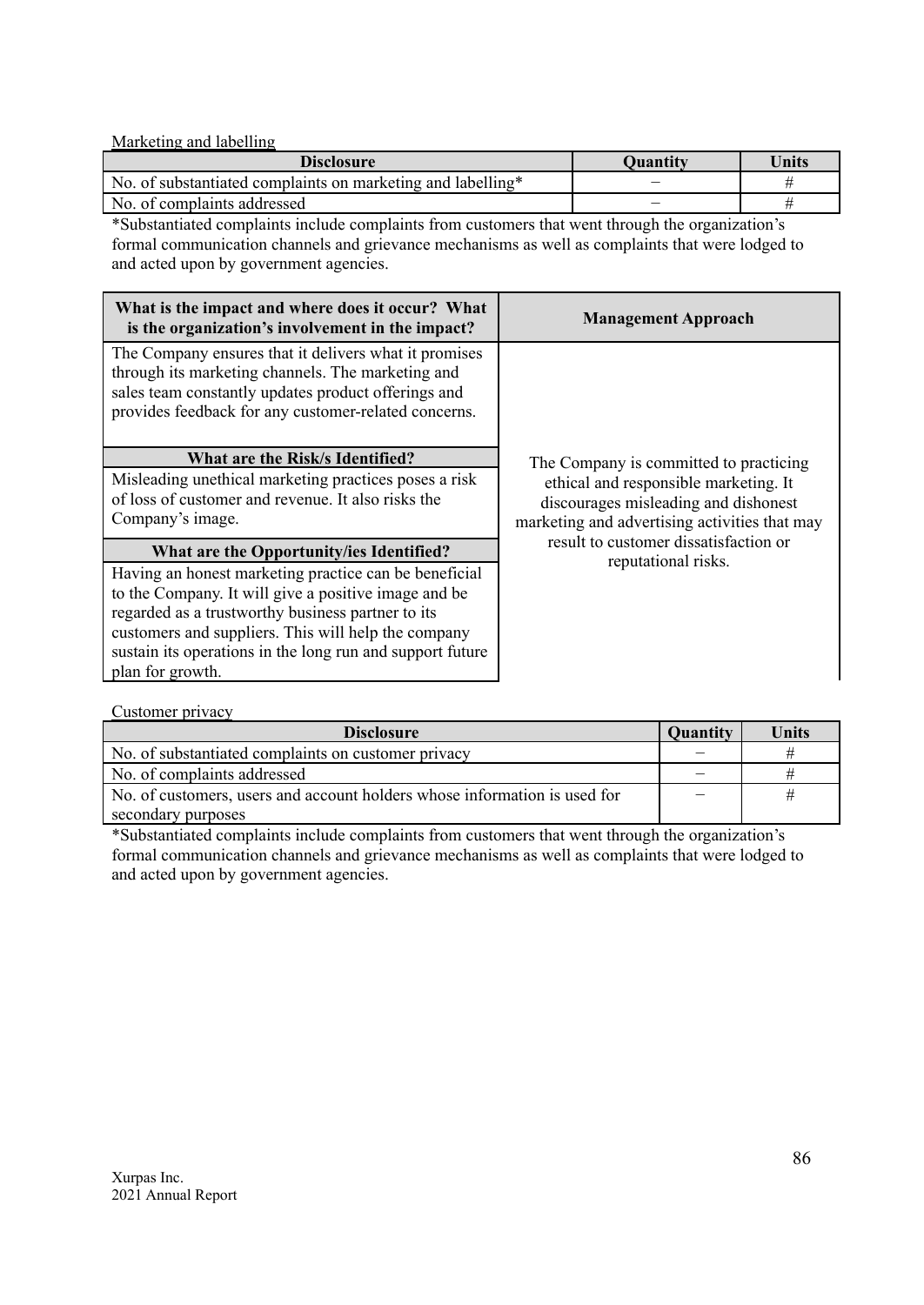| What is the impact and where does it occur? What<br>is the organization's involvement in the impact?                                                                                                                                                                                                                                    | <b>Management Approach</b>                                                                     |
|-----------------------------------------------------------------------------------------------------------------------------------------------------------------------------------------------------------------------------------------------------------------------------------------------------------------------------------------|------------------------------------------------------------------------------------------------|
| The Company adopts strict implementation not to<br>disclose any pertinent information about its customers<br>for secondary purposes. Disclosing such information<br>may have a negative impact to the Company, namely,<br>loss of client and revenue. It may also have a negative<br>effect on the Company's image and trustworthiness. |                                                                                                |
| What are the Risk/s Identified?                                                                                                                                                                                                                                                                                                         | The Company complies with Data Privacy Act                                                     |
| Risks identified in relation to this topic is violation of<br>Data Privacy Act that may lead to serious legal<br>consequences.                                                                                                                                                                                                          | and only discloses customers' data as required<br>by the law and/or as stated in the contract. |
| What are the Opportunity/ies Identified?                                                                                                                                                                                                                                                                                                |                                                                                                |
| Constant review of its customer privacy policies will<br>improve internal control regarding customer privacy at<br>the same time, mitigate the risk of unlawful<br>disclosures.                                                                                                                                                         |                                                                                                |

Data Security

| <b>Disclosure</b>                                                 | <b>Quantity</b> | Units |
|-------------------------------------------------------------------|-----------------|-------|
| No. of data breaches, including leaks, the fts and losses of data | -               |       |

| What is the impact and where does it occur? What<br>is the organization's involvement in the impact?                                                                                                                                                                                                                                                                                                                                                                                                          | <b>Management Approach</b>                                                                                                                   |
|---------------------------------------------------------------------------------------------------------------------------------------------------------------------------------------------------------------------------------------------------------------------------------------------------------------------------------------------------------------------------------------------------------------------------------------------------------------------------------------------------------------|----------------------------------------------------------------------------------------------------------------------------------------------|
| The Company adopts strict implementation not to<br>disclose any pertinent information about its customers<br>for secondary purposes. Disclosing such information<br>may have a negative impact to the Company, namely,<br>loss of client and revenue. It may also have a negative<br>effect on the Company's image and trustworthiness.<br><b>What are the Risk/s Identified?</b><br>Risks identified in relation to this topic is violation of<br>Data Privacy Act that may lead to serious<br>consequences. | The Company complies with Data Privacy Act<br>and only discloses customers' data as required<br>by the law and/or as stated in the contract. |
| What are the Opportunity/ies Identified?                                                                                                                                                                                                                                                                                                                                                                                                                                                                      |                                                                                                                                              |
| Constant review of its customer privacy policies will<br>improve internal control regarding customer privacy at<br>the same time, mitigate the risk of unlawful<br>disclosures.                                                                                                                                                                                                                                                                                                                               |                                                                                                                                              |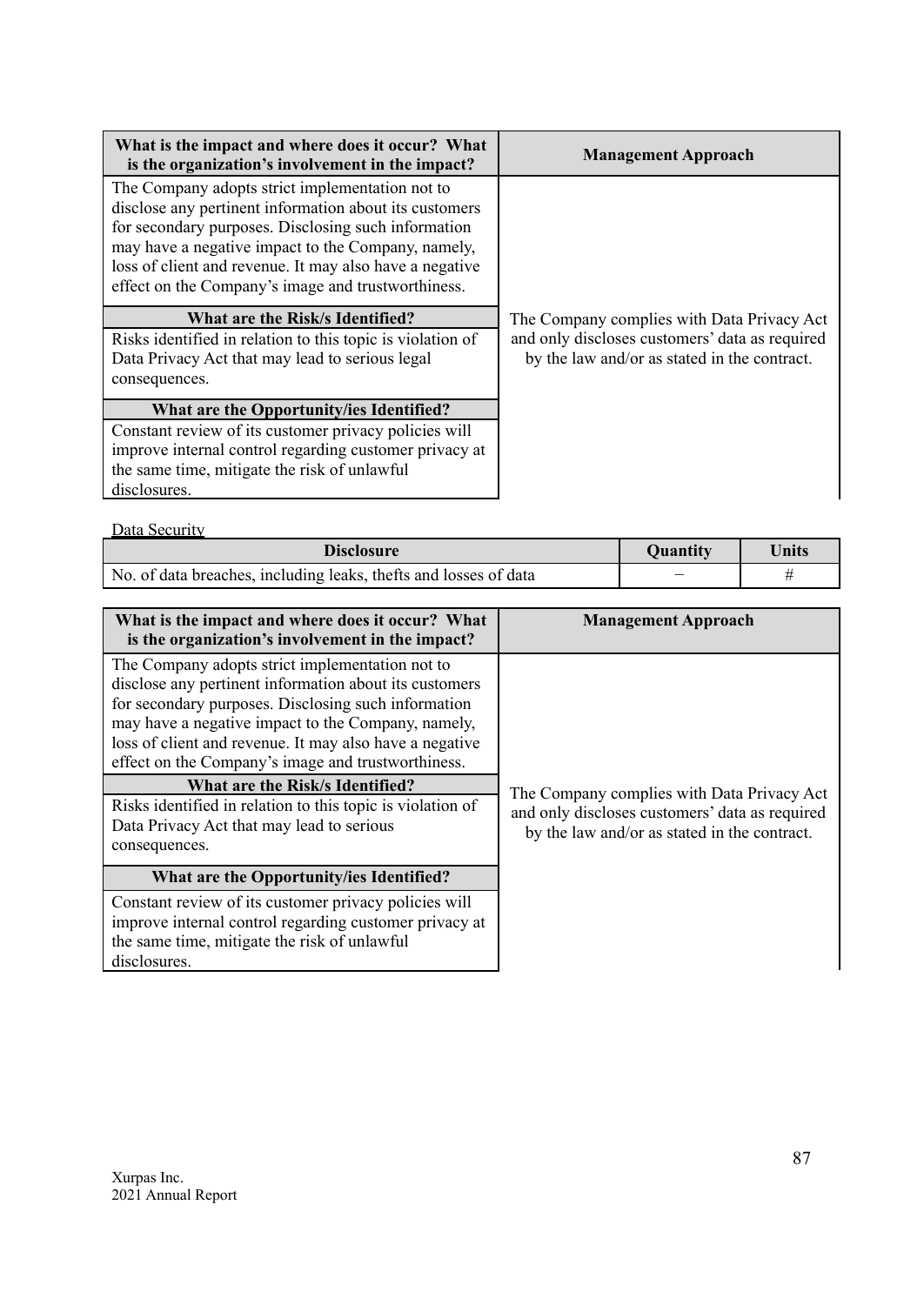# **UN SUSTAINABLE DEVELOPMENT GOALS**

# Product or Service Contribution to UN SDGs

Key products and services and its contribution to sustainable development.

| <b>Key Products and</b><br><b>Services</b>               | <b>Societal Value /</b><br><b>Contribution to UN SDGs</b>                                                                                                                                                                                                                                                                                                                                                                                                                                                                                                                                                                               | <b>Potential</b><br><b>Negative</b><br><b>Impact of</b><br>Contribution | <b>Management</b><br>Approach<br>to Negative Impact                                                                                                                                                                                                                     |
|----------------------------------------------------------|-----------------------------------------------------------------------------------------------------------------------------------------------------------------------------------------------------------------------------------------------------------------------------------------------------------------------------------------------------------------------------------------------------------------------------------------------------------------------------------------------------------------------------------------------------------------------------------------------------------------------------------------|-------------------------------------------------------------------------|-------------------------------------------------------------------------------------------------------------------------------------------------------------------------------------------------------------------------------------------------------------------------|
|                                                          | <b>Gender Equality and</b><br><b>Reduced Inequalities (The</b><br>Company is committed to fair<br>employment practices without<br>prejudice to gender, age,<br>religion, etc. It also ensures<br>that the physical, mental and<br>emotional well-being of the<br>employees are taken care of<br>through its policy and<br>employee engagement<br>programs.                                                                                                                                                                                                                                                                              | No identifiable<br>negative impact<br>of contribution.                  | The Company sees no<br>negative impact of<br>hiring talents regardless<br>of their backgrounds and<br>differences. In fact, it<br>welcomes a diverse<br>workforce who can<br>produce a synergy that<br>can contribute to the<br>Company's growth and<br>sustainability. |
| Software Development<br>and Other IT-Related<br>Services | <b>Decent work and Economic</b><br><b>Growth</b> (The Company<br>provides a safe and healthy<br>work environment for its<br>employees. It abides by the<br>DOLE's safety standards.<br>Moreover, the Company<br>provides full and productive<br>employment for all especially<br>the young professionals. It<br>also follows strict health and<br>safety protocols in the office<br>to make sure employees don't<br>get infected by COVID-19.<br>Work from Home<br>arrangements were<br>implemented to help stop the<br>spread of disease and make<br>sure that employees are safe<br>in the comfort their own<br>homes while working.) | No identifiable<br>negative impact<br>of contribution.                  |                                                                                                                                                                                                                                                                         |
|                                                          | <b>Industry, Innovation and</b><br><b>Infrastructure</b> (Through the<br>services and expertise it<br>provides, the Company is<br>promoting digital<br>transformation for all kinds of<br>companies across all sectors.<br>Upgrading systems result to<br>increased productivity and<br>efficiency. It also promotes                                                                                                                                                                                                                                                                                                                    | <b>Breach of Data</b><br>and Customer<br>Privacy.                       | The Company complies<br>with Data Privacy Act<br>and only discloses<br>customers' data as<br>required by the law<br>and/or as stated in the<br>contract. Aside from<br>that, it also enforces<br>strict internal data<br>precautions.                                   |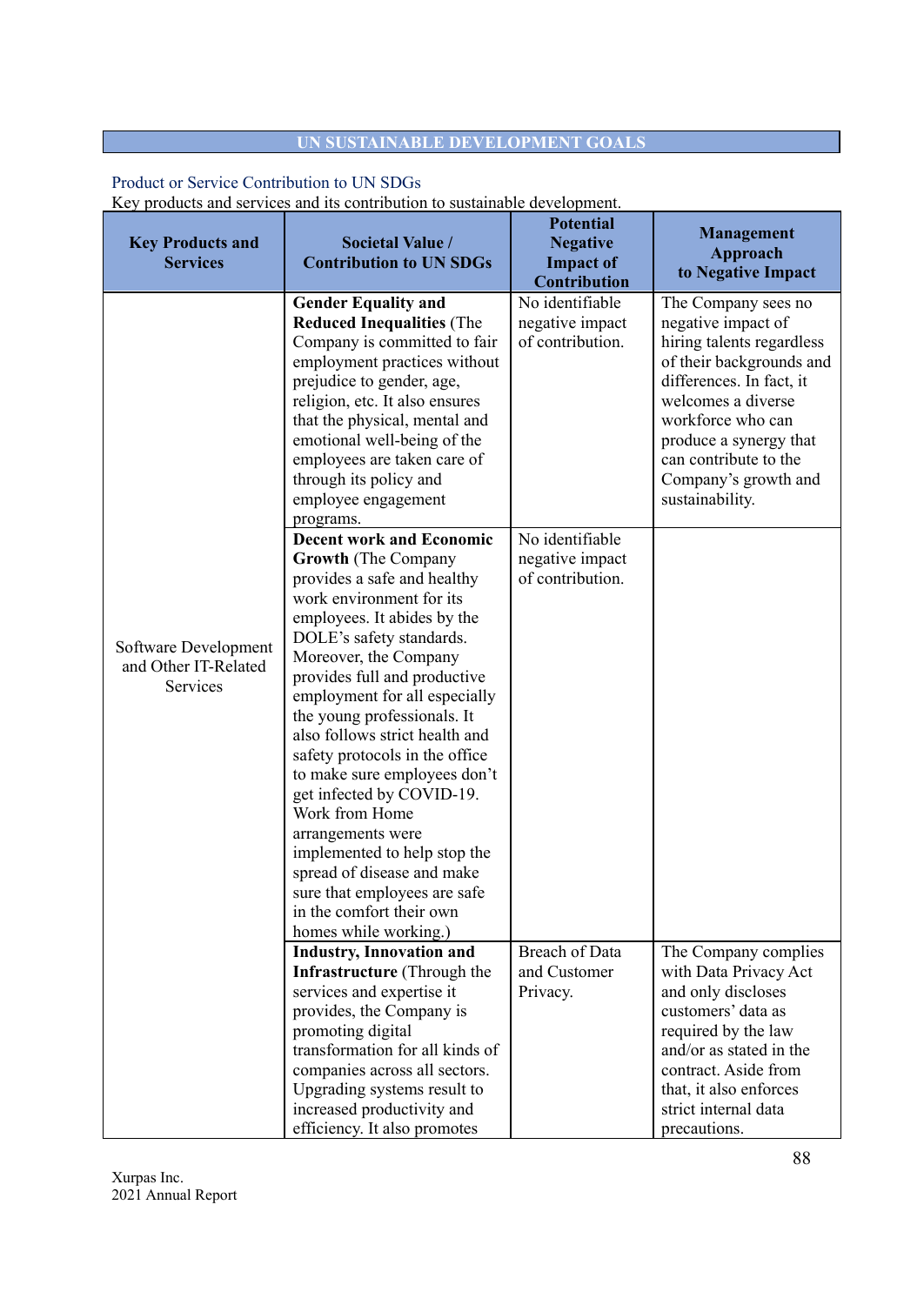| inclusivity and sustainable<br>industrialization.                                                                                                                                                                                                                                                                                                                                            |                                                        |  |
|----------------------------------------------------------------------------------------------------------------------------------------------------------------------------------------------------------------------------------------------------------------------------------------------------------------------------------------------------------------------------------------------|--------------------------------------------------------|--|
| <b>Peace, Justice and Strong</b><br><b>Institutions</b> (The Company<br>makes a full, fair, accurate and<br>timely disclosure to the public<br>of every material fact or event<br>that occurs including<br>acquisitions and financial<br>standing. It values<br>transparency and<br>accountability since it<br>recognizes the importance of<br>regular communication to the<br>stakeholders. | No identifiable<br>negative impact<br>of contribution. |  |
| <b>Ensure healthy lives and</b><br>promote well-being for all at<br>all ages (Part of the<br>company's employee benefits<br>is to provide HMOs which<br>provides financial aid in case<br>that employees will be<br>inflicted by some illness.)                                                                                                                                              | No identifiable<br>negative impact<br>of contribution. |  |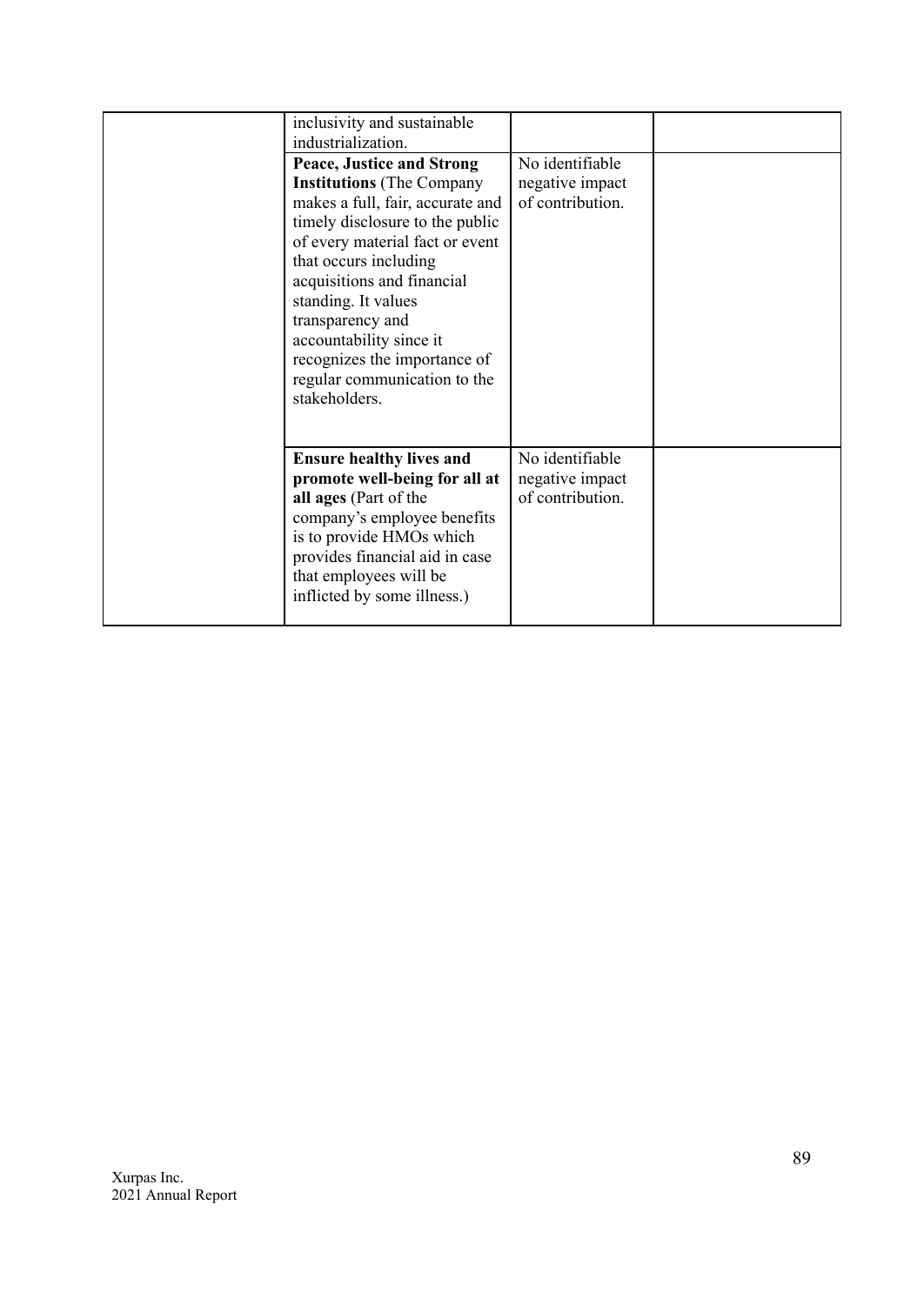# **PART V - EXHIBITS AND SCHEDULES**

# **ITEM 14. Exhibits and Reports on SEC Form 17-C**

(a) Exhibits – See accompanying Index to Exhibits

The other exhibits as indicated in the Exhibit Table of Revised Securities Act Forms are either not applicable to the Company or require an answer.

(b) Reports on SEC Form 17-C

Xurpas Inc. (the "**Company**") filed the following reports on SEC Form 17-C were filed in 2021:

| <b>DATE FILED</b> | <b>ITEMS REPORTED</b>                                                                                                                                                                                                     |  |
|-------------------|---------------------------------------------------------------------------------------------------------------------------------------------------------------------------------------------------------------------------|--|
| January 8, 2021   | Pursuant to the Company's Manual of Corporate Governance, Xurpas<br>submitted the Attendance of Directors in board meetings held during the<br>calendar year 2020.                                                        |  |
| January 14, 2021  | Xurpas submitted its Public Ownership Report.                                                                                                                                                                             |  |
| January 15, 2021  | Xurpas submitted its List of Top 100 Stockholders.                                                                                                                                                                        |  |
| February 16, 2021 | The board of directors of Xurpas Inc. approved the Corporation's transfer of<br>principal office to Unit 804 Antel 2000 Corporate Center, 121 Valero St.,<br>Salcedo Village, Makati City, 1227 effective March 31, 2021. |  |
| April 14, 2021    | Xurpas submitted its Public Ownership Report.                                                                                                                                                                             |  |
| April 14, 2021    | Xurpas submitted its List of Top 100 Stockholders.                                                                                                                                                                        |  |
| April 26, 2021    | the Board of Directors of Xurpas Inc. approved to postpone the 2021 Annual<br>Stockholders' Meeting to August 11, 2021, Wednesday.                                                                                        |  |
| June 15, 2021     | The Board approved the submission of the 2020 Annual Report                                                                                                                                                               |  |
| July 12, 2021     | Xurpas submitted its Public Ownership Report and List of Top 100<br>Stockholders.                                                                                                                                         |  |
| August 11, 2021   | Xurpas submitted the results of the Annual Stockholders' Meeting and<br><b>Organizational Meeting</b>                                                                                                                     |  |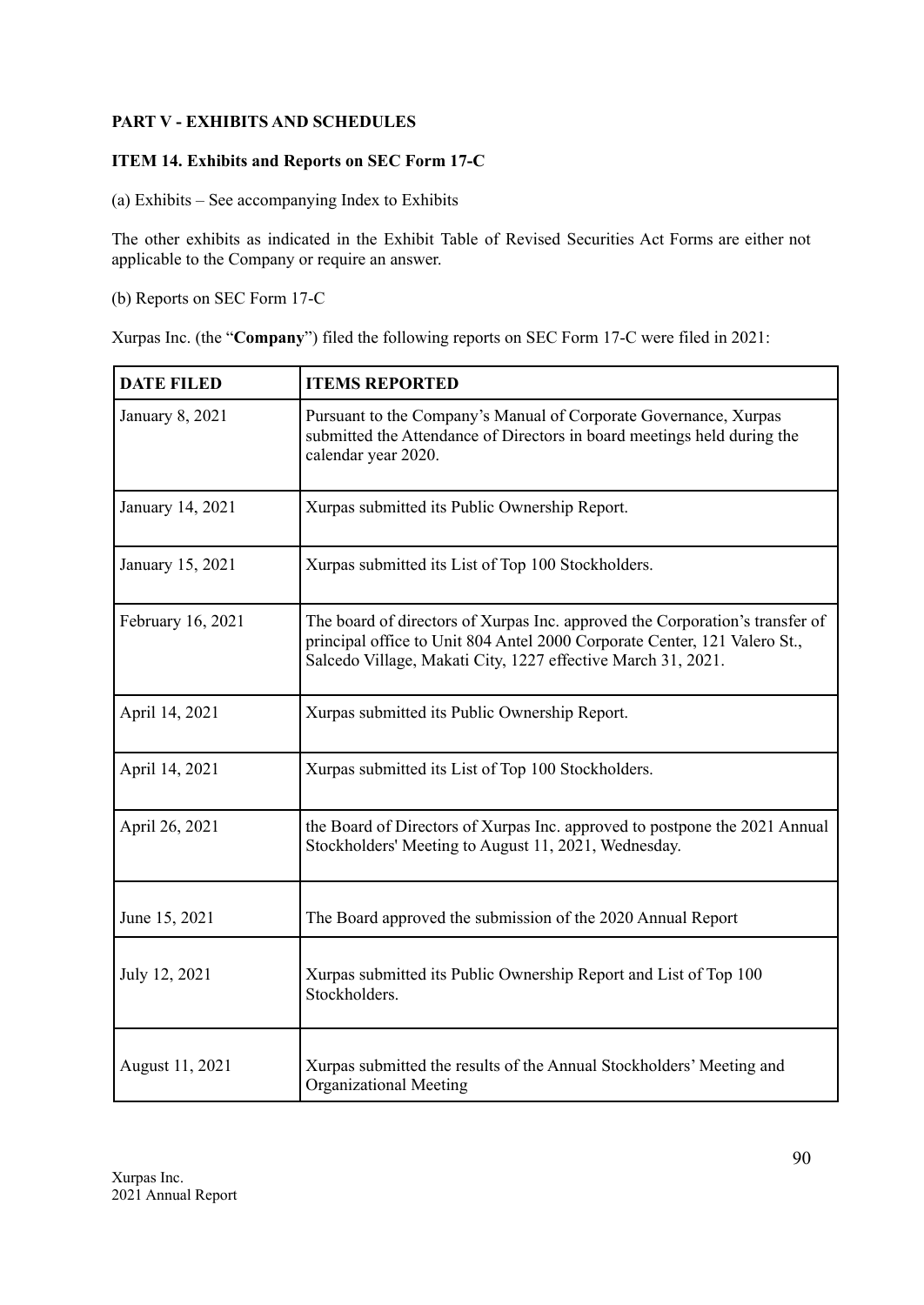| October 14, 2021  | Xurpas submitted its Public Ownership Report                                                                                                                                                                                                                                                               |
|-------------------|------------------------------------------------------------------------------------------------------------------------------------------------------------------------------------------------------------------------------------------------------------------------------------------------------------|
| October 15, 2021  | Xurpas submitted its List of Top 100 Stockholders                                                                                                                                                                                                                                                          |
| November 4, 2021  | Xurpas submitted the Certificate of Attendance on Corporate Governance<br>Seminar for Atty. Mercedita S. Nolledo                                                                                                                                                                                           |
| December 3, 2021  | Xurpas submitted the Certificate of Attendance on Corporate Governance<br>Seminar for the following: Nico Jose S. Nolledo, Alexander D. Corpuz,<br>Fernando Jude F. Garcia, Wilfredo O. Racaza, Imelda C. Tiongson,<br>Bartolome S. Silayan, Jr. Jonathan Gerard A. Gurango and Atty. Mark S.<br>Gorriceta |
| December 22, 2021 | Xurpas disclosed that it received a termination letter from Wavemaker group<br>terminating the Subscriptioin Agreement and Stock Purchase Agreement.                                                                                                                                                       |